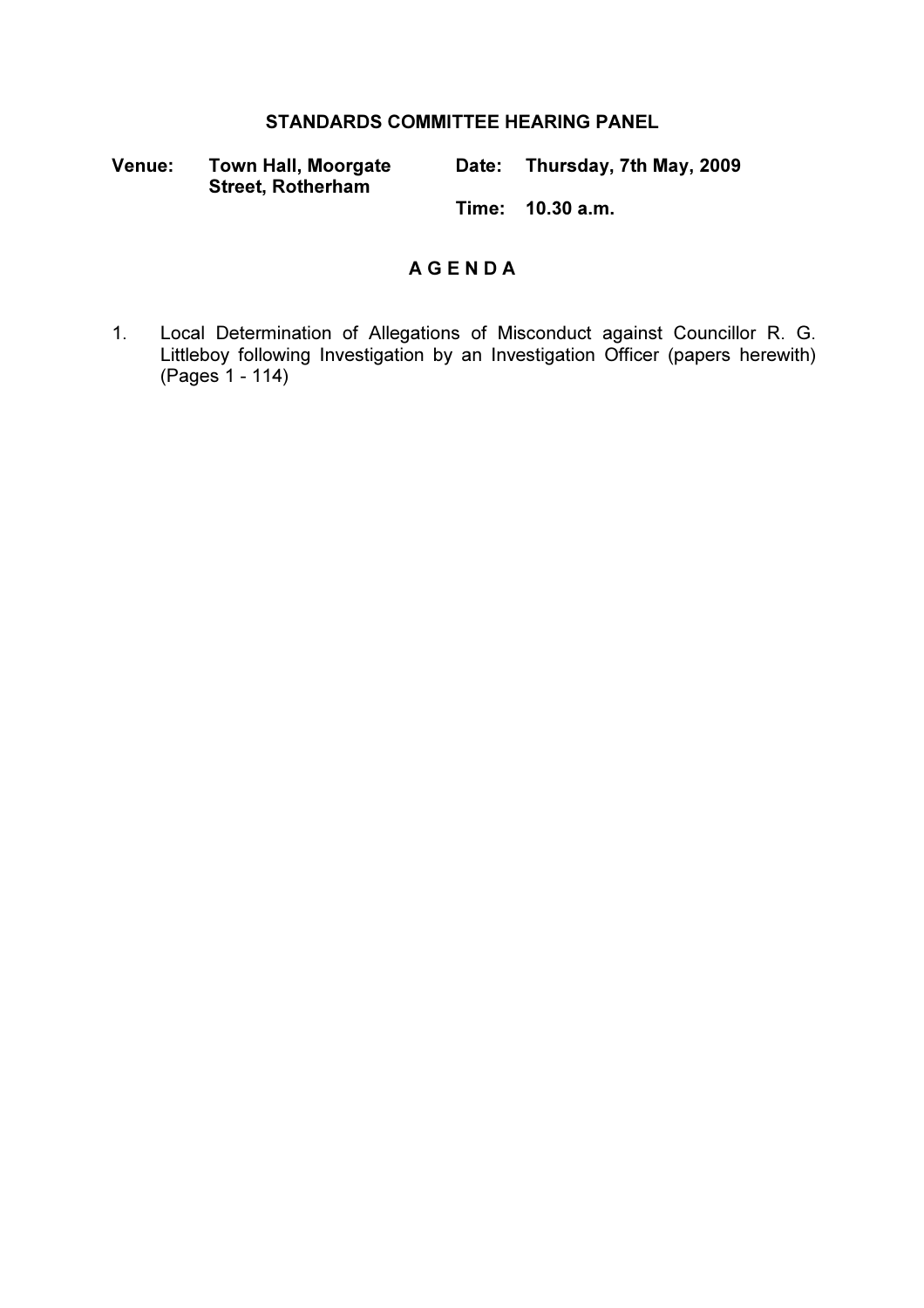# Page 1 **Agenda Item 1**

#### ROTHERHAM BOROUGH COUNCIL – STANDARDS COMMITTEE

#### RMBC/2 – Councillor Reg Littleboy

#### Standards Committee Consideration and Hearing Panel Hearing - 7<sup>th</sup> May 2009

#### Summary of main aspects of the Case

| Complainant                 | <b>Sergeant Mark Worrall</b> |
|-----------------------------|------------------------------|
| <b>Chairman of Panel</b>    | Mrs. Angela Bingham          |
| <b>Monitoring Officer</b>   | Mr. Tim Mumford              |
| <b>Clerk to the Hearing</b> | Mr. Alan Harston             |

#### Time and Venue

The Hearing will take place on  $7<sup>th</sup>$  May 2009 at 10.30 a.m. at the Town Hall, Moorgate Street, Rotherham.

#### **Summary of the Complaint**

It is alleged that Councillor Littleboy:-

- (a) at a multi-agency site visit in Brinsworth on  $20<sup>th</sup>$  May 2008 told Sergeant Worrall he was useless and that he was going to have him removed from the Rother Valley West Safer Neighbourhood Team.
- (b) had, at a Catcliffe Parish Council meeting on  $3<sup>rd</sup>$  June 2008, stated in Sergeant Worrall's absence that he hated Sergeant Worrall and that he would prefer Sergeant Worrall not to be part of the Rother Valley West Safer Neighbourhood Team.

#### Relevant sections of the Code of Conduct

Potential breaches of the Code of Conduct identified by the Assessment Panel of the Standards Committee were:-

- Treating complainant with lack of respect paragraph  $3(1)$
- Bullying paragraph  $3(2)$
- Bringing office into disrepute paragraph 5
- Using office improperly to secure an advantage or disadvantage for self or another – paragraph 6.

However, the Investigating Officer has found that Councillor Littleboy did not bully Sergeant Worrall and did not use his office improperly to secure an advantage or disadvantage for himself or another. The findings on these points have been accepted by the Consideration and Hearing Panel.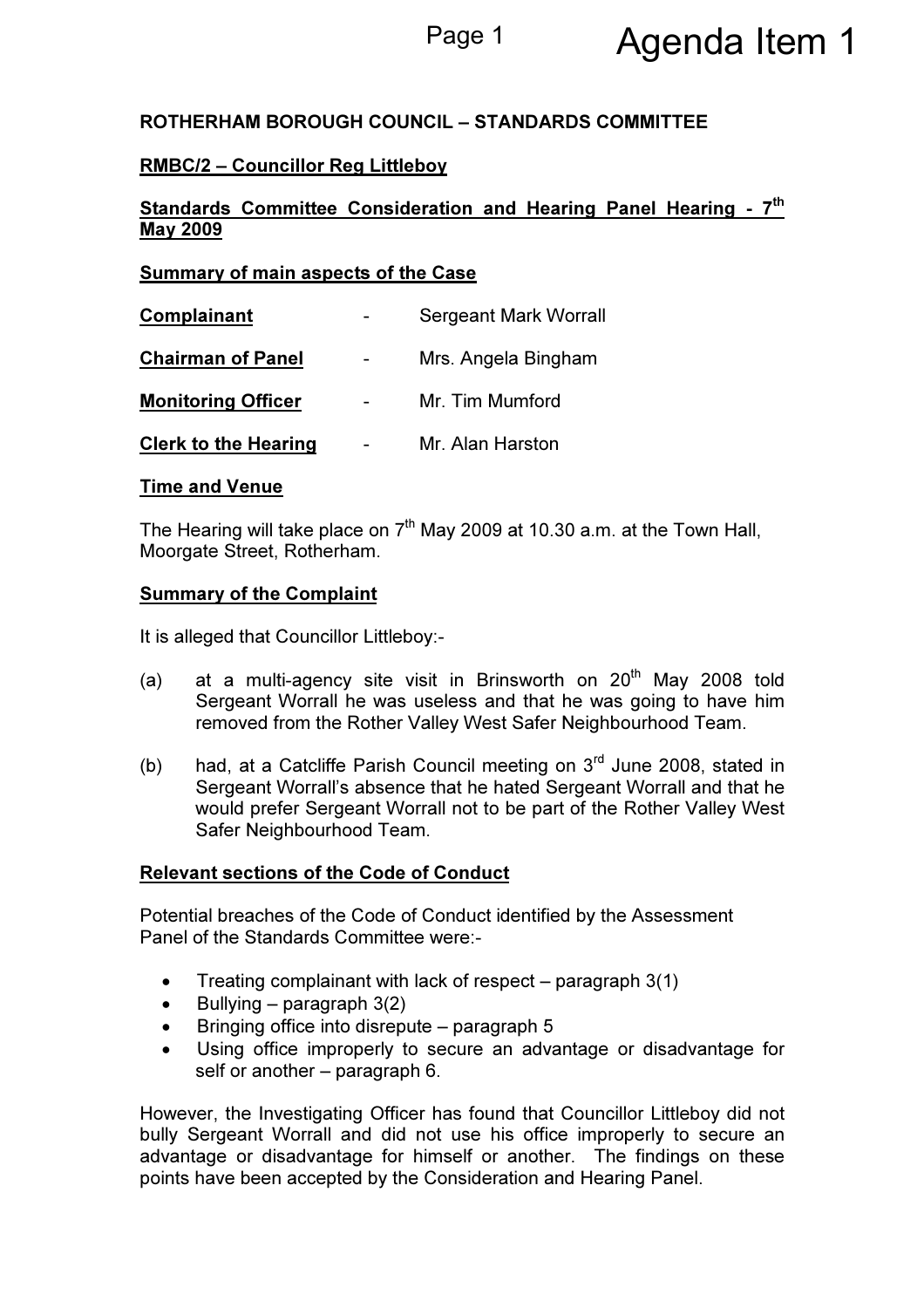### - 2 -

#### Findings of fact in the investigation report that are agreed

Most of the findings of fact in the investigator's report are disputed. Submissions of Frances Randle of Steel and Shamash Solicitors on behalf of Councillor Littleboy and of the investigator, John Stone, in response are appended to this summary.

In relation to the allegation that Cllr Littleboy told Sergeant Stone that he was useless and he was going to have him removed, there are no agreed facts. The main facts that are not agreed are:

- whether Cllr Littleboy became angry at the  $20<sup>th</sup>$  May 20008 multiagency site meeting to discuss the nuisance caused to nearby residents from youths congregating on St. George's steps during the evening;
- whether he blamed Sergeant Worrall for the apparent inability to deal with the problem and took his anger out on him;
- whether he told Sergeant Worrall that he was bloody useless and that he was going to have him removed from his position as the head of the Rother Valley West Safer Neighbourhood Team ("the SNT").

In relation to the allegation that during the  $4<sup>th</sup>$  June 2008 meeting of Catcliffe Parish Council Cllr Littleboy said that he hated Sergeant Worrall and would prefer him not to be part of the SNT, there are no agreed facts. The main facts that are not agreed are:

• whether Cllr Littleboy raised his voice when discussing the performance of the SNT and informed the meeting he had told Sergeant Worrall to his face that he hated him.

#### Representation

Councillor Littleboy will be represented by Frances Randle of Steel and Shamash Solicitors. The investigator's report will be presented by John **Stone** 

#### **Witnesses**

Councillor Littleboy will give evidence in person and will call Councillor Brian Jolly, Chair of Catcliffe Parish Council and Councillor Darren Hughes, a member of Catcliffe Parish Council and of Rotherham Borough Council.

John Stone will call the complainant, Sergeant Mark Worrall and PCSO Wordsworth.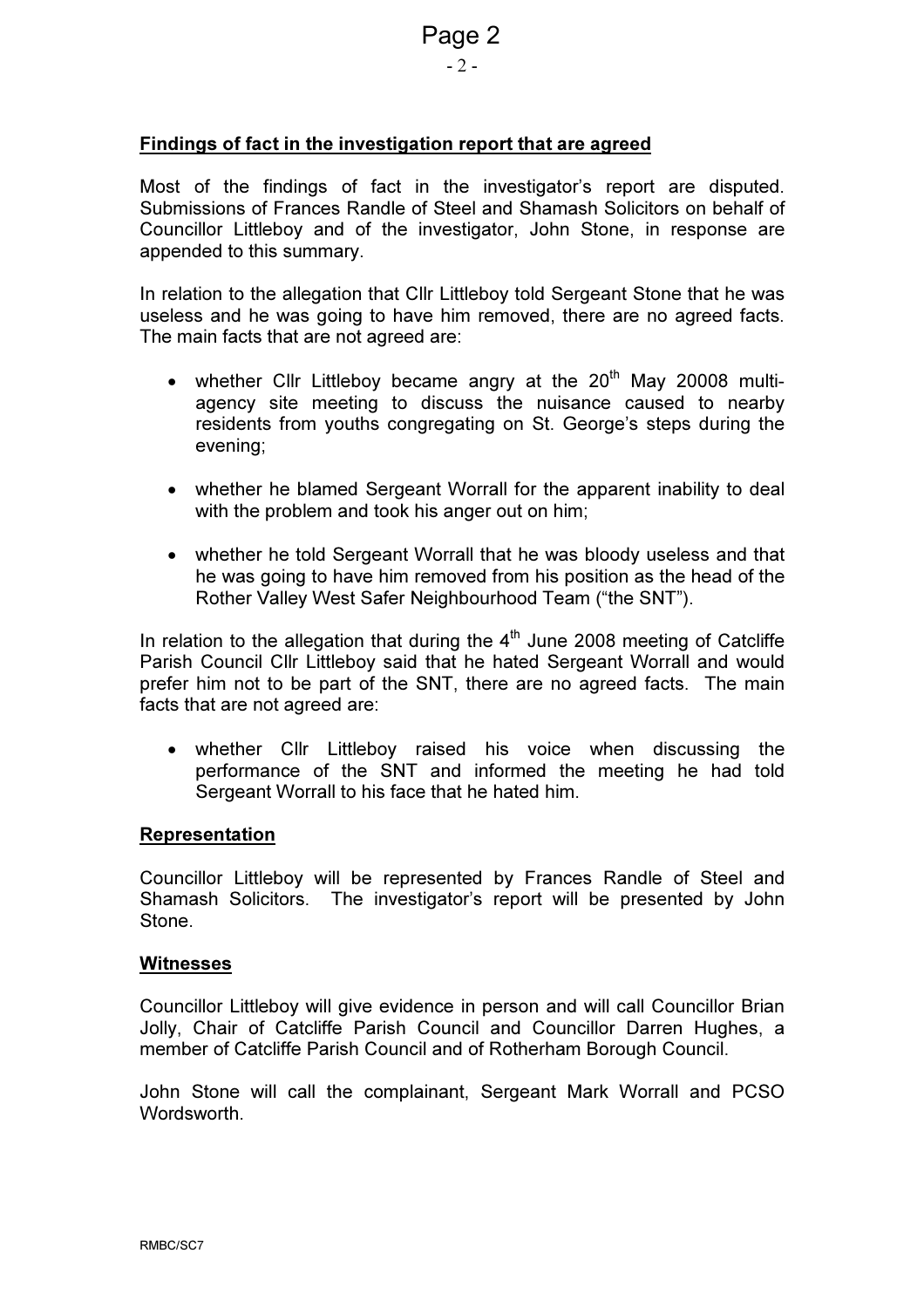

#### **Procedure**

A copy of the Standards Committee's procedure for the conduct of hearings is attached to this summary.

Signed: Munder Date: 22nd April 2009

(Monitoring Officer)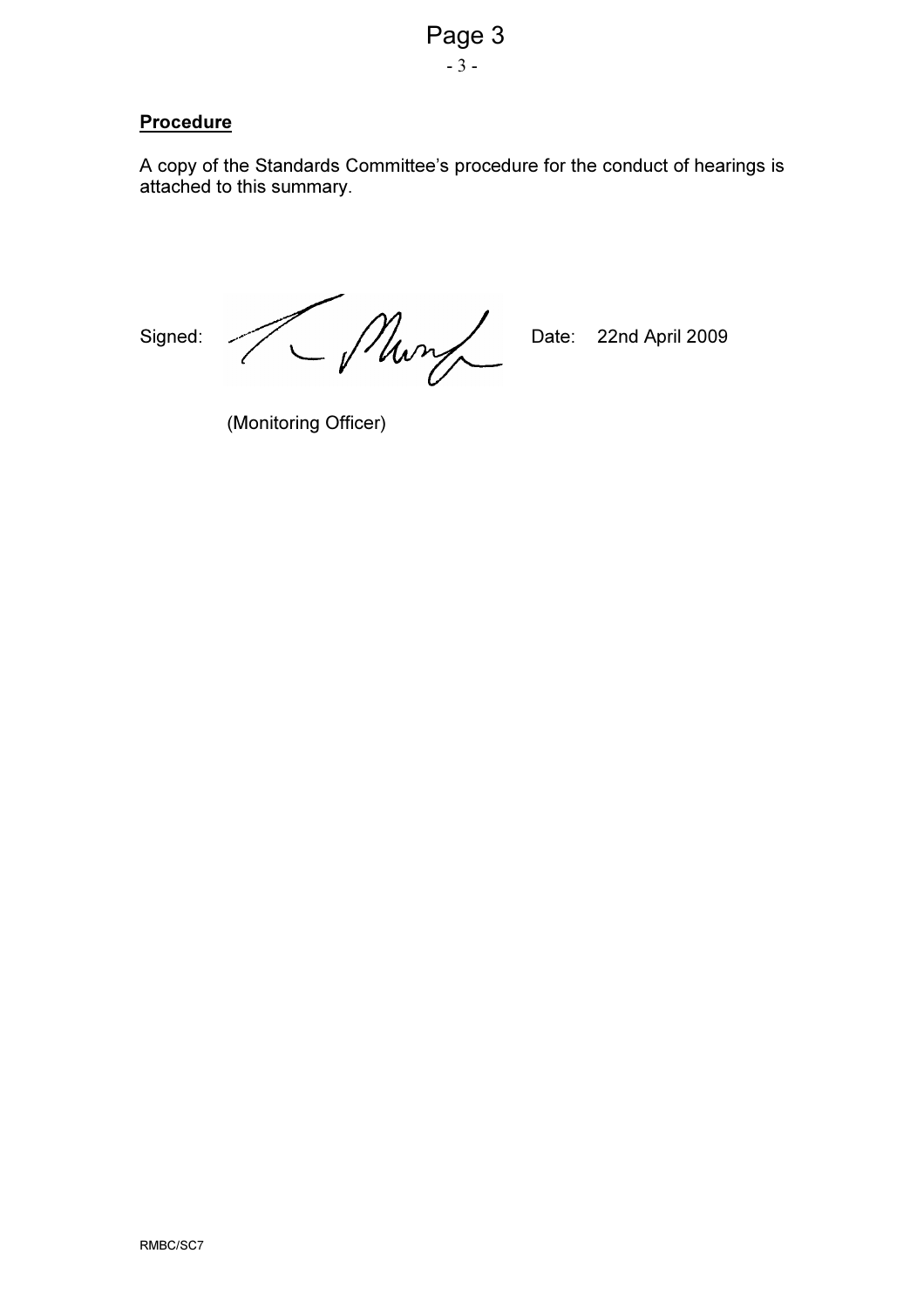#### ROTHERHAM BOROUGH COUNCIL

#### CODE OF CONDUCT FOR MEMBERS AND CO-OPTED MEMBERS

#### PART 1

#### General Provisions

#### Introduction and interpretation

- 1. (1) This Code applies to you as a member of Rotherham Borough Council ("the Council").
	- (2) You should read this Code together with the general principles prescribed by the Secretary of State, which are set out at Annex 1 to this Code.
	- (3) It is your responsibility to comply with the provisions of this Code.
	- (4) In this Code:-

"meeting" means any meeting of—

- (a) the Council;
- (b) the executive of the Council;
- (c) any of the Council's or its executive's committees, subcommittees, joint committees, joint sub-committees, or area committees;

 "member" includes a co-opted member and an appointed member of the Council.

#### Scope

- 2. (1) Subject to sub-paragraphs (2) to (5), you must comply with this Code whenever you:-
	- (a) conduct the business of the Council (which, in this Code, includes the business of the office to which you are elected or appointed); or
	- (b) act, claim to act or give the impression you are acting as a representative of the Council,

and references to your official capacity are construed accordingly.

(2) Subject to sub-paragraphs (3) and (4), this Code does not have effect in relation to your conduct other than where it is in your official capacity.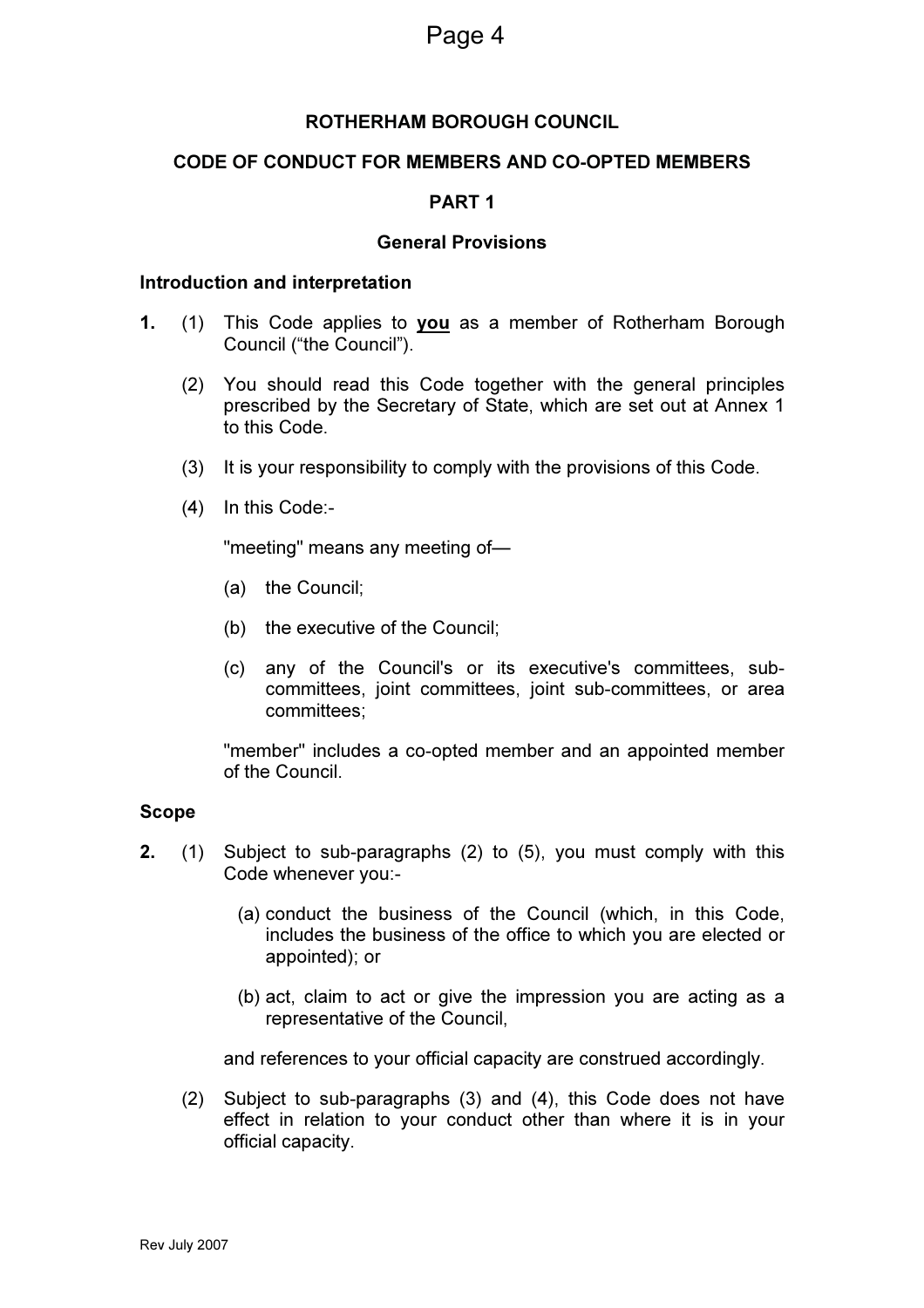- (3) In addition to having effect in relation to conduct in your official capacity, paragraphs 3 (2) (c), 5 and 6 (a) also have effect, at any other time, where that conduct constitutes a criminal offence for which you have been convicted.
- (4) Conduct to which this Code applies (whether that is conduct in your official capacity or conduct mentioned in sub-paragraph (3)) includes a criminal offence for which you are convicted (including an offence you committed before the date you took office, but for which you are convicted after that date).
- (5) Where you act as a representative of the Council:-
	- (a) on another relevant authority, you must, when acting for that other authority, comply with that other authority's code of conduct; or
	- (b) on any other body, you must, when acting for that other body, comply with this Code, except and insofar as it conflicts with any other lawful obligations to which that other body may be subject.

#### General obligations

- 3. (1) You must treat others with respect.
	- (2) You must not:-
		- (a) do anything which may cause the Council to breach any of the equality enactments (as defined in Section 33 of the Equality Act 2006 and set out in Annex 2 hereto);
		- (b) bully any person;
		- (c) intimidate or attempt to intimidate any person who is or is likely to be:-
			- (i) a complainant,
			- (ii) a witness, or
			- (iii) involved in the administration of any investigation or proceedings,

in relation to an allegation that a member (including yourself) has failed to comply with this Code or any other relevant authority's code of conduct for members; or

 (d) do anything which compromises or is likely to compromise the impartiality of those who work for, or on behalf of, the Council.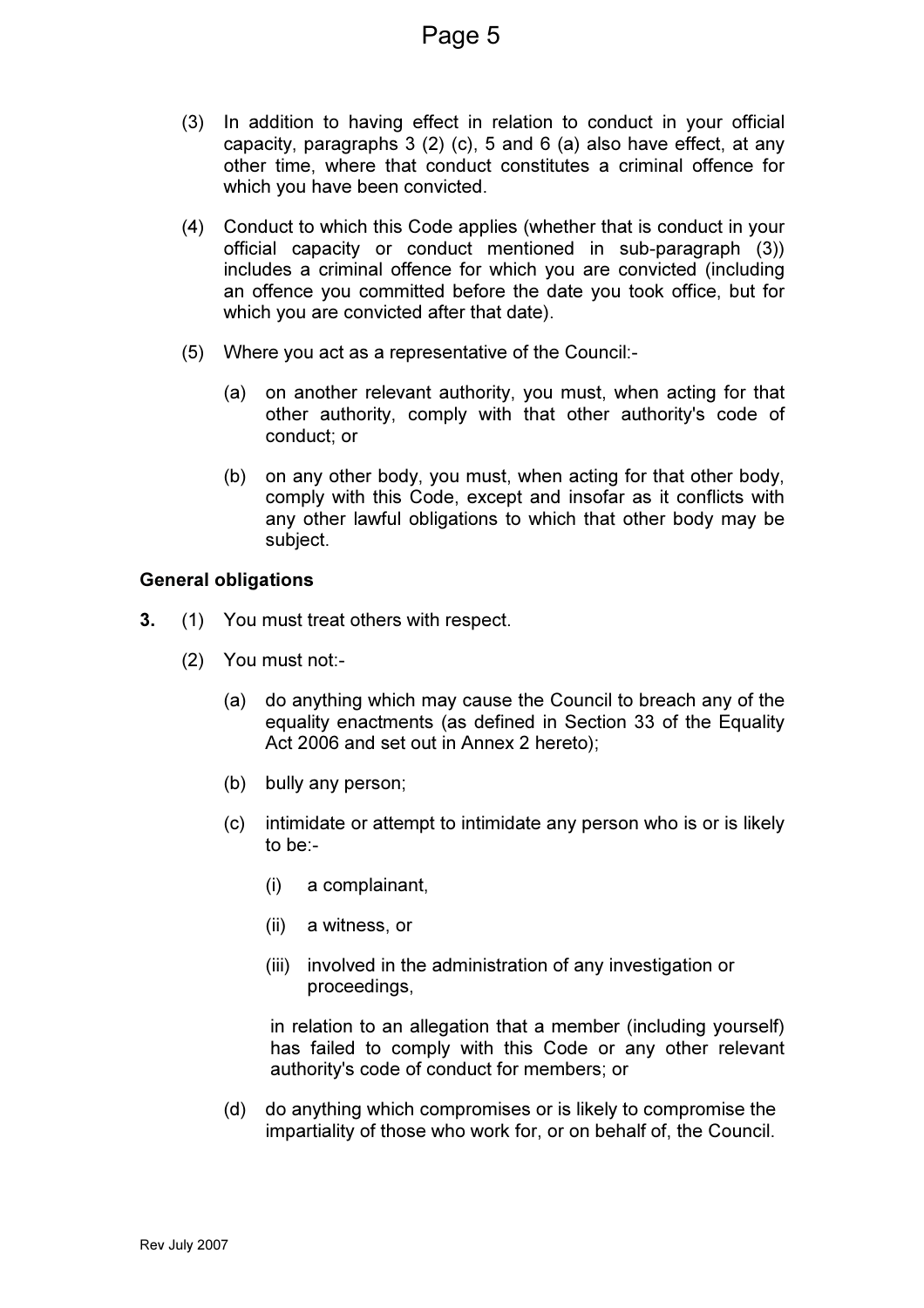- 4. You must not:-
	- (a) disclose information given to you in confidence by anyone, or information acquired by you which you believe, or ought reasonably to be aware, is of a confidential nature, except where:-
		- (i) you have the consent of a person authorised to give it;
		- (ii) you are required by law to do so;
		- (iii) the disclosure is made to a third party for the purpose of obtaining professional advice provided that the third party agrees not to disclose the information to any other person; or
		- (iv) the disclosure is:-
			- (aa) reasonable and in the public interest; and
			- (bb) made in good faith and in compliance with the reasonable requirements of the Council; or
	- (b) prevent another person from gaining access to information to which that person is entitled by law.
- 5. You must not conduct yourself in a manner which could reasonably be regarded as bringing your office or the Council into disrepute.
- 6. You:-
	- (a) must not use or attempt to use your position as a member improperly to confer on or secure for yourself or any other person, an advantage or disadvantage; and
	- (b) must, when using or authorising the use by others of the resources of the Council:-
		- (i) act in accordance with the Council's reasonable requirements;
		- (ii) ensure that such resources are not used improperly for political purposes (including party political purposes); and
	- (c) must have regard to any applicable Local Authority Code of Publicity made under the Local Government Act 1986.
- 7. (1) When reaching decisions on any matter you must have regard to any relevant advice provided to you by the Council's:-
	- (a) chief finance officer (the Strategic Director of Finance); or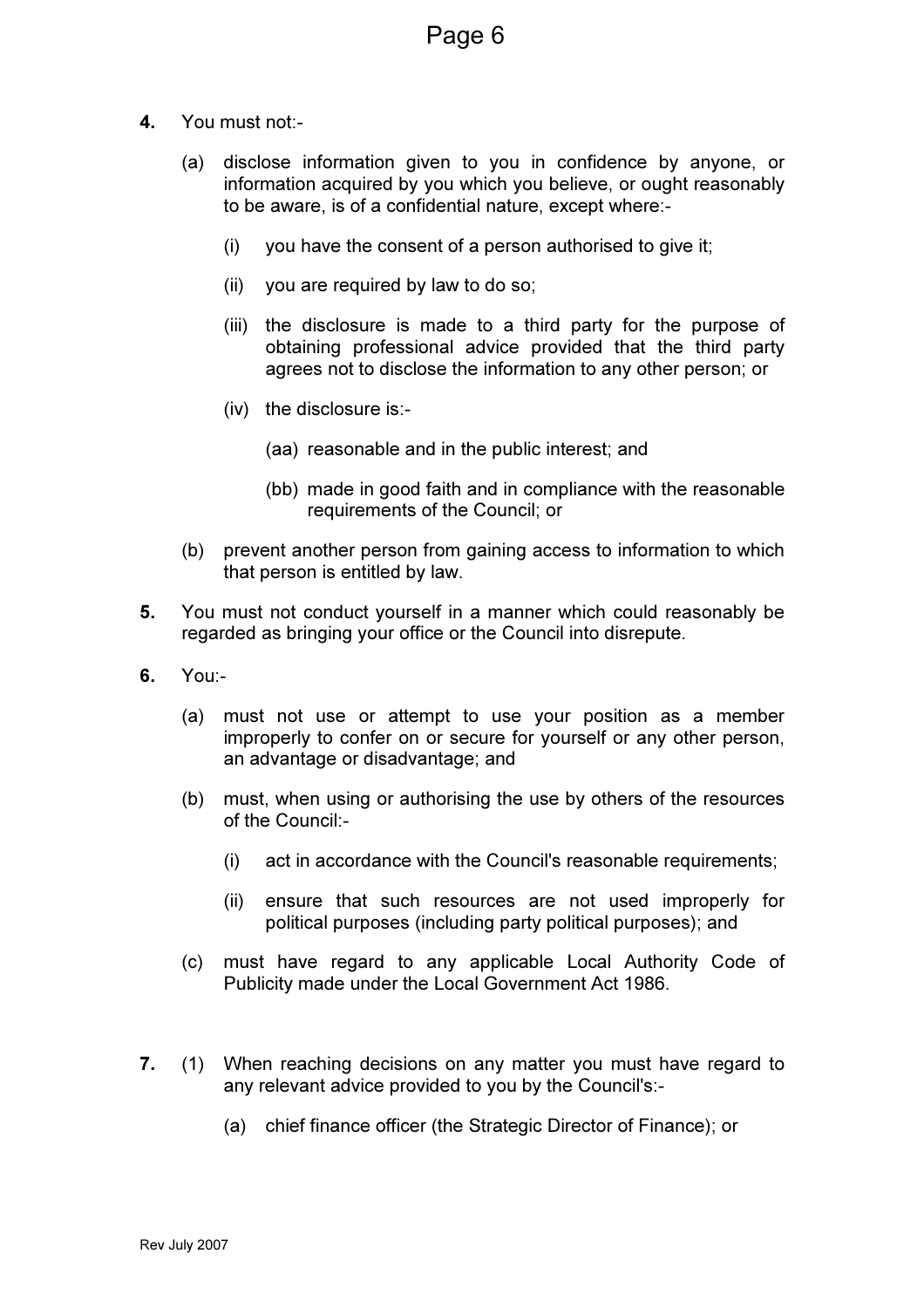(b) monitoring officer (the Assistant Chief Executive (Legal and Democratic Services)),

where that officer is acting pursuant to his or her statutory duties.

 (2) You must give reasons for all decisions in accordance with any statutory requirements and any reasonable additional requirements imposed by the Council.

#### PART 2

#### Interests

#### Personal interests

- 8. (1) You have a personal interest in any business of the Council where either:-
	- (a) it relates to or is likely to affect:-
		- (i) any body of which you are a member or in a position of general control or management and to which you are appointed or nominated by the Council;
		- (ii) any body:-
			- (aa) exercising functions of a public nature;
			- (bb) directed to charitable purposes; or
			- (cc) one of whose principal purposes includes the influence of public opinion or policy (including any political party or trade union),
			- (dd) which is a private club or society, such as the Freemasons, a recreational club, working men's club or private investment club,

 of which you are a member or in a position of general control or management;

- (iii) any employment or business carried on by you;
- (iv) any person or body who employs or has appointed you;
- (v) any person or body, other than the Council, who has made a payment to you in respect of your election or any expenses incurred by you in carrying out your duties;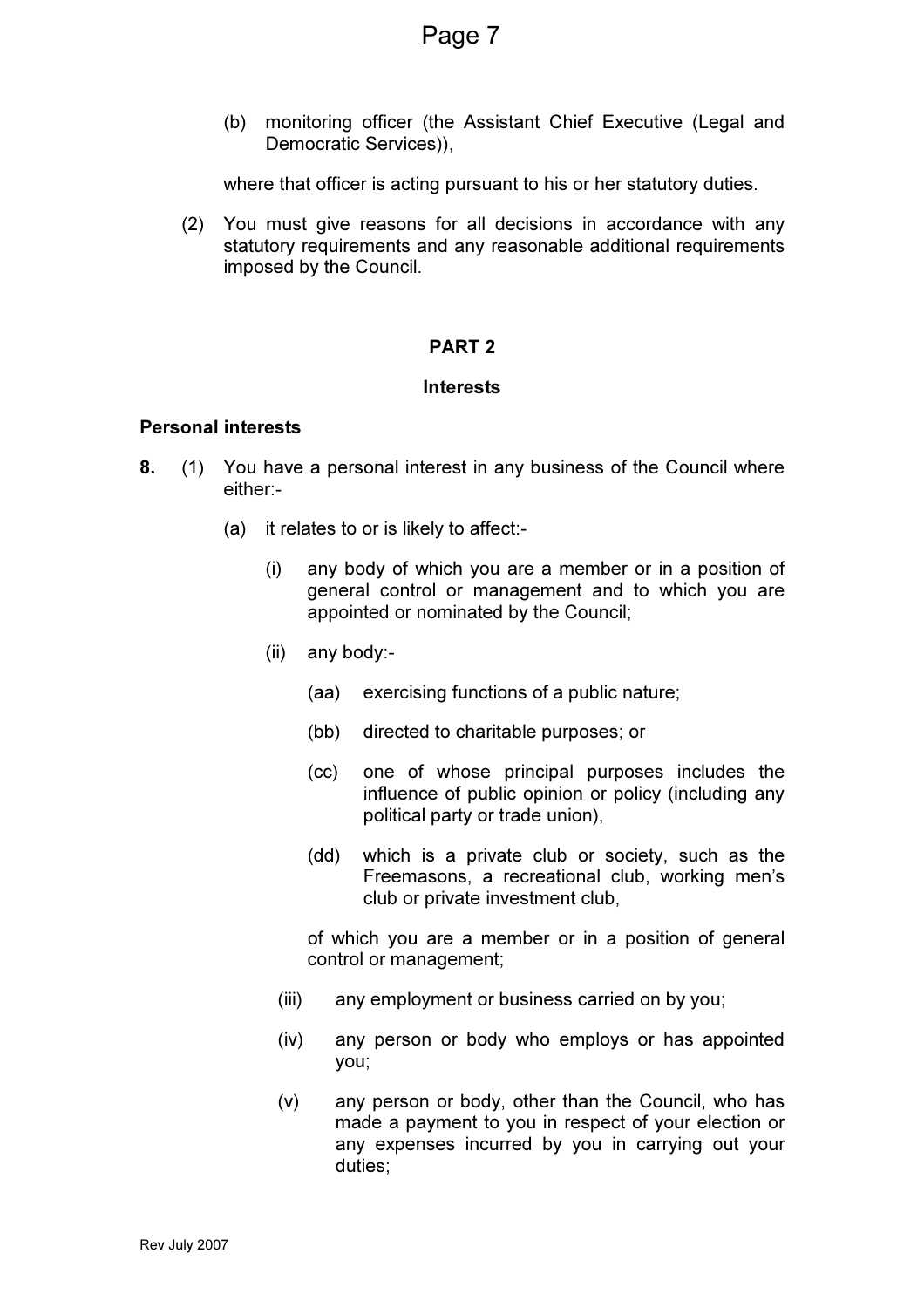- (vi) any person or body who has a place of business or land in the Council's area, and in whom you have a beneficial interest in a class of securities of that person or body that exceeds the nominal value of £25,000 or one hundredth of the total issued share capital (whichever is the lower);
- (vii) any contract for goods, services or works made between the Council and you or a firm in which you are a partner, a company of which you are a remunerated director, or a person or body of the description specified in paragraph (vi);
- (viii) the interests of any person from whom you have received a gift or hospitality with an estimated value of at least £25,
- (ix) any land in the Council's area in which you have a beneficial interest;
- (x) any land where the landlord is the Council and you are, or a firm in which you are a partner, a company of which you are a remunerated director, or a person or body of the description specified in paragraph (vi) is, the tenant;
- (xi) any land in the Council's area for which you have a licence (alone or jointly with others) to occupy for 28 days or longer; or
- (b) a decision in relation to that business might reasonably be regarded as affecting your well-being or financial position or the well-being or financial position of a relevant person (see paragraph 8 (2) for definition of "relevant person") to a greater extent than the majority of other council tax payers, ratepayers or inhabitants of the electoral division or ward, as the case may be, affected by the decision.
- (2) In sub-paragraph (1) (b), a relevant person is:-
	- (a) a member of your family or any person with whom you have a close association; or
	- (b) any person or body who employs or has appointed such persons, any firm in which they are a partner, or any company of which they are directors;
	- (c) any person or body in whom such persons have a beneficial interest in a class of securities exceeding the nominal value of £25,000; or
	- (d) any body of a type described in sub-paragraph (1) (a) (i) or (ii).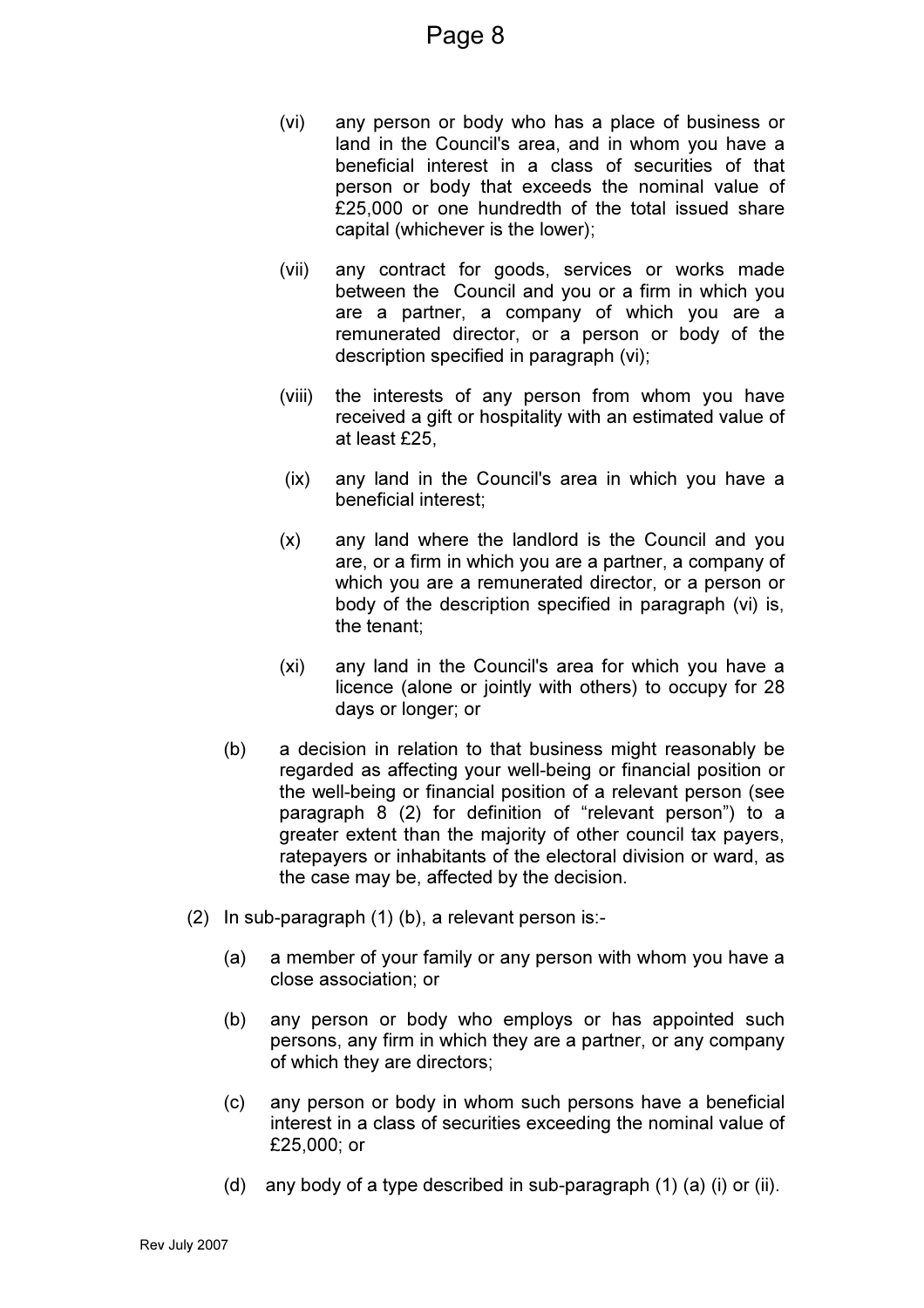#### Disclosure of personal interests

- 9. (1) Subject to sub-paragraphs (2) to (7), where you have a personal interest in any business of the Council and you attend a meeting of the Council at which the business is considered, you must disclose to that meeting the existence and nature of that interest at the commencement of that consideration, or when the interest becomes apparent.
	- (2) Where you have a personal interest in any business of the Council which relates to or is likely to affect a person described in paragraph 8 (1) (a) (i) or 8 (1) (a) (ii) (aa), you need only disclose to the meeting the existence and nature of that interest when you address the meeting on that business.
	- (3) Where you have a personal interest in any business of the authority of the type mentioned in paragraph 8(1)(a)(viii) (i.e. a gift or hospitality of at least £25), you need not disclose the nature or existence of that interest to the meeting if the interest was registered more than three years before the date of the meeting.
	- (4) Sub-paragraph (1) only applies where you are aware or ought reasonably to be aware of the existence of the personal interest.
	- (5) Where you have a personal interest but, by virtue of paragraph 14, sensitive information relating to it is not registered in the Council's Register of Members' Interests, you must indicate to the meeting that you have a personal interest, but need not disclose the sensitive information to the meeting.
	- (6) Subject to paragraph 12 (1) (b), where you have a personal interest in any business of the Council and you have made an executive decision in relation to that business, you must ensure that any written statement of that decision records the existence and nature of that interest.
	- (7) In this paragraph, "executive decision" is to be construed in accordance with any regulations made by the Secretary of State under section 22 of the Local Government Act 2000.

#### Prejudicial interest generally

- 10. (1) Subject to sub-paragraph (2), where you have a personal interest in any business of the Council you also have a prejudicial interest in that business where the interest is one which a member of the public with knowledge of the relevant facts would reasonably regard as so significant that it is likely to prejudice your judgement of the public interest.
	- (2) You do not have a prejudicial interest in any business of the authority where that business:-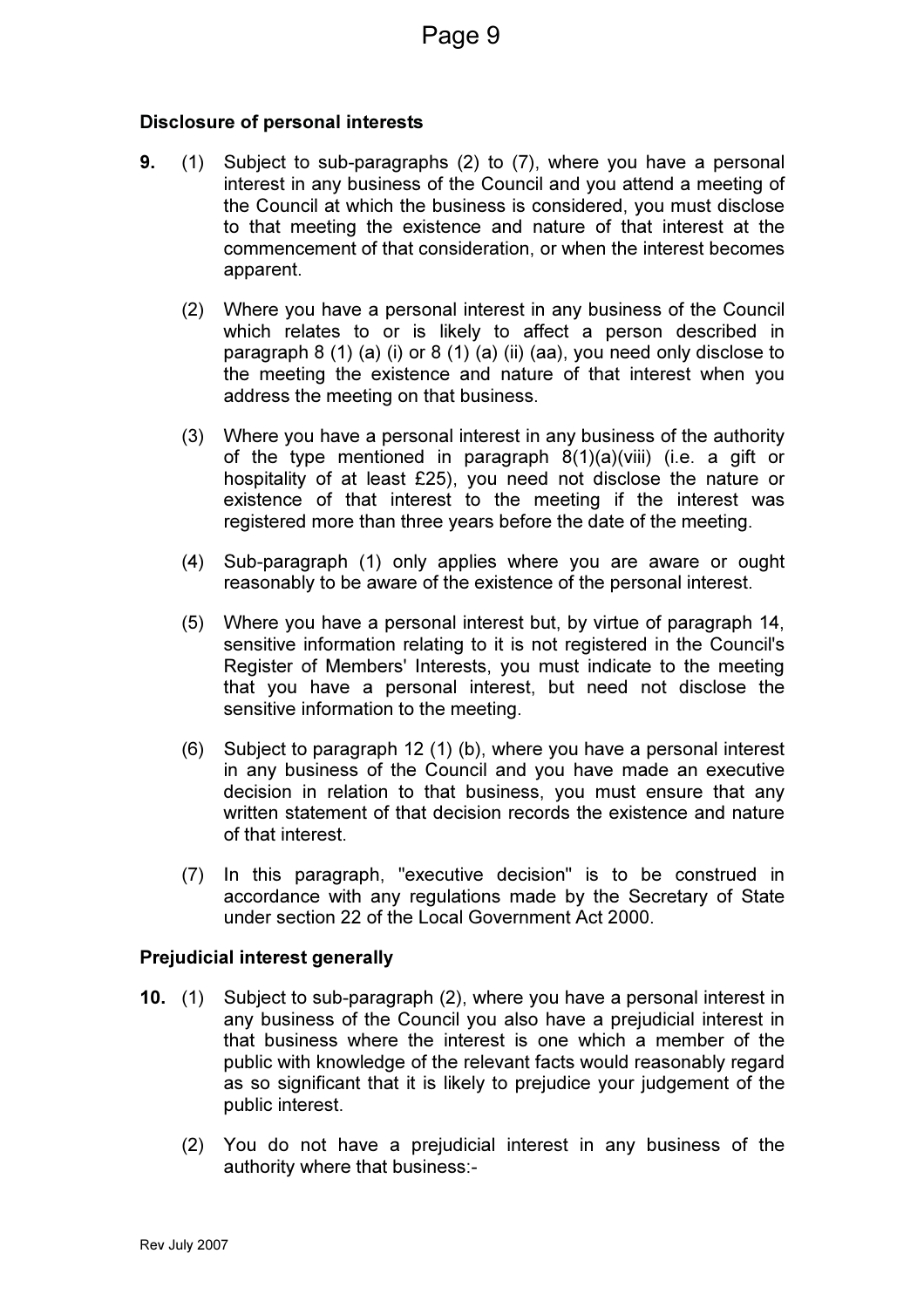- (a) does not affect your financial position or the financial position of a person or body described in paragraph 8;
- (b) does not relate to the determining of any approval, consent, licence, permission or registration in relation to you or any person or body described in paragraph 8; or
- (c) relates to the functions of the Council in respect of:-
	- (i) housing, where you are a tenant of the Council provided that those functions do not relate particularly to your tenancy or lease;
	- (ii) school meals or school transport and travelling expenses, where you are a parent or guardian of a child in full time education, or are a parent governor of a school, unless it relates particularly to the school which the child attends;
	- (iii) statutory sick pay under Part XI of the Social Security Contributions and Benefits Act 1992, where you are in receipt of, or are entitled to the receipt of, such pay;
	- (iv) an allowance, payment or indemnity given to members;
	- (v) any ceremonial honour given to members; and
	- (vi) setting council tax or a precept under the Local Government Finance Act 1992.

#### Prejudicial interests arising in relation to overview and scrutiny committees

- 11. You also have a prejudicial interest in any business before an overview and scrutiny committee of the Council (or of a sub-committee of such a committee) where:-
	- (a) that business relates to a decision made (whether implemented or not) or action taken by the Council's executive or another of the Council's committees, sub-committees, joint committees or joint sub-committees; and
	- (b) at the time the decision was made or action was taken, you were a member of the executive, committee, sub-committee, joint committee or joint sub-committee mentioned in paragraph (a) and you were present when that decision was made or action was taken.

#### Effect of prejudicial interests on participation

12. (1) Subject to sub-paragraph (2), where you have a prejudicial interest in any business of the Council:-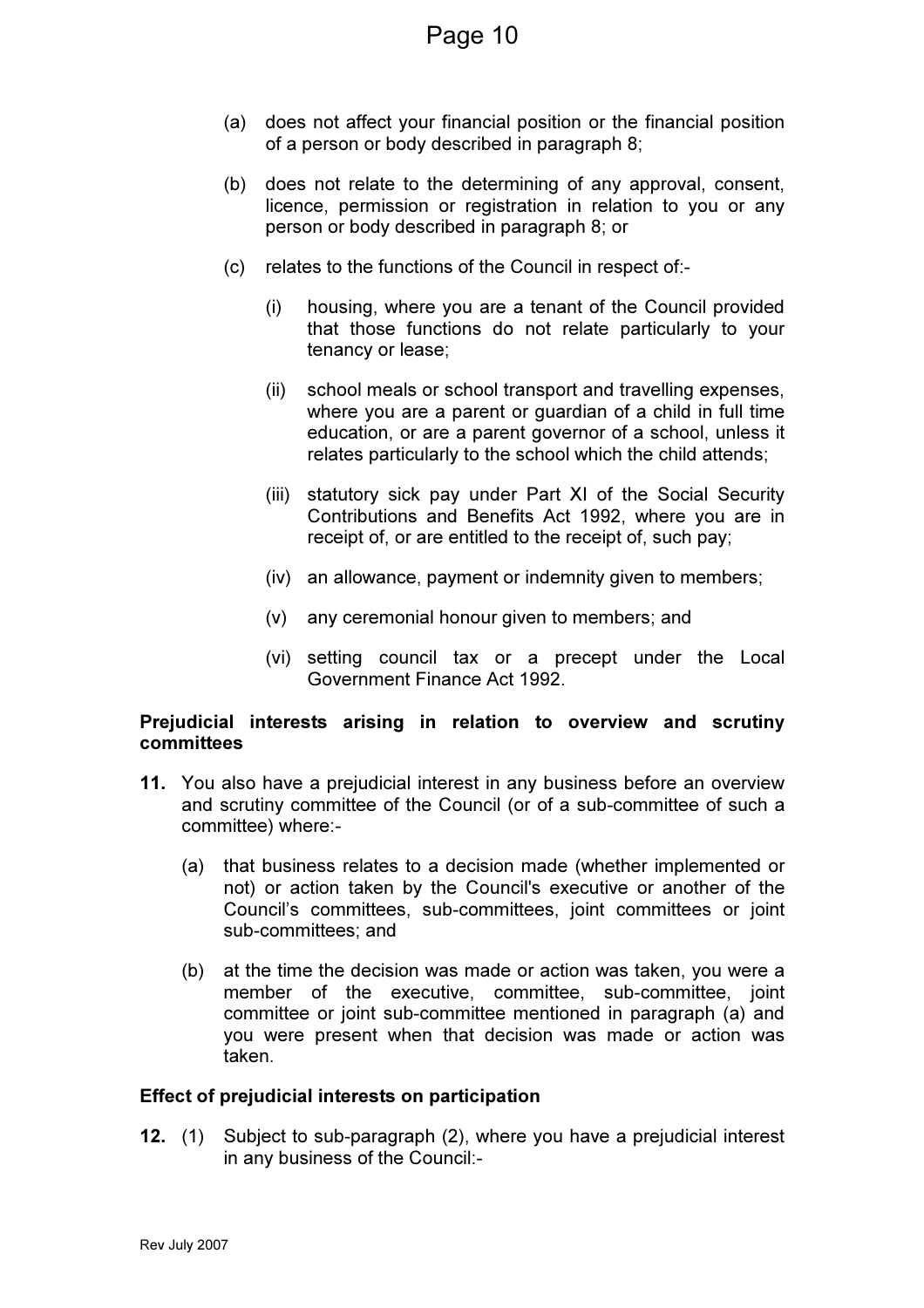- (a) you must withdraw from the room or chamber where a meeting considering the business is being held:-—
	- (i) in a case where sub-paragraph (2) applies, immediately after making representations, answering questions or giving evidence;
	- (ii) in any other case, whenever it becomes apparent that the business is being considered at that meeting;

unless you have obtained a dispensation from the Council's Standards Committee;

- (b) you must not exercise executive functions in relation to that business; and
- (c) you must not seek improperly to influence a decision about that business.
- (2) Where you have a prejudicial interest in any business of the Council, you may attend a meeting (including a meeting of the overview and scrutiny committee of the Council or of a subcommittee of such a committee) but only for the purpose of making representations, answering questions or giving evidence relating to the business, provided that the public are also allowed to attend the meeting for the same purpose, whether under a statutory right or otherwise.

#### PART 3

#### Registration of Members' Interests

#### Registration of Members' Interests

- 13. (1) Subject to paragraph 14, you must, within 28 days of:-
	- (a) this Code being adopted by the Council; or
	- (b) your election or appointment to office (where that is later),

register in the Council's Register of Members' Interests (maintained under section 81 (1) of the Local Government Act 2000) details of your personal interests where they fall within a category mentioned in paragraph 8 (1) (a), by providing written notification to the Council's monitoring officer.

 (2) Subject to paragraph 14, you must, within 28 days of becoming aware of any new personal interest or change to any personal interest registered under paragraph (1), register details of that new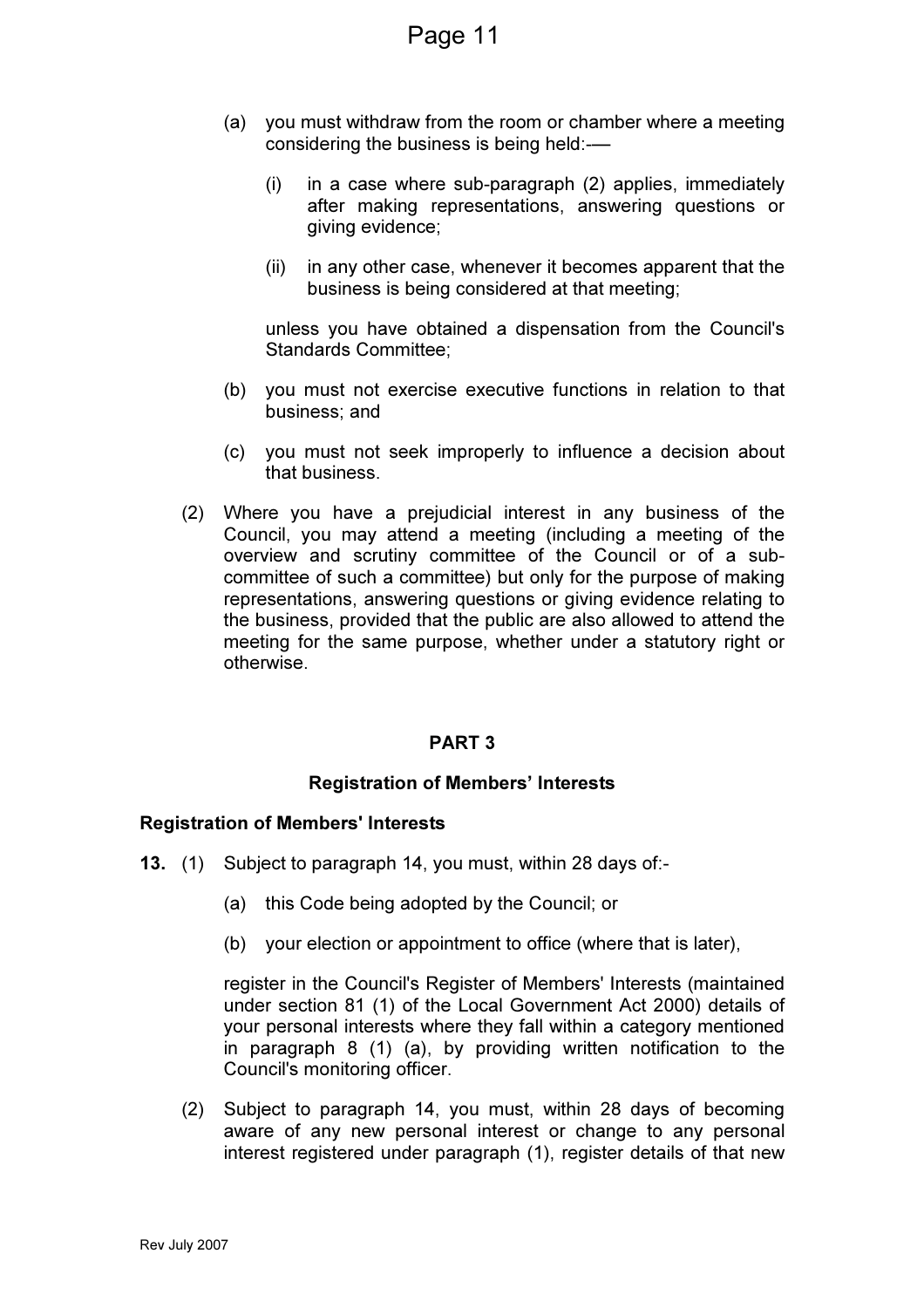personal interest or change by providing written notification to the Council's monitoring officer.

#### Sensitive information

- 14. (1) Where you consider that the information relating to any of your personal interests is sensitive information (as defined by paragraph 14 (3)), and the Council's monitoring officer agrees, you need not include that information when registering that interest, or, as the case may be, a change to that interest under paragraph 13.
	- (2) You must, within 28 days of becoming aware of any change of circumstances which means that information excluded under paragraph (1) is no longer sensitive information, notify the Council's monitoring officer asking that the information be included in the Council's Register of Members' Interests.
	- (3) In this Code, "sensitive information" means information whose availability for inspection by the public creates, or is likely to create, a serious risk that you or a person who lives with you may be subjected to violence or intimidation.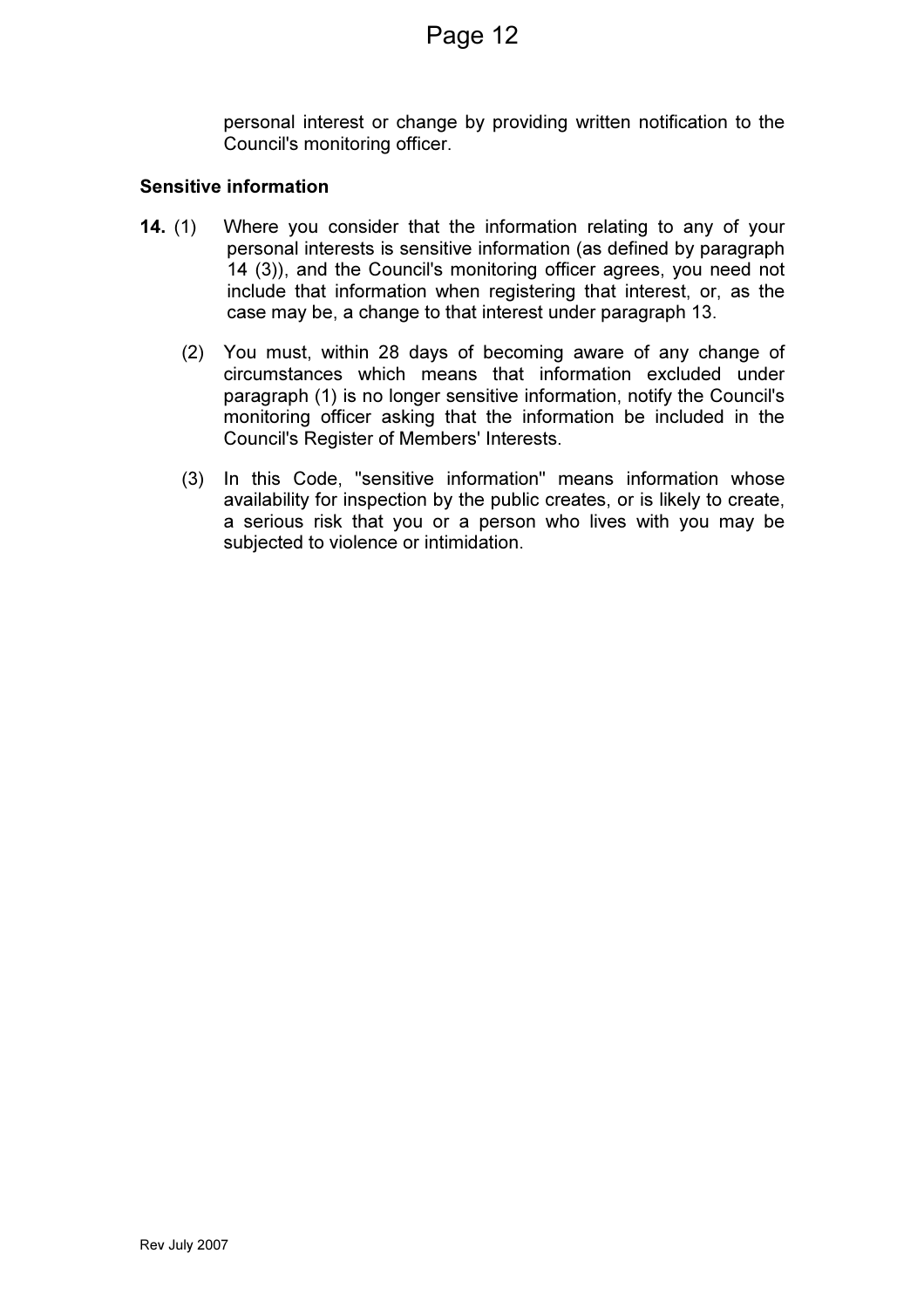#### ANNEX 1

#### The Ten General Principles

Paragraph 1 (2)

#### **Selflessness**

1. Members should serve only the public interest and should never improperly confer an advantage or disadvantage on any person.

#### Honesty and integrity

2. Members should not place themselves in situations where their honesty and integrity may be questioned, should not behave improperly and should on all occasions avoid the appearance of such behaviour.

#### **Objectivity**

3. Members should make decisions on merit, including when making appointments, awarding contracts, or recommending individuals for rewards or benefits.

#### Accountability

4. Members should be accountable to the public for their actions and the manner in which they carry out their responsibilities, and should cooperate fully and honestly with any scrutiny appropriate to their particular office.

#### **Openness**

5. Members should be as open as possible about their actions and those of their authority, and should be prepared to give reasons for those actions.

#### Personal judgement

6. Members may take account of the views of others, including their political groups, but should reach their own conclusions on the issues before them and act in accordance with those conclusions.

#### Respect for others

7. Members should promote equality by not discriminating unlawfully against any person, and by treating people with respect, regardless of their race, age, religion, gender, sexual orientation or disability. They should respect the impartiality and integrity of the authority's statutory officers and its other employees.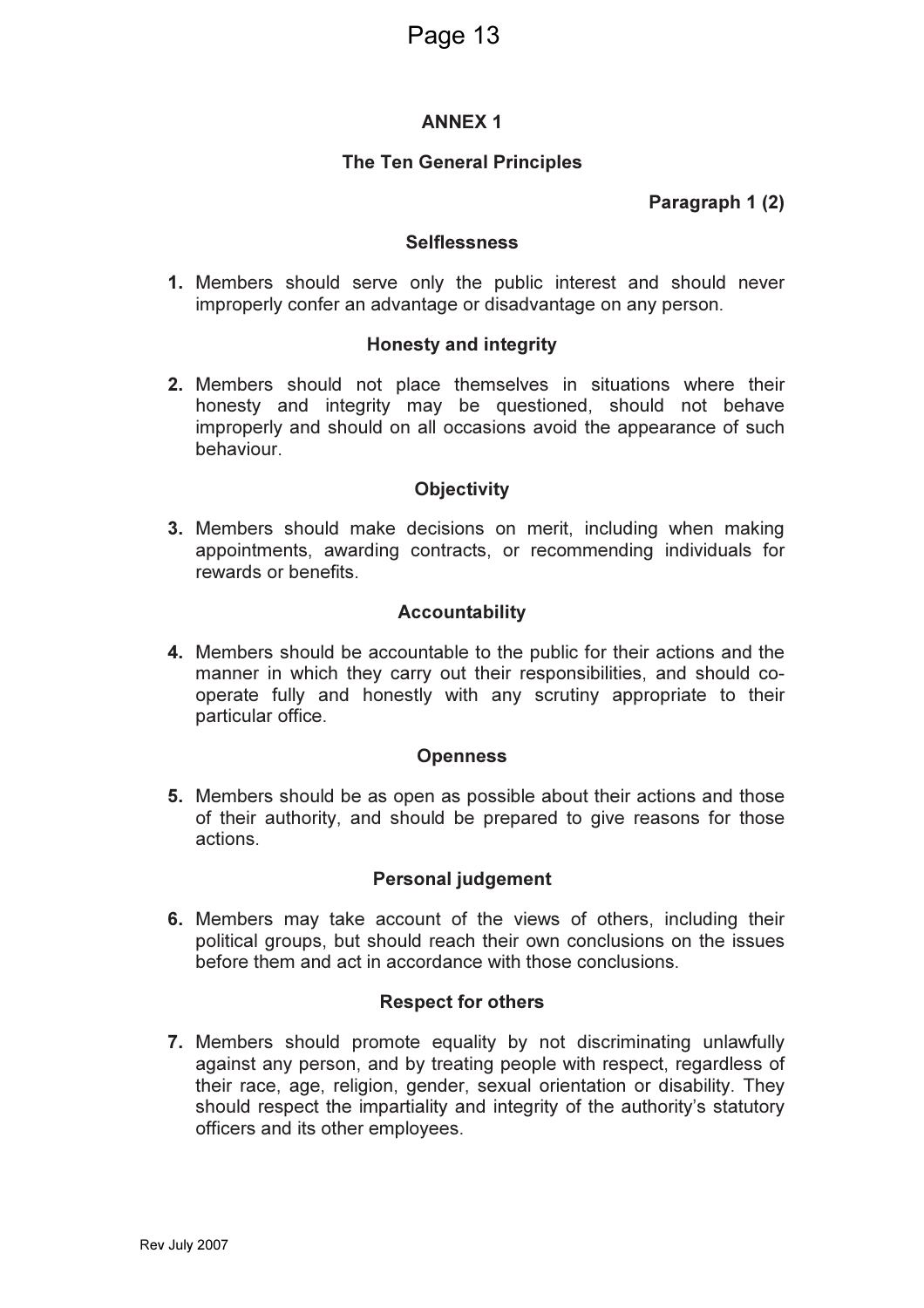#### Duty to uphold the law

8. Members should uphold the law and, on all occasions, act in accordance with the trust that the public is entitled to place in them

#### **Stewardship**

9. Members should do whatever they are able to do to ensure that their authorities use their resources prudently and in accordance with the law.

#### Leadership

10. Members should promote and support these principles by leadership, and by example, and should act in a way that secures or preserves public confidence.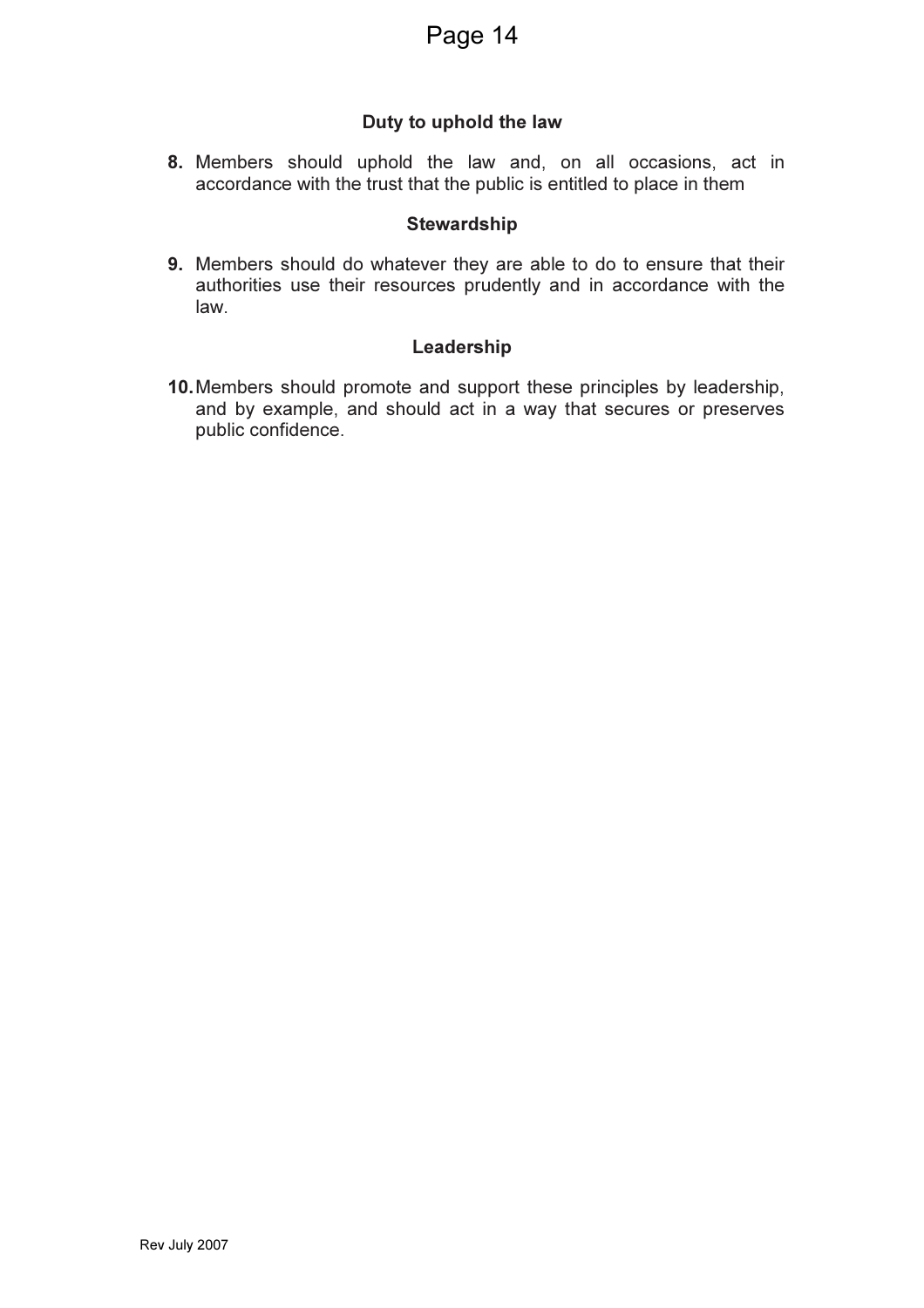#### ANNEX 2

#### The Equality Enactments

Paragraph 3 (2) (a)

The equality enactments are defined in the Equality Act 2006 as: -

- the Equal Pay Act 1970
- the Sex Discrimination Act 1975
- the Race Relations Act 1976 race
- the Disability Discrimination Act 1995
- Part 2 of the Equality Act 2006 (discrimination on grounds of religion or belief)
- Regulations under Part 3 of the 2006 Act (discrimination on grounds of sexual orientation)
- the Employment Equality (Sexual Orientation) Regulations 2003
- the Employment Equality (Religion or Belief) Regulations 2003
- the Employment Equality (Age) Regulations 2006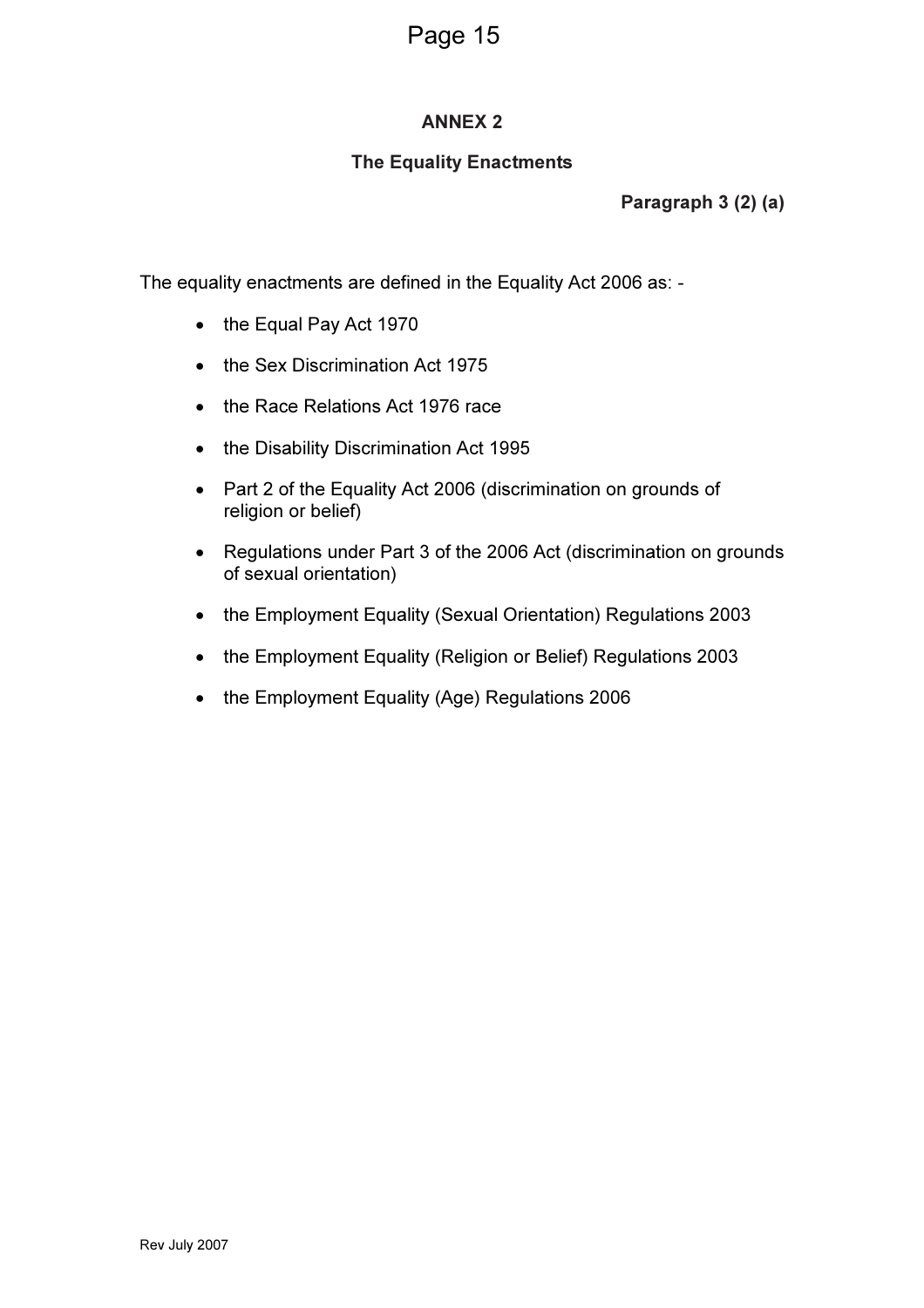#### APPENDIX 1

### THE MODEL CODE OF CONDUCT FOR PARISH AND TOWN COUNCILS

#### Part 1

#### General provisions

#### Introduction and interpretation

1.—(1) This Code applies to **you** as a member of an authority.

(2) You should read this Code together with the general principles prescribed by the Secretary of State.

(3) It is your responsibility to comply with the provisions of this Code.

(4) In this Code—

"meeting" means any meeting of—

- (a) the authority;
- (b) any of the authority's committees or sub-committees;

"member" includes a co-opted member and an appointed member.

(5) References to an authority's monitoring officer and an authority's standards committee shall be read, respectively, as references to the monitoring officer and the standards committee of the district council or unitary county council which has functions in relation to the parish council for which it is responsible under section 55(12) of the Local Government Act 2000.

#### Scope

2.—(1) Subject to sub-paragraphs (2) to (5), you must comply with this Code whenever you—

- (a) conduct the business of your authority (which, in this Code, includes the business of the office to which you are elected or appointed); or
- (b) act, claim to act or give the impression you are acting as a representative of your authority,

and references to your official capacity are construed accordingly.

(2) Subject to sub-paragraphs (3) and (4), this Code does not have effect in relation to your conduct other than where it is in your official capacity.

(3) In addition to having effect in relation to conduct in your official capacity, paragraphs  $3(2)(c)$ , 5 and  $6(a)$  also have effect, at any other time, where that conduct constitutes a criminal offence for which you have been convicted.

(4) Conduct to which this Code applies (whether that is conduct in your official capacity or conduct mentioned in sub-paragraph (3)) includes a criminal offence for which you are convicted (including an offence you committed before the date you took office, but for which you are convicted after that date).

(5) Where you act as a representative of your authority—

- (a) on another relevant authority, you must, when acting for that other authority, comply with that other authority's code of conduct; or
- (b) on any other body, you must, when acting for that other body, comply with your authority's code of conduct, except and insofar as it conflicts with any other lawful obligations to which that other body may be subject.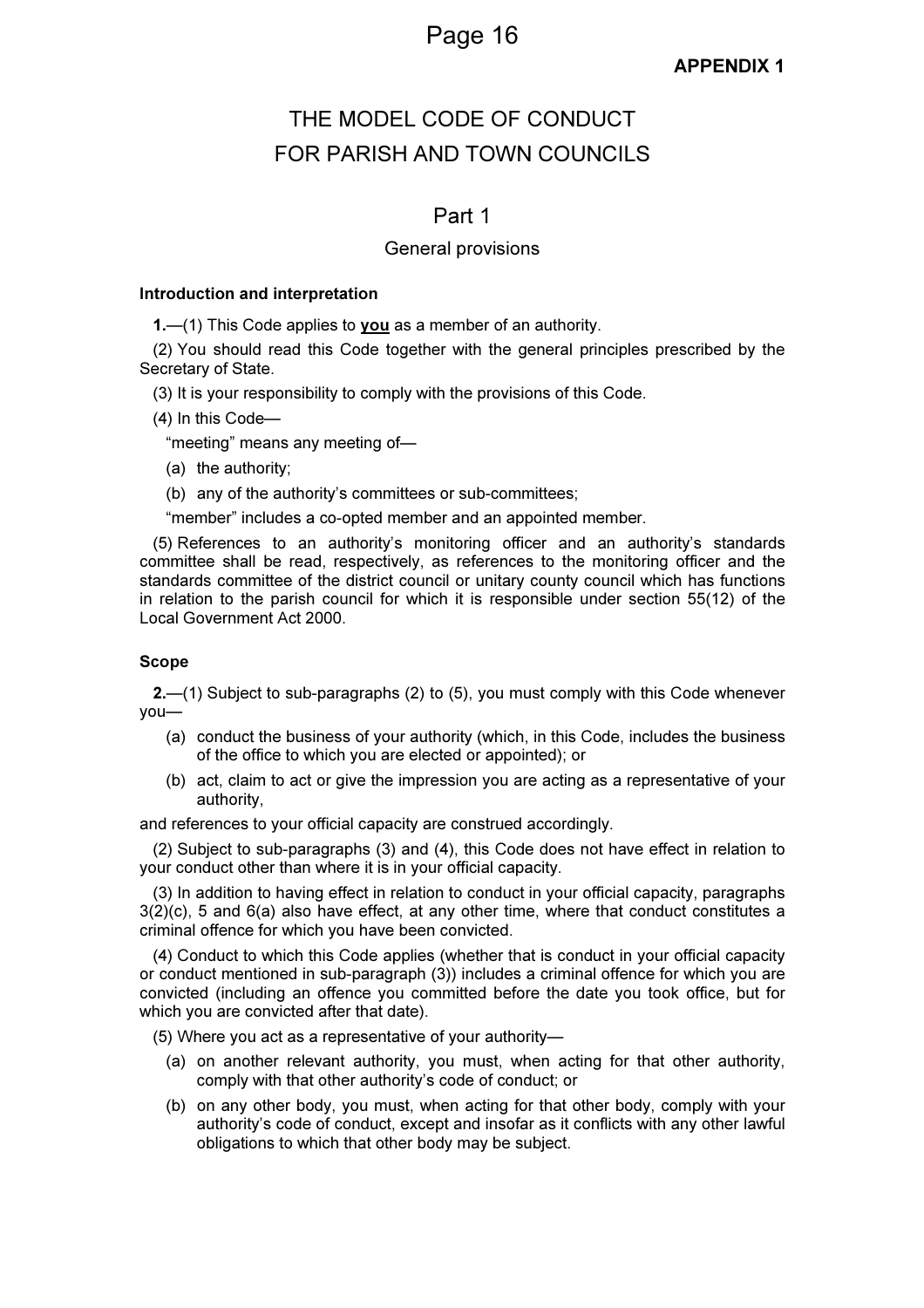#### General obligations

3.—(1) You must treat others with respect.

- (2) You must not—
	- (a) do anything which may cause your authority to breach any of the equality enactments (as defined in section 33 of the Equality Act 2006);
	- (b) bully any person;
	- (c) intimidate or attempt to intimidate any person who is or is likely to be—
		- (i) a complainant,
		- (ii) a witness, or
		- (iii) involved in the administration of any investigation or proceedings,

in relation to an allegation that a member (including yourself) has failed to comply with his or her authority's code of conduct; or

- (d) do anything which compromises or is likely to compromise the impartiality of those who work for, or on behalf of, your authority.
- 4. You must not—
	- (a) disclose information given to you in confidence by anyone, or information acquired by you which you believe, or ought reasonably to be aware, is of a confidential nature, except where—
		- (i) you have the consent of a person authorised to give it;
		- (ii) you are required by law to do so;
		- (iii) the disclosure is made to a third party for the purpose of obtaining professional advice provided that the third party agrees not to disclose the information to any other person; or
		- (iv) the disclosure is—
			- (aa) reasonable and in the public interest; and
			- (bb) made in good faith and in compliance with the reasonable requirements of the authority; or
	- (b) prevent another person from gaining access to information to which that person is entitled by law.

5. You must not conduct yourself in a manner which could reasonably be regarded as bringing your office or authority into disrepute.

- 6. You—
	- (a) must not use or attempt to use your position as a member improperly to confer on or secure for yourself or any other person, an advantage or disadvantage; and
	- (b) must, when using or authorising the use by others of the resources of your authority—
		- (i) act in accordance with your authority's reasonable requirements; and
		- (ii) ensure that such resources are not used improperly for political purposes (including party political purposes).
- 7. Paragraph 7 does not apply to your authority.

#### Part 2

#### Interests

#### Personal interests

8.—(1) You have a personal interest in any business of your authority where either—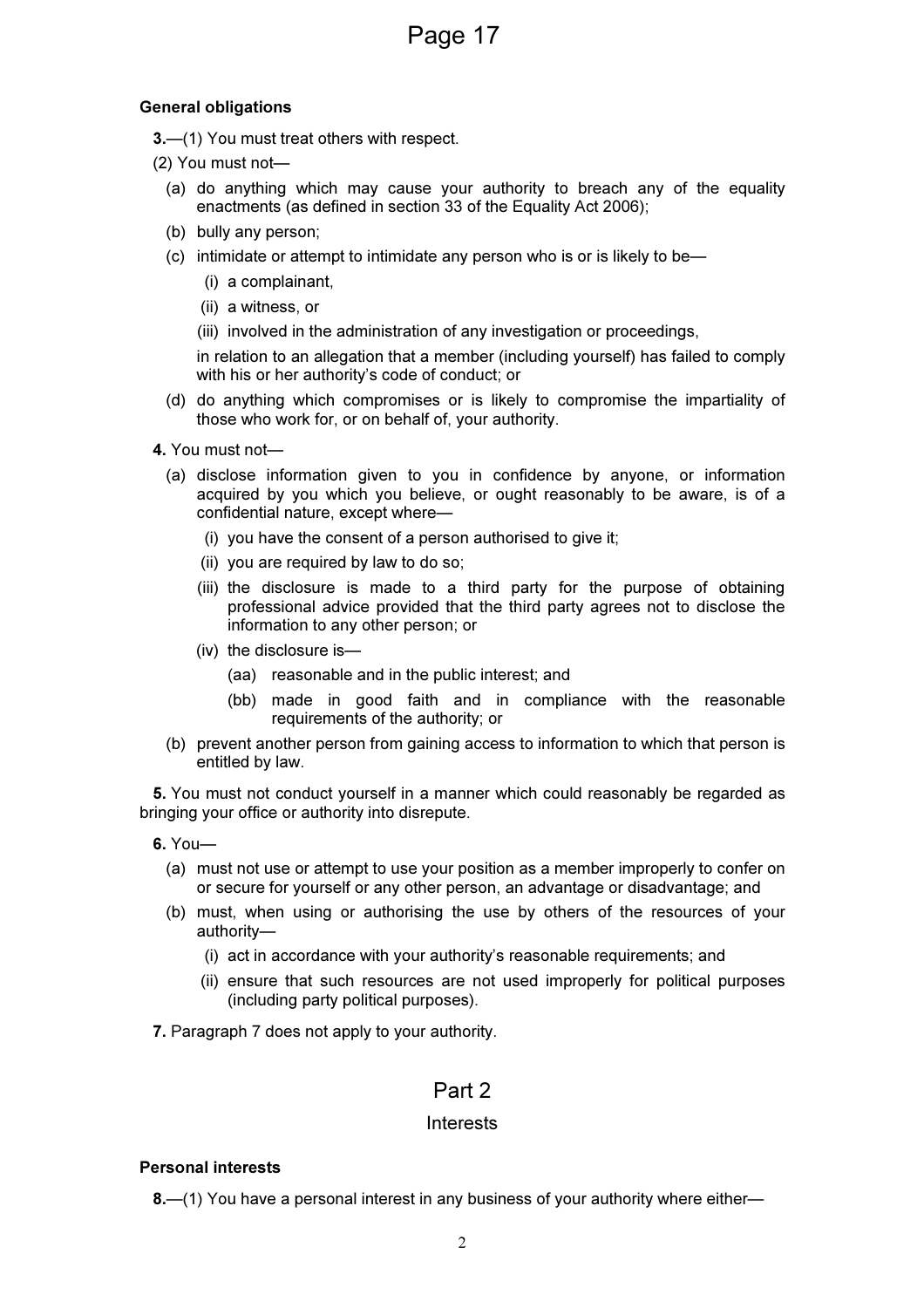- (a) it relates to or is likely to affect—
	- (i) any body of which you are a member or in a position of general control or management and to which you are appointed or nominated by your authority;
	- (ii) any body—
		- (aa) exercising functions of a public nature;
		- (bb) directed to charitable purposes; or
		- (cc) one of whose principal purposes includes the influence of public opinion or policy (including any political party or trade union),

of which you are a member or in a position of general control or management;

- (iii) any employment or business carried on by you;
- (iv) any person or body who employs or has appointed you;
- (v) any person or body, other than a relevant authority, who has made a payment to you in respect of your election or any expenses incurred by you in carrying out your duties;
- (vi) any person or body who has a place of business or land in your authority's area, and in whom you have a beneficial interest in a class of securities of that person or body that exceeds the nominal value of £25,000 or one hundredth of the total issued share capital (whichever is the lower);
- (vii) any contract for goods, services or works made between your authority and you or a firm in which you are a partner, a company of which you are a remunerated director, or a person or body of the description specified in paragraph (vi);
- (viii) the interests of any person from whom you have received a gift or hospitality with an estimated value of at least £25;
- (ix) any land in your authority's area in which you have a beneficial interest;
- (x) any land where the landlord is your authority and you are, or a firm in which you are a partner, a company of which you are a remunerated director, or a person or body of the description specified in paragraph (vi) is, the tenant;
- (xi) any land in the authority's area for which you have a licence (alone or jointly with others) to occupy for 28 days or longer; or
- (b) a decision in relation to that business might reasonably be regarded as affecting your well-being or financial position or the well-being or financial position of a relevant person to a greater extent than the majority of-
	- (i) (in the case of authorities with electoral divisions or wards) other council tax payers, ratepayers or inhabitants of the electoral division or ward, as the case may be, affected by the decision; or
	- (ii) (in all other cases) other council tax payers, ratepayers or inhabitants of your authority's area.
- (2) In sub-paragraph (1)(b), a relevant person is—
	- (a) a member of your family or any person with whom you have a close association; or
	- (b) any person or body who employs or has appointed such persons, any firm in which they are a partner, or any company of which they are directors;
	- (c) any person or body in whom such persons have a beneficial interest in a class of securities exceeding the nominal value of £25,000; or
	- (d) any body of a type described in sub-paragraph  $(1)(a)(i)$  or  $(ii)$ .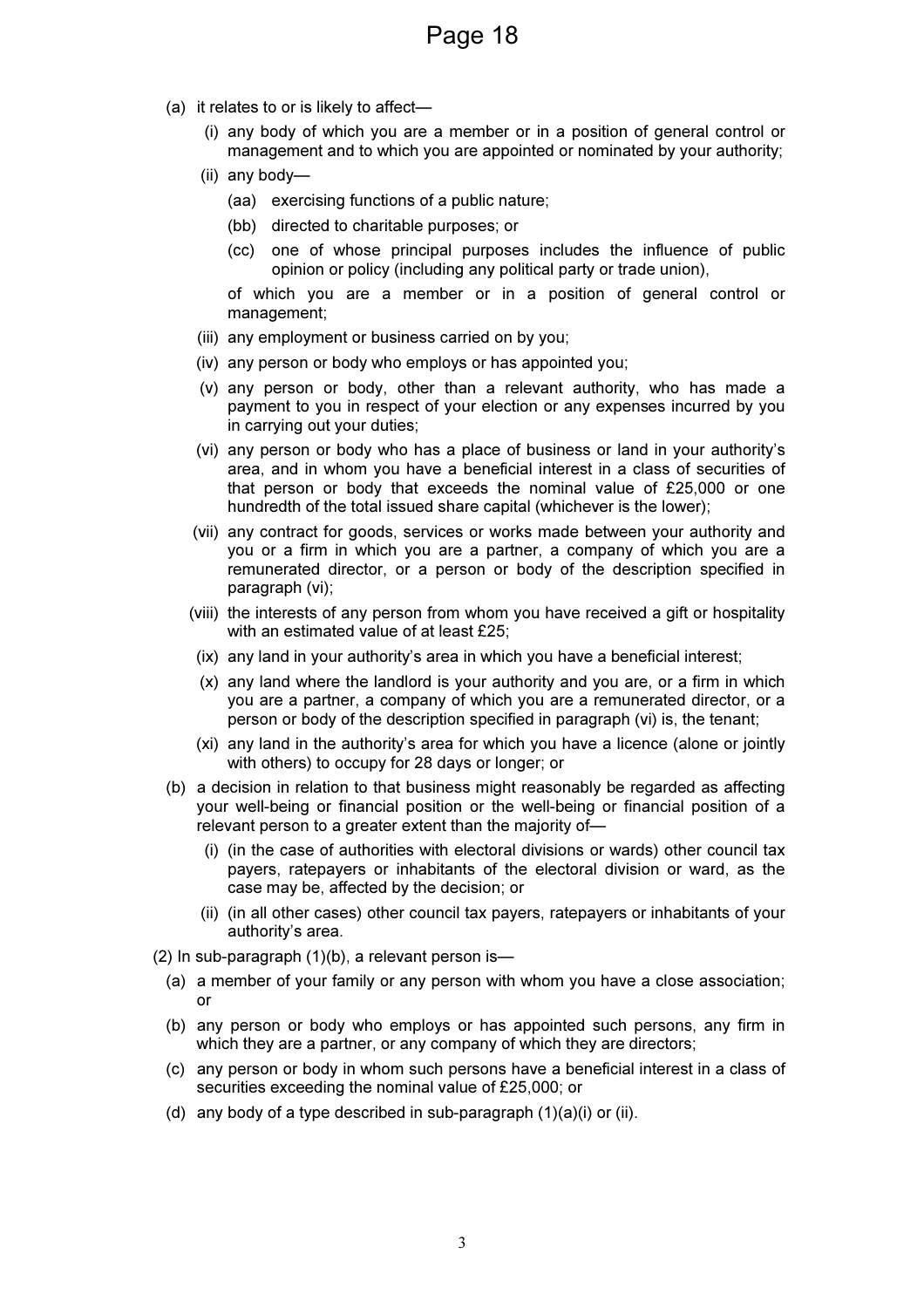#### Disclosure of personal interests

9.—(1) Subject to sub-paragraphs (2) to (7), where you have a personal interest in any business of your authority and you attend a meeting of your authority at which the business is considered, you must disclose to that meeting the existence and nature of that interest at the commencement of that consideration, or when the interest becomes apparent.

(2) Where you have a personal interest in any business of your authority which relates to or is likely to affect a person described in paragraph 8(1)(a)(i) or 8(1)(a)(ii)(aa), you need only disclose to the meeting the existence and nature of that interest when you address the meeting on that business.

(3) Where you have a personal interest in any business of the authority of the type mentioned in paragraph 8(1)(a)(viii), you need not disclose the nature or existence of that interest to the meeting if the interest was registered more than three years before the date of the meeting.

(4) Sub-paragraph (1) only applies where you are aware or ought reasonably to be aware of the existence of the personal interest.

(5) Where you have a personal interest but, by virtue of paragraph 14, sensitive information relating to it is not registered in your authority's register of members' interests, you must indicate to the meeting that you have a personal interest, but need not disclose the sensitive information to the meeting.

#### Prejudicial interest generally

10.—(1) Subject to sub-paragraph (2), where you have a personal interest in any business of your authority you also have a prejudicial interest in that business where the interest is one which a member of the public with knowledge of the relevant facts would reasonably regard as so significant that it is likely to prejudice your judgement of the public interest.

(2) You do not have a prejudicial interest in any business of the authority where that business—

- (a) does not affect your financial position or the financial position of a person or body described in paragraph 8;
- (b) does not relate to the determining of any approval, consent, licence, permission or registration in relation to you or any person or body described in paragraph 8; or
- (c) relates to the functions of your authority in respect of—
	- (i) housing, where you are a tenant of your authority provided that those functions do not relate particularly to your tenancy or lease;
	- (ii) school meals or school transport and travelling expenses, where you are a parent or guardian of a child in full time education, or are a parent governor of a school, unless it relates particularly to the school which the child attends;
	- (iii) statutory sick pay under Part XI of the Social Security Contributions and Benefits Act 1992, where you are in receipt of, or are entitled to the receipt of, such pay;
	- (iv) an allowance, payment or indemnity given to members;
	- (v) any ceremonial honour given to members; and
	- (vi) setting council tax or a precept under the Local Government Finance Act 1992.
- 11. Paragraph 11 does not apply to your authority.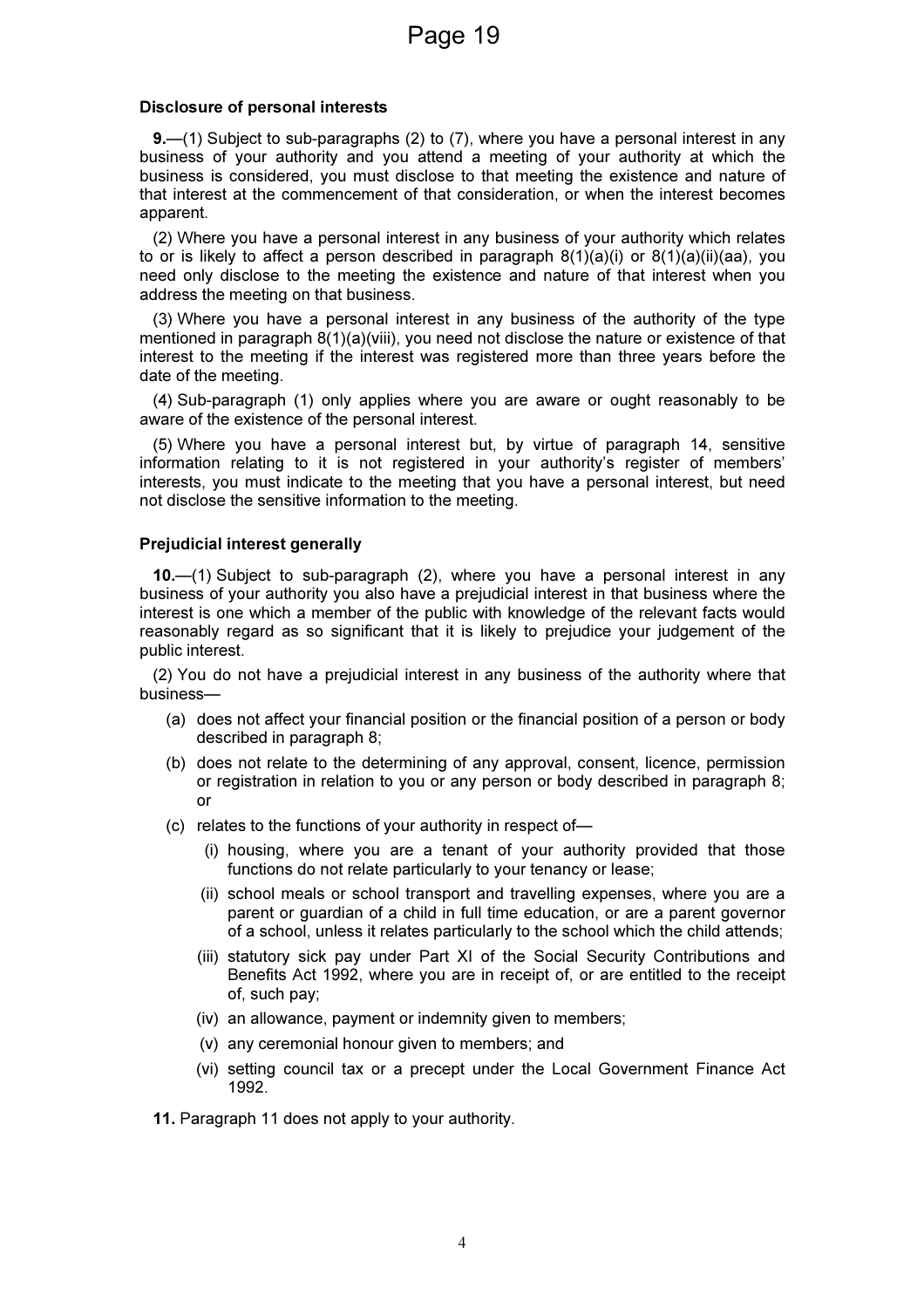#### Effect of prejudicial interests on participation

12.—(1) Subject to sub-paragraph (2), where you have a prejudicial interest in any business of your authority—

- (a) you must withdraw from the room or chamber where a meeting considering the business is being held—
	- (i) in a case where sub-paragraph (2) applies, immediately after making representations, answering questions or giving evidence;
	- (ii) in any other case, whenever it becomes apparent that the business is being considered at that meeting;

unless you have obtained a dispensation from your authority's standards committee; and

(b) you must not seek improperly to influence a decision about that business.

(2) Where you have a prejudicial interest in any business of your authority, you may attend a meeting but only for the purpose of making representations, answering questions or giving evidence relating to the business, provided that the public are also allowed to attend the meeting for the same purpose, whether under a statutory right or otherwise.

#### Part 3

#### Registration of Members' Interests

#### Registration of members' interests

13.—(1) Subject to paragraph 14, you must, within 28 days of—

- (a) this Code being adopted by or applied to your authority; or
- (b) your election or appointment to office (where that is later),

register in your authority's register of members' interests (maintained under section 81(1) of the Local Government Act 2000) details of your personal interests where they fall within a category mentioned in paragraph 8(1)(a), by providing written notification to your authority's monitoring officer.

(2) Subject to paragraph 14, you must, within 28 days of becoming aware of any new personal interest or change to any personal interest registered under paragraph (1), register details of that new personal interest or change by providing written notification to your authority's monitoring officer.

#### Sensitive information

14.—(1) Where you consider that the information relating to any of your personal interests is sensitive information, and your authority's monitoring officer agrees, you need not include that information when registering that interest, or, as the case may be, a change to that interest under paragraph 13.

(2) You must, within 28 days of becoming aware of any change of circumstances which means that information excluded under paragraph (1) is no longer sensitive information, notify your authority's monitoring officer asking that the information be included in your authority's register of members' interests.

(3) In this Code, "sensitive information" means information whose availability for inspection by the public creates, or is likely to create, a serious risk that you or a person who lives with you may be subjected to violence or intimidation.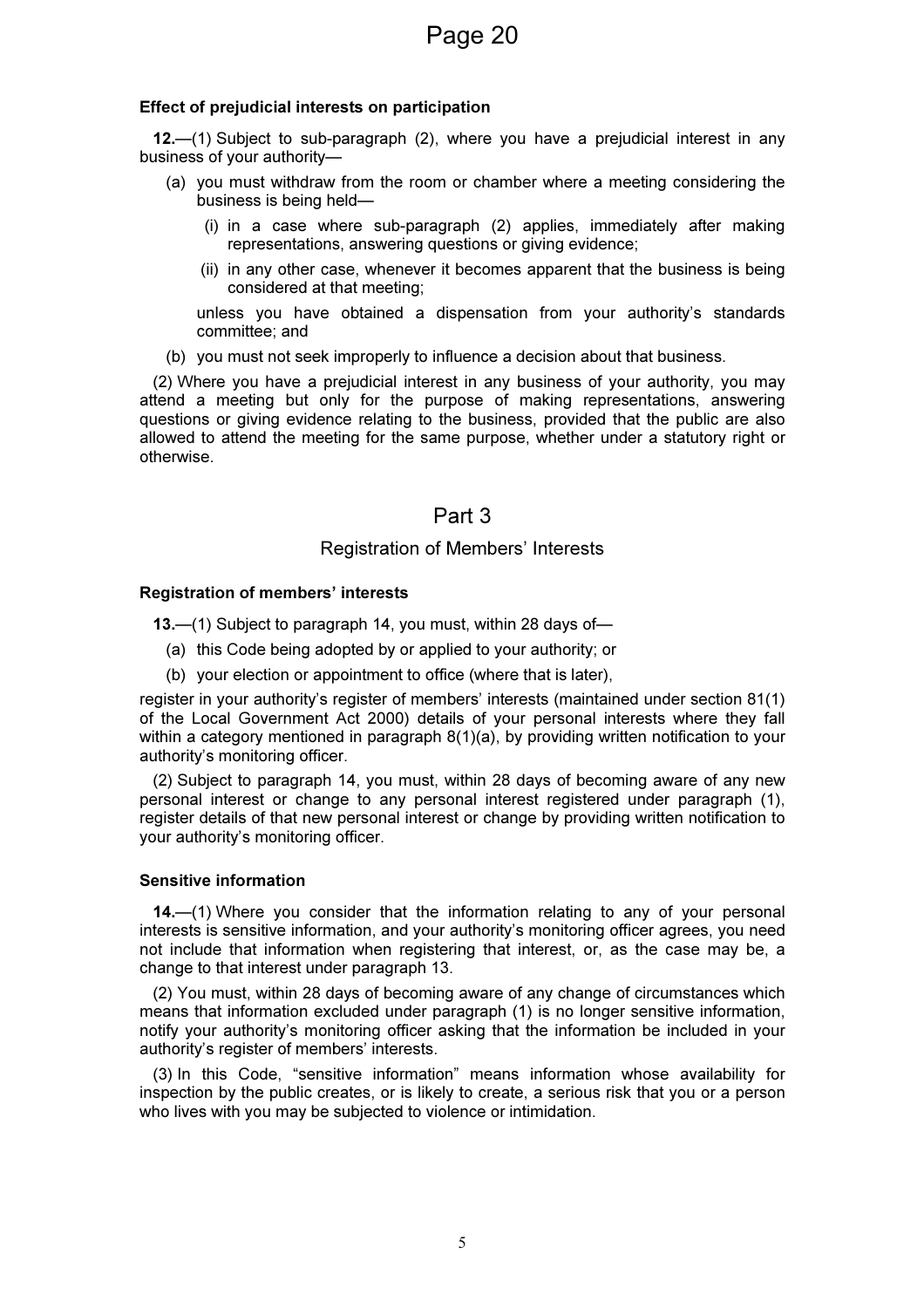### Annexure - The Ten General Principles

The general principles governing your conduct under the Relevant Authorities (General Principles) Order 2001 are set out below:

#### Selflessness

1. Members should serve only the public interest and should never improperly confer an advantage or disadvantage on any person.

#### Honesty and Integrity

2. Members should not place themselves in situations where their honesty and integrity may be questioned, should not behave improperly and should on all occasions avoid the appearance of such behaviour.

#### **Objectivity**

3. Members should make decisions on merit, including when making appointments, awarding contracts, or recommending individuals for rewards or benefits.

#### **Accountability**

4. Members should be accountable to the public for their actions and the manner in which they carry out their responsibilities, and should co-operate fully and honestly with any scrutiny appropriate to their particular office.

#### **Openness**

5. Members should be as open as possible about their actions and those of their authority, and should be prepared to give reasons for those actions.

#### Personal Judgement

6. Members may take account of the views of others, including their political groups, but should reach their own conclusions on the issues before them and act in accordance with those conclusions.

#### Respect for Others

7. Members should promote equality by not discriminating unlawfully against any person, and by treating people with respect, regardless of their race, age, religion, gender, sexual orientation or disability. They should respect the impartiality and integrity of the authority's statutory officers, and its other employees.

#### Duty to Uphold the Law

8. Members should uphold the law and, on all occasions, act in accordance with the trust that the public is entitled to place in them.

#### **Stewardship**

9. Members should do whatever they are able to do to ensure that their authorities use their resources prudently and in accordance with the law.

#### Leadership

10.Members should promote and support these principles by leadership, and by example, and should act in a way that secures or preserves public confidence.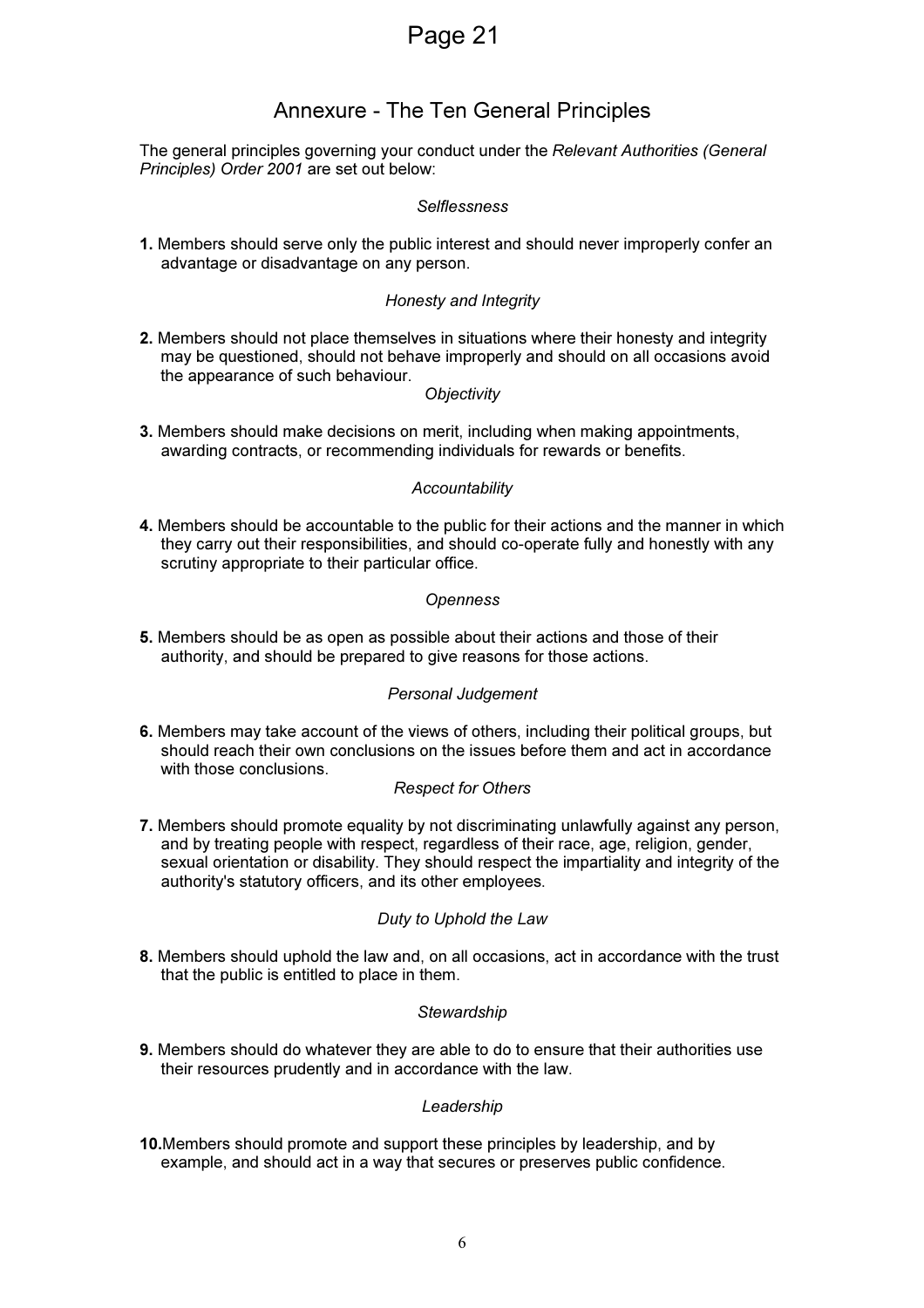#### APPENDIX A

#### CONDUCT OF HEARINGS

#### 1. SETTING THE SCENE

- 1.1. Following formal introductions, the chairman of the Standards Committee will explain how the hearing will be conducted.
- 1.2. The chairman will remind the persons present that it may not be a defence to an allegation of defamation that the alleged defamatory words were uttered during the course of the hearing.
- 1.3. The chairman will advise the parties that the Committee has no power to make awards of costs.
- 1.4. The Committee will clarify and resolve any issues or disagreements about how the hearing should be conducted that were not resolved during the pre-hearing process.

#### 2. CONSIDERATION OF THE FINDINGS OF FACT

#### Disputed facts

- 2.1. The Committee will identify any significant dispute of the finding of facts contained in the ethical standards officer or investigating officer's report (as the case may be).
- 2.2. If the facts are not disputed, the Committee will then consider whether the member concerned did in fact breach the relevant code of conduct.

#### Representations on disputed facts

- 2.3. If the facts are disputed, the ethical standards officer or the investigating officer (as the case may be), or his representative if present, will be invited to make any representations that he considers necessary in support of particular findings of fact.
- 2.4. The ethical standards officer or the investigating officer (as the case may be) may, with the Committee's permission, call named witnesses to give evidence in support of particular findings of fact.
- 2.5. With the Committee's permission, the member concerned may challenge the evidence put forward by any of the ethical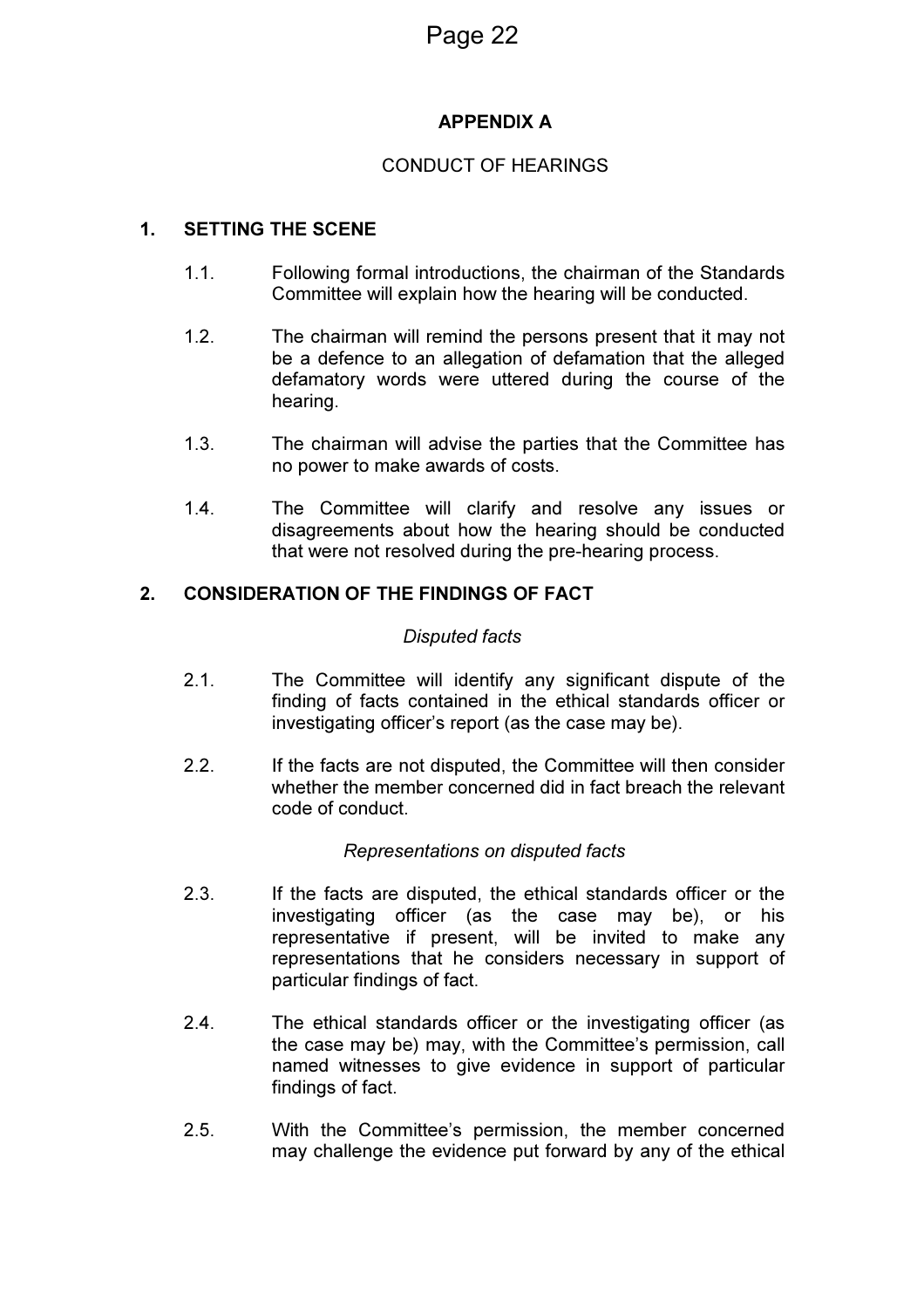standards officer or investigating officer's (as the case may be) witnesses.

- 2.6. The member concerned will then be invited to make representations to support his version of the facts and, with the Committee's permission, call named witnesses to give supporting evidence.
- 2.7. With the Committee's permission, the ethical standards officer or the investigating officer (as the case may be) may challenge the evidence put forward by any of the witnesses of the member concerned.
- 2.8. The members of the Committee may question at any time witnesses called to give evidence on behalf of the member concerned or the ethical standards officer or investigating officer (as the case may be) or his representative.

#### Disputed facts of which prior notice has not been given

2.9. If the member concerned wishes to dispute a finding of fact of which he has not given prior notice (in accordance with paragraph 8), he must satisfy the Committee that there was a good reason for having failed to give such notice that the particular finding of fact is a disputed fact.

> The member concerned will not be permitted to dispute findings of fact at the hearing of which he has not given prior notice unless there are good reasons for failing to do so, such as new evidence coming to light.

- $2.10$  If  $-$ 
	- the member concerned disputes a particular finding of fact of which he has not given prior notice, and
	- the ethical standards officer or the investigating officer (as the case may be) or his representative is not present at the hearing,

the Committee will consider whether it would be in the public interest to continue in the officer's absence or adjourn the hearing to another date.

- 2.11. If the Committee decides to continue with the hearing, it may –
	- allow the member concerned to make representations on the disputed finding of fact and the ethical standards officer or investigating officer (as the case may be) or his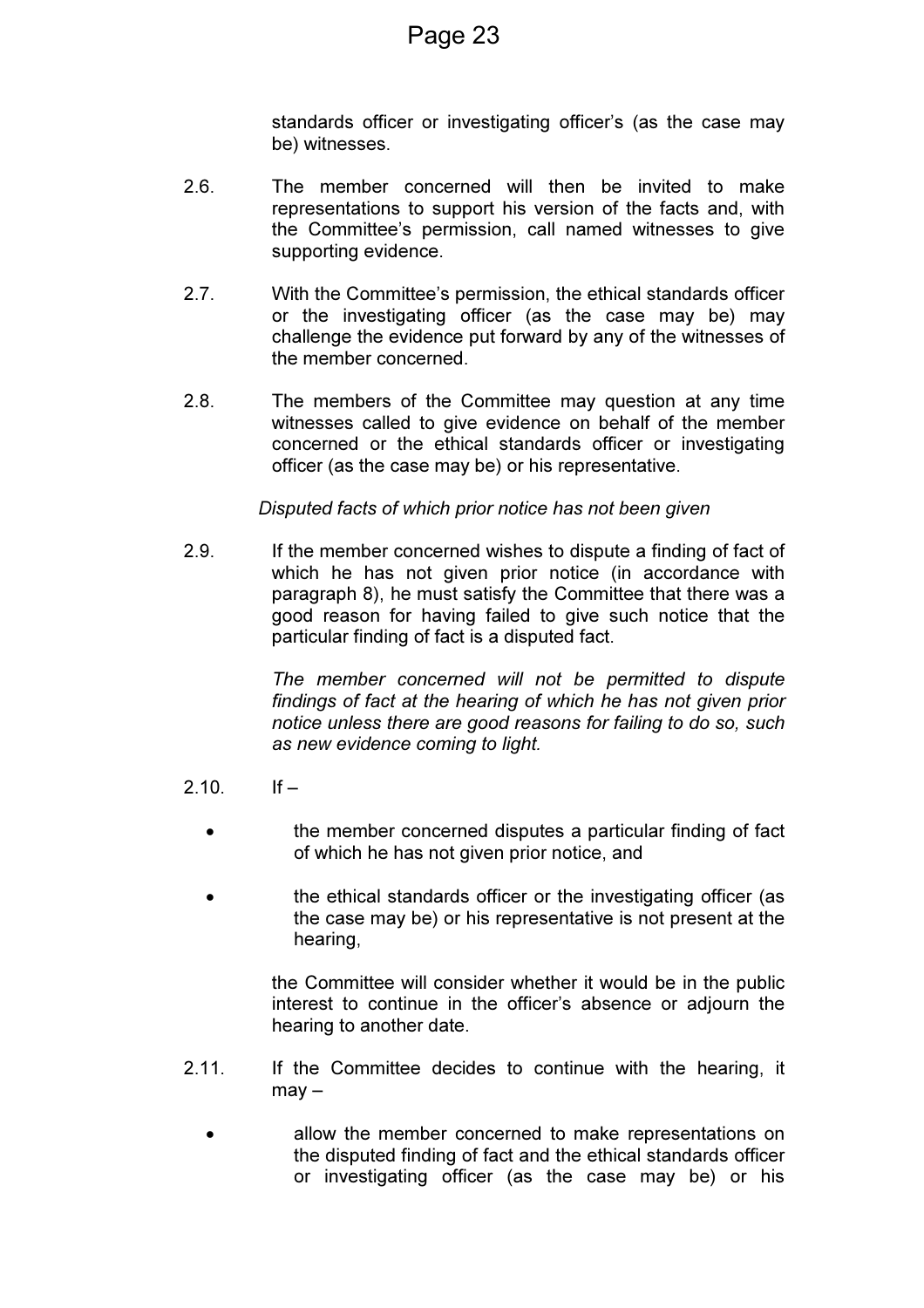representative if present to make representations in reply; or

• consider the representations made by the member concerned on the disputed finding of fact in the ethical standards officer or the investigating officer (as the case may be) or his representative's absence, then decide to adjourn the hearing in order for named witnesses or the officer concerned or his representative to be given the opportunity to attend and make representations in reply.

#### 3. FINDINGS ON DISPUTED FACTS, ETC.

- 3.1. On the conclusion of the representations (if any) made by or on behalf of both the member concerned and the ethical standards officer or the investigating officer (as the case may be), the Committee –
	- will make findings on the disputed facts; and
	- determine, on the basis of those findings, whether a *prima* facie case has been made that the member concerned has breached the relevant code of conduct ("a case to answer").
- 3.2. If the Committee has determined that the member concerned has a case to answer –
	- the member concerned will be invited to make representations as to why the Committee should determine that he has not breached the relevant code of conduct;
	- the ethical standards officer or the investigating officer (as the case may be) or his representative will be invited to make oral or written representations as to why the Committee should determine that the member concerned has breached the relevant code of conduct; then
	- the member concerned will be invited to make final representations in the light of the representations made by the officer concerned under the preceding sub-paragraph.
- 3.3. On the conclusion of the representations, the Committee will retire to deliberate upon the evidence and representations, but may reconvene at any stage to ask additional questions of the member concerned or the ethical standards officer or investigating officer (as the case may be) or his representative.

#### 4. STANDARD COMMITTEE'S DETERMINATIONS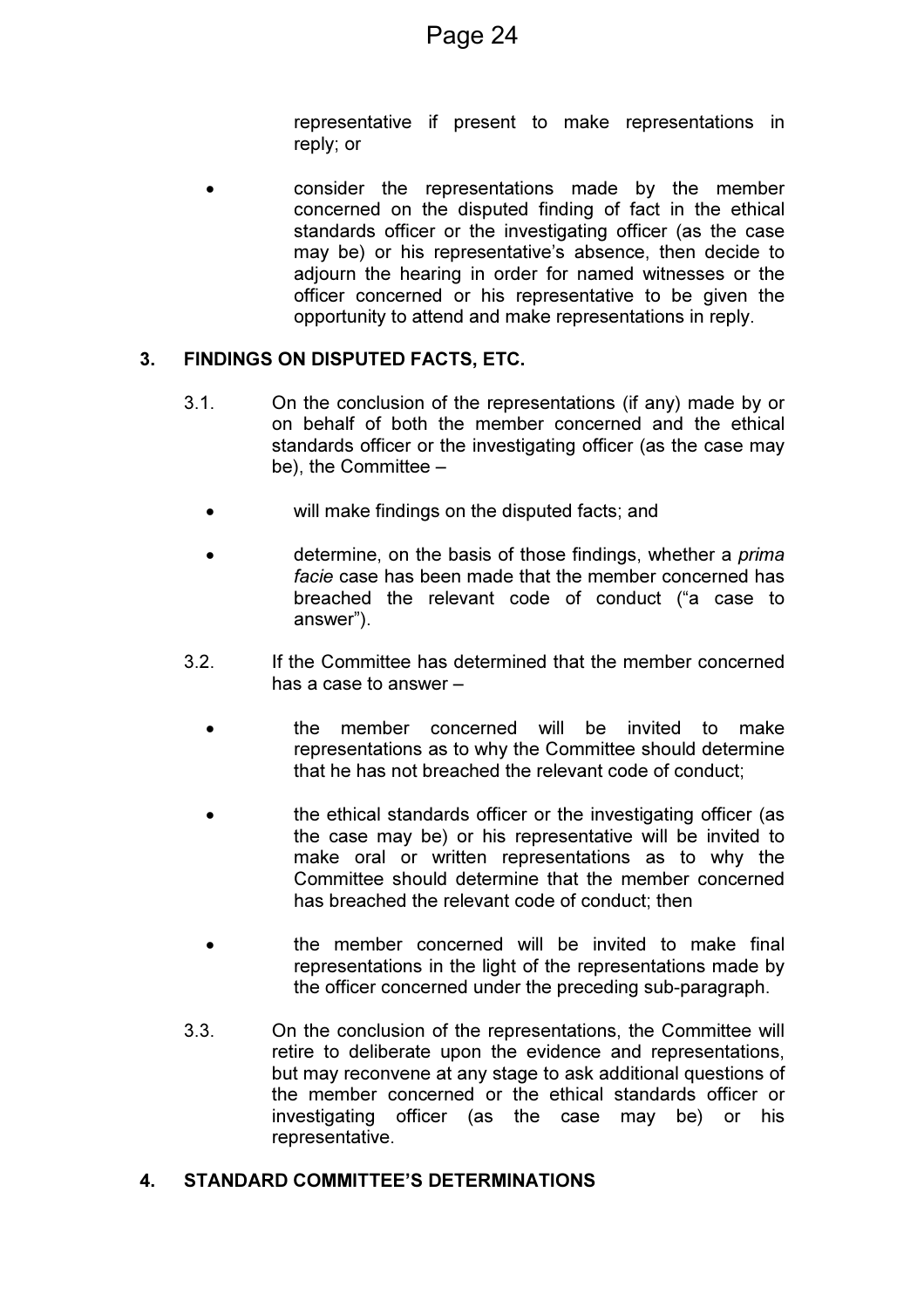- 4.1. If the Committee decide that the member concerned has not breached the relevant code of conduct, the Committee will –
	- make a finding of no failure; and
	- consider whether it should make any recommendations to the Council or parish council concerned with a view to promoting high standards of conduct among members.
- 4.2. If the Committee decides that the member concerned has failed to comply with the relevant code of conduct it will either –
	- make a finding of failure but no action needs to be taken; or
	- make a finding of failure and that a sanction should be imposed.
- 4.3. In the case of a finding of failure but no action needs to be taken, the Committee will consider whether it should make any recommendations to the Council or parish council concerned with a view to promoting high standards of conduct among members.
- 4.4. In the case of a finding of failure and that a sanction should be imposed, the Committee will decide which of the sanctions, or combination of sanctions, in paragraph 10.2 of this Manual it is minded to impose.
- 4.5. Following the decision to impose a sanction (or combination of sanctions) the Committee will reconvene and invite the member concerned and the ethical standards officer or the investigating officer (as the case may be) or his representative to make oral or written representations on the proposed sanction (or combination of sanctions).

#### 5. THE DECISION

- 5.1. The Committee's decision will be announced at the conclusion of the hearing and a written summary handed to the member concerned and the ethical standards officer or the investigating officer (as the case may be).
- 5.2. As soon as reasonably practicable following the conclusion of the meeting, and in any event not later than 2 weeks thereafter, the Committee will issue a full written decision.
- 5.3. The full written decision will contain details of –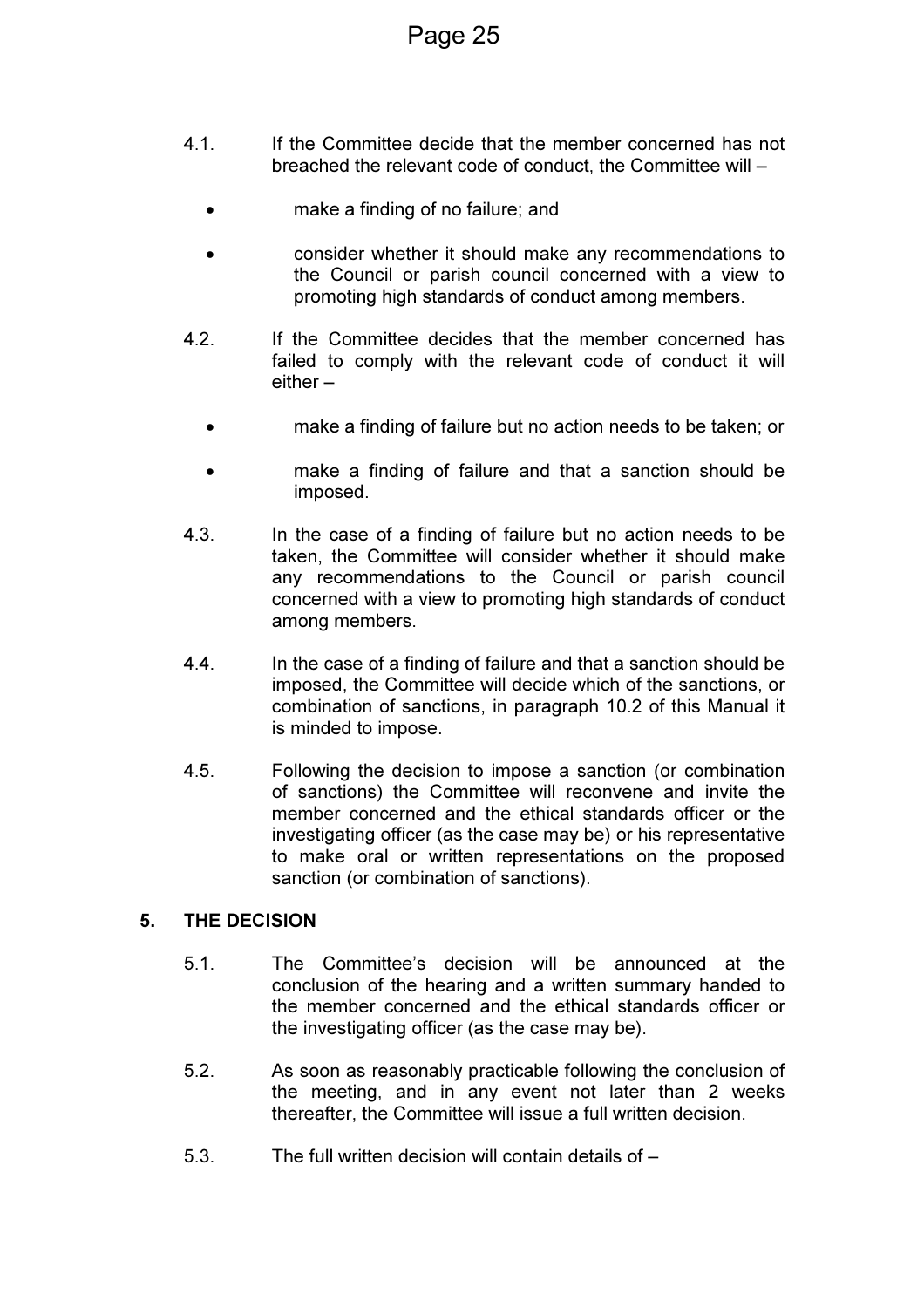- **the allegation;**
- the finding of facts, including disputed facts;
- the Committee's findings in respect of any witnesses who gave evidence before the Committee;
- the Committee's decision on whether the relevant code of conduct was breached; and
- the Committee's decision on whether a sanction or other course of action should be taken.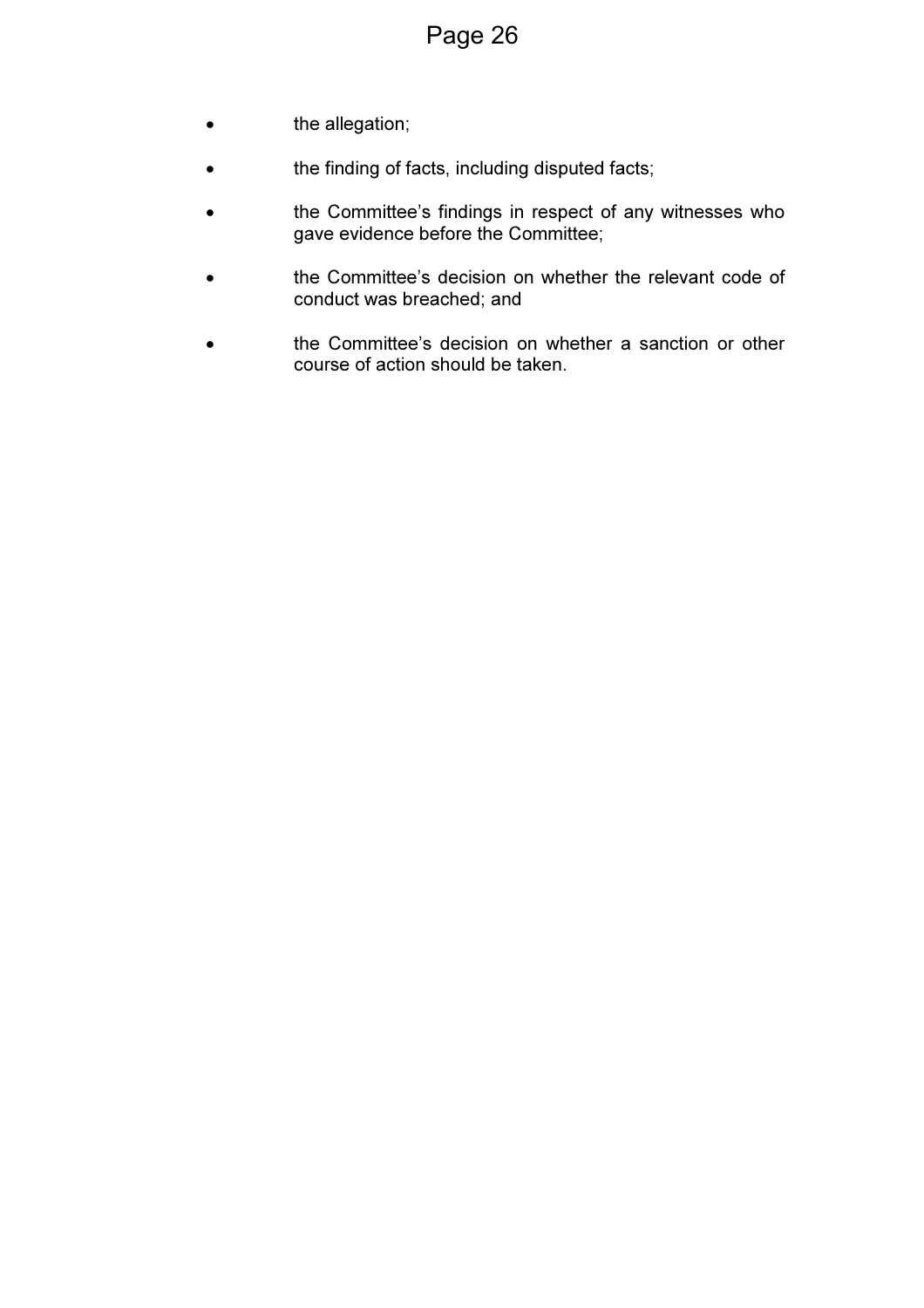### Appendix 3

#### PRIVATE AND CONFIDENTIAL

#### FINAL REPORT

#### Case Reference: Councillor Reg Littleboy (RMBC/2)

Report of an investigation under Section 59 of the Local Government Act 2000 by John Stone appointed by monitoring officer for Rotherham MBC into an allegation concerning Councillor Littleboy.

This report is for the Rotherham MBC's Standards Committee.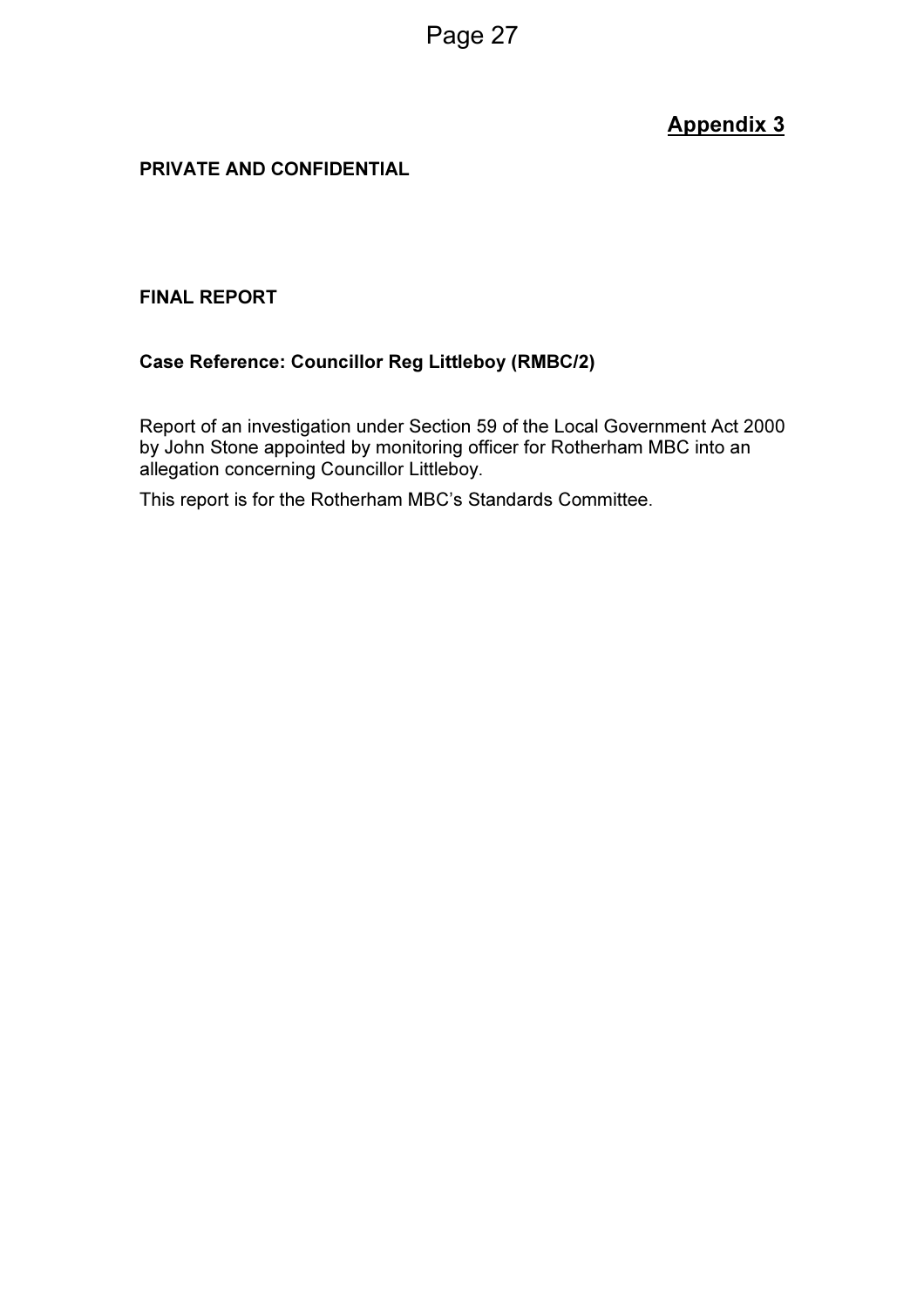#### DATE: 5 Feb 2009

#### **Contents**

- 1 Executive summary
- 2 Reg Littleboy's official details
- 3 The relevant legislation and protocols
- 4 The evidence gathered
- 5 Summary of the material facts
- 6 Reg Littleboy's additional submissions
- 7 Reasoning as to whether there have been failures to comply with the Code of Conduct
- 8 Finding
- Appendix A Schedule of evidence taken into account and list of unused material
- Appendix B Chronology of events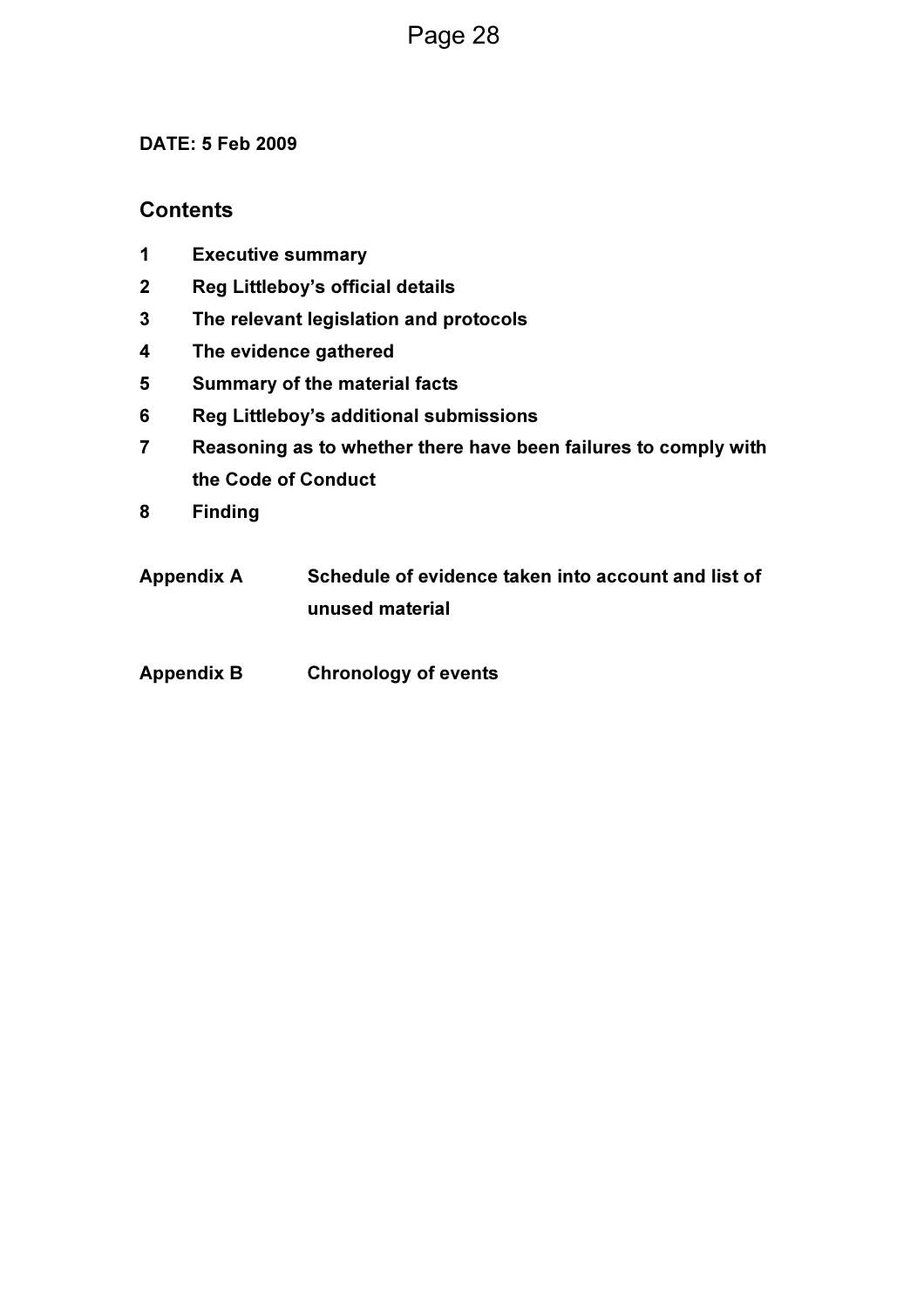#### 1 Executive summary

1.1 The allegations concerned two separate occasions within a public arena. It was particularly alleged that Councillor Littleboy

> Had, at a multi-agency site visit in Brinsworth on  $20<sup>th</sup>$  May 2008, told Sgt. Worrall he was useless and that he was going to have him removed from the Rother Valley West Safer Neighbourhood Team.

Had, at a Catcliffe Parish Council meeting on 3<sup>rd</sup> June 2008 stated in Sgt. Worrall's absence that he hated Sgt. Worrall and that he would prefer Sgt. Worrall not to be part of the Rother Valley West Safer Neighbourhood Team.

- 1.2 Potential breaches of the Code of Conduct identified by the Standards Committee are:
	- 1.2.1 Treating complainant with lack of respect S 3(1)
	- 1.2.2 Bullying S 3(2)
	- 1.2.3 Bringing office into disrepute S 5
	- 1.2.4 Using office improperly to secure an advantage or disadvantage for self or another S 6 (a)
- 1.3 I find that Cllr Littleboy
	- 1.3.1 Treated Sgt. Worrall with a lack of respect.
	- 1.3.2 Did not bully Sgt. Worrall
	- 1.3.3 Brought his office into disrepute
	- 1.3.4 Did not use his office improperly to secure an advantage or disadvantage for self or another

#### 2 Reg Littleboy's official details

2.1 Cllr Reg Littleboy was elected to office in May 1988 and has served continuously since. Cllr Littleboy is also a member of the following other relevant authorities:

South Yorkshire Police Authority (Vice Chair) Director of 2010 Rotherham Ltd Rotherham MBC.

2.2 Cllr Littleboy currently serves on the following committees: Planning Board, Training and Development Panel, Democratic Renewal Scrutiny Panel, Tourism Panel and has also served on Catcliffe Primary School Governors (Chair), Brinsworth Manor Junior School and Brinsworth Whitehill Primary Governing Body in recent years. He is secretary of the Rotherham Labour Group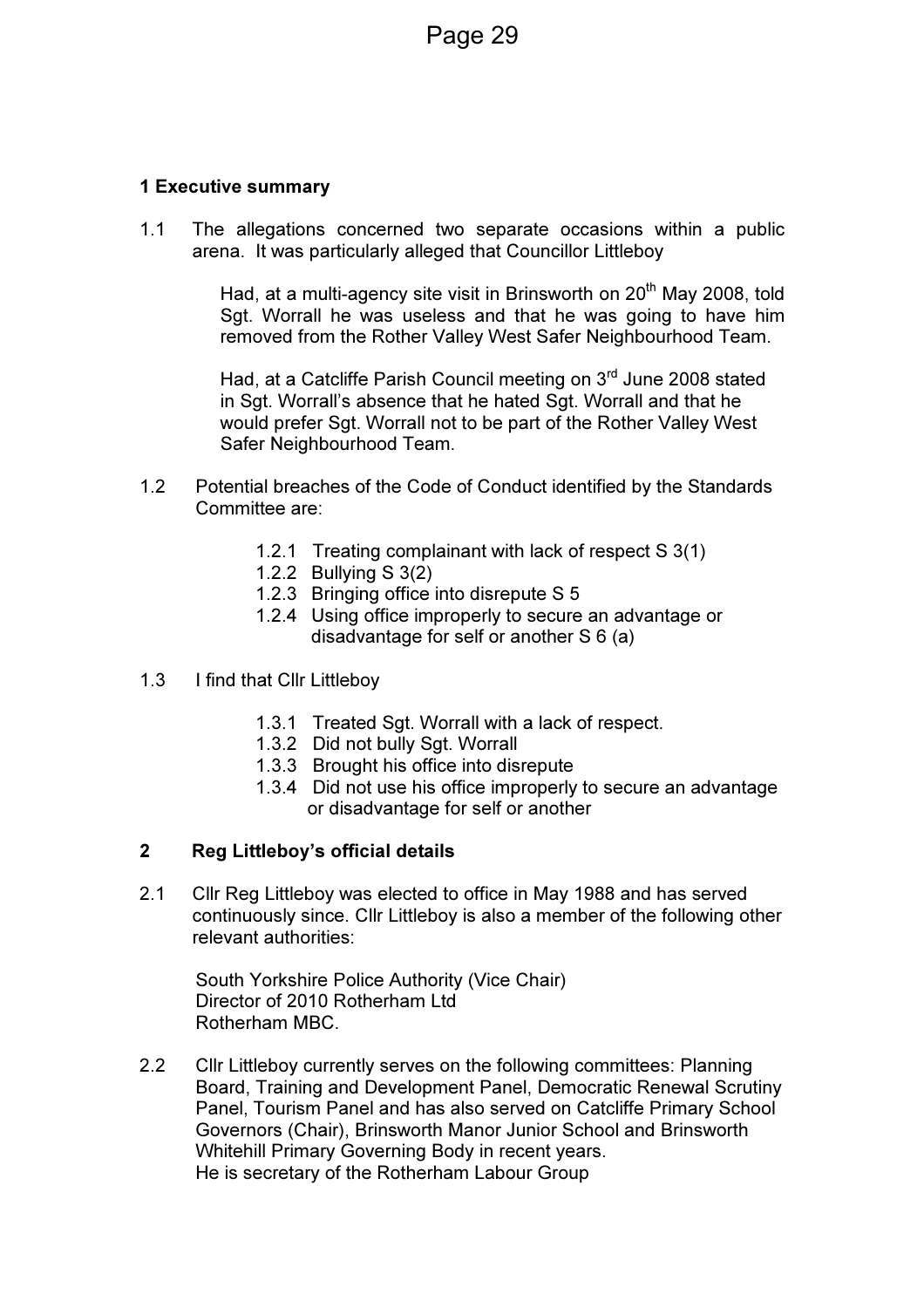2.3.1 Cllr Littleboy gave a written undertaking to observe the Code of Conduct on being elected as a Parish Councillor in May 2003. The Parish Council adopted by resolution the new Code of Conduct in June 2007 and Cllr Littleboy agreed to be bound by it. Cllr Littleboy has also signed and agreed to be bound by the Code in his capacity as a Rotherham Borough Councillor.

Page 30

2.4 Cllr Littleboy has received training on the Code of Conduct at Brinsworth Parish Council in October by Richard Waller of Rotherham MBC.

#### 3 The relevant legislation and protocols

- 3.1 The council has adopted a Code of Conduct in which the following paragraph[s] is/are included:
- S 3(1) You must treat others with respect.
- $\bullet$  S 3 (2)(b) You must not bully any person.
- S 5 You must not conduct yourself in a manner which could reasonably be regarded as bringing your office or the Council into disrepute.
- S6 (a) You must not use or attempt to use your position as a member improperly to confer upon or secure for yourself or any other person, an advantage or disadvantage.

#### 4 The evidence gathered

- 4.1 I have taken account of oral evidence from:
	- 4.1.1 Mark Worrall
	- 4.1.2 Christian Hayes
	- 4.1.3 Shirley Haslam
	- 4.1.4 Maria Watts
	- 4.1.5 Bob Stock
	- 4.1.6 Matt Jukes
	- 4.1.7 Julie Worthington
	- 4.1.8 Anthony Brown
	- 4.1.9 Brian Jolly
	- 4.1.10 Betty Jolly
	- 4.1.11 Fred Wright
	- 4.1.12 Brendan Hughes
	- 4.1.13 June McIntosh
	- 4.1.14 Guy McIntosh
	- 4.1.15 Margaret Hackleton
	- 4.1.16 John Blencowe
	- 4.1.17 Anthony Wilkinson
	- 4.1.18 Sue Kilcommons
	- 4.1.19 Dave Finch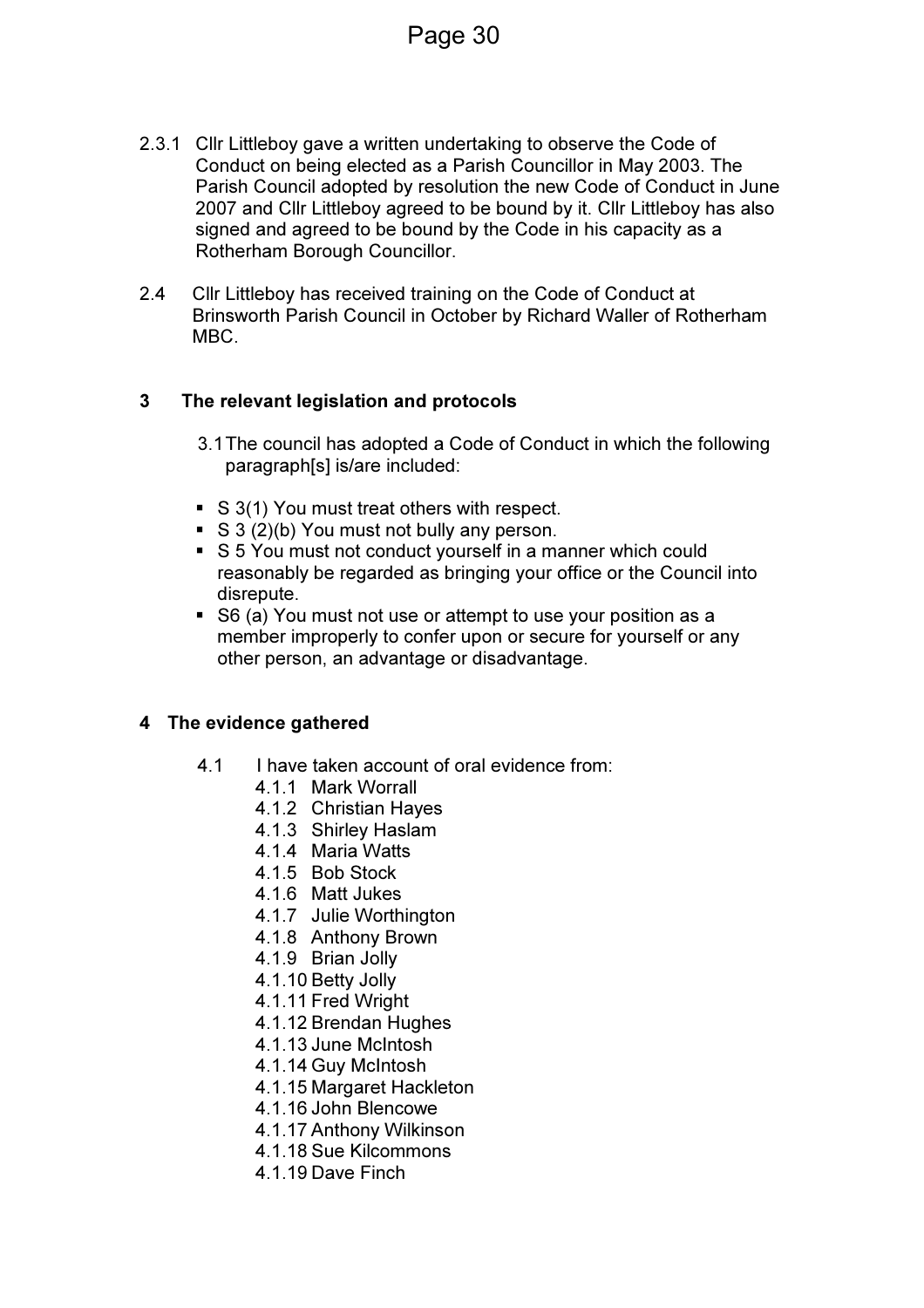- 4.1.20 Richard Scholey
- 4.1.21 Reg Littleboy
- 4.2 I have also taken account of documentary evidence obtained from
	- 4.2.1 Catcliffe PC minutes 4 June 2008
	- 4.2.2 Cllr Littleboy's additional notes after interview
	- 4.2.3 Cllr Littleboy's comments on draft report

#### 5 Summary of the material facts

- 5.1 The first 5 witnesses were present at the meeting on 20 May and with the exception of Sgt. Worrall, the complainant, are Council officers. Ch Supt Jukes is the commanding officer in Rotherham.
- 5.2 Witnesses 7 and 8 are Police Community Support Officers (PCSO) who attended the parish council meeting on 4 June 2008. (NB they refer to it as taking place on 3 June which is incorrect). The next nine witnesses are parish councillors, followed by the Parish Clerk and her partner all of whom were present on 4 June. Insp Scholey gives evidence about a subsequent parish council meeting.
- 5.3 On 20 May 2008 a multi agency meeting took place at St George's steps, Brinsworth. Cllr Littleboy has been campaigning to close these steps for around 10 years. It is the view of Council officials that no valid reason exists to justify closure. Although two nearby residents are adversely affected by anti social behaviour, other members of the public legitimately use the steps.
- 5.4 Cllr Littleboy does not accept this view and believes officials lack the will to carry out his wishes.
- 5.5 An alternative suggestion was proposed by Chris Hayes, a rights of way officer. Whilst it was acceptable to all others present, it was not to Cllr Littleboy. He told Mr Hayes, an officer of 19 years experience and for many years a local resident, "you know nothing, you don't have to live round here".
- 5.6 Cllr Littleboy was clearly annoyed, raising his voice and losing his temper. He told Sgt. Worrall he was "bloody useless" and lambasted him publicly. Sgt. Worrall felt Cllr Littleboy was trying to bully him to adopt Cllr Littleboy's own views. He also states that Cllr Littleboy threatened to have him removed from his job. Cllr Littleboy denies swearing, being abusive or threatening to have Sgt. Worrall removed.
- 5.7 It is clearly of some concern that none of those present heard what Cllr Littleboy said to Sqt. Worrall. It appears to be common ground that there were a number of conversations going on at once. That, together with the passage of time and possibly reluctance on the part of some council officers to get involved, provides sufficient explanation in my estimation.
- 5.8 Shirley Hallam recalls Cllr Littleboy having heated conversations with Chris Hayes and Bob Stock. Maria Watts could tell Cllr Littleboy was annoyed and heard him raise his voice to the sergeant.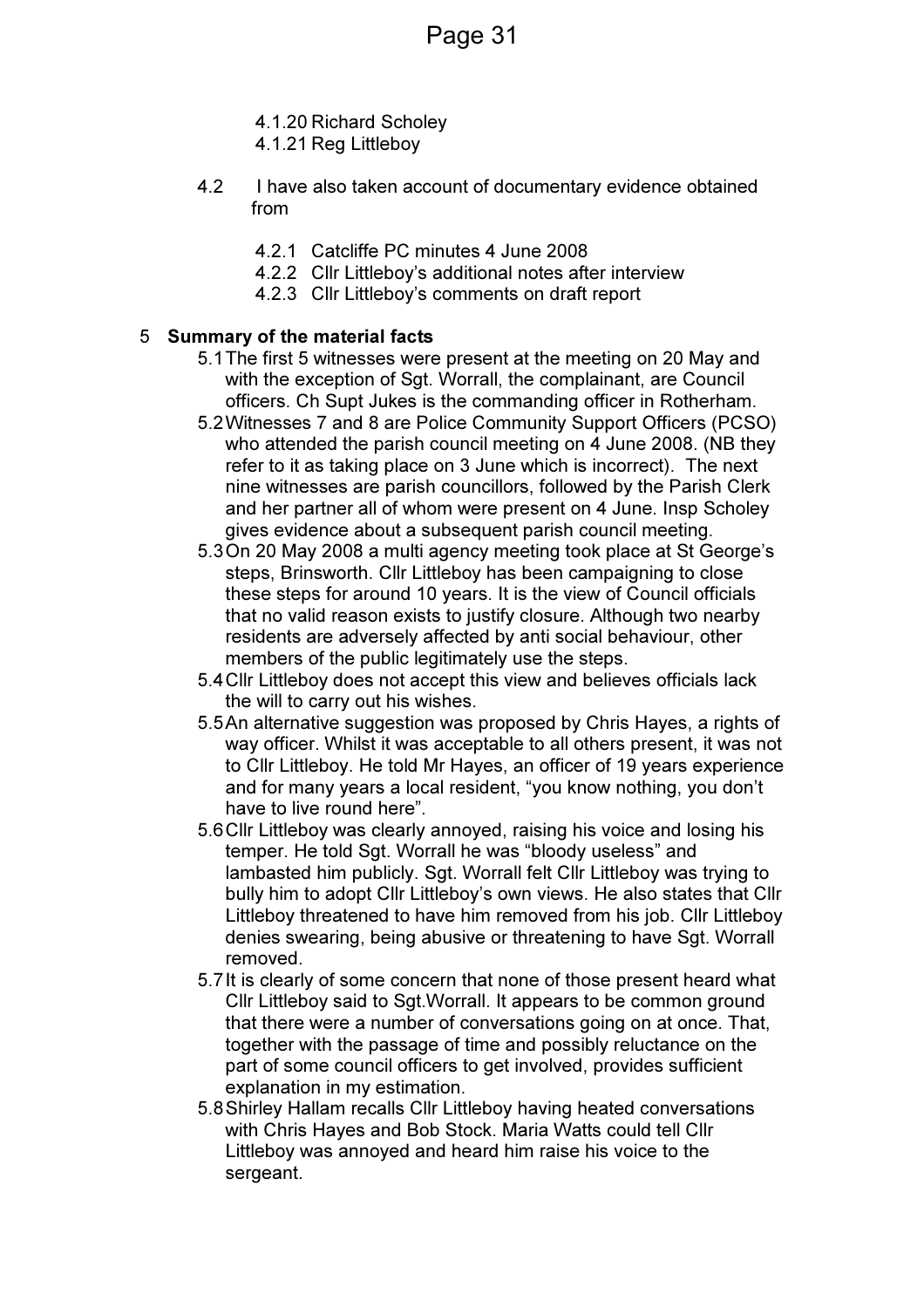- 5.9 On balance I prefer the evidence of Sgt. Worrall. It is clearly a serious step for someone of his modest rank to make a complaint against the Vice Chair of the police authority. I do not believe he would have done that unless his allegations were true. He is clearly an experienced officer used to dealing with people in an emotional state. For him to make a formal complaint the behaviour must have gone beyond what he is used to experiencing in dealing with the public.
- 5.10 There is clear evidence that Cllr Littleboy was annoyed and I find that he had lost his temper and did say the words alleged. There is some support for my view in Cllr Littleboy's interview; he talks of living in the real world and working all his life down the pit. By his own admission he is a blunt speaking man, who I believe on this occasion (and probably not for the only time) went a little too far.
- 5.11 It is also clear that Cllr Littleboy did not believe Sgt. Worrall was the best man for the job, which makes it more likely that he would make a comment about removal. See also 5.16 below for possible corroboration by Cllr Littleboy of this incident.
- 5.12 It is worth commenting that I do not doubt Cllr Littleboy's genuine belief that his cause is right. However he does give the impression that he feels officers and other public officials are there to agree with him and do his bidding blindly.
- 5.13 Ch Supt Jukes confirms that the meeting with Cllr Littleboy later that day was a prearranged meeting and another councillor was present. He is clear that Cllr Littleboy did not in fact seek to have Sgt. Worrall removed then or subsequently.
- 5.14 On 4 June 2008 a Catcliffe Parish Council meeting took place, attended by two PCSO's, 9 councillors, the parish clerk and her partner, and two or three unidentified members of the public.
- 5.15 This was the first meeting the PCSO's had attended for some time and prior absences seem to have annoyed the councillors.
- 5.16 There was a discussion about problems at a local play area which led to further dissatisfaction as the PCSO's were unable to effect what councillors wanted.
- 5.17 The PCSO's state that Cllr Littleboy then launched an attack on the absent Sgt. Worrall, saying that he hated him. They also recall him saying he had insulted Sgt. Worrall to his face previously, which could be taken to be a reference to the 20 May incident. The PCSO's were so shocked by the comments that they reported the comments to Sqt. Worrall.
- 5.18 Furthermore, the following morning, they typed their account of the meeting. This is significant as it means their recollection is likely to be better, as they are entitled to refresh their memory from those notes. The fact that they felt it merited such actions also lends support to something untoward having happened at the meeting.
- 5.19 By reporting back these comments the PCSO's must have known there was a real possibility some action would be taken by their superiors. If they were not telling the truth they were putting their jobs at risk. I had to ask myself why they would do this unless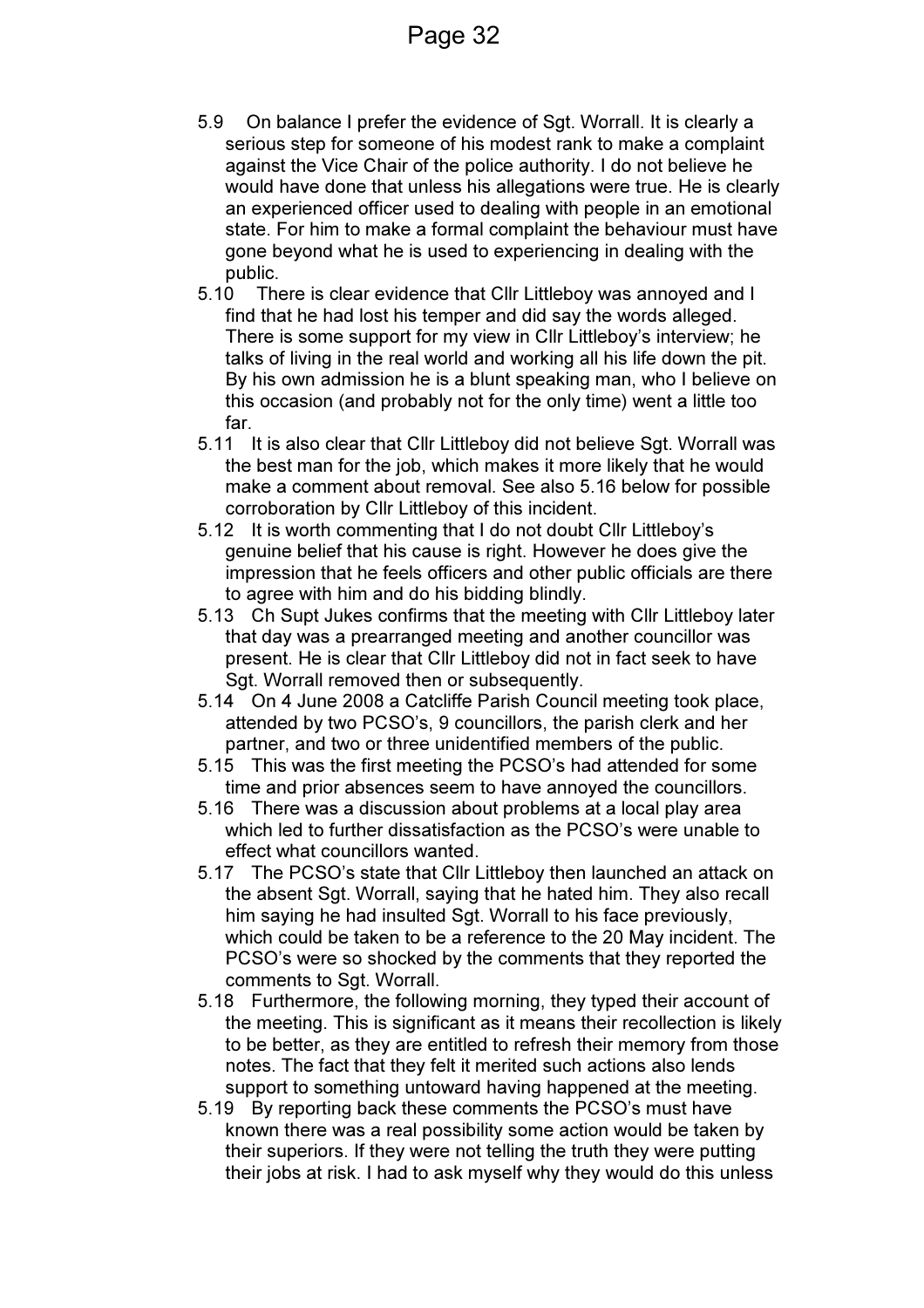the words were said. I found PCSO Wordsworth the most credible of the witnesses I spoke to regarding this meeting.

- 5.20 The councillors all deny that Cllr Littleboy said he hated Sgt. Worrall. Their recollections of the meeting were, not entirely surprisingly after five months, a little sketchy in some cases. They had a far better recollection of the following meeting where Insp Scholey attended and complained about their criticism of the PCSO's.
- 5.21 The Parish Clerk, Chair and other councillors were asked for details of the members of the public who were present, but these have not been supplied and I have therefore been unable to interview them.
- 5.22 There was disagreement as to whether Cllr Littleboy raised his voice or not. It appears to me more likely that he did.
- 5.23 They made much of the fact that only one PCSO heard the comment "plastic policemen". I do not find it strange that both officers should not have heard an aside by one person in a noisy meeting. Most importantly PCSO Wordsworth was open from the start about not hearing it. If anything it shows they have not colluded and made up a story between them.
- 5.24 I found the councillors very defensive and more than one asked me to confirm I was only investigating Cllr Littleboy. I got the impression that following Insp Scholey's complaints at the next meeting, they felt the need to give the impression the meeting on 4 June had been unremarkable.
- 5.25 Insp Scholey told me he attended the next Parish Council meeting on 2 July having had sight of the PCSO's notes. Cllr Littleboy was not present and so initially he spoke about the treatment of the PCSO's. When he mentioned the attack on Sgt. Worrall he was told he would have to take that up with Cllr Littleboy.
- 5.26 That appears to me to be highly significant. Whilst the 4 June meeting was far fresher in their minds, none of the councillors denied that Cllr Littleboy had attacked Sgt. Worrall.
- 5.27 I therefore concluded that Cllr Littleboy had attacked Sgt. Worrall verbally at the meeting on 4 June in the manner described by the PCSO's.
- 5.28 I was concerned that Cllr Littleboy, and indeed a number of other councillors, felt it wrong to found an allegation on what was said about someone at a public meeting in their absence. It is surely common sense that you cannot make inappropriate comments in a public forum just because the victim is not present.
- 5.29 For the avoidance of doubt, it is not hearsay as people who were actually at the meeting give evidence of what they heard. The Adjudication Panel for England has confirmed this interpretation of the position.
- 5.30 On 20 May 2008 Cllr Littleboy was acting as a Rotherham MBC Councillor and was subject to the Code of Conduct.
- 5.31 On 4 June 2008 Cllr Littleboy was acting as a Catcliffe Parish Councillor and was subject to the Code of Conduct.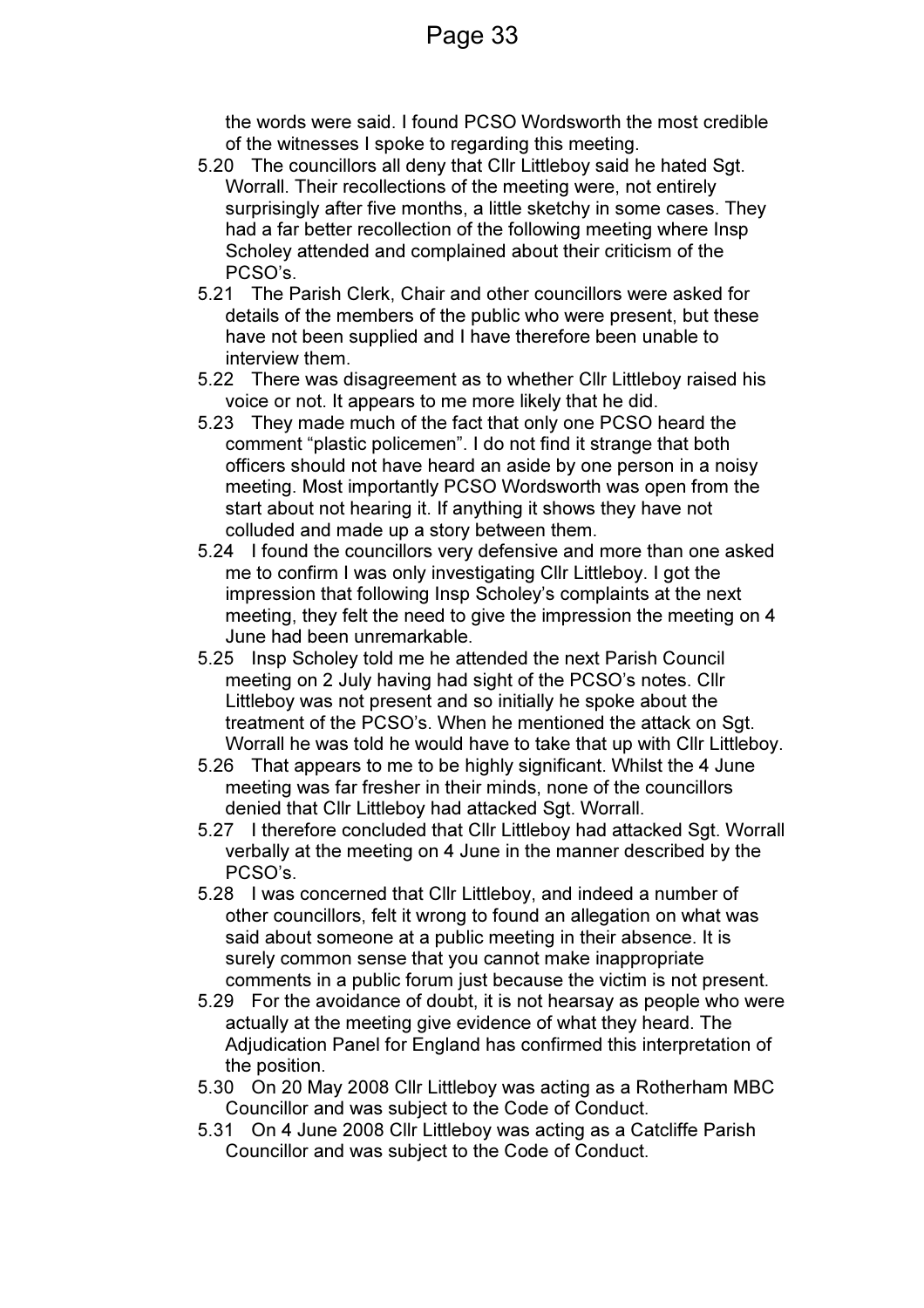#### 6 Cllr Littleboy's additional submissions

6.1 Following our interview Cllr Littleboy emailed additional notes.

6.2 Cllr Littleboy also responded to my draft report by email

6.3 Both documents are included in the document bundle

#### 7 Reasoning as to whether there have been failures to comply with the Code of Conduct

- 7.1 Treating with a lack of respect.
	- 7.1.1 The Standards Board distinguish between attacking an idea and attacking the individual who made it. In a democracy it is entirely acceptable for disagreements to be publicly aired and valid criticism to be expressed. It is, however, not acceptable to express personal abuse.
	- 7.1.2 The High Court has said (Sanders v Kingston) that it is necessary to determine whether the words used are political expression or no more than expressions of personal anger and personal abuse. The latter are unacceptable.
	- 7.1.3 Whilst there is no direct corroboration of Sqt. Worrall's evidence, I find the final paragraph of Shirley Hallam's interview record to be of considerable significance. However I am investigating just the two specific incidents and this can only be given limited weight.
	- 7.1.4 I find that the comments directed to Sgt Worrall went beyond attacking his ideas and clearly treated him with a lack of respect.
	- 7.1.5 Cllr Littleboy's conduct at the meeting on 4 June, where he undermined a person who was not present to defend himself in front of subordinates, councillors and members of the public, was also disrespectful.

#### 7.2 Bullying

- 7.2.1 Standards Board defines bullying as offensive, intimidating, malicious, insulting or humiliating behaviour based on an abuse of power or authority which attempts to undermine.
- 7.2.2 An objective test should be applied would an ordinary member of the public regard the conduct as bullying.
- 7.2.3 As with other elements of the Code it is not designed to prevent fair criticism appropriately delivered.
- 7.2.4 Although the threat to have Sgt. Worrall removed from his job clearly worried and upset him, I do not consider there was a sufficiently prolonged course of conduct to constitute bullying. Whilst bullying can be shown from one incident, Sgt. Worrall does not give enough specific examples of what was said to found what I would consider to be a far more serious breach of the Code.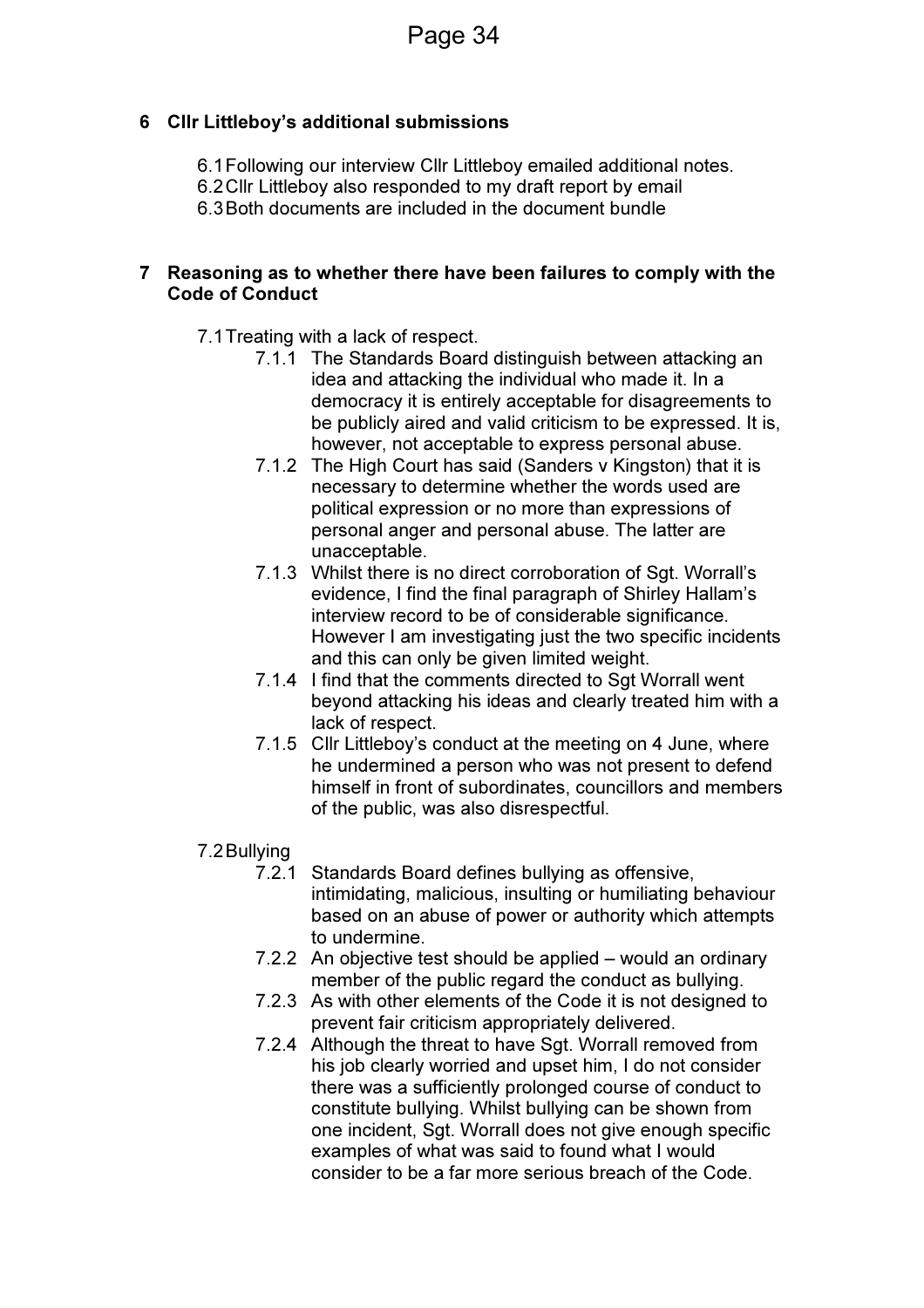- 7.3 Bringing office into disrepute
	- 7.3.1 This is conduct which reduces the public's confidence in Cllr Littleboy's ability to fulfil his role or adversely affects the reputation of members generally.
	- 7.3.2 My findings are that Cllr Littleboy was abusive to Sgt. Worrall both directly (20 May) and indirectly (4 June). Whilst this does not affect the general reputation of members, an ordinary member of the public's confidence in a member who was abusive to a police officer would be diminished.
	- 7.3.3 I therefore find there was a breach of the Code. However my finding is based on the same words and conduct as in 7.1. The Committee may feel it unnecessary or unfair to find two breaches for the same conduct, although there is nothing legally to prevent them so doing.
- 7.4 Using office improperly to secure an advantage or disadvantage.
	- 7.4.1 Whilst the Code makes it clear that an attempt to do this is a breach, the mere threat to do so is not.
	- 7.4.2 I found that Cllr Littleboy did make a threat to have Mark Worrall removed, which would be improper, but it is clear that he did not follow that through at his subsequent meeting with Ch Supt Jukes, or indeed at any later stage.
	- 7.4.3 There is accordingly no breach of this part of the Code.

### 8 Finding

- 8.1 I therefore find that Cllr Littleboy treated Mark Worrall with a lack of respect and in so doing brought his office into disrepute.
- 8.2 I find insufficient evidence to say Cllr Littleboy bullied him nor that he used or attempted to use his office improperly.
- 8.3I have reached my findings using the balance of probabilities test which version is the more likely to be true.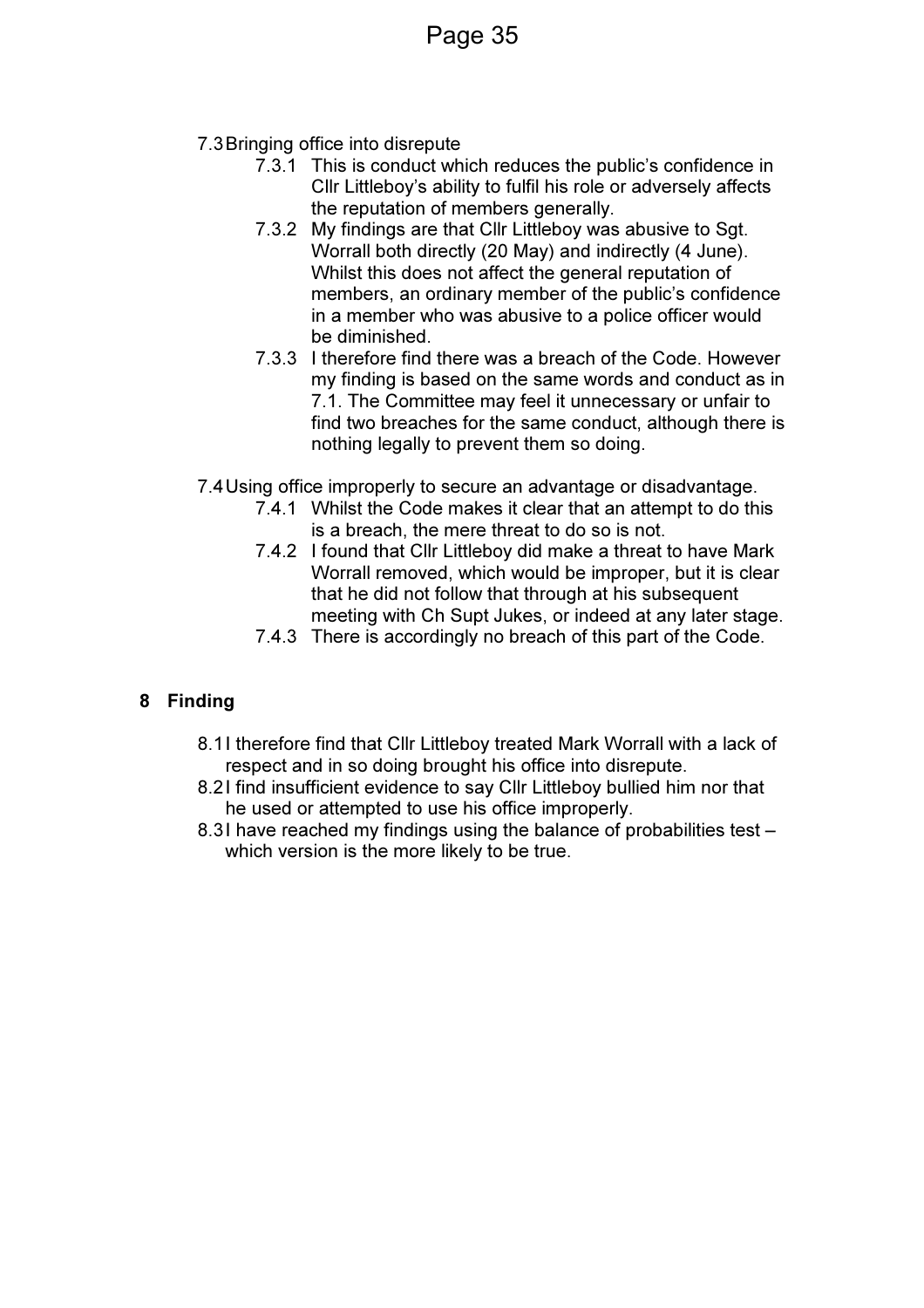# Appendix A

### Schedule of evidence taken into account

### Case No: RMBC 2

#### Core documents

| Doc No         | <b>Description</b>        | <b>Pages</b> |
|----------------|---------------------------|--------------|
| 1              | <b>Allegation letter</b>  | $1 - 2$      |
| $\overline{2}$ | <b>Mark Worrall</b>       | $3 - 14$     |
| 3              | <b>Christian Hayes</b>    | $15 - 16$    |
| $\overline{4}$ | <b>Maria Watts</b>        | $17 - 18$    |
| 5              | <b>Shirley Haslam</b>     | 19           |
| 6              | <b>Bob Stock</b>          | 20           |
| $\overline{7}$ | <b>Matt Jukes</b>         | 21           |
| 8              | Julie Worthington         | 22-23        |
| 9              | <b>Anthony Brown</b>      | 24-25        |
| 10             | <b>Brian Jolly</b>        | 26-27        |
| 11             | <b>Betty Jolly</b>        | 28-29        |
| 12             | <b>Fred Wright</b>        | 30           |
| 13             | <b>Brenda Hughes</b>      | $31 - 32$    |
| 14             | June McIntosh             | 33-34        |
| 15             | <b>Guy McIntosh</b>       | 35-36        |
| 16             | <b>Margaret Hackleton</b> | 37-38        |
| 17             | John Blencowe             | 39           |
| 18             | <b>Anthony Wilkinson</b>  | 40           |
| 19             | <b>Sue Kilcommons</b>     | 41-42        |
| 20             | Dave Finch                | 43           |
| 21             | <b>Richard Scholey</b>    | 44           |
| 22             | <b>Reg Littleboy</b>      | 45-68        |
|                |                           |              |

### Minutes of meetings and other documentary evidence

| Doc No | <b>Description</b>                                   | <b>Pages</b> |
|--------|------------------------------------------------------|--------------|
| 23     | Catcliffe PC minutes                                 | 69-74        |
| 24     | Cllr Littleboy's additional comments after interview | 75           |
| 25     | Cllr Littleboy's comments on draft report            | 76           |
|        |                                                      |              |
|        |                                                      |              |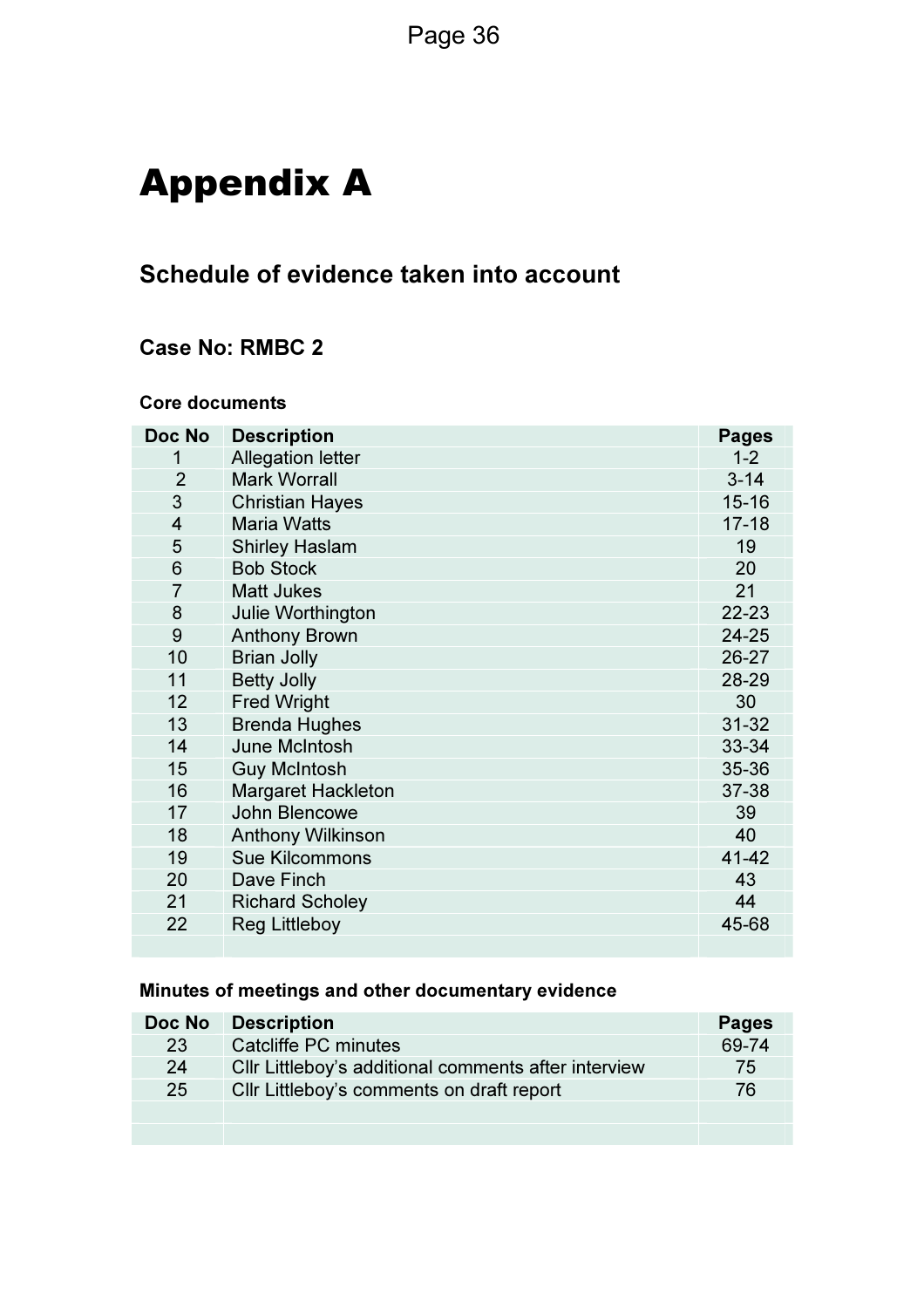### Reg Littleboy's comments on draft report

| <b>Doc No</b> Description | <b>Pages</b> |
|---------------------------|--------------|
|                           |              |
|                           |              |
|                           |              |
|                           |              |
|                           |              |

### List of unused materials

Investigator's notes of interviews Correspondence (covering letters, interview arrangements etc) Investigation and interview plans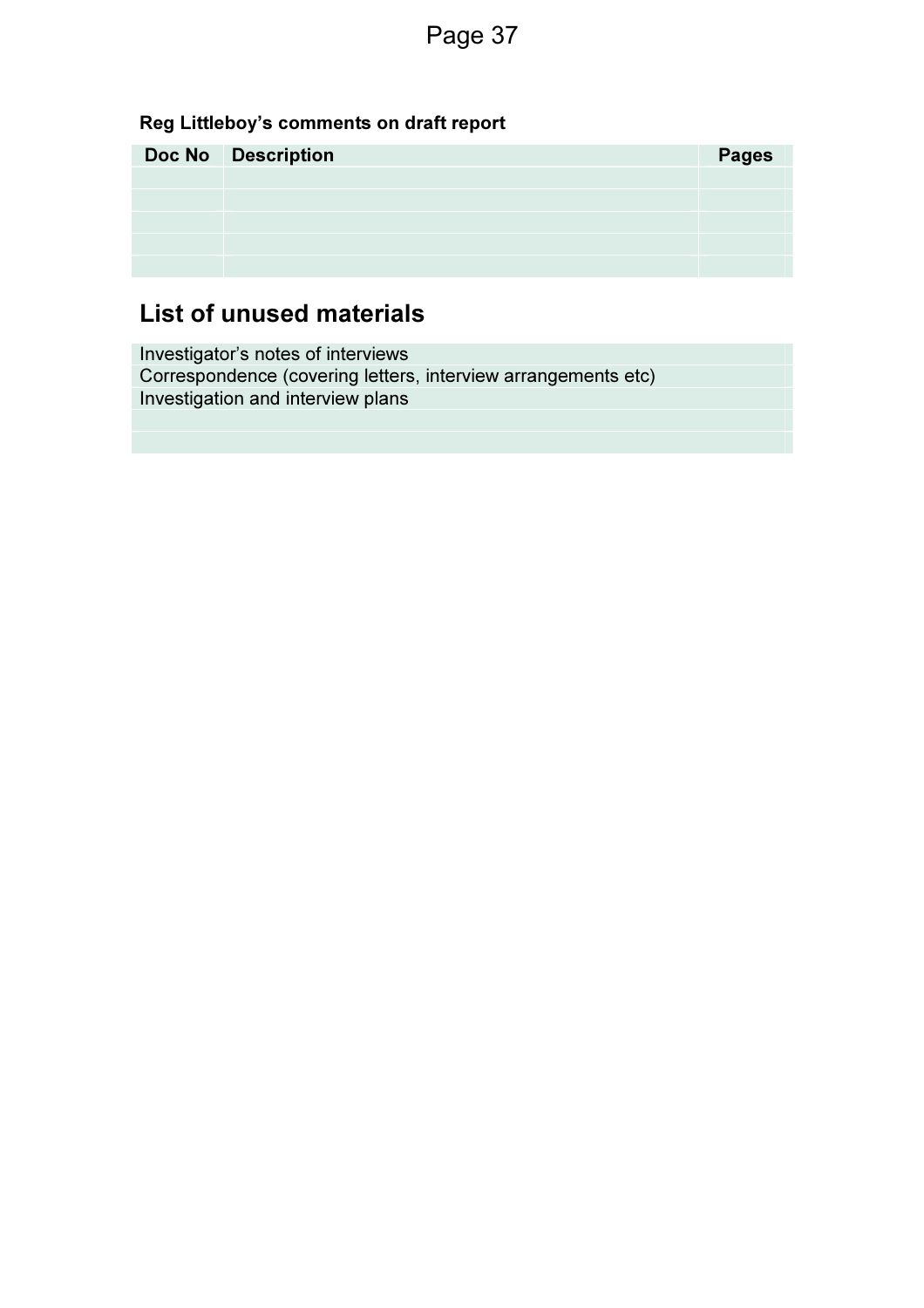# Appendix B

### Chronology of events

- 20 May 2008 meeting at St George's steps
- 20 May 2008 meeting Supt Jukes/Cllr Littleboy
- 4 June 2008 meeting Catcliffe PC
- 2 July 2008 meeting Catcliffe PC
- 4 July 2008 complaint by Mark Worrall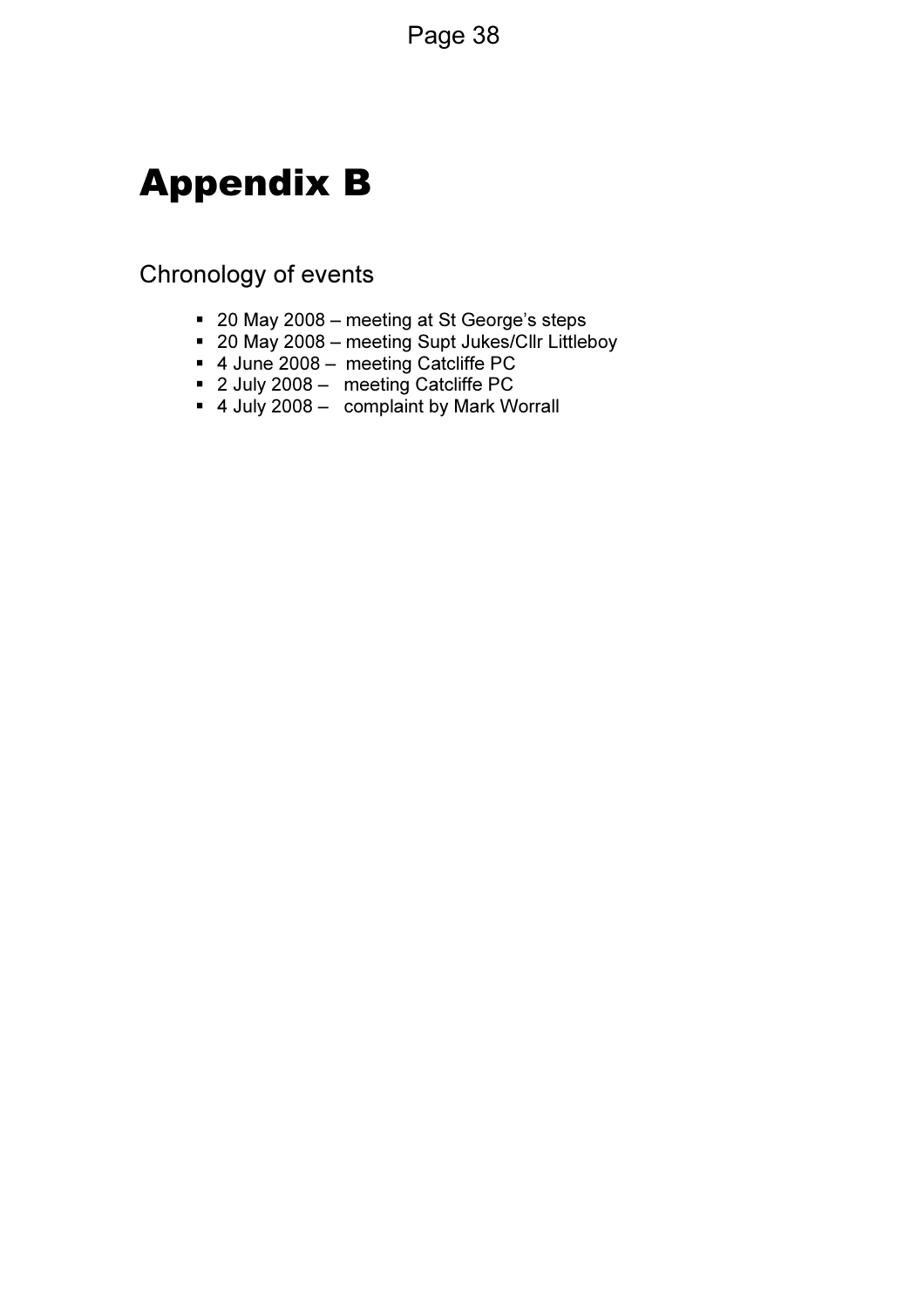**Standards Committee** Rotherham Metropolitan Borough Council, **A MARINA CALL** an de la Caractería Corre Rotherham.

Dear Sir or Madam.

03rd July 2008

القادما والمارك والمداوية

I am writing with regards to making a complaint about the behaviour of a local Borough Councillor. I understand from The Standards Board for England's website that you are the relevant authority to which I can air my grievances. If this is not the case then please accept my apologies for bothering you.

My complaint is perhaps somewhat more unusual in that it involves a serving member of a Police Authority and Local Borough councillor, and one of the officers of that force.

The complaint is against a Mr Reg Littleboys a local borough councillor for the Brinsworth and Catcliffe ward on Rotherham Metropolitan borough council and serving member of the South Yorkshire Police Authority.

The circumstances of the complaint are that on two separate occasions he has within a public arena made threats against myself, the first being that he was demanding that I was sacked and on the second occasion stating repeatedly that he hated me. I find these comments to be personally unacceptable. I am offended especially by his attempts to have me removed from office and my wife and family are extremely distressed by his stated hatred of me.

I am employed as a serving police officer with the South Yorkshire police, some three years ago I was appointed as the sergeant in charge of the Rother Valley West safer neighbourhood team. As part of my duties I come into contact with local councillors on a regular basis. On occasions we will quite rightly disagree about various proposed courses of action, it is the art of the police being thrust into the political arena. Despite any differences I expect to be treat with respect during these discussion. I have in the past felt that councillor Littleboys has treated myself with a certain amount of contempt and it was clear from his attitude that he had little respect for myself or my work, however I have remained professional with him. On two recent occasions I felt that he has overstepped the mark between his role representing his constituents and his personal feelings towards myself.

On the first occasion on Tuesday the 20<sup>th</sup> of May 2008 I attended a mulit-agency site visit to view a problem area known as St George's Steps in Brinsworth. The purpose of this visit was to examine possible solutions to alleviate groups of young persons congregating during the evening. At that meeting were members from Housing, Environment, Street pride, and the council's senior engineer. Mr Littleboys was requesting that the steps were shut, it has been a campaign point of his for some time. The senior engineer a Mr R Stocks informed Mr Littleboys that he would not be shutting the steps and that in his opinion what Mr Littleboys proposed was illegal. Mr Littleboys seamed to have what I would describe as a temper tantrum and then proceeded to round on myself. He turned to myself and stated "You're bloody useless" bearing in mind I was among other agency personnel on a public street I felt that that it was an uncalled for personal attack. I gave no reply but councillor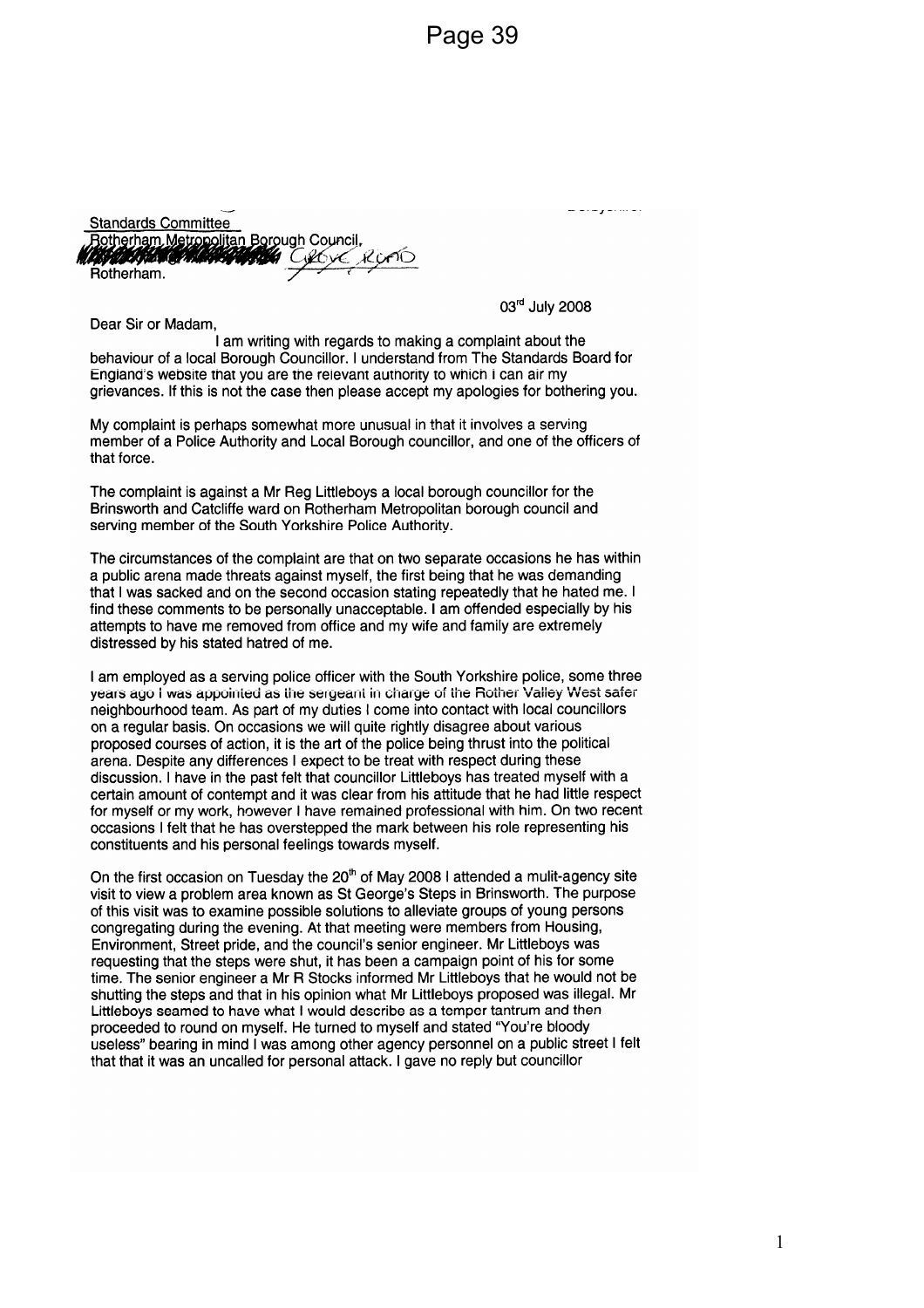Littleboys continued "I'm sorry but I am seeing Matt Jukes (Chief Superintendent in charge of Rotherham Police District.) this afternoon I'm having you removed" I told him that if that was the way he felt he would have to tell Mr Jukes. Mr Littleboys stated that I was just not good enough and that he was going to have Richard (Constable Richard Bilton) brought back. He was referring to a period when I had been seconded to terrorism duties in London and PC Bilton had been place temporarily in charge. The meeting then broke up, once Mr Littleboys had left a number of council employees approached myself and commented on his behaviour stating that his attack on myself was uncalled for and was unprofessional. I was left feeling very insecure knowing that he was politicking trying to have me sacked because of his personal opinion of me rather than any substantial reason.

A second attack on my character occurred on Tuesday the 3<sup>rd</sup> of June 2008 at a Parish council meeting. On this occasion I was not present, but two Police Community Support Officers attended Catcliffe Parish council meeting in order to give a local report during the public open session. They were being questioned about problems on a local playground in Catcliffe when to their surprise Mr Littleboys started a personal attack on myself. On this occasion he boosted about how he had insulted me to my face and stated that he "hated me". Again he stated his preference for returning Constable Bilton to take charge stating that he would 'shake' the PCSO's up. He also stated that he felt the Police Community Support Officers and Safer Neighbourhood Teams were a waste of money comments, which I feel are unprofessional for a serving member of a Police Authority. I find him stating in open forum that he hates me to be very insulting. My wife is very distressed about his professed hatred of me and is fearful for our future family life given his openly stated attempt to have me relieved of my duties.

I have though for some considerable time before making this complaint. Clearly by making this complaint there could be serve repercussions for myself both internally given that I am a serving member of a police force to whom he is a member of my own Police Authority. Also externally in that I have to work with other local Borough councillors who may well seek to close ranks against me. However the situation is causing such distress to my wife that it is affecting my marriage.

I look forward to hearing from you

Yours Faithfully, Mr Mark Worrall.

 $\frac{1}{2}$ 

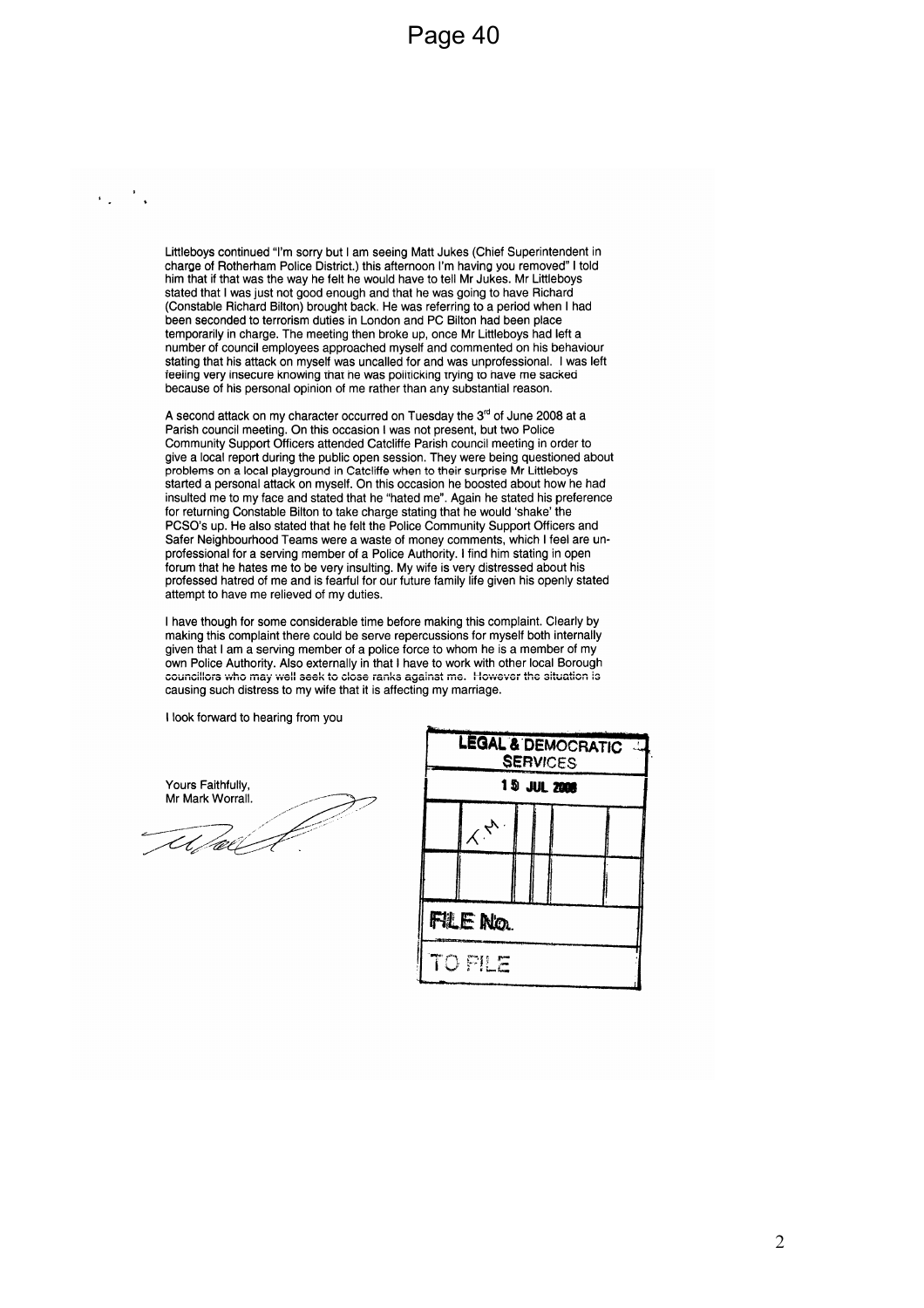#### Transcript of Interview

#### Mark Worrall

**JOHN STONE** My name is John Stone and I am an investigator for the monitoring officer of Rotherham MBC.

> As I advised you by letter I will be recording this interview. Could you confirm for the record that you consent to this?

#### SGT MARK WORRALL Yes

For the benefit of the tape it is 9.31am on 29th October 2008. The monitoring officer responsible for this investigation has asked me to assist him in this matter.

For the record this is an interview with Sgt Mark Worrall about case number RMBC/2 regarding allegations about the conduct of Cllr Littleboy.

I am conducting this interview under the powers given to the monitoring officer by the Local Government Act 2000 and The Standards Committee (England) Regulations 2008.

Before the investigation is completed Cllr Littleboy and yourself will be sent a draft of the report to enable you to make any representations you consider necessary. Having considered comments on the draft report I will then issue my final report. Relevant extracts from this interview maybe used in the draft report and final report.

If the case is considered at a hearing, parts of the transcript of this interview may be submitted as evidence and you may be called as a witness. If you provide me with information of a sensitive or private nature, I will ask the Adjudication Panel for England or the standards committee to keep this information confidential. This is however, their decision and they may disagree with my recommendation and allow the information you have provided to be made public.

Please treat any information provided to you during the course of this investigation as confidential. In addition, there are statutory restrictions on the disclosure of information obtained during an investigation. This is covered by Section 63 of the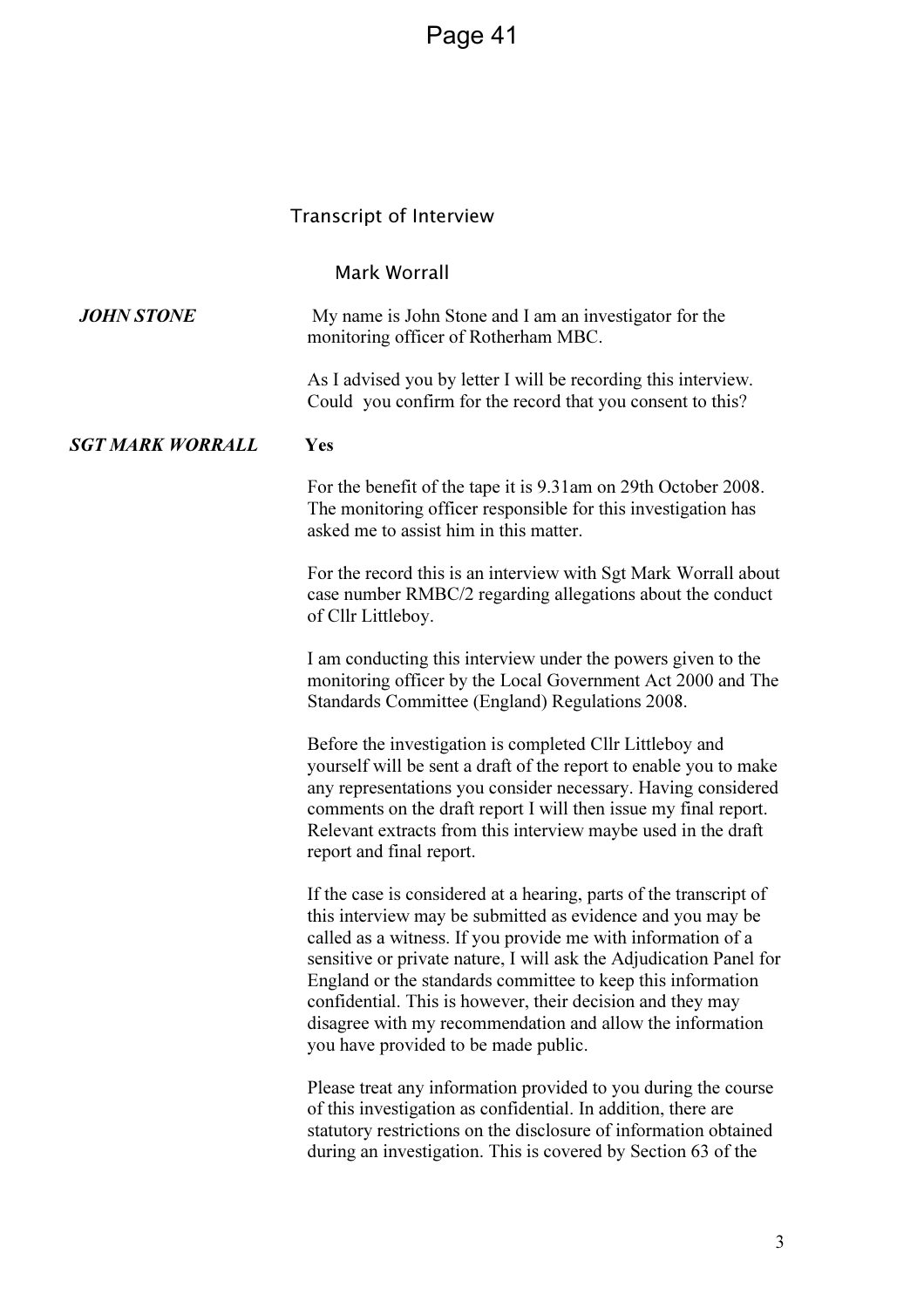|                         | Local Government Act 2000 and disclosure of information<br>contrary to this is a criminal offence.                                                                                                                                                                        |
|-------------------------|---------------------------------------------------------------------------------------------------------------------------------------------------------------------------------------------------------------------------------------------------------------------------|
|                         | Do you have any questions about what I've said?                                                                                                                                                                                                                           |
| <b>SGT MARK WORRALL</b> | N <sub>o</sub>                                                                                                                                                                                                                                                            |
| <b>JOHN STONE</b>       | If at any stage you feel you would like a break please say so,<br>and we will adjourn the interview for a short period.                                                                                                                                                   |
|                         | The interview should take approximately 45mins - 1 hour, if it<br>goes on longer than that I will ask you if you want a break.                                                                                                                                            |
|                         | Just to deal with some background first of all can I ask you how<br>long you have been a police officer?                                                                                                                                                                  |
| <b>SGT MARK WORRALL</b> | Some twenty three years                                                                                                                                                                                                                                                   |
|                         | And you are a Sergeant – how long has that been your rank?                                                                                                                                                                                                                |
|                         | Some eight or so years                                                                                                                                                                                                                                                    |
|                         | So you are a considerably experienced police officer                                                                                                                                                                                                                      |
|                         | I would agree, yes                                                                                                                                                                                                                                                        |
|                         | When was it that you were seconded or transferred to the<br>Rotherham Save the Neighbourhood scheme?                                                                                                                                                                      |
|                         | I was here at the inception of the Neighbourhood scheme, prior<br>to that I was the local community sergeant here, and have been<br>so since about 2003 without checking my records I couldn't tell<br>you exactly when but some considerable years.                      |
|                         | So you know the area and its problems well.                                                                                                                                                                                                                               |
|                         | Yes that would be correct                                                                                                                                                                                                                                                 |
|                         | I assume as part of your duties you meet local councillors                                                                                                                                                                                                                |
|                         | That would be correct yes there are both formal and informal.<br>Formal takes place once a month through a forum known as the<br>area assembly and informal takes contact at various other<br>meetings that are prudent for both the councillors and myself to<br>attend. |
|                         | Can you say roughly how long you have know Cllr Littleboy.                                                                                                                                                                                                                |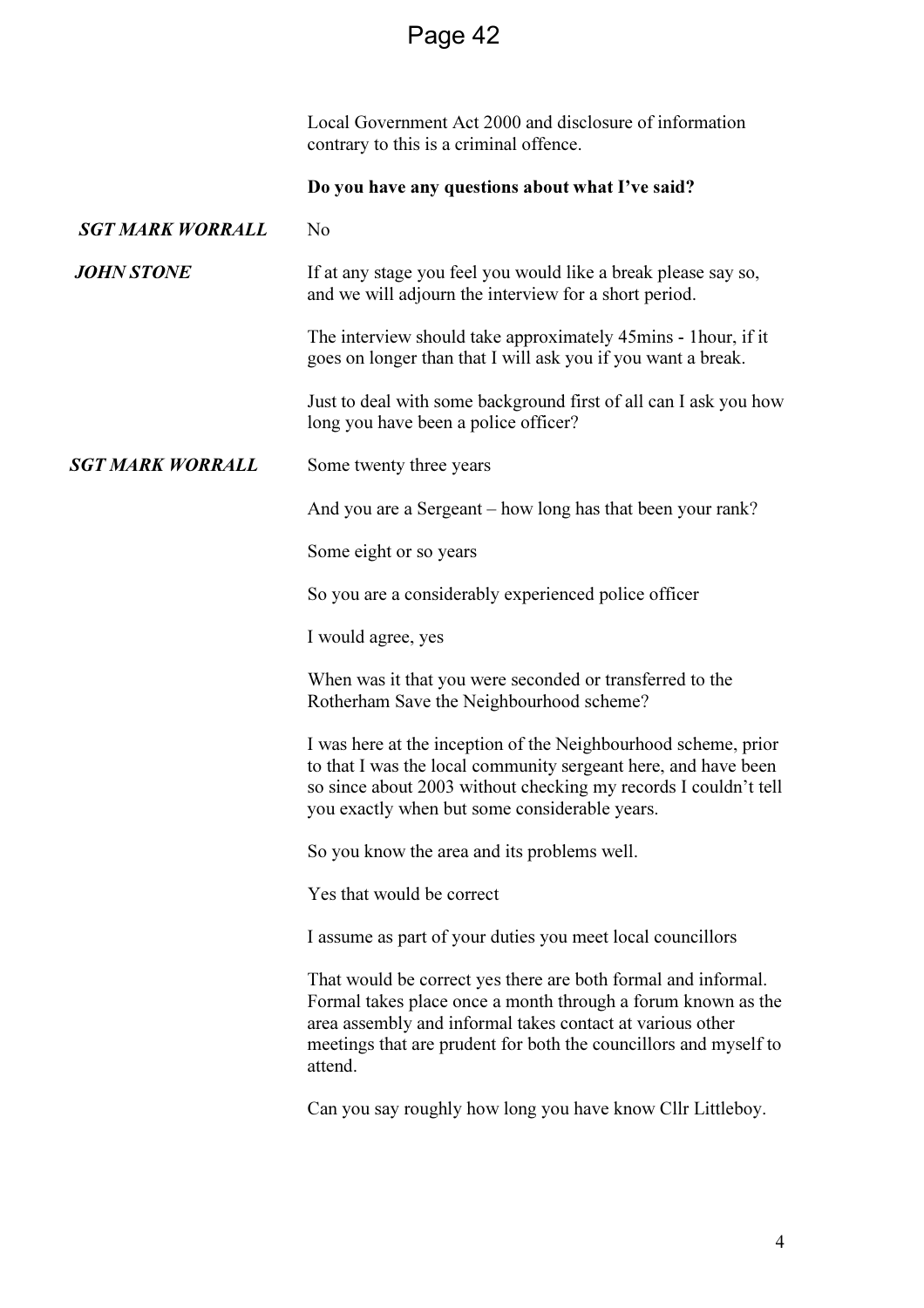Cllr Littleboy I would say I have known him since arriving here. He is an active local cllr and also a member of the police authority.

So he was already a cllr when you arrived here.

Yes I understand he has been a cllr for many years.

 Before we discuss the specific occasions you complain of can you explain, in as much detail as you want to your relationship with him, how you found dealing with him over a number of years

Cllr Littleboy has a particular political style which tends I suppose to be a bit in your face or perhaps the old fashioned tub thumping old councillor and he would use it very much as his right as a local cllr to represent his people and I have no problem with that. He usually represents them very robustly and he views that dealing with public officials should also be dealt with robustly.

Are there, prior to the specific examples you complained of, are there any other examples of behaviour that bordered on bullying

There would be at various times; where there has been a conflict of interests between what he represents as the public from his political view point and what I can as a public servant deliver because I have to remain within the law at all times when delivering things whereas it is right to speak out and campaign, should I say, for various political things – a classic example would be the incident that I mentioned on the  $20<sup>th</sup>$ May, but that has been a long standing problem and it was not the first time I have been publicly lambasted on the steps although it was the first time he had called for my dismissal and without referring to my sort of personal notes in my pocket book I could not say when exactly there have been other incidents where he has been quite bombastic in putting his point across to me.

I ask you that because obviously I have a copy of your complaint letter of  $3<sup>rd</sup>$  July 2008 in which you say that in the past you have felt that Cllr Littleboy treated myself with a certain amount of contempt and go on later to say he has little respect for myself or my work

That is correct. He has made it quite well known through feedback that I have had from other employees that I work with, that he does not value any of the work that I do and often has seen me as a problem and as I have explained to him on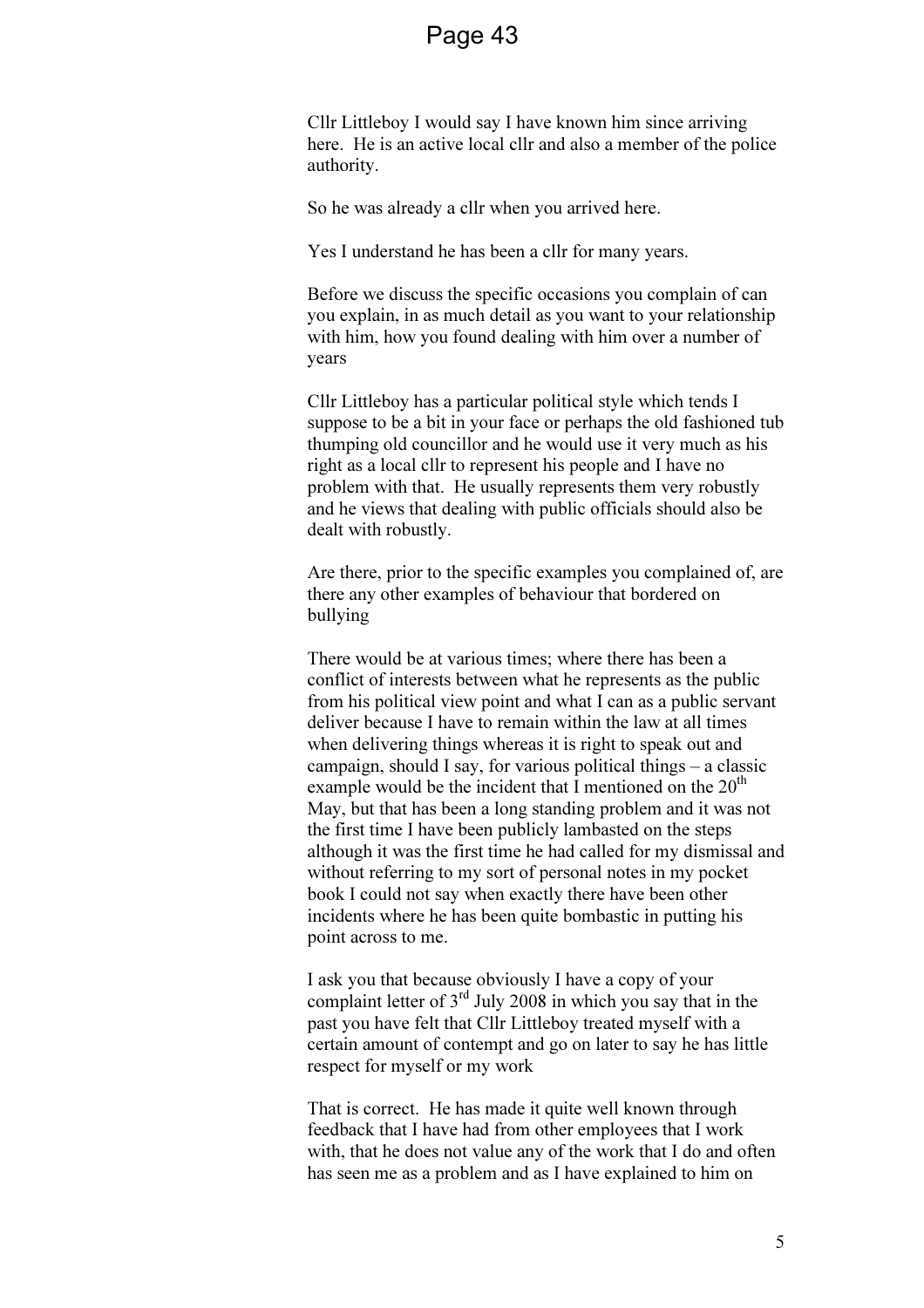numerous occasions I will only remain within the law and if the law does not allow me to take action then, a classic example is if you have a group of younger children congregating outside a park bench say in Catcliffe Park which is a clearing he will ask for those people to be moved on, of course the law does not allow them to be moved on, and human rights in fact state that they have the right to associate and so there are some political viewpoints between what he wants for his local constituents because that's what they complain about he uses his role to represent those complaints and myself who has a rubbing point that I have to uphold the law and if it is the right of those children to remain on that park bench and providing they are not breaking the law they have that right of association and there have been one or two viewpoints and he views me and the way I uphold the law as the problem and I have been told that he thinks if there was a different sergeant here, he would have a different outcome.

Has the situation ever got to the point where you have felt that you need to confront him about his attitude to you.

I have Yes, I spoke to him about it, at the end that was not this last incident but the incident before about the steps

That was the incident on the  $20<sup>th</sup>$  of May on the steps

No that was the incident prior when I stated he made comments about me down St Georges steps and we have not parted on wonderful terms. As I have explained to him that he has told me that my attitude is wrong and I have told him that I cannot do anything about these steps that it is not within the law to close these steps as he wishes and he has told me that it is my attitude that is the problem and I have explained to him that I am afraid it is his attitude that is the problem.

I am not sure what your line of command is from here, who is your supervising officer?

It would be an inspector – Mr Scholey. Yes I have complained to Mr Scholey about the relationship I unfortunately have with Cllr Littleboy and the police senior management is a very political animal these days so they certainly haven't sought to cause problems with a member of the police authority and with somebody who wealds some political power.

I think that clarifies the lead up to the complaint

Yes, this is where the complaint is, and this is why we are in the situation of complaining to the Board of Standards because I have already complained to Cllr Littleboy that I don't like his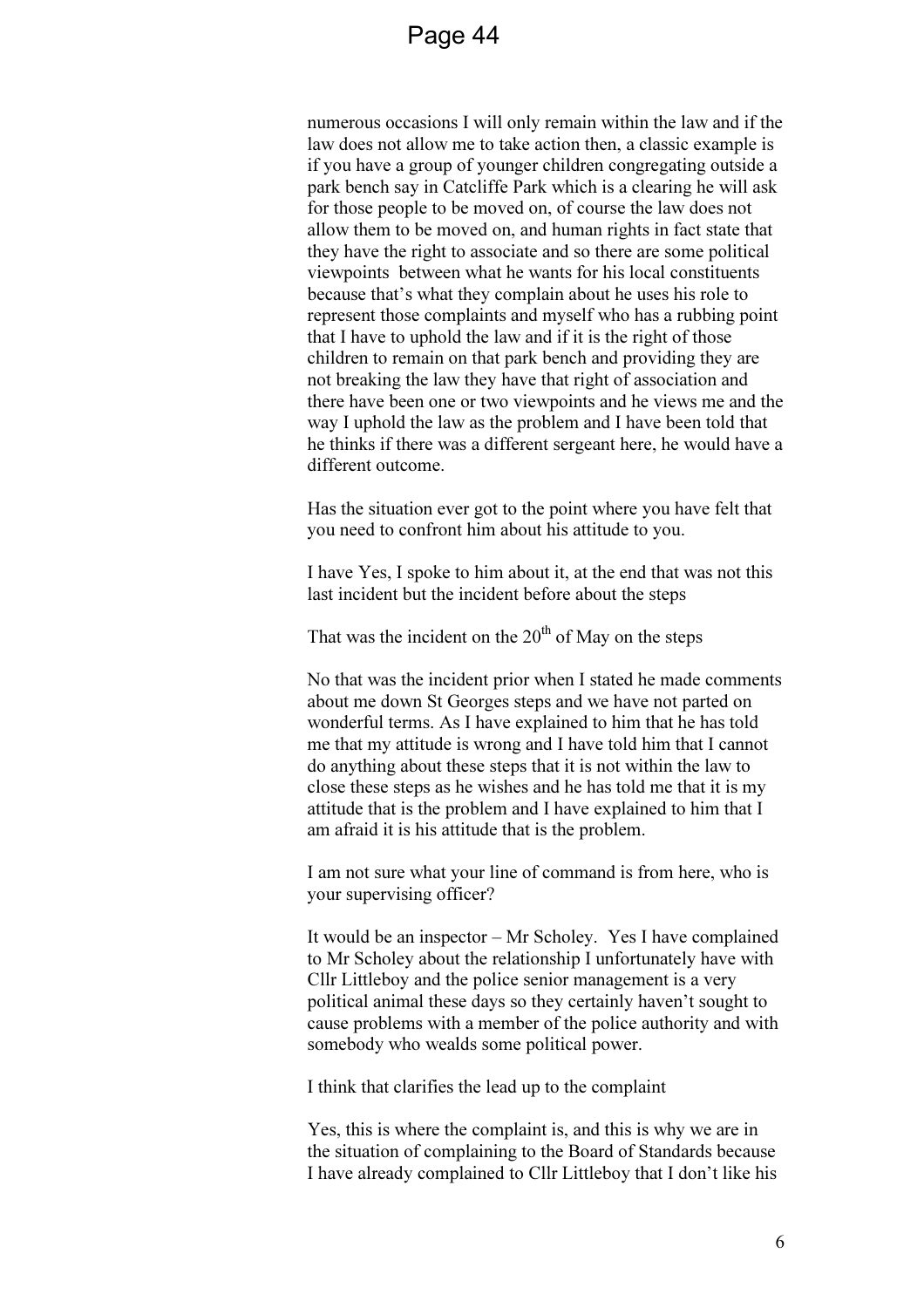attitude and he has told me it is his right to represent, and he will continue to represent his constituents robustly. As I say there was an incident going back again without consulting my notes there was an incident involving Chief Inspector Varney when he was here involving a complaint I made against Cllr Littleboy and that was smoothed over by management, which is the best way of putting it; so I have tried my internal management and I have spoken to my wife about it, she suffers greatly from it because she sees the effort I put in and it infuriates her that this man doesn't respect anything I put into the job or anything of that nature. So I am only left with the option of going to the professional standards board having exhausted the internal line of command and obviously I have totally exhausted speaking to the person direct.

Right lets move onto the specific incident on the  $20<sup>th</sup>$  May: that was a meeting, of what you call a multi agency meeting

That's right

So there were people from the council there, Streetpride Housing I think you mentioned

That's right – the way these meetings work is you go out and do a site meeting you invite members of the public along who have made complaints come, so you have effectively the people who are the complainants stand in and talk to various officials of the council and explain what the problem is, and the officers of the council can also talk direct to the public why, or why not certain courses of action can be taken. Hopefully by standing at the location solutions may possibly come to light that wouldn't in a boardroom. It is quite good accepted practice and I fully agree with it.

What time of day roughly did this take place?

It would be in the morning, I would think about 10 o'clock – again I do have some exact notes on it, but it would be about 10 and it was a weekday.

Were there any other Cllrs present?

 No, it was just Cllr Littleboy as he is the Borough Councillor for this area and he has been taking a lead on these steps as it is an issue that has been around, certainly for four or five years and so it has been an issue he has been trying to promote with the residents there – there are some bungalows there and then across the road Mr Somerset and Mr Coker and effectively what he is trying to do is to have the steps shut down and it has been a campaign feature of his.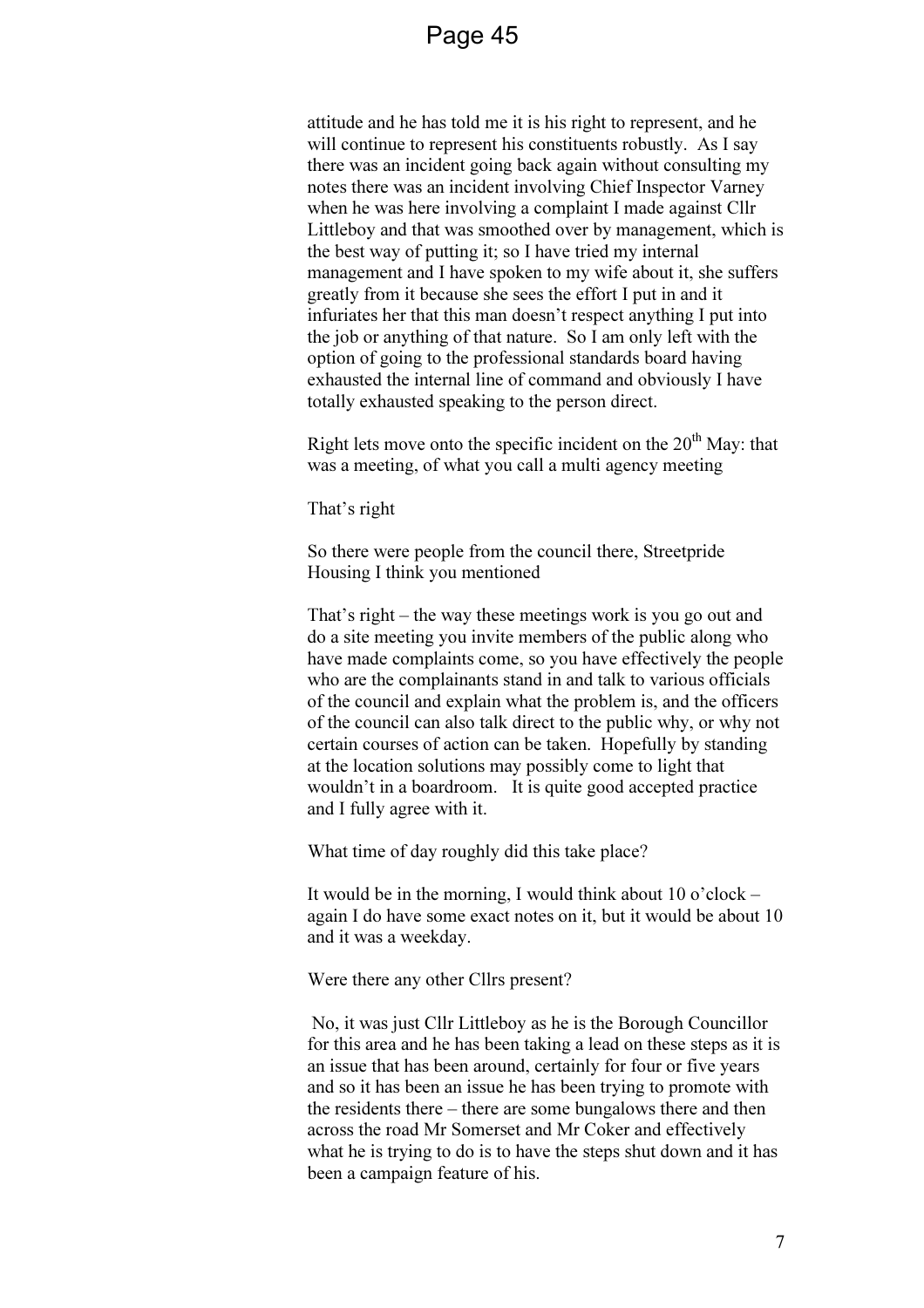Are you able to say roughly how many members of the public would be present?

Certainly Mr Coker was there, and I believe another member of the public was there, a lady, one of the other officials may remember that

I think that when we spoke to arrange this meeting you mentioned that Shirley Hallam was there.

Yes Shirely Hallam who is the street crime manager,

Maria Watts

Maria Watts who is the Neighbourhoood champion, she is the overall housing officer

And Robert Stocks

Yes he is the Senior Engineer at the council, but there was also a chap from the Environment whose name escapes me but I am sure that Shirley will remember him. He is an environmental chap who comes along and looks at it from "green shoes" if you like and see if there is a greener way we can do this.

Would it be Chris Hayes?

It could be. I would recognise him if I saw him.

I have made enquiries of the Council if they could see who was present and I have a feeling his name was one of those.

Yes he will remember because he was the one that came up with the great idea why we just don't clean the whole area up, make it nice , put a bench in and effectively sink the bench in the ground so the noise would be baffled. He had a great idea but Mr Littleboy didn't like that at all.

So obviously from what you say a number of possible solutions were discussed and reported.

Yes and there is a report done by Andrea Pearce who has a lot of involvement with this, and who is looking at various options. There is only one acceptable option to Mr Littleboy, and this isn't the nature of the complaint, this is just to give you a little of the background : he has already told us there is only one acceptable solution and that is and that is to shut the steps. We already know his solution, he has already publicly stated that but she is doing a report on all of the options because shutting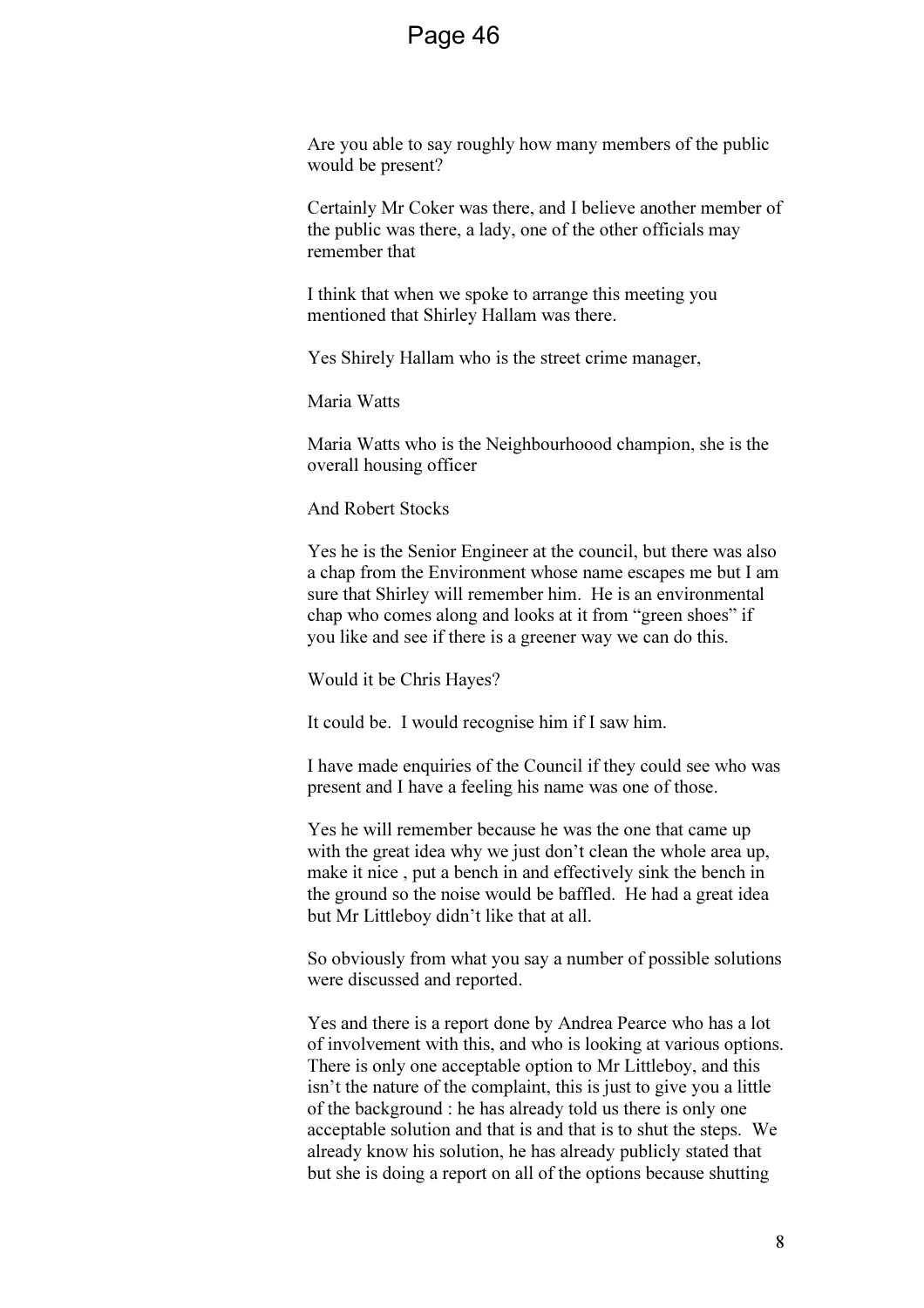the steps isn't really an option – the law doesn't seem to allow for that.

Perhaps if I could just ask you to describe what happened? Who was it that actually told Mr Littleboy that shutting the steps was not going an option?

That was Mr Stocks. Mr Stocks explained to him that because of the way the land is owned down there and the fact that it would have to go to a public enquiry – you see we have tried to shut them before as there have been a number of complaints from people who have written in which then forces it to a full national enquiry and the level of the complaints is such that Mr Stocks advised Cllr Littleboy that that wasn't going to happen and that there wasn't any way of shutting those steps and that clearly annoyed Mr Littleboy absolutely – you could see his whole face alter, and I could only describe it as him having a temper tantrum because his whole body demeanour changed, his whole attitude changed and then he turned to me and he said "you find the evidence". Well I have the statistics of the level of complaints that we have had and I explained what the level of complaints were, and they are not that high compared to other areas. There are complaints down there, and I am not saying there are not problems down there but they are not that high in comparison to others so that also undermines the case, if we ever had any to close the footpath and that, obviously didn't go down very well, and that seemed to be when he seemed to lose his temper with me and started saying I was bloody useless and just basically what was the point of me being here, and you're the problem and you wont do this, when I want to shut the steps. He is right, I wont shut the steps but that is because the law wont allow it. I personally felt he was very definitely trying to bully me into his political viewpoint. Yeah it was very unpleasant because he was shouting at me at that stage – and quite embarrassing (a) because it was a public meeting, there were all the builders (because if you go and see field view it backs onto a park and there were builders there because they were fixing the fence at the time) and they were all stood around watching me being lambasted by this Cllr and quite frankly I don't consider that very professional in an open meeting at all. Then having said how useless I was, and I was the problem he then basically went on to state how he was going to have me sacked and removed and that he had a meeting that afternoon, or would arrange a meeting with my Supt Jukes where he was going to discuss my removal because I was the problem. Now I find that quite bullying when I have got a councillor telling me he is openly seeking to have me removed. There are other issues whether that is his right and proper role to be seeking my removal when I have committed no criminal offence. Then whether that is a right and proper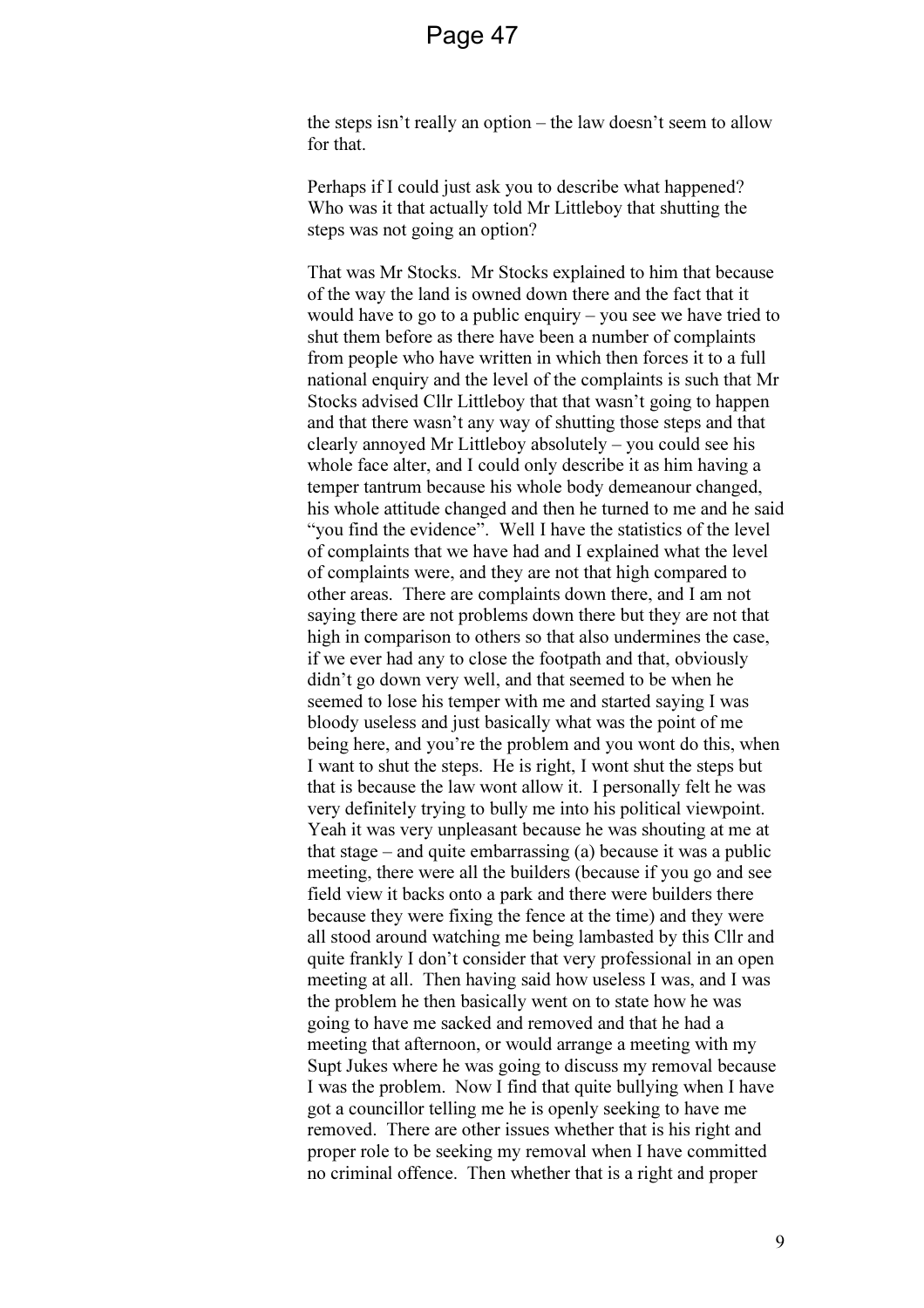role for him I am not exactly sure about that and what Councillors guidance are.

Now obviously you have had the notification from the Monitoring officer as to what potential breaches of the Code, the Standards committee had identified with what you have told them and those are bullying as you say, failure to treat others with respect and bringing his own office into disrepute or using his position improperly to confer or secure; although in this case it is not so much an advantage to him, but a disadvantage to someone else which would be you. So there are obviously a number of potential issues that I will eventually make a recommendation on, and then ultimately the standards committee will decide. It has already been decided that potentially what you are saying does breach the Code.

Well the thing is I liken it to this: if I was going to wave a placard campaigning for one political member of the Council to be elected or not, that would be a clear breach of what the Police involvement is in any public election: I don't see to have particular people elected or not and I felt certainly that I under a lot of pressure for my own job and my continued existence here, even though the SNT that I work under which is the same neighbourhood team which I am in charge of, there is a Sergeant and about 16 officers which I am in charge of and this is actually one of the best performing within Rotherham so rightly so I should be proud of the efforts I have got my staff to perform to because we are one of the best in the area clearly the public are getting a better service than the other seven Neighbourhood teams within Rotherham and I felt that having given a good service and a lot of effort somebody is out there trying to have me removed and I could understand that if perhaps the grounds on which we are set up to measure us were poor. If I failed, or had one of the worst performing teams and I was failing to meet my objectives I could understand, maybe, where some political pressure was applied behind the scenes but to openly have such political pressure applied openly and in such a public forum – it does my credibility no good because he sat there with all the people I work with on a daily basis like Shirley Hallam and yet it undermines my position to work with them –and yet we are doing so well. That is the other side of it; by any stretch of the imagination this Safety Neighbourhood Team is doing very well and so I did feel it was just out and out malicious bullying.

Do you know whether he has actually carried that threat through?

I understand he went to see my Chief Supt that afternoon. Now clearly what they discussed within that meeting has not been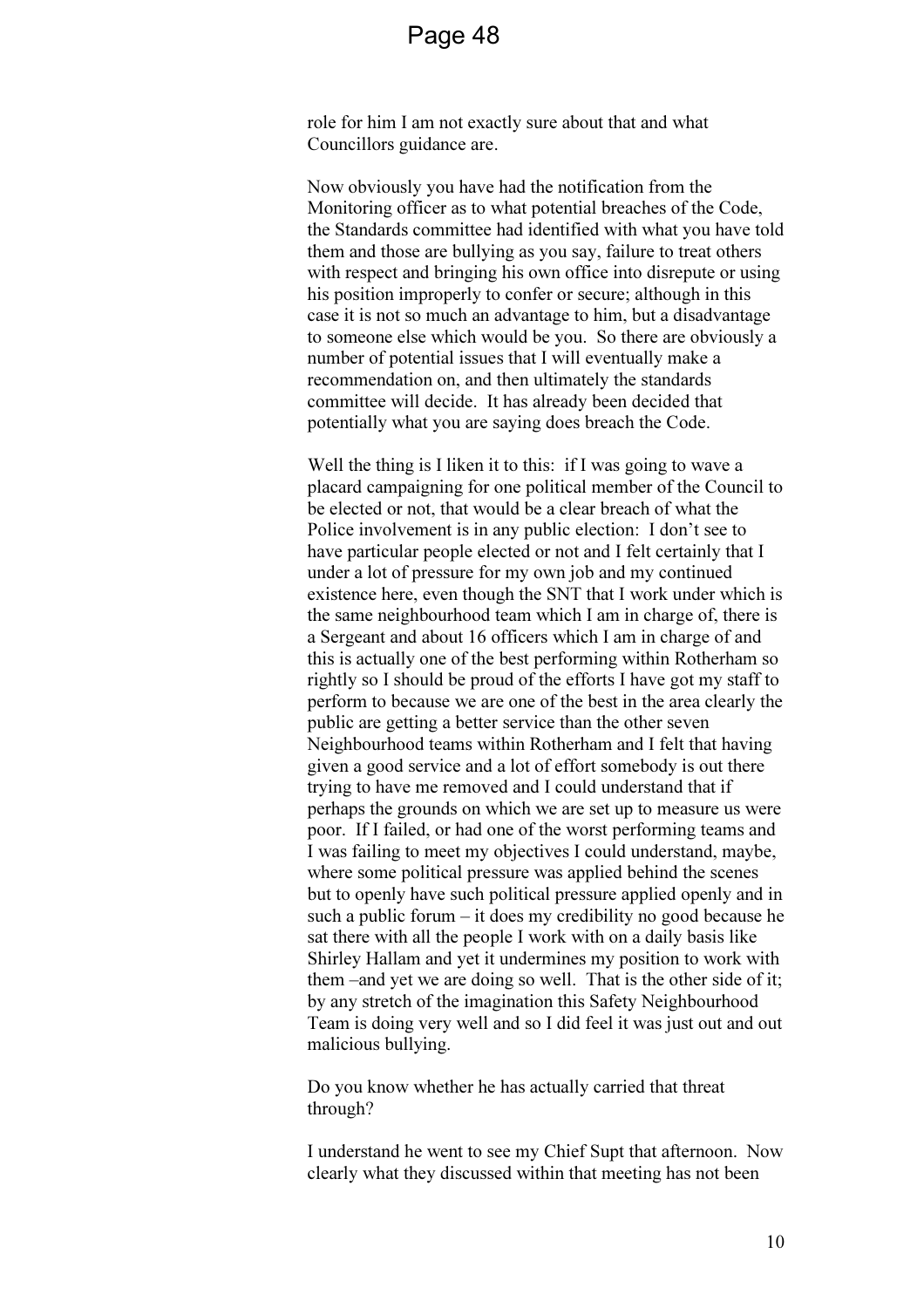made plain to me, and whether it would be made plain to you I do not know. Certainly I do know that meetings are of a confidential nature, and unless a criminal offence is disclosed they may choose not to mention. I certainly know that he had a meeting that afternoon with my Supt, and I know it was about me because my inspector gave me feedback to say he had been in about me.

So you have been formally notified that there had been such a meeting?

Indeed I was formally notified and I was formally given some feedback. The feedback was just to carry on doing my job and I assumed from that that he had been unsuccessful in that meeting in having me transferred elsewhere

And that is the fact, you are still here.

Well yes, I was just told to carry on doing my job by the Super

On a slightly peripheral note, but an important one have you made your supervisors aware that you have made this complaint?

Yes I have I discussed it with my supervisor about the fact I was going to make a complaint because there was another issue about the Parish Council meeting which I needed to attend because the police board committee members attended where they felt they were under such pressure from the Parish Council because there had been a particularly stony meeting which is why they went back and the inspector arranged, if you like, a sub meeting between the PCSO's and various members of the Parish council to try and clear the air and try to put us back on a more even footing. I don't think Reg was present at that meeting and I discussed this with my inspector and said this is the situation and I don't know if he has taken that any higher and I certainly don't know.

I was going to explain to you that I will have to talk to Chief Supt Jukes, and whether he is prepared to disclose what went on at that meeting and I don't know whether that would be a matter for him. I just wanted you to be aware if you hadn't ....

Yes I am aware in the difficulties of making a complaint, yes of course you are making a complaint against a senior member of the police authority, who has authority in higher echelons and certainly perhaps for the likes of Mr Jukes he only has got 12 years, and he is a Chief Supt and he is tipped for very very big things; he is a very politically smooth operator. I wouldn't be surprised if Mr Jukes didn't disclose anything, or hid behind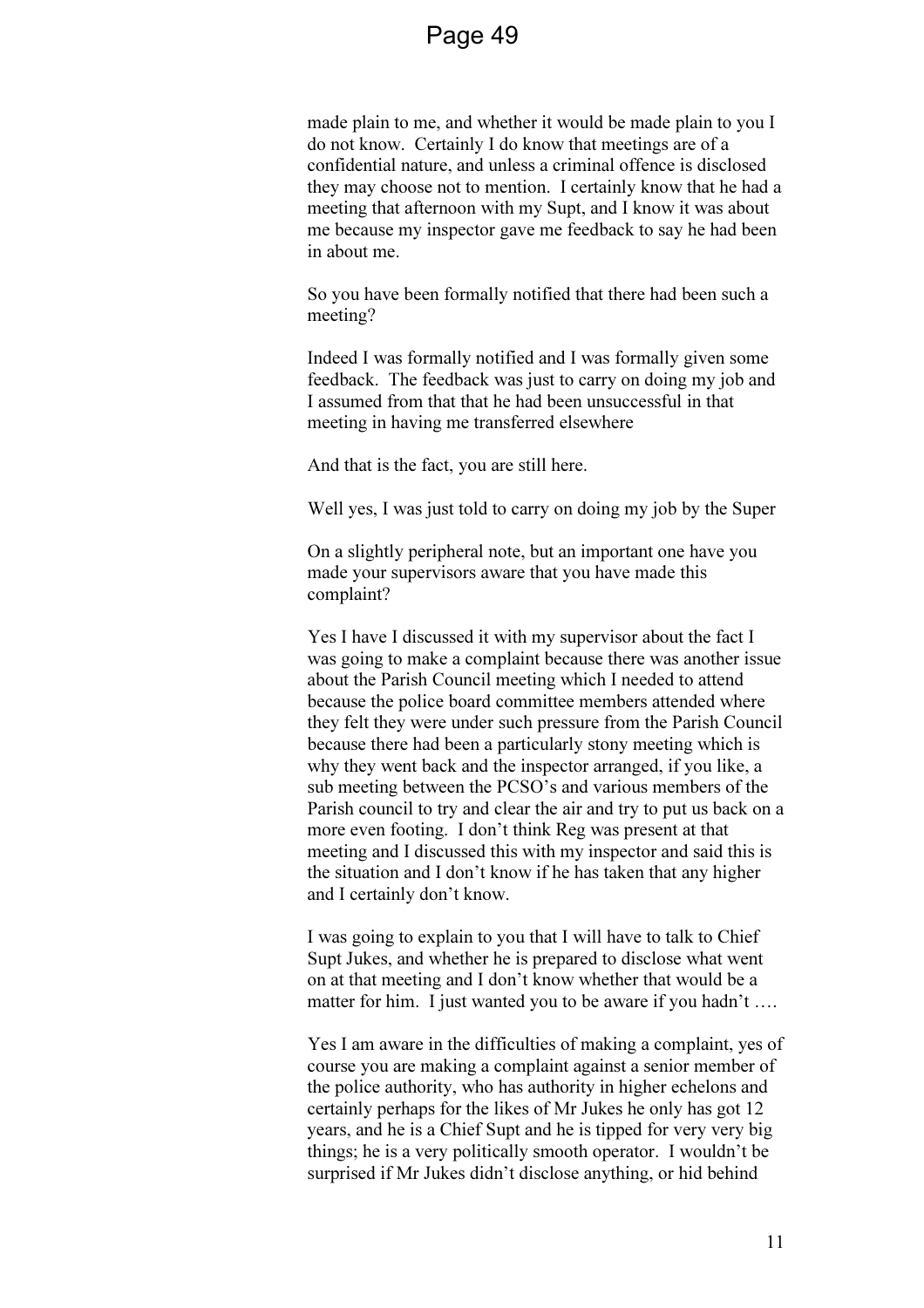anonymity and that is not to show him disrespect, it is just that you can see it when you meet him that he is set for high things is Mr Jukes.

I side tracked a little –perhaps if I can bring you back to the  $20<sup>th</sup>$  May, was there any reaction from any of the people present to what Mr Littleboy said to you?

Yes of course when he had driven away in his car I was obviously left with Shirley Hallam and Mary Watts and we stood at the top of the steps and had a brief discussion where it was commented on about how I had been publicly lambasted and I think it was Maria that said "that was pretty uncalled for" or something of that nature. Yes I think Maria it was asked how I felt as well

And how did you feel?

To be perfectly fair I felt as though I had been belittled, and so I felt very small as I had had all my efforts called into question and I also felt at that stage that I was somewhat worried because I thought, hang on, I haven't done anything wrong. There is a man who is whizzing off to see my boss and having me removed. Now I wasn't so fearful of having my job removed because I was certain he wouldn't have that power but certainly there is the power to transfer me to other areas, or other districts – certainly that and I was fearful of that until I had some feedback from my own inspector who just said carry on when he came back a day or so later. So at that stage I was somewhat concerned about what could happen to me because obviously if you do have problems the police can transfer you. I had committed no offence I wasn't under the threat of sacking, but they can transfer you, without reason in my job they can just do so.

I think that concludes everything I want to ask you with regard to that incident in May. Do you think there is anything that I have not covered in the questions, or anything you have not had the opportunity to address in your replies?

No not really.

Just dealing with that scenario

Just with that scenario, no I think that covers it, it was a relevant brief meeting where we all got together. We all put our viewpoints, and there was quite a lot of discussion about alternatives and that didn't go down very well at all. As I say the senior council engineer said we can't close the steps, so could be do something better. Can we at least improve the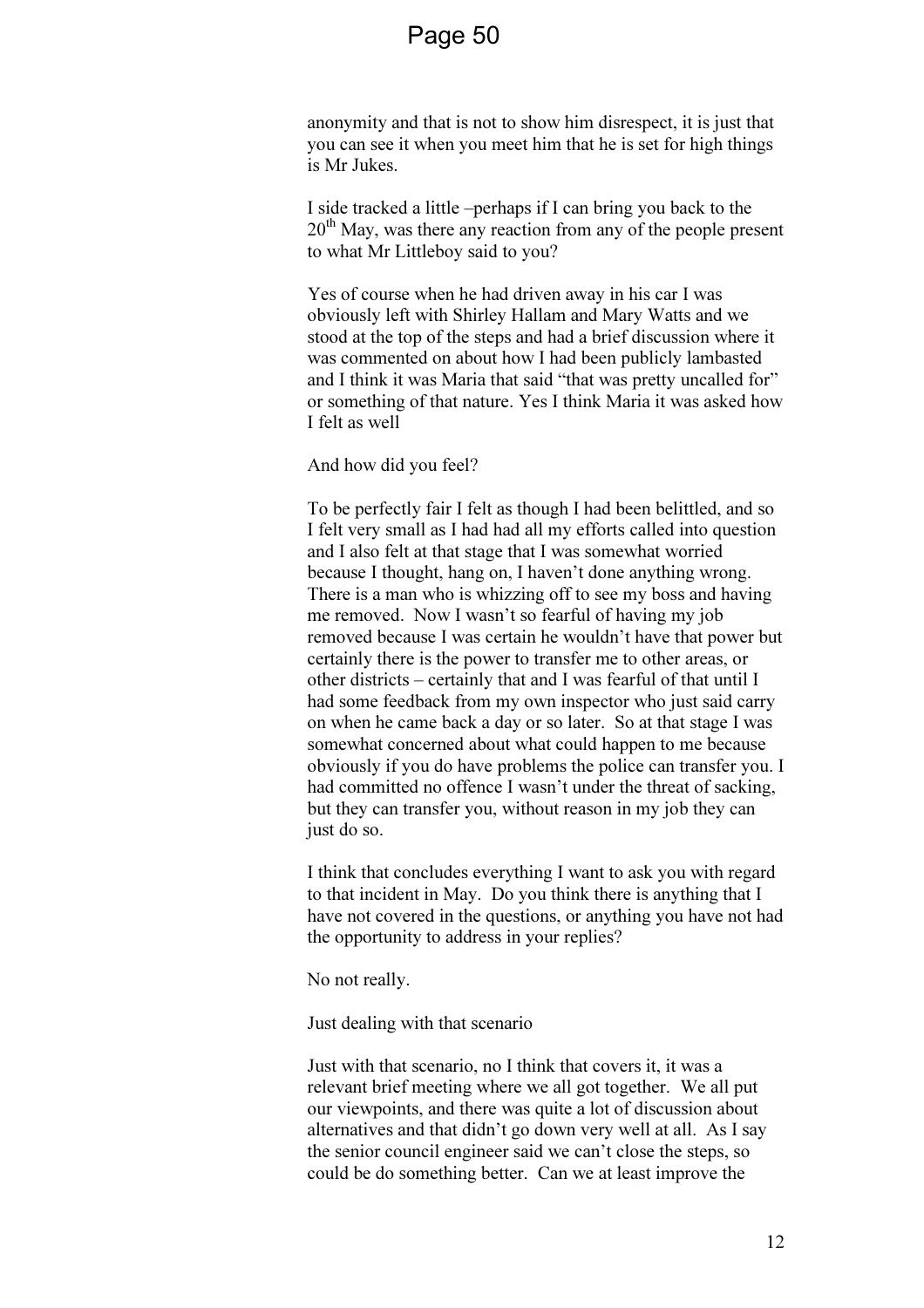environment and make it look nicer because it is a mess there, so we looked for alternatives basically – we couldn't do one, we couldn't solve it – could we make it less of a problem. I think it was the initial refusal by Stocks that caused the problem as he just stood there shaking, red in the face, clearly angry before he turned on me. It was as if he had been told no by someone else, so his whole attitude was who is lower down the pecking order that I can shout at  $-$  well the Sergeant is, so he can have it, and I think that is part of the contempt that he sometimes feels for me both as a man, and in the role of what I do

Lets move onto the third of June incident if we can and I am going to be relatively brief about this because obviously you weren't present and you will be well aware of the rules of hearsay. I will confine my questions to ask you how you found out what had transpired at that meeting.

What basically happened at that meeting was it is a standard meeting that we have police commissions board with the parish council, and we meet once a month. The police support officers go down and give a report, and that is a report that write about what this team has been doing in their area. They have gone down there simply to give that report and not really go on. Depending on the parish council captions can be a little slow because they are only there about 15mins, put on first, give the report, answer any questions, get feedback and off they go. They went down to Catcliffe and what happened, obviously you will go into their, but they went down and had such a bad time they came back from that meeting and they stayed longer than they normally stay and they came back straight here. I was on duty and they had come straight back to see me and they came to me straight away because they felt that at that meeting they had been attacked themselves and they were shocked about the whole attitude of the meeting and they came to see me straight away: they were not just complaining about Cllr Littleboy, the one I am complaining about, just about the whole way that meeting had been conducted. Something had gone badly wrong in the normal social relations down there and they came to see me, and they were clearly both shocked on the evening. And then of course when they come out they start to say that a man I don't know socially, only through work hates me, I find that quite disturbing that he pronounced that at an open public council meeting to say how much one hates one I don't find that very professional at all. That then shocked me, and that is how I came to find out about it/ but that was a very early report and it went through to my inspector and I reported it for the next day as he wasn't on duty and that is how he became involved and matters were then dealt with with the council. I haven't discussed this with my wife, this was when I

13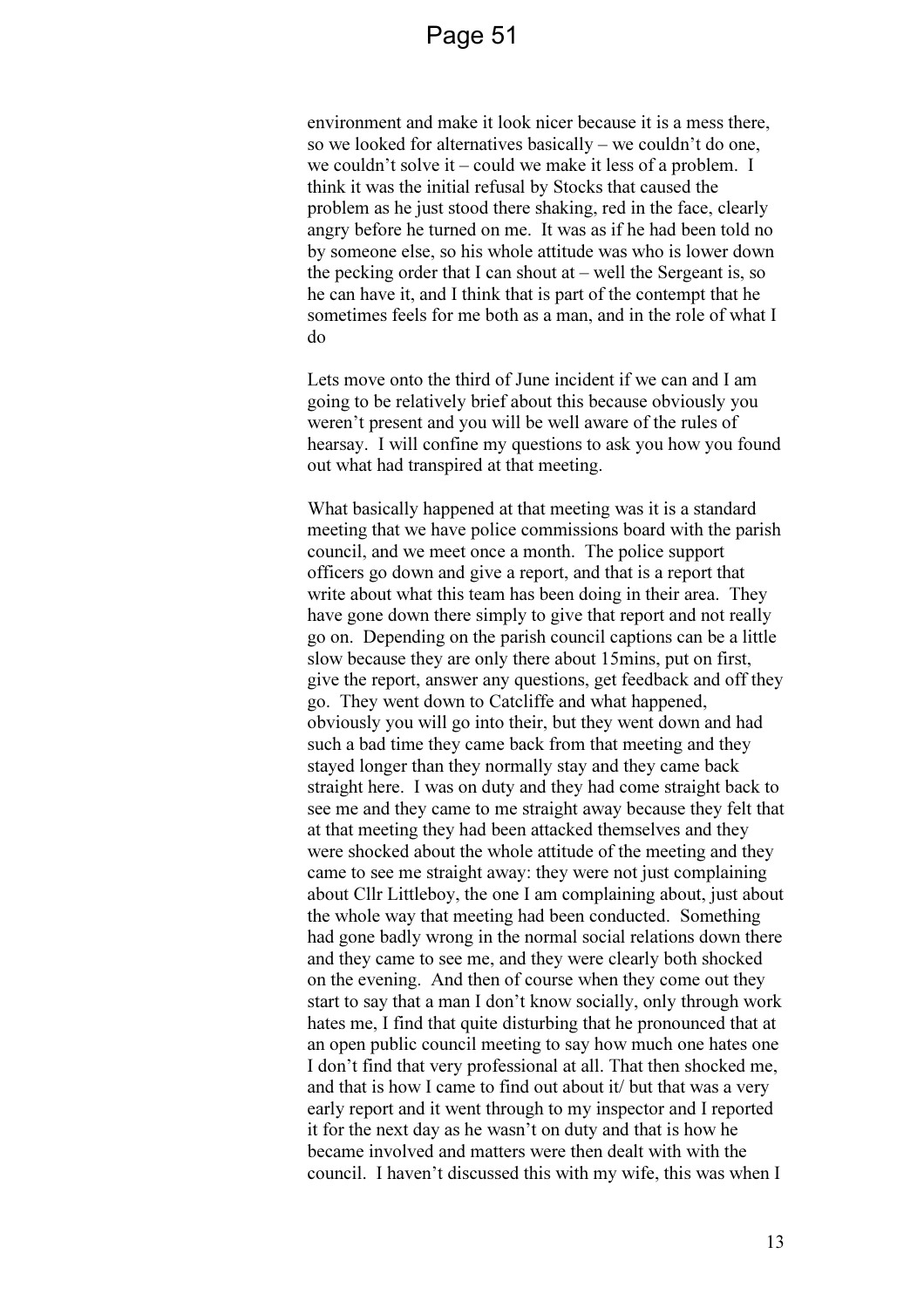felt I needed to take things further, because clearly Mr Littleboy was running some campaign against me or had me as some hate figure in his mind, clearly a situation I didn't want to be part of

Because of your absence at the meeting I was going to restrict my comments really to what were the effects of what you had been told happened which I think you have covered there adequately. Since the  $3<sup>rd</sup>$  June meeting, and I ask this as you made the complaint on the  $3<sup>rd</sup>$  July, how do things stand now?

The situation is that I am quite fortunate in that I expected that the other cllrs would close ranks; they haven't they have been relatively open with me and treated me as normal. With regards to Mr Littleboy then when we meet at a public meetings we do not exchange pleasantries and if we speak to people we speak very professionally to each other and with the minimum contact. We still have contact because obviously we are both public officials and we still have to act for the public, so it is professional for us to do so and if he asks me a quick question I will give him a quick answer and that would be it. There is no interaction there and I am always aware he seems very guarded whereas in the past he has seemed very unguarded and very forthright with his views; whereas he is now guarded but I would expect as much if I had made a complaint.

I think that concludes everything I have to ask of you again I know we have not covered much ground since I asked you this in relation to the  $20<sup>th</sup>$  of May but is there anything further you may want to add at this point.

Yes the only thing I would add is that the effect is not only just on myself. I am used to shouldering a certain amount of animosity against myself because of the nature of the public that I deal with, but I do not expect it from public officials. It is the effect on my wife. She is very supportive of me and my career. I have been married a very long time, for 17years, unusual in that respect in the police and I do have a very supportive wife and she finds it distressing. She finds the whole thing distressing that there is someone at work who holds a professional position such as a councillor who has actively sought at some time to have a political campaign to have me removed – she finds that very fearful and she is perhaps not as confident in my senior management as I am. I have more confidence in them being a policeman and getting them to leave me alone whereas my wife expects me to walk in any minute and say, you know, I've gone to Barnsley. So she is in a little bit different position to me and so it does have a wider impact than just on myself.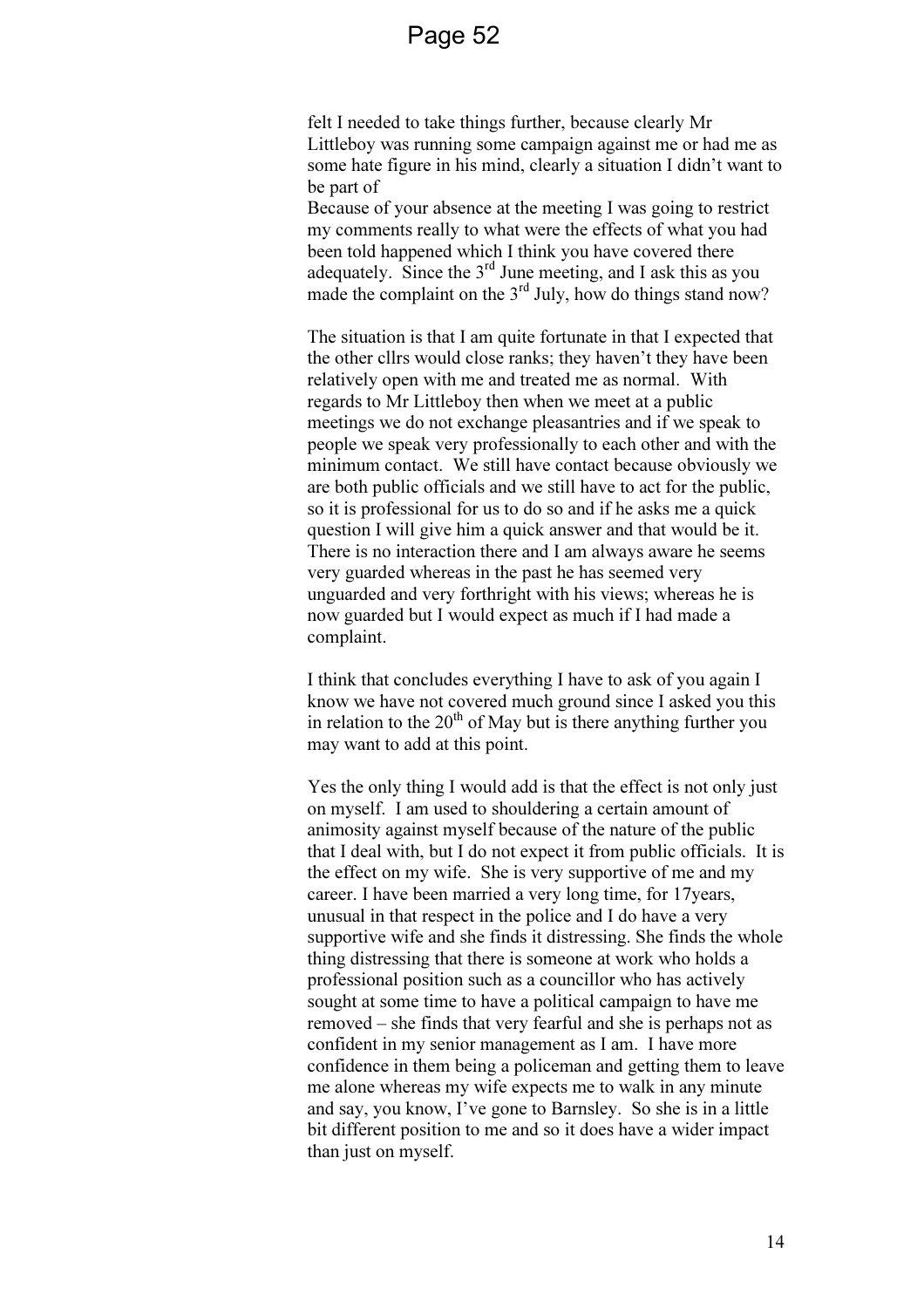Thank you for that if there is nothing else I will now conclude the interview. It is now 10.01

Record of interview

Christian Hayes

 I have been employed by Rotherham MBC for about 19 years. I am currently a Rights of Way officer.

On the  $20<sup>th</sup>$  May 2008 I attended a multi agency meeting at St Georges steps. Also in attendance were colleagues from the council – Shirley Hallam and my boss, Bob Stock. Cllr Littleboy was there together with Sgt Worrall.

I was opposed to Cllr Littleboy's suggestion that the path be closed, as I wanted it to be available as access for the public. I suggested tidying the area up, rebuilding the wall higher (which would protect the residents' privacy), installing a seat and removing graffiti. If the area is nicer more people use it and this discourages youths from congregating. Everyone except Cllr Littleboy thought this was a good idea.

He said to me " you know nothing; you don't have to live round here, you don't know what its like." I pointed out I had lived within 100 yards for 15 years.

He clearly meant what he was saying and I felt there was no point me saying anything else, as he would not listen to any suggestion. He was not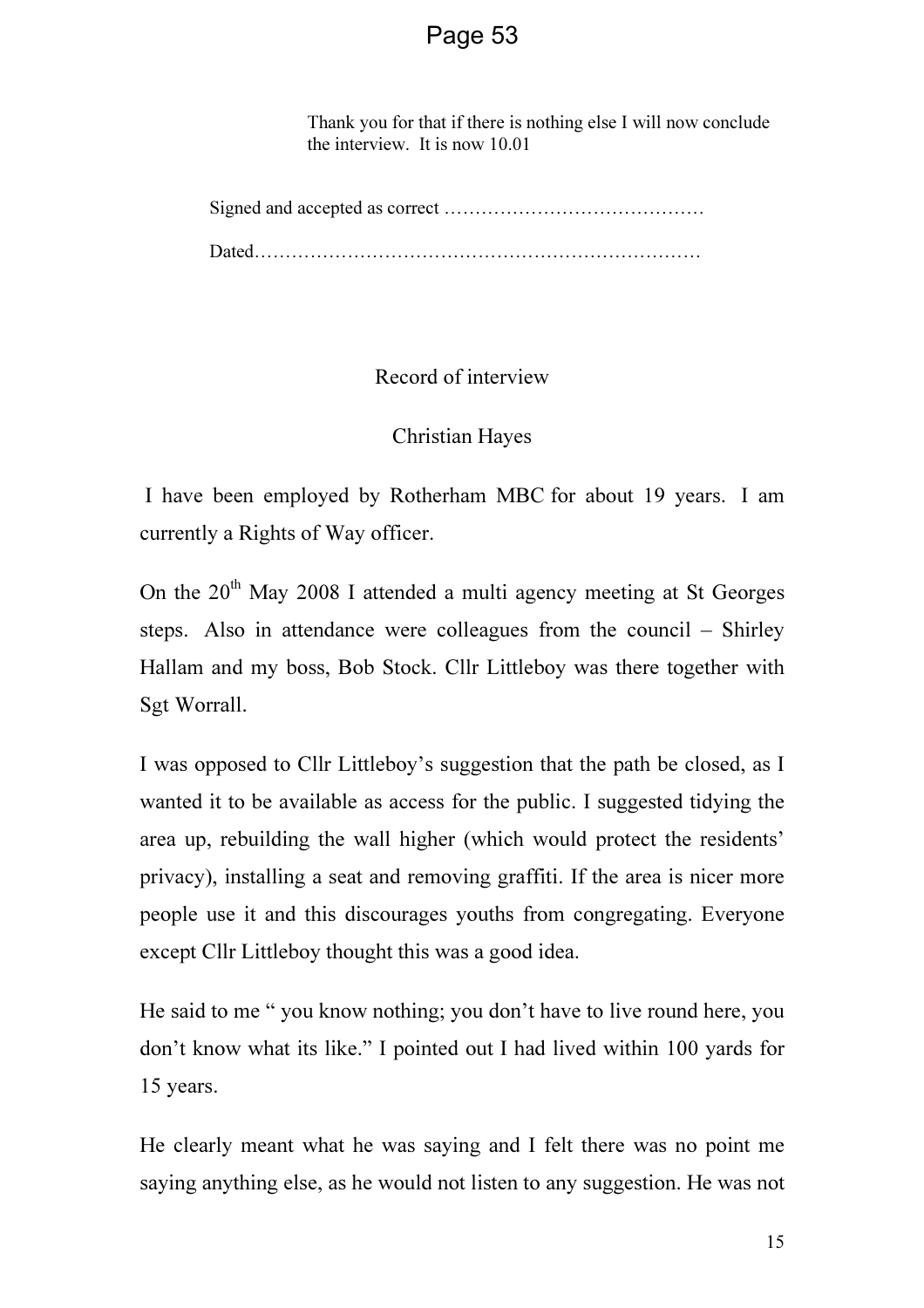shouting and I did not feel intimidated although he was forceful. I just felt that further discussion was pointless.

Sgt Worrall supported my proposal and I expect Cllr Littleboy spoke to him, but I did not hear it as I was speaking to Bob and Shirley about the situation.

Signed and accepted as correct…………………………………….

Dated…………………………………………………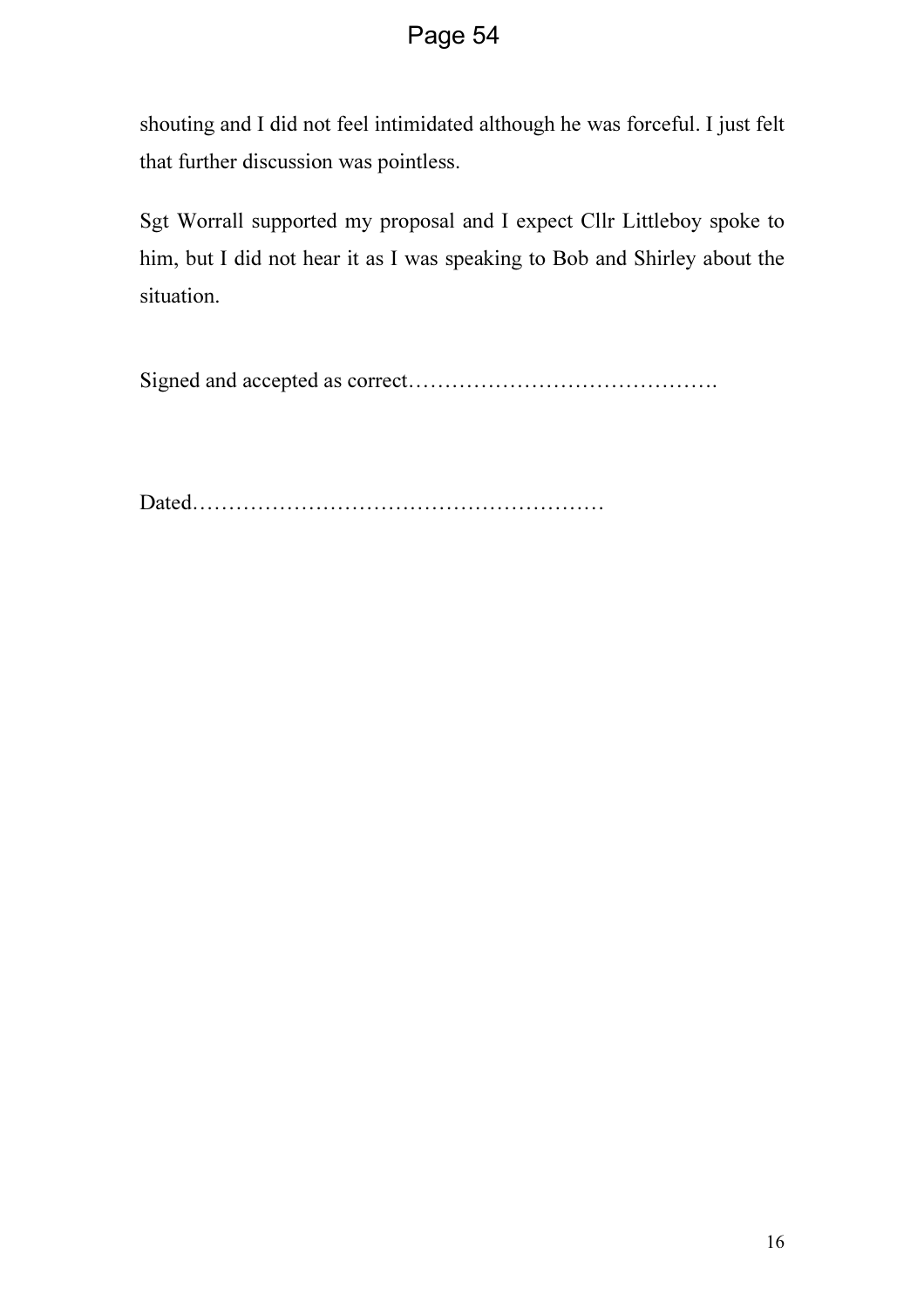#### Record of interview

#### Shirley Haslam

 I have been employed by Rotherham MBC for about three years as an Area Manager. I am currently in the Street Pride department.

On the  $20<sup>th</sup>$  May 2008 I attended a multi agency meeting at St Georges steps. There are two bungalows near to these steps and one of the residents regularly complains about youths congregating on these steps. Cllr Littleboy has been trying to get these steps closed for as long as I have been here. Also in attendance were colleagues from the council – Chris Hayes, Bob Stock and Maria Watts. Cllr Littleboy was there together with Sgt Worrall and I believe a PCSO supervisor. There was another meeting at these steps in September, which makes it a little difficult to be exactly sure who was present at the time.

None of the reasons to close the steps actually apply, but Cllr Littleboy feels that it is a lack of will on the council's part rather than a legal problem. An alternative method of addressing the problem was proposed and discussions about financing it took place. Cllr Littleboy expressed the opinion that money would be spent in this way only over his dead body. Cllr Littleboy was upset and I recall him being with Chris Hayes and raising his voice. The Cllr also had a heated conversation with Bob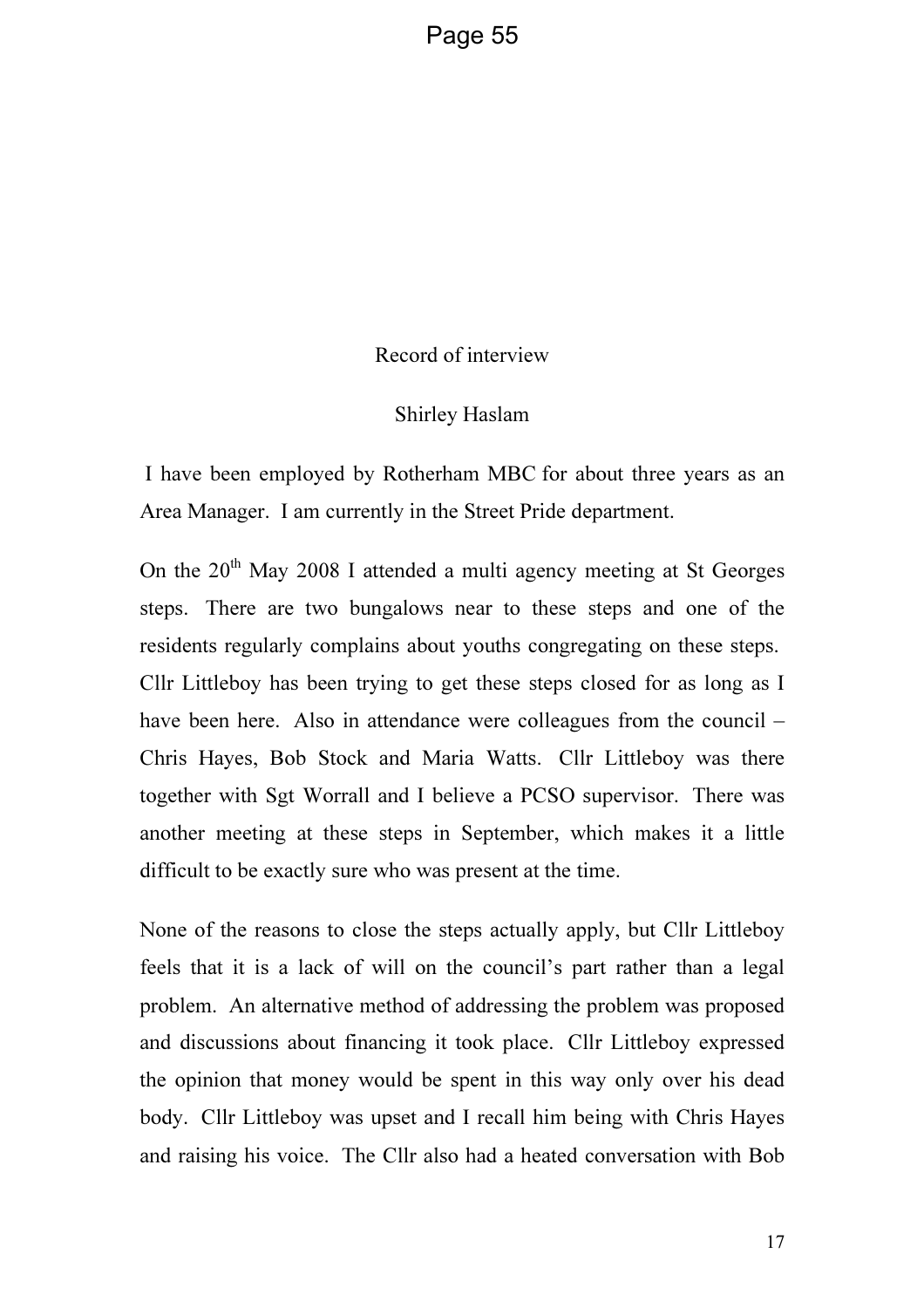Stock although I was unable to hear exactly what was said. I did not hear Cllr Littleboy say anything specifically to Mark Worrall. I am not saying that he did not say anything; I would not necessarily have heard as a number of separate conversations were taking place. I do not recall a conversation between Maria Watts and Sgt Worrall about Cllr Littleboy's behaviour.

I recall Cllr Littleboy asking Sgt Worrall why he had not been at a meeting. Sgt Worrall explained it was because he had been required by a senior officer to be elsewhere. I got the impression that Cllr Littleboy was intending to take Sgt Worrall's non attendance up with a senior officer but I did not feel that he was suggesting that he would have Sgt Worrall removed from his position. The implication was that Cllr Littleboy did not accept Sgt Worrall's explanation for his nonattendance.

It is fair to say that some councillors, including Cllr Littleboy, do speak to council officers in a way that I would not accept from other people. Cllr Littleboy does talk to me in a way that shows a lack of respect, but I do not take offence at it. If he went too far, I am a strong enough person to tell him to stop. I can understand why Sgt Worrall would be upset by Cllr Littleboy's attitude. Cllr Littleboy might himself be upset if he realised how he made people felt, as I do not believe he deliberately seeks to upset people. Cllr Littleboy has been a councillor for a considerable time and has always been the same; but times have changed. I would find it difficult to say that Cllr Littleboy was bullying Sgt. Worrall; rather he was being 'arsey' which is an aspect of his character that he does sometimes exhibit.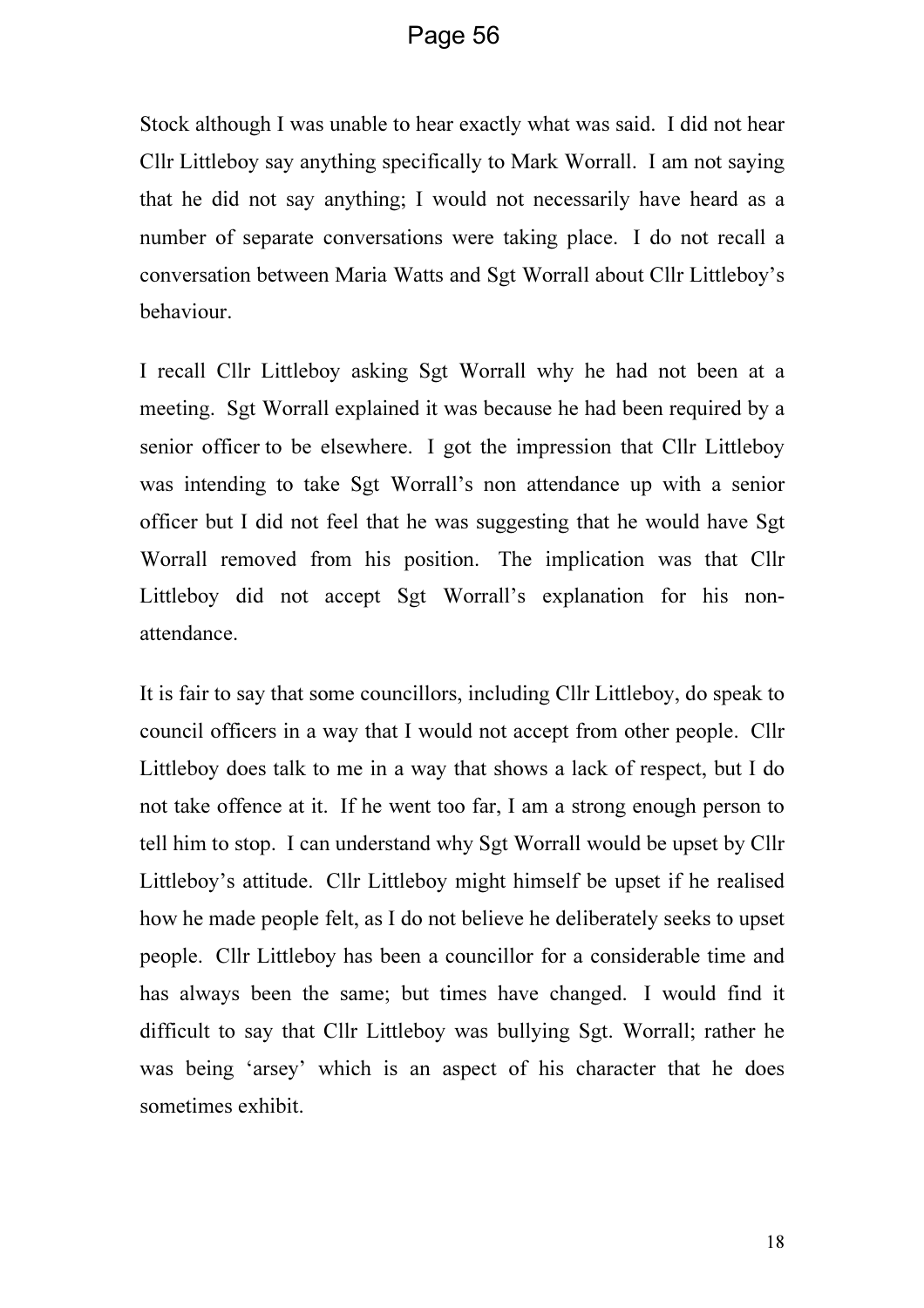Signed and accepted as correct…………………………………….

Dated……………………………………………………………………

### Record of Interview

### Maria Watts

I am employed by Rotherham MBC as a Housing Officer. In the early part of this year I was made aware of a problem with St Georges steps in Brinsworth. I believe I was informed of the problem by the Area Assembly team who I assume had had complaints made to them. I personally had not had any complaints logged about this area.

On the  $20<sup>th</sup>$  May 2008 I attended a multi agency meeting at the steps. The intention was to explore possible solutions to the problem of youths gathering and anti social behaviour occurring. Also present were Shirley Hallam, Bob Stock, Chris Hayes, Andrea Pearce, Cllr Littleboy and Sgt Worrall. There has been a subsequent meeting in September and I am not entirely sure of who else was present because of possible confusion with the other meeting. It is possible that PC Bilton and one or two other PCSOs were present at the May meeting.

I remember clearly Bob Stock explaining the closure procedures to those present and explaining the difficulties that would be encountered in pursuing that. He made it clear that in order to do so he would need evidence that there were a number of complaints that would outweigh objections to the closure. I indicated that I had no complaints logged and Sgt Worrall also said that there were not many complaints that he was aware of. Cllr Littleboy was not happy as he sees this as a "hot spot". He is there to represent his voters and he was not happy that he was unable to obtain closure of the steps.

I did hear Cllr Littleboy talking to Sgt Worrall but I did not hear him swear. I heard him say in a raised voice that he was going to see Chief Supt. Matt Jukes. I am not clear what this was for but thought it might be to obtain the information about the complaints that Sgt Worrall was unable to provide. We were not all stood in a group talking to everyone within the group and I moved away at this point.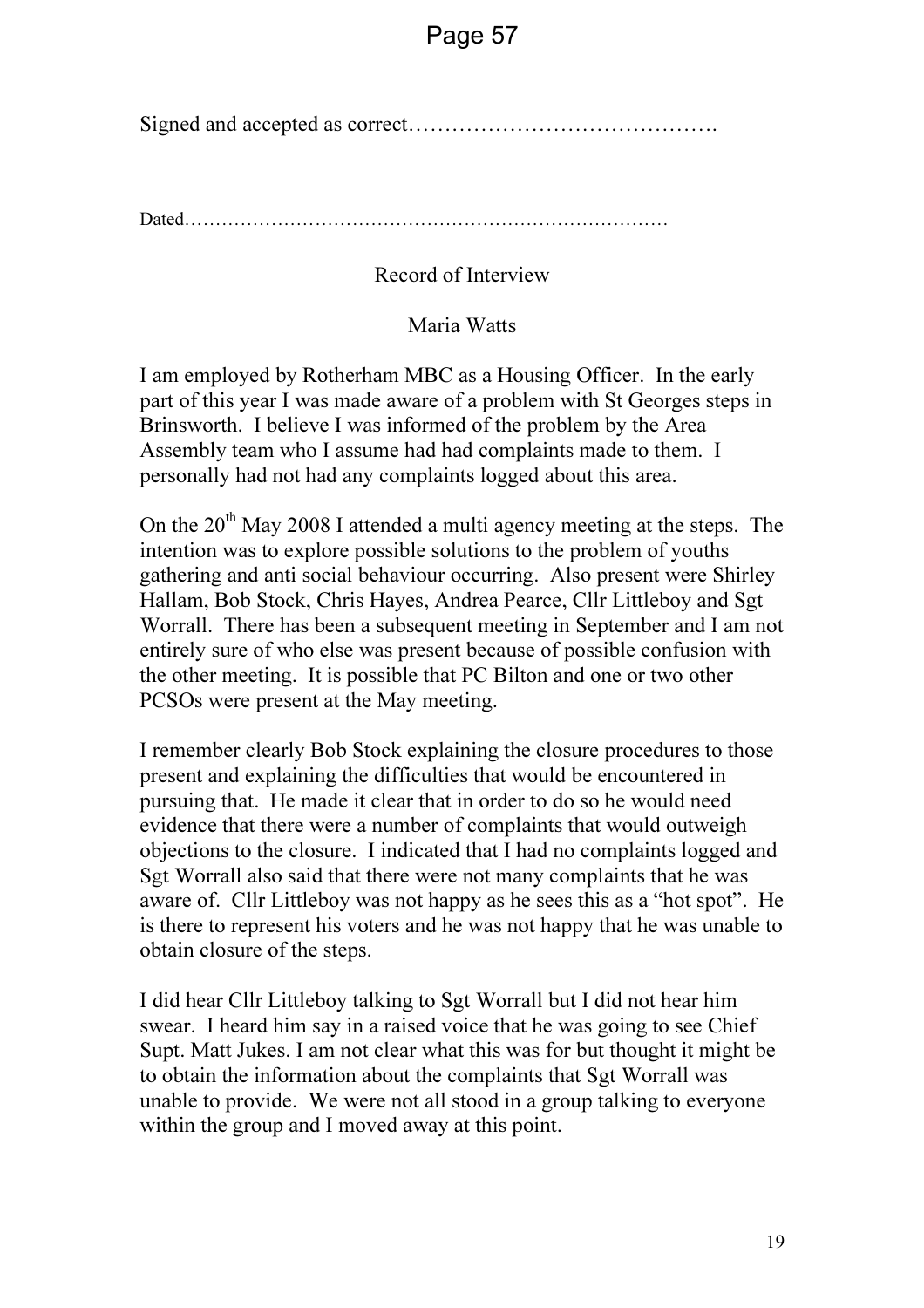I could tell by his body language that Cllr Littleboy was annoyed and not happy, but I did not see him or hear him behave inappropriately to Sgt Worrall.

Signed and accepted as correct…………………………………….

Dated…………………………………………………

Record of interview

### Bob Stock

On the  $20<sup>th</sup>$  May 2008 I attended a meeting at St George's steps in Brinsworth. Also present were Sgt Mark Worrall, Shirley Hallam, Chris Hayes and Cllr Littleboy.

The meeting was held to try to resolve the problem of anti social behaviour occurring at this location.

I felt that it would be impracticable to close access to the steps, as Cllr Littleboy wanted, as they provide access for a large estate to a shop and public transport. I anticipated that there would be a public enquiry, a significant number of objections and a limited chance of success. It did not appear to me to be a proper use of limited resources. Cllr Littleboy did not accept my conclusion and made his views known. I have worked for the council for some 15 years and have known Cllr Littleboy for most of that period. He generally represents his constituents' views robustly with, it has to be said, some success.

I do not recall anything being specifically said by the Cllr to Sgt Worrall. It is 6 months since this meeting and I was at a subsequent meeting there in September, which makes it difficult to remember exactly what happened on this occasion. I did not hear any mention of Chief Superintendent Jukes being made by the Cllr.

I left with my colleagues Shirley Hallam and Chris Hayes as we had travelled in one car to the venue. The meeting had broken up at this time. Prior to that it is possible that I did not hear some conversation, as there were a number of people and conversations became fragmented between smaller groups within the overall party.

I am broadly familiar with the Code of Conduct and do not recollect seeing or hearing any behaviour by the Councillor that I felt breached the Code.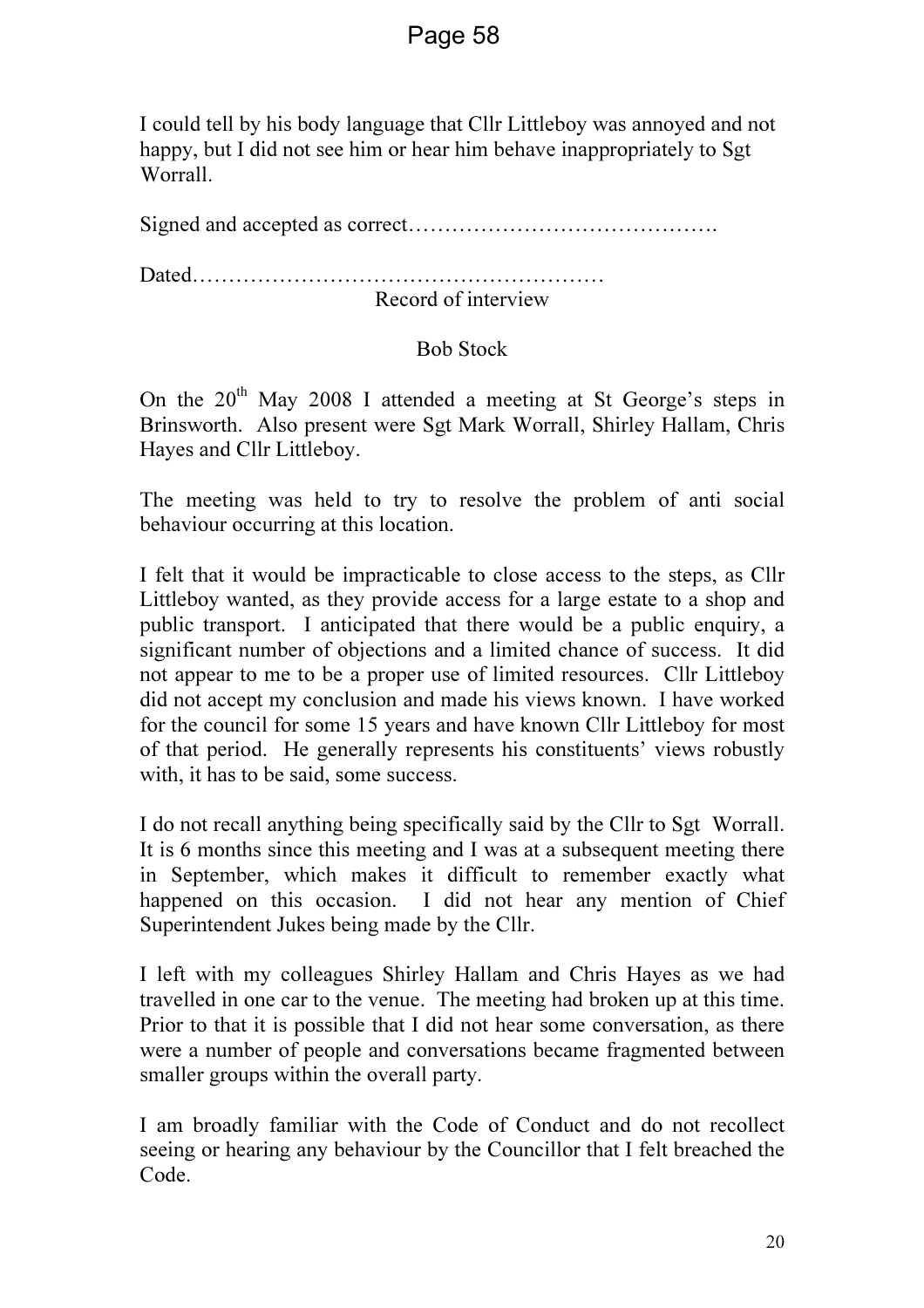Signed and accepted as correct……………………………………. Dated…………………………………………………

Record of Interview

Matthew Jukes

I have been a police officer for 13 years and I am currently Chief Superintendent and District Commander for Rotherham.

In this capacity I have known Cllr Littleboy for 2 years. I knew him previous to this but did not have cause to work or interact closely with him. Sergeant Worrall is one of my officers currently based with the Safer Neighbourhood Team at Brinsworth.

On the afternoon of 20 May 2008 I had a meeting with Cllr Littleboy in his capacity as a member of the Authority and another Police Authority Member. This was a prearranged meeting to which Authority members are routinely invited.

Cllr Littleboy did not refer to an earlier meeting with Sgt Worrall. I have discussed with Cllr Littleboy, as with other councillors and stakeholders the engagement and effectiveness of local SNT's including those in Rother Valley. I can categorically state that in no part of any such discussion has Cllr Littleboy sought or asked for the removal of Sgt Worrall from his position at Brinsworth.

Signed and accepted as correct……………………………………………………..

Dated………………………………………………………..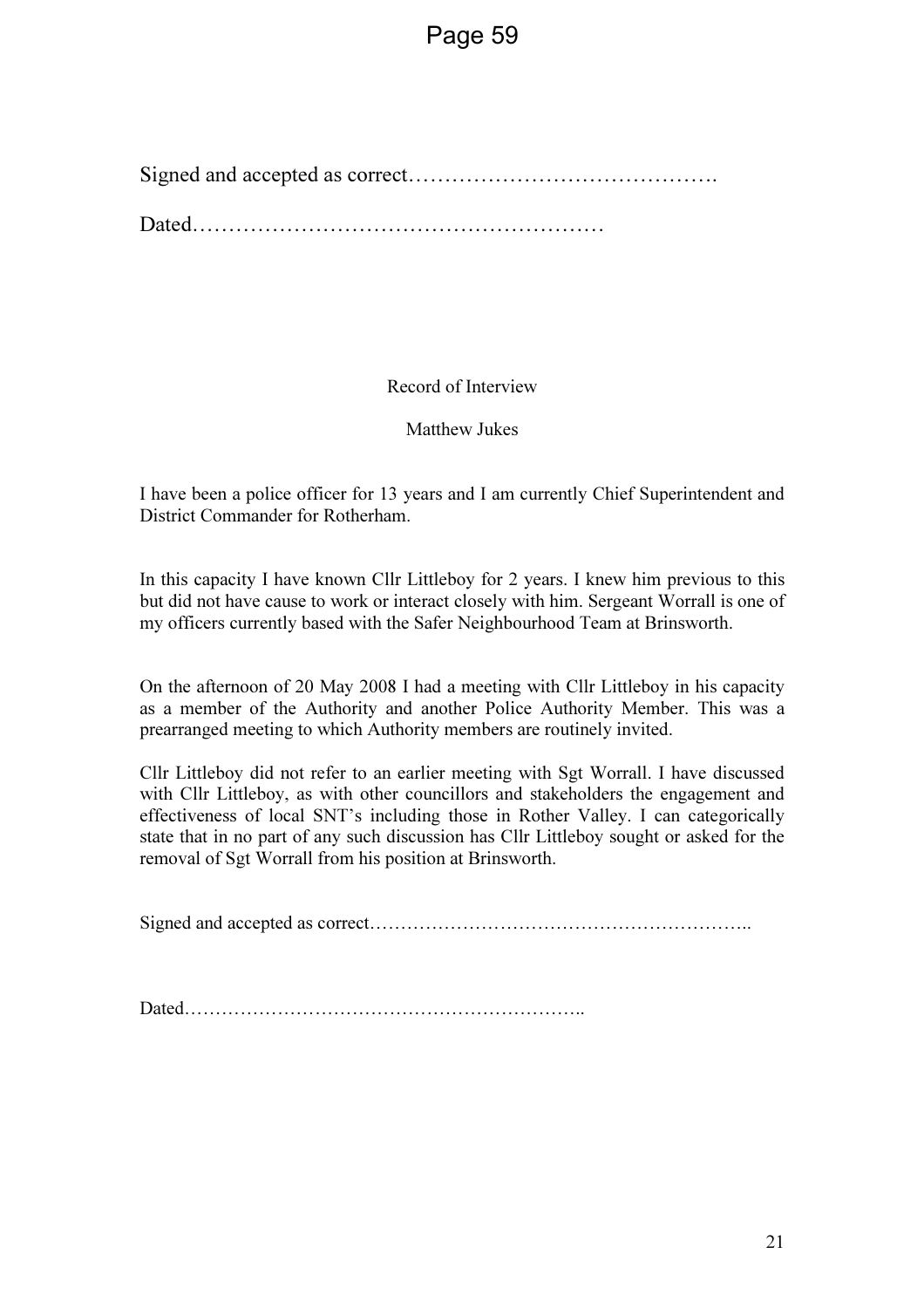Record of interview

Julie Wordsworth

I have been a PCSO for around 18months. I generally attend the Brinsworth

Parish Council meetings held at Catcliffe on the first Wednesday of each month. Prior to the 3rd June meeting I had missed a couple of meetings because of my shift patterns.

On the night of the 3<sup>rd</sup> June I attended the meeting with PCSO Brown. We were on duty which required us to leave the meeting if there was antisocial behaviour reported in the area. When we mentioned this it appeared to cause tension.

The councillors were disgruntled about what was happening at a local play area. PCSO Brown explained our powers and during this Cllr Littleboy became agitated. He said that if we got rid of Sgt Worrall "Billy would shake up the SNT". I understood his reference to Billy to mean PC Bilton who is also based at Brinsworth Police Station.

Cllr Littleboy went on to say that he had told Sgt Worrall to his face that he hated him. This was a purely personal attack in my opinion. He also implied that Sgt Worrall was not doing his job properly. I did not hear any member use the term "plastic police".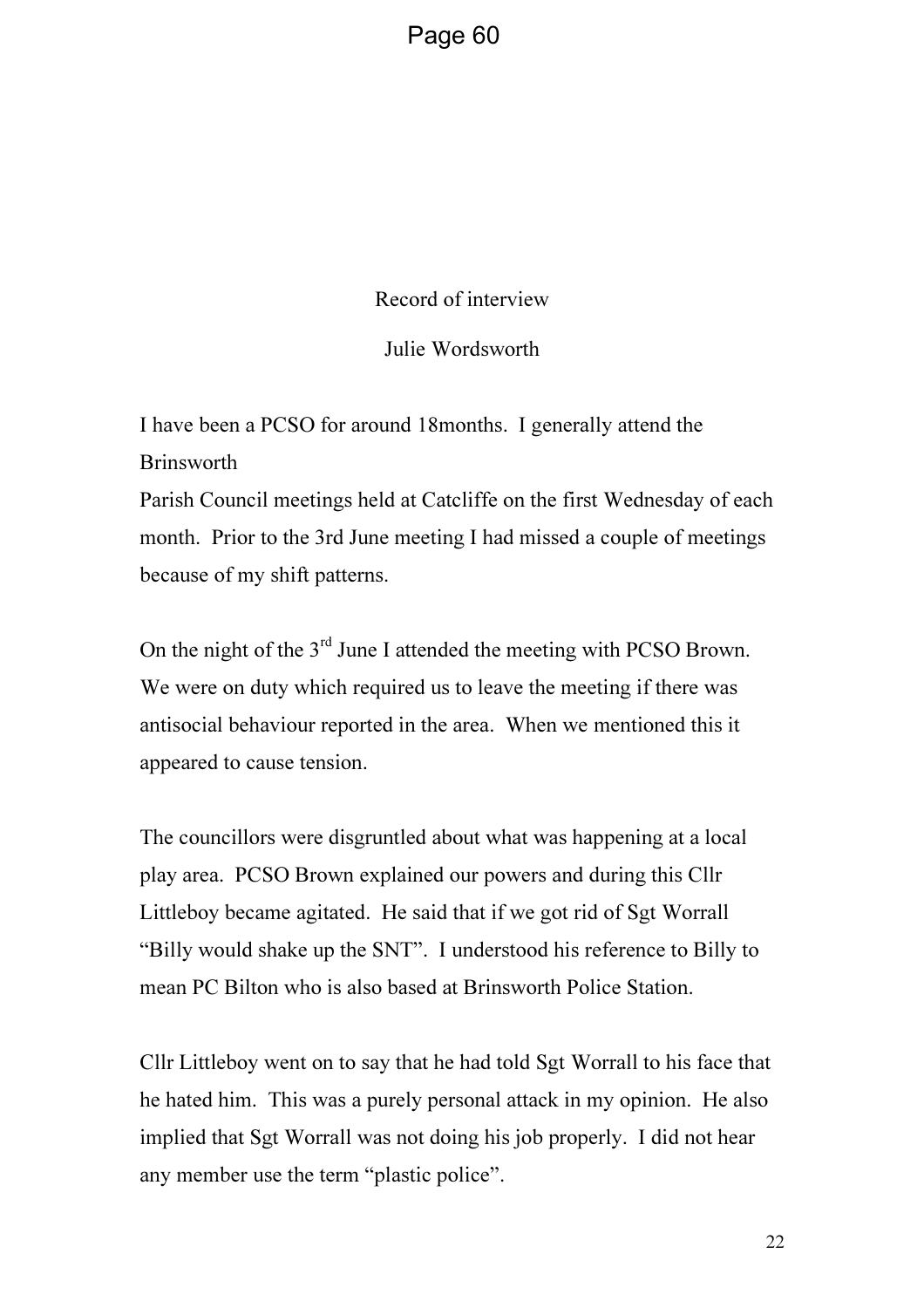As I was so surprised by the nature of the attack on Sgt Worrall I reported the comments made by Cllr Littleboy to him on my return to the station. I also, together with PCSO Brown, made notes of the meeting the following day.

Signed and accepted as correct…………………………………….

Dated…………………………………………………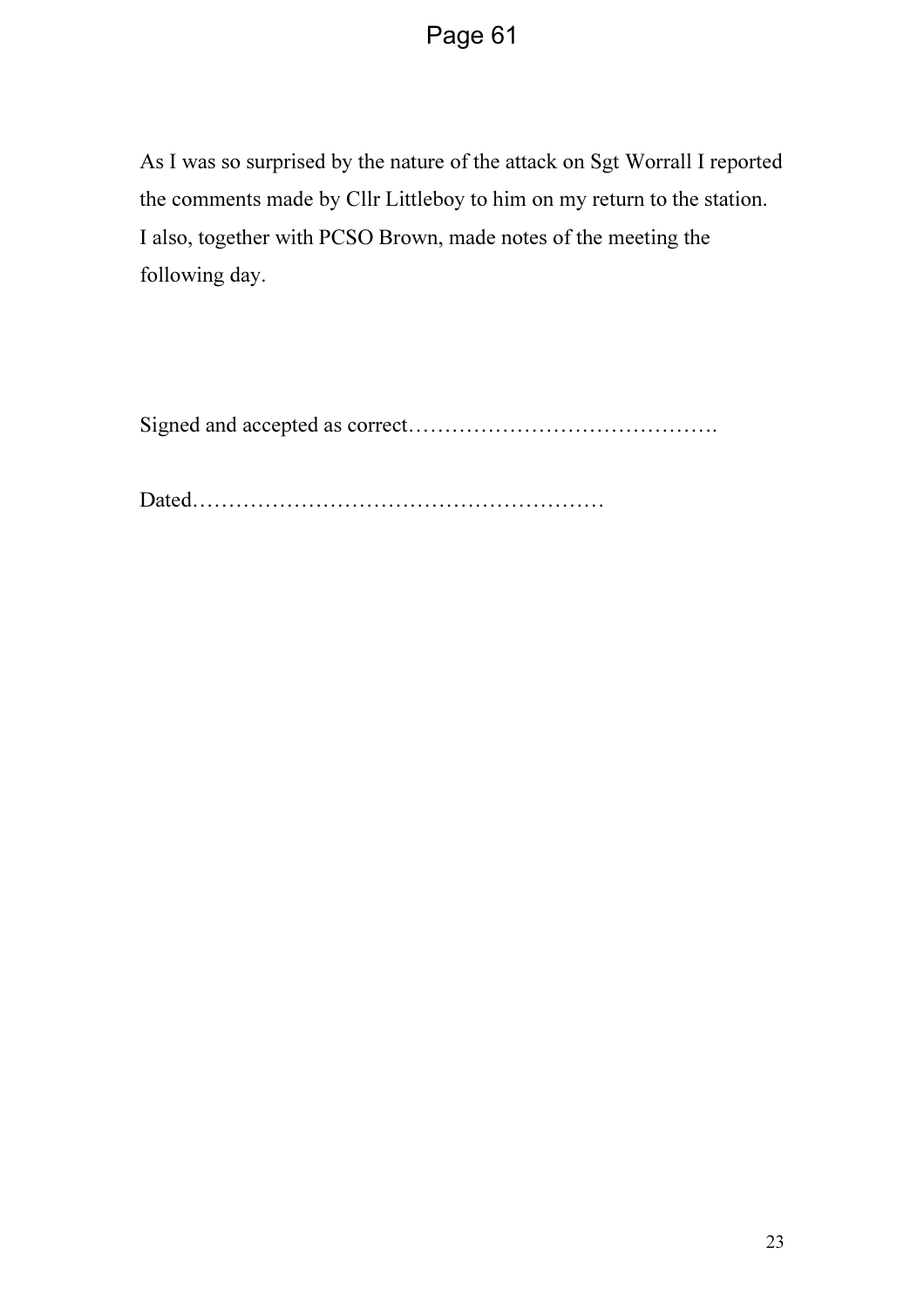Record of interview

Anthony Brown

I am a Police Community Support Officer (PCSO) and have been employed in that capacity for around 2years. Throughout that period I have covered the Brinsworth area.

On the 3 June 2008 at 18.30 I attended Catcliffe Parish Council meeting together with PCSO Wordsworth.

A number of people were confrontational in their attitude when we joined the meeting.

During the course of the meeting there was a discussion about the Catcliffe play area; we explained our powers and what course of action could be taken with reference to the problems experienced there. Many of the Councillors became more vocal in their views of the police and PCSOs.

In particular Cllr Littleboy commenced a personal attack on Sgt Mark Worrall. He was very derogatory towards Sgt Worrall. He stated that he had insulted Sgt Worrall to his face in a previous incident. He said words to the effect "I hate Sgt Worrall". I felt uncomfortable about these remarks, as they appeared to be personal rather than referring to his capabilities as a Sgt. Cllr Littleboy then stated he could not wait until the

24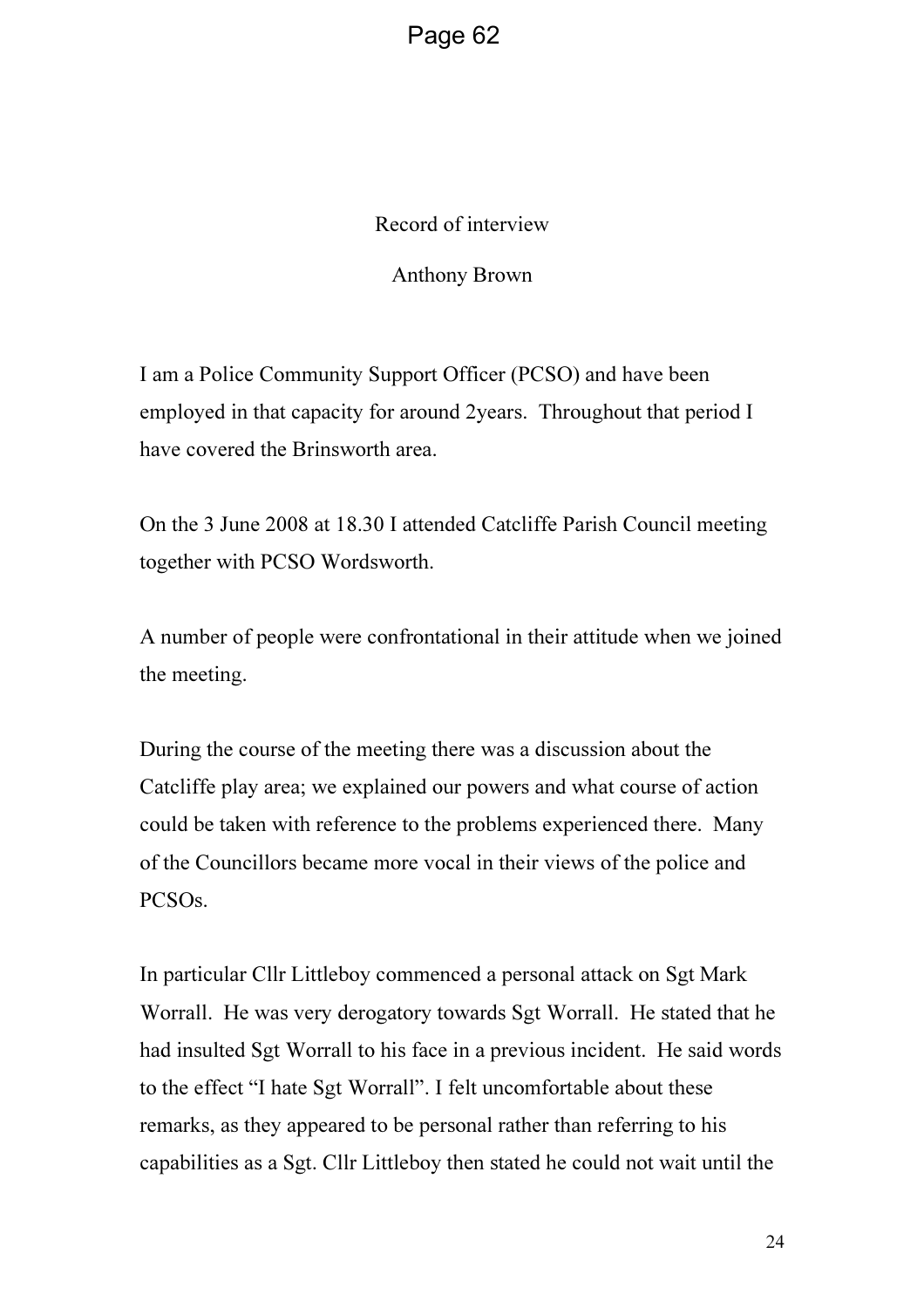day PC Bilton became sergeant at Brinsworth, as he would shake us all up.

One of the council members then used the term "plastic police" in reference to PCSOs.

Cllr Littleboy made it clear that he thought PCSOs were a waste of time due to their limited powers and that Safer Neighbourhood Teams (SNTs) are also a waste of money.

Not all the councilors were entirely negative in their attitude towards the police. There were some constructive suggestions by council members.

As I was so shocked by the comments made by Cllr Littleboy about Sgt Worrall on my return to the station I reported those comments to Sgt Worrall. The following day in company with PCSO Wordsworth I made a report of the Parish Council meeting, which I have used to refresh my memory.

Signed and accepted as correct……………………………………. Dated…………………………………………………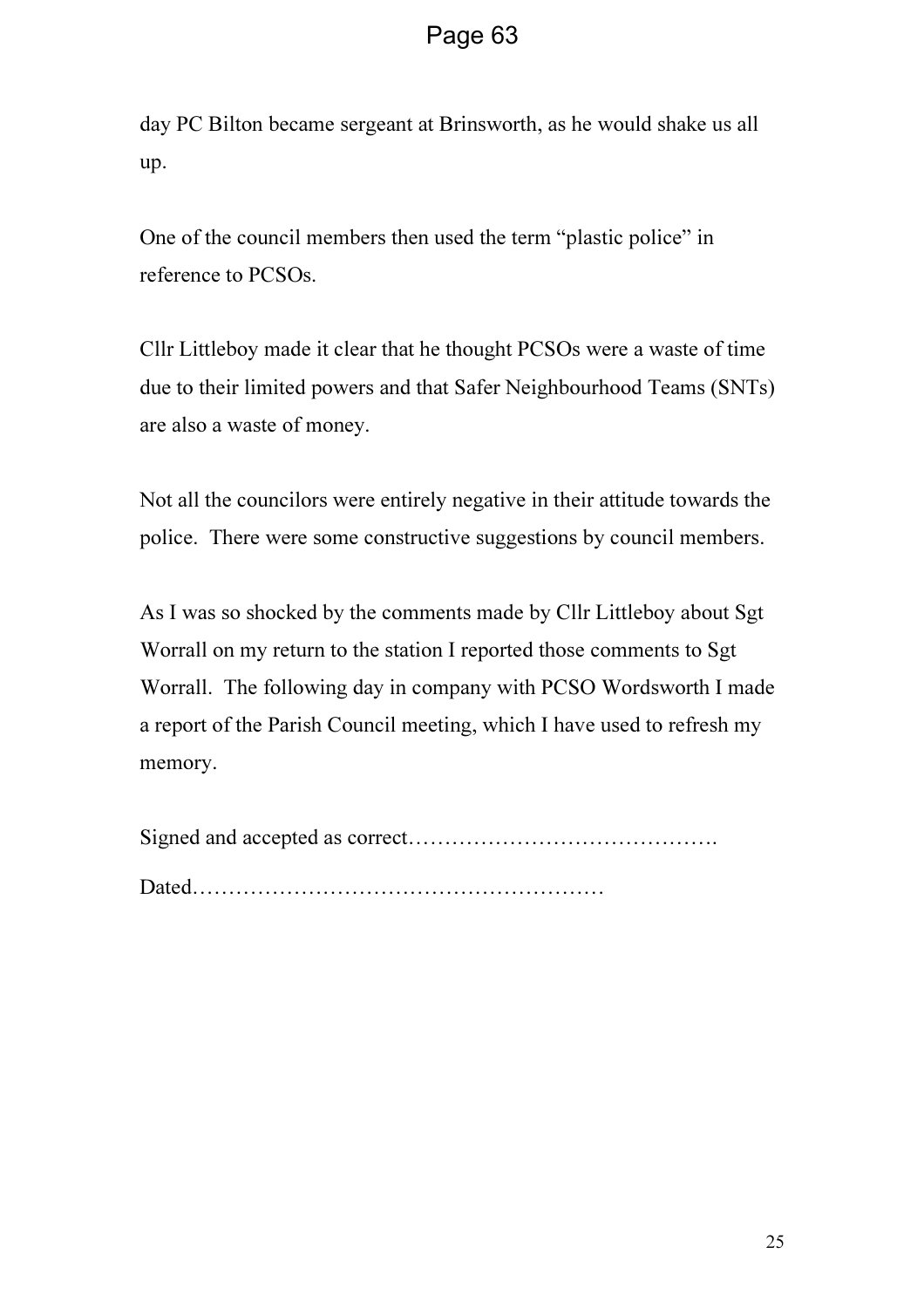# Record of Interview of Brian Jolly

I have been a Parish Councillor for twenty one years, and for fourteen years of that I have been Chair of the Catcliffe parish council.

I was chairing the meeting on the 4th June 2008 as usual. In addition to the Parish Councillors two PCSOs (Brown and Wordsworth) attended. There was an item on the agenda regarding the Catcliffe Play Area. The PCSOs explained their limited powers to deal with people drinking alcohol there. The Councillors felt their explanation strange and thought that more could be done. Cllr Littleboy was one of those who expressed disappointment at the lack of action. He said that he did not feel that Catcliffe was getting a fair deal from the Rother Valley Safer Neighbourhood Team (SNT) and not enough emphasise was placed on our district. In my view he simply voiced an honest opinion with which I agreed. He was not aggressive in his manner. I can honestly say that I did not hear him say that he hated Sgt Worrall.

If I had heard such comments when I was chairing a meeting I would have pulled him up. I am a relatively laid back Chairman but tell people to back off if necessary. I never felt that we came close to reaching such a point during this meeting. I have considerable experience chairing meetings.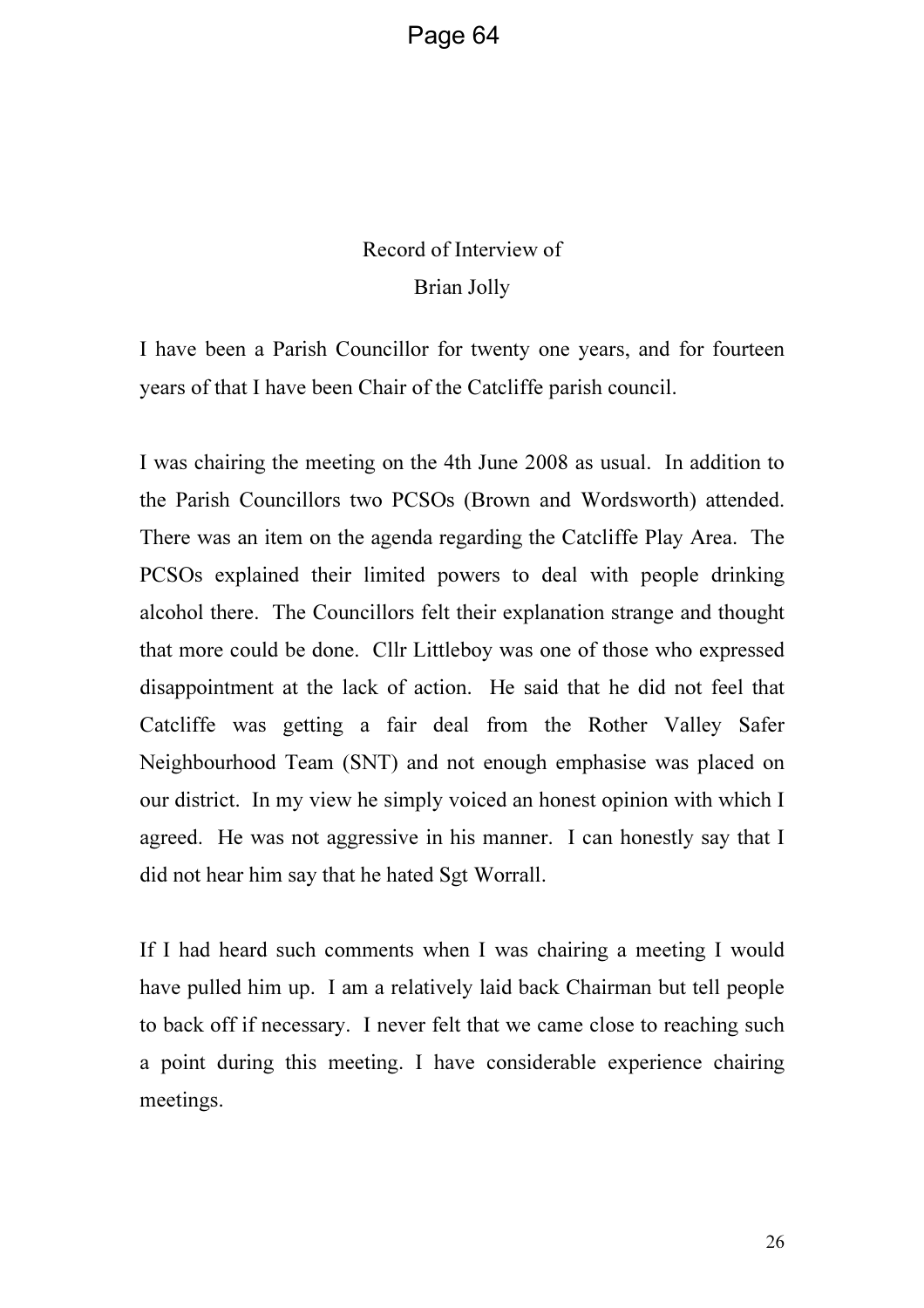At the next Parish meeting in July Insp Scholey attended and I felt behaved in an unprofessional manner, to the extent that I thought about closing the meeting. He criticised the council for the way that his PCSOs had been treated at the previous meeting. I then had a further meeting with Insp Scholey and the PCSOs at which PCSO Brown claimed that he had been

called a "plastic pig". I denied that any such comment had been made during the meeting and his female colleague did not back him up.

I have met Sgt Worrall on a number of occasions although he does not attend our meetings regularly.

Cllr Littleboy has been on the parish council for about five years. He is an asset to the committee and I consider him a friend. Whilst he talks loudly at times, he is not aggressive or nasty.

Signed and accepted as correct…………………………………….

Dated…………………………………………………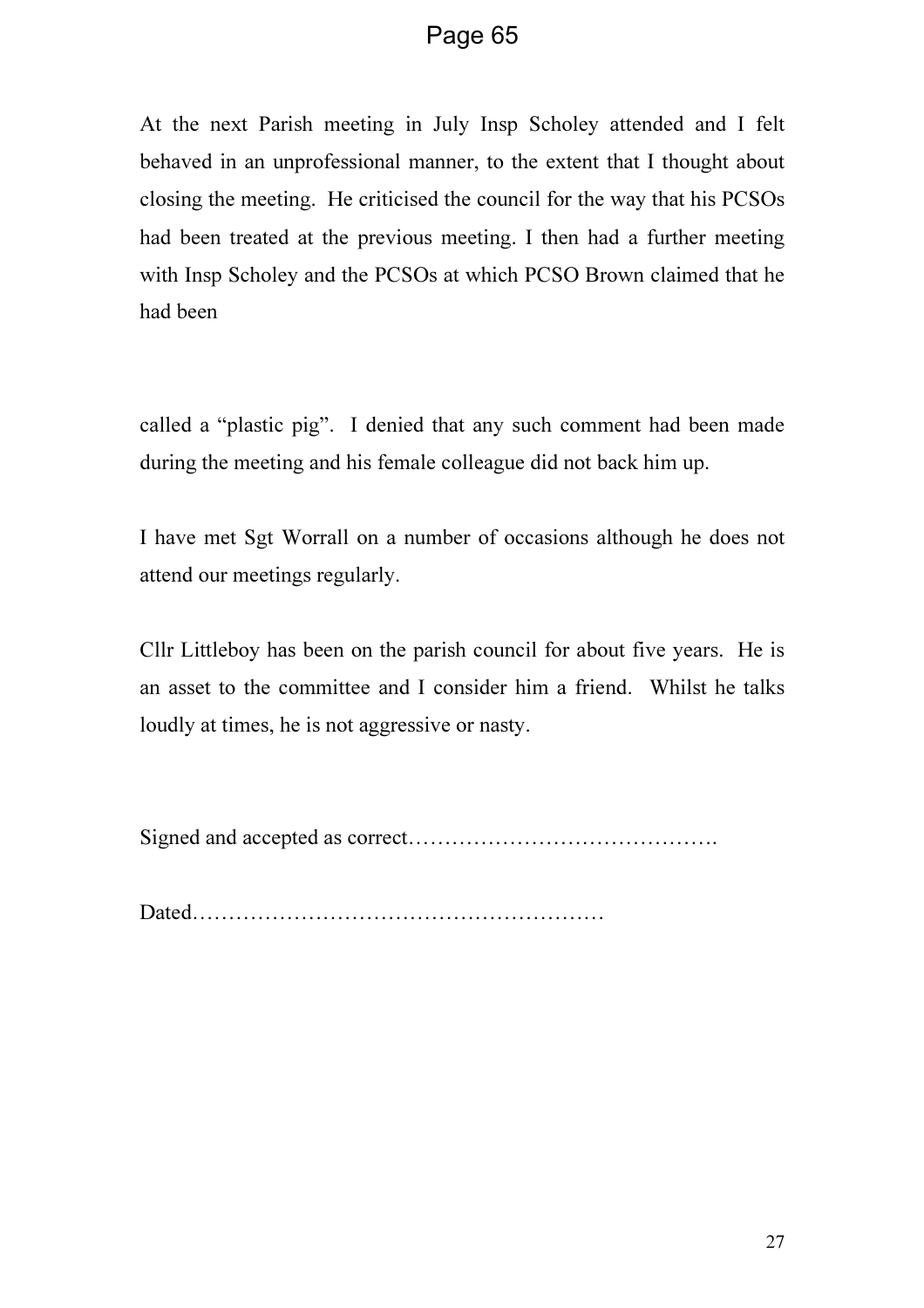#### Record of Interview

#### Betty Jolly

I have been a Parish Councillor at Catcliffe for about seven years, which is about the same time as Cllr Littleboy.

In that capacity I attended a parish council meeting on the 4th June. Also present with the Parish Councillors were two PCSOs.

There was an item on the agenda about the Catcliffe Play Area and specifically the problems with adults and under age drinkers there. The PCSOs explained what they could and couldn't do and I felt were somewhat negative in their attitude. The Councillors were obviously disappointed that this problem could not be resolved. Cllr Littleboy said that the PCSOs and their Sergeant were not as effective as in other areas. He was emphatic when he said this and he does tend to speak loudly. However I would not say that he was aggressive or disrespectful in what he said and it was an opinion with which I agreed.

I cannot specifically remember anything else he said but I certainly do not accept that he said he "hated Sgt Worrall".

The council has always previously had a good rapport with other police officers serving this area. However at the next Parish meeting Insp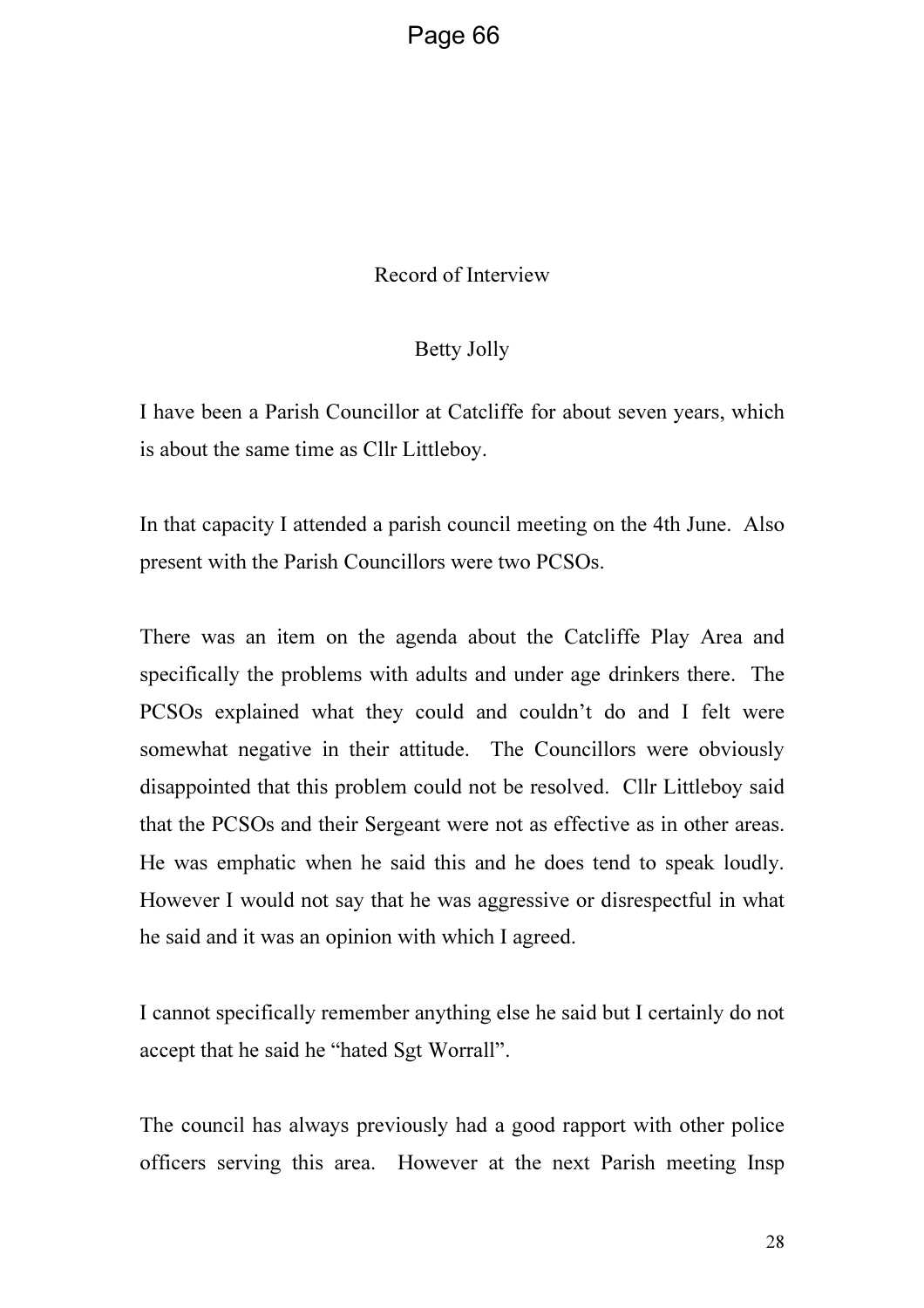Scholey attended and said that the council had harassed his PCSOs. This was vehemently denied by Councillors. The Inspector did not single out any councillor for criticism nor do I think that he mentioned any comments allegedly made by a Councillor about Sgt Worrall. A further meeting took place with Insp Scholey and the PCSOs. PCSO Brown said that reference had been made to "plastic police" or "plastic pigs". However when we denied this was said, his female colleague did not back him up.

Signed and accepted as correct…………………………………….

Dated…………………………………………………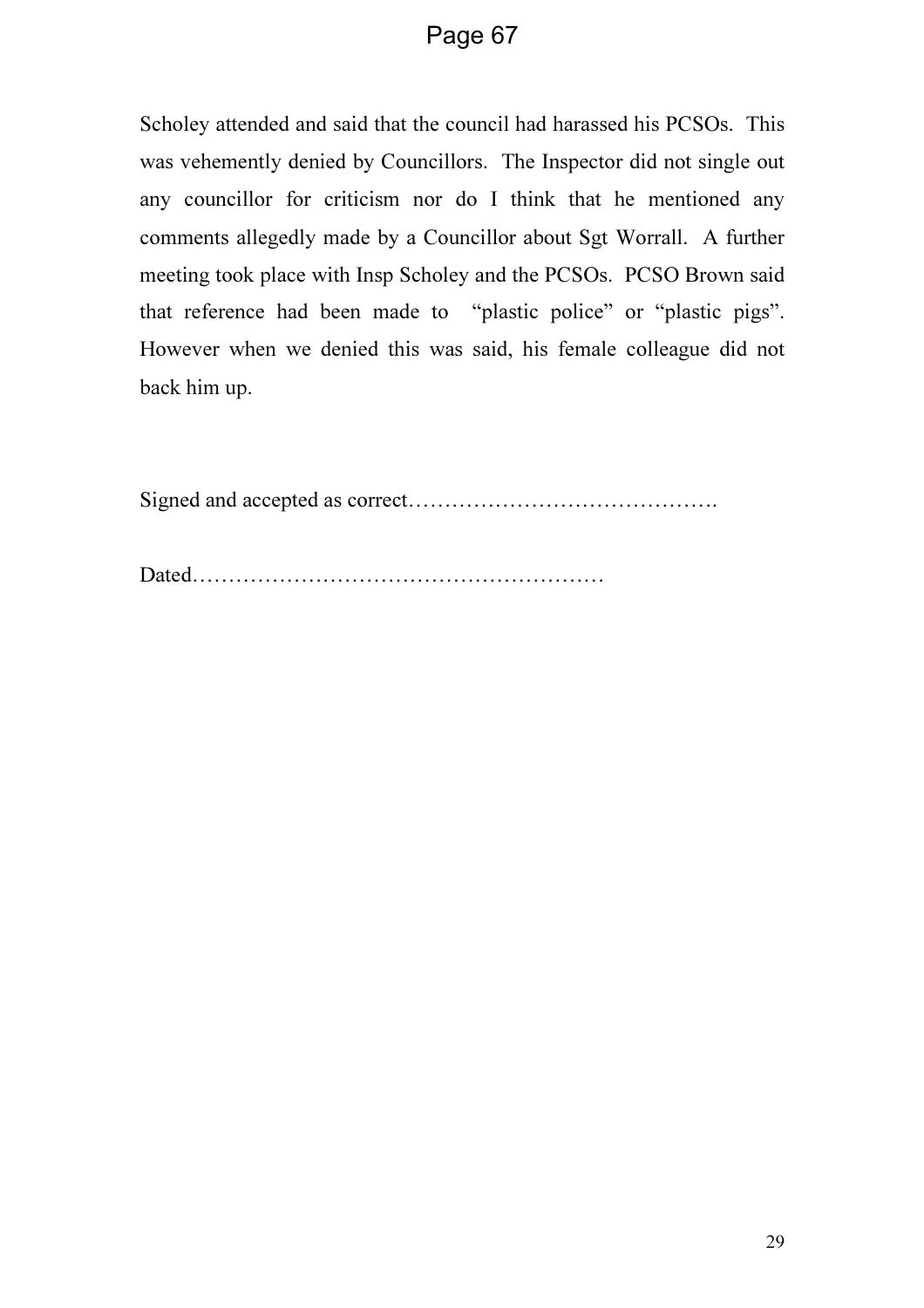### Record of Interview

### Councillor Fred WRIGHT

I attended the Catcliffe Parish Council meeting on the 4th June 2008 together with other Parish Councillors. Also in attendance were two PCSOs.

During the course of the meeting I do not recollect Sgt. Worrall being mentioned by name. The only criticism, or comment made by Cllr Littleboy was that he said that PCSOs were better run in other areas. I did not hear him say that he hated Sgt Worrall.

Cllr Littleboy did raise his voice as is his custom and as I would do to him if I wished to make a point.

The Area Inspector came to the next meeting and criticised us for the way we had treated the PCSOs at the meeting. I did not understand why this criticism was levelled at us.

As far as I am concerned Cllr Littleboy did not insult Sgt Worrall during the course of the meeting on the 4th June.

Signed and accepted as correct…………………………………….

Dated…………………………………………………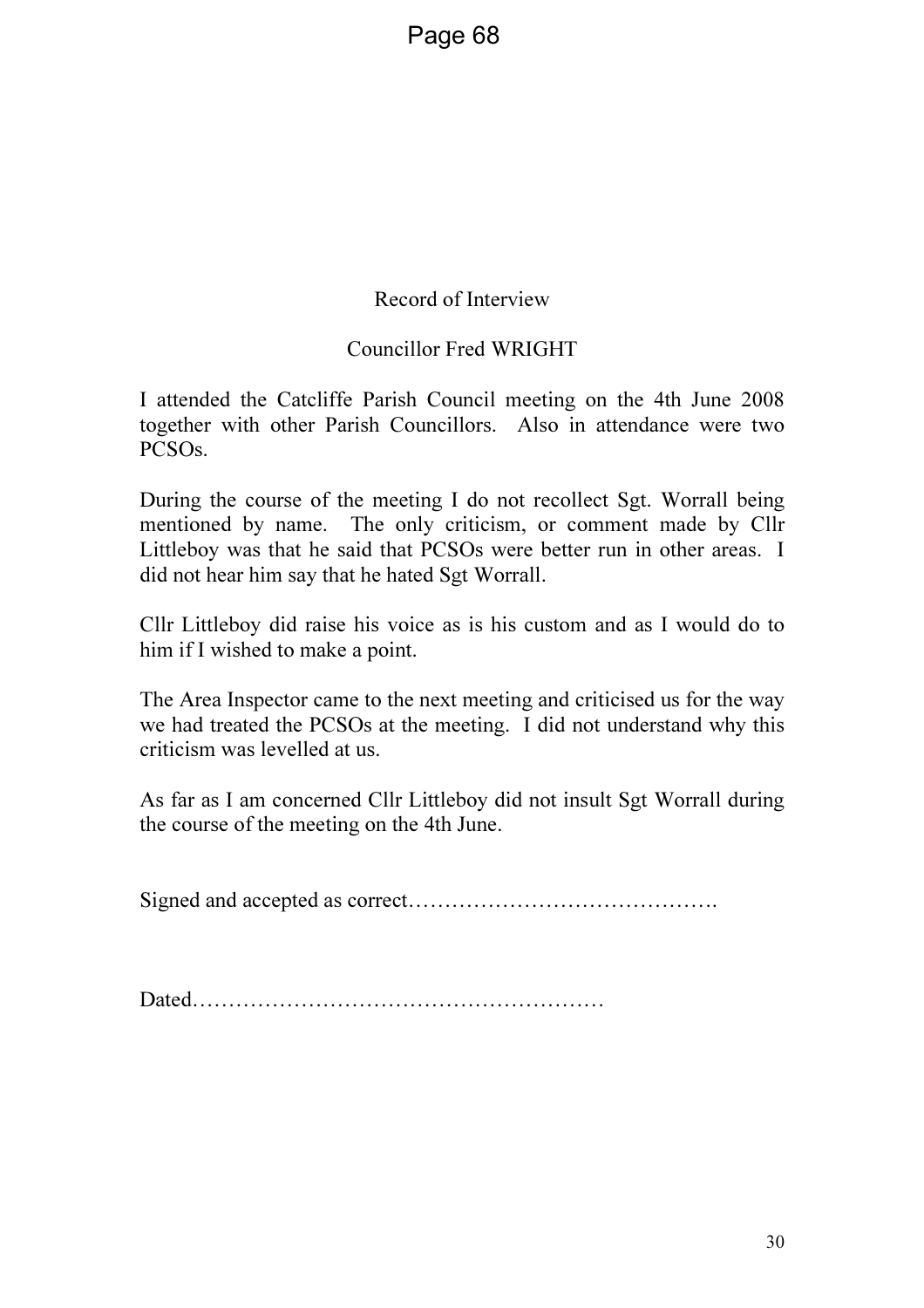# Record of Interview of Darren Hughes

I have been a Parish councillor for 18months and a Borough Councillor for seven months.

In the former capacity I attended a meeting of the Catcliffe Parish Council on the 3rd June 2008. In addition to the other Parish Councillors two PCSOs were present.

One of the items on the agenda was antisocial drinking in the Catcliffe play area. The PCSOs explained that there were limited powers, particularly if the people involved were over 18, as they had no right to move them on or seize their alcohol. At this point the male PCSO made a cocky remark 'that if Councillors wanted the law changing they should speak to their MP'. I recollect Cllr Littleboy responding that he didn't need to go to his MP to get the law changed.

I do not recall Cllr Littleboy mentioning Sgt Worrall during the course of the meeting. I specifically did not hear him say that he hated Sgt Worrall and had told Sgt Worrall that to his face previously. I was present throughout the meeting. I would have expected the Chair (Cllr Brian Jolly) to intercede if such a personal remark was made. In the past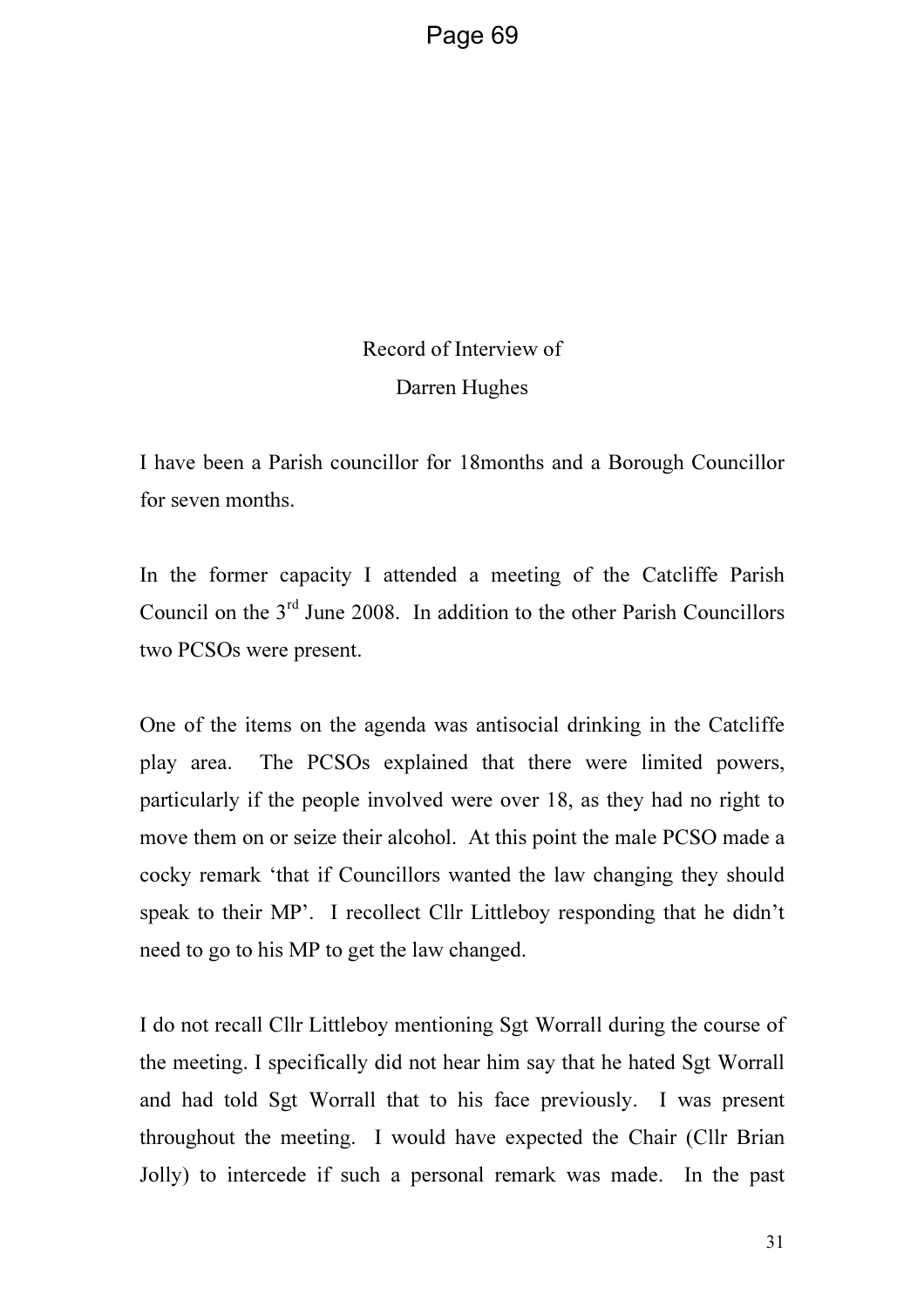whenever anyone has overstepped the mark and made such a remark he has intervened, and there was no such intervention during this meeting.

At the next Parish meeting in July the councillors were very shocked when Insp Scholey attended and criticised the councillors for attacking the PCSOs. I do not recollect during that meeting him mentioning any attack on Sgt Worrall. I do not think that he singled out any councillor in his criticism.

As a councillor I am familiar with the Code of Conduct and I did not hear or see anything in Cllr Littleboy's conduct on that evening that constituted a breach of the code.

Signed and accepted as correct…………………………………….

Dated…………………………………………………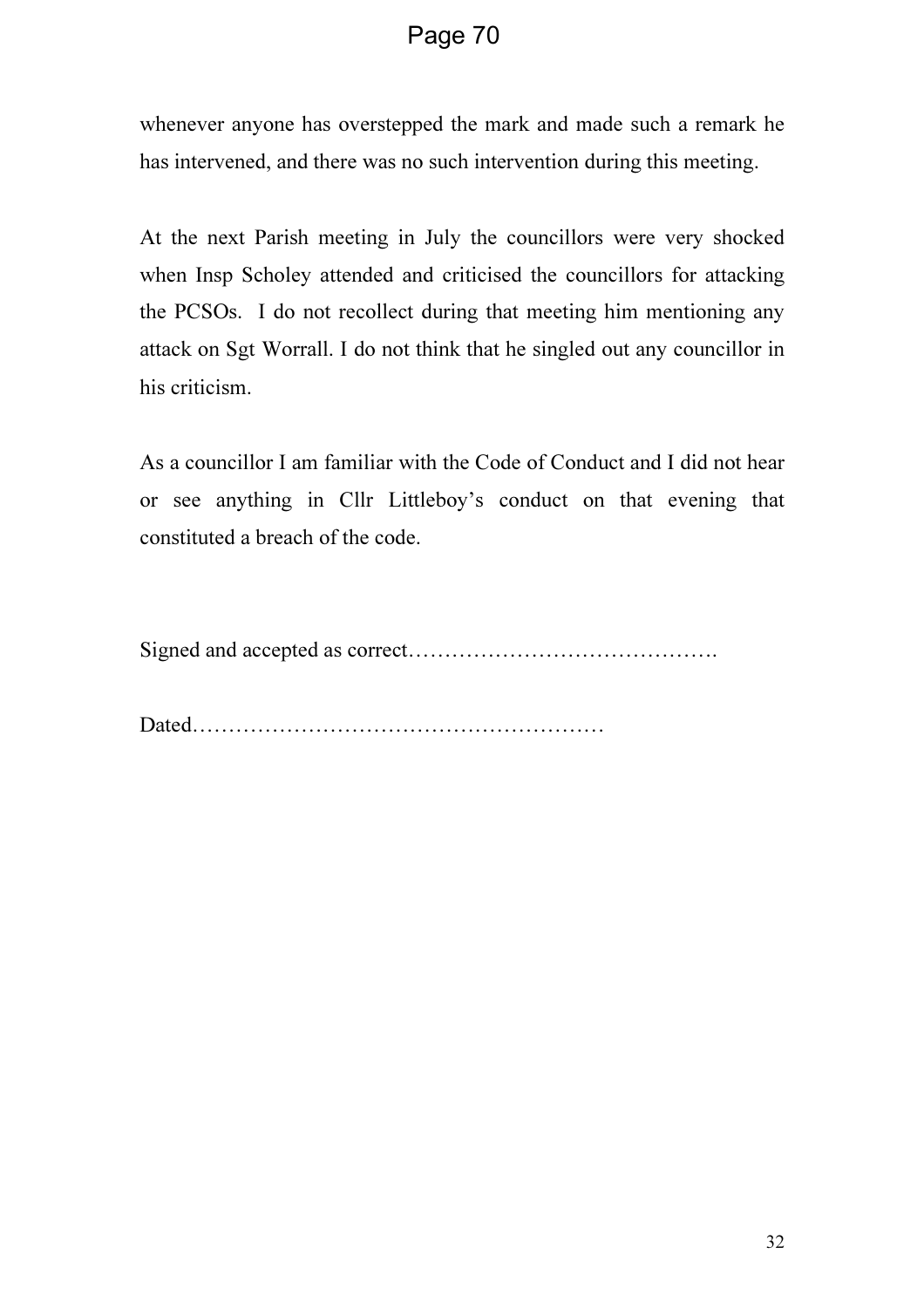## Record of Interview June McIntosh

I have been a councillor for around 30 years. I have known Cllr Littleboy as a fellow Parish Councillor since he joined the council around 5yrs ago, but our families have known each other for longer than that as we have grown up in the same village. We are friends but not very close friends.

I recall attending a meeting on the 4th June 2008. In addition to the Parish Councillors there were two PCSOs present and also 2 members of the public. I have some difficulty remembering the meeting in detail as it was a long time ago and I did not feel that anything untoward happened at the time.

One item on the agenda involved the play area at Catcliffe. There was a problem with drinking here that was preventing proper public use of the area. It appeared that the PCSOs were unable to do anything substantial about the problem, which clearly left council members unhappy. I do not remember specifically what was said but I do remember that many members were expressing similar views to Cllr Littleboy's. If anything bad or untoward had been said I would remember it. I am clear that Cllr Littleboy said nothing derogatory during the meeting and he certainly did not use the word "hated".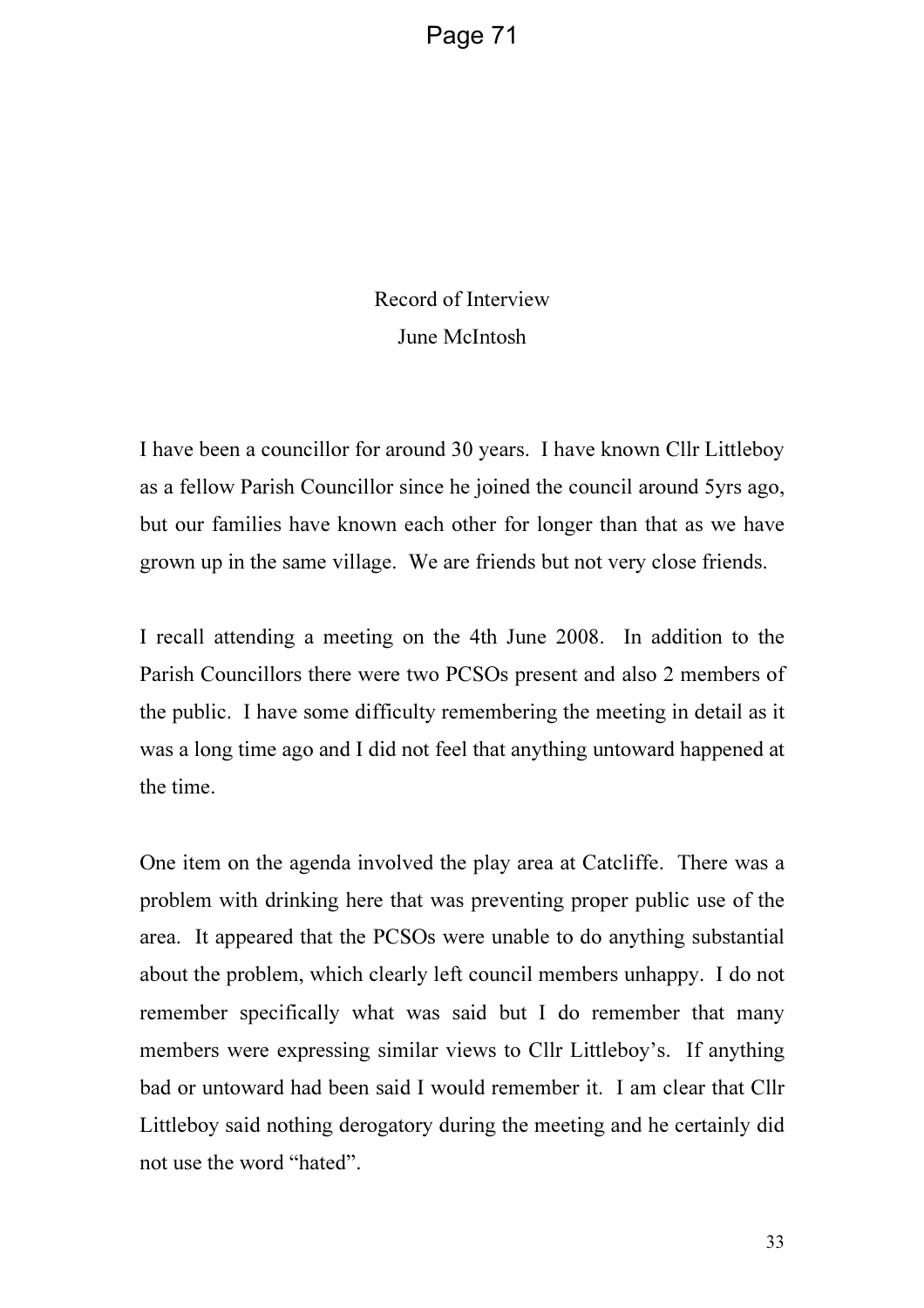At the following meeting in July Insp Scholey attended and criticised the council for bullying his PCSOs. I cannot remember whether he criticised an individual councillor or whether any reference was made to Sgt Worrall at this meeting.

There was then a further meeting with Insp Scholey and the PCSOs where the female PCSO admitted that she had not heard the words her male colleague claimed councillors had used about PCSOs.

Signed and accepted as correct…………………………………….

Dated…………………………………………………

Additional comment by June McIntosh on signing:

I would like to add that it has been a waste of time and money.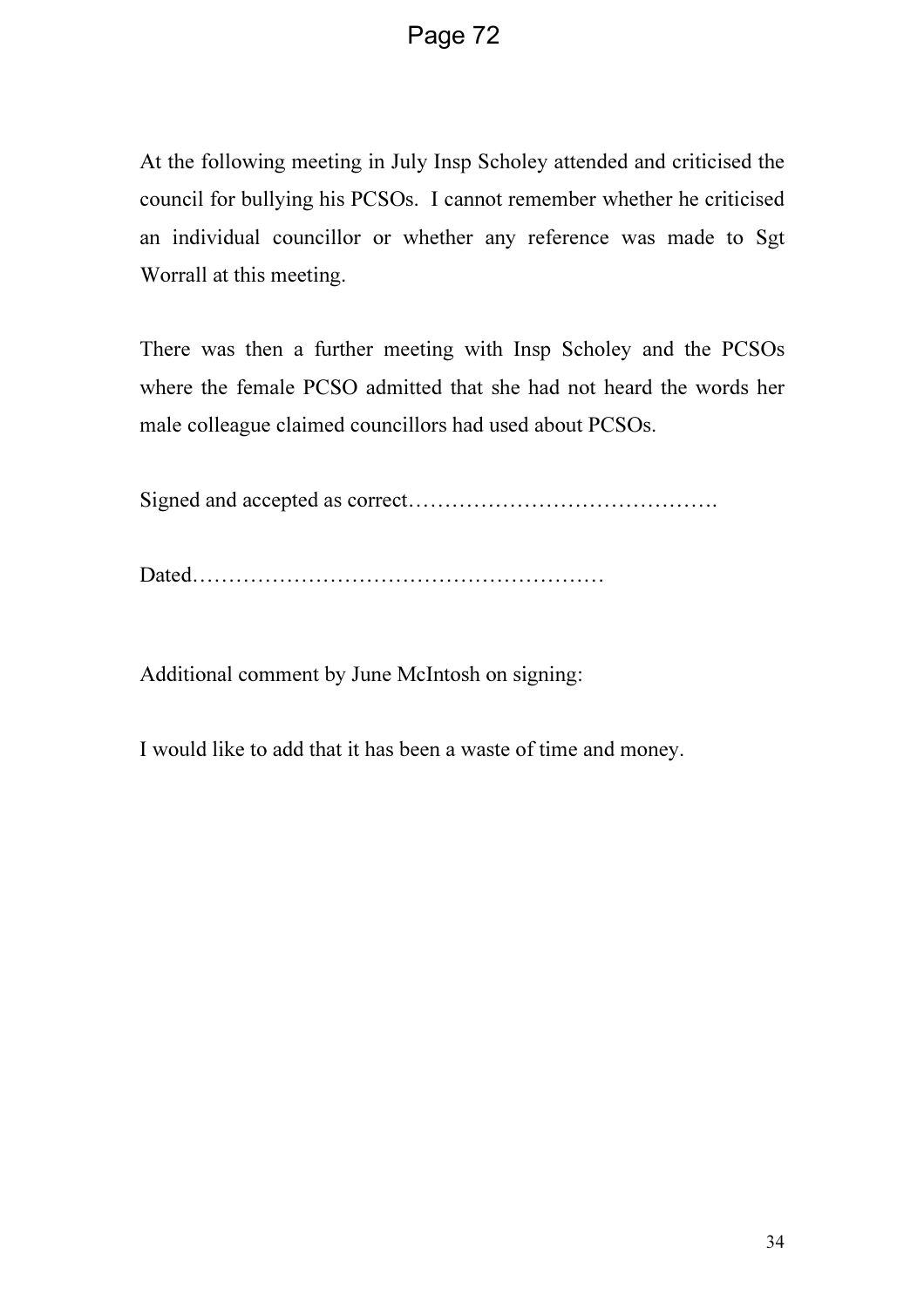Record of Interview

#### Guy McIntosh

I have been a Parish Councillor for approximately 16 years. Approximately five years ago Cllr Littleboy joined the Parish Council, although I had known him as my Borough Councillor prior to that.

On the 4<sup>th</sup> June I was in attendance at the Parish Council meeting together with the other Councillors and two PCSOs.

An item on the agenda involved the local play area. There was a problem there as a group of adults were using it for drinking. The PCSOs explained that they were unable to do anything about it, which obviously disappointed Councillors. There was discussion about passing of a byelaw which would give them power to take some action. All the Councillors were expressing their concern. I recall Cllr Littleboy saying that the sergeant needed to get his act together to improve the police performance. Cllr Littleboy being a Borough councillor can compare the service we get locally with that in other similar areas. I was sat very close to Cllr Littleboy and I would have heard any derogatory remarks. I did not hear him say that he hated Sgt. Worrall, nor did I hear him make any other comments that suggested a lack of respect for another person.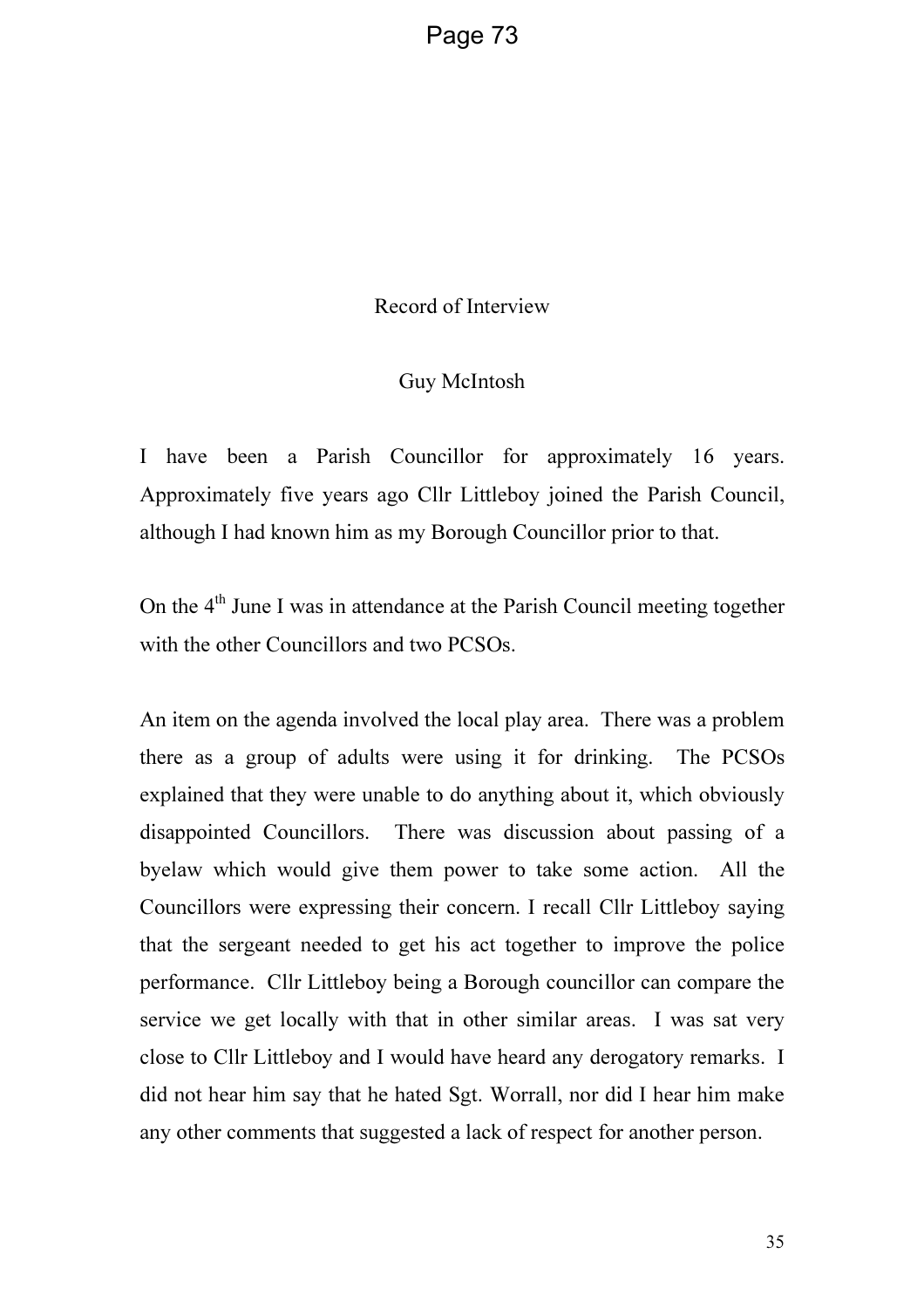At the next meeting of the Council Insp Scholey attended and claimed that we had called the PCSOs "plastic pigs". He did not single out a particular councillor and he didn't make any mention of remarks supposedly made about Sgt. Worrall.

There was then a further meeting with Insp Scholey and the PCSOs. Councillors challenged the male PCSO who had claimed that we had used the expression "plastic pig". His female colleague did not support him in this allegation. We previously had a great rapport with the police in this area, but that appears to have been lost recently.

Signed and accepted as correct…………………………………….

Dated…………………………………………………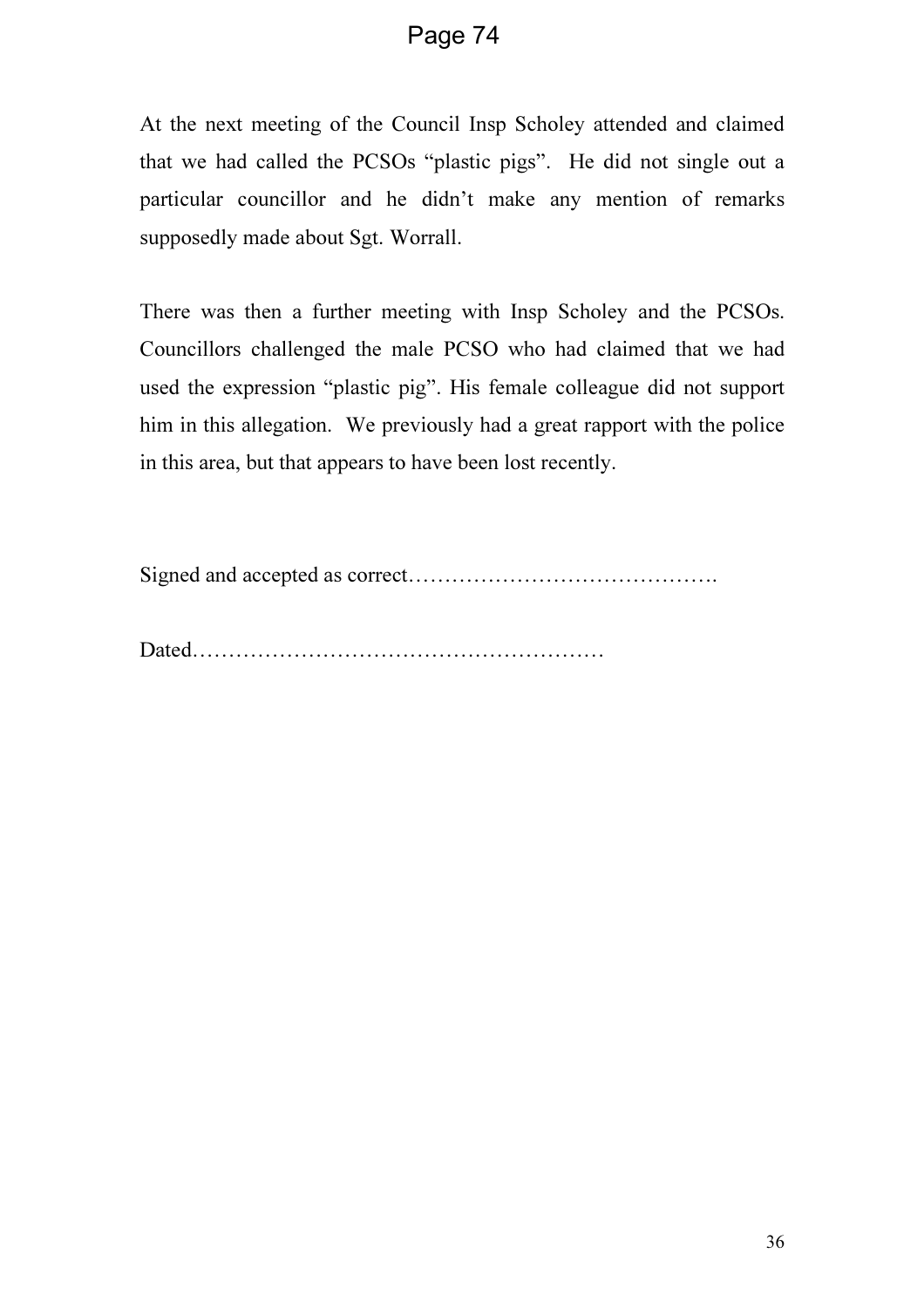Record of Interview of Margaret Hackleton

I have been a Parish Councillor for about 10 years. I have known Cllr Littleboy as a Borough Councillor for some years and latterly since he joined the Parish Council.

I was present at a council meeting on the  $4<sup>th</sup>$  June when a member of the public brought up the problem of adults drinking in the Highfield Road play area. The PCSOs explained their powers and we thanked them for moving the adult's rubbish, but were not entirely satisfied that this was dealing with the problem. I don't remember the discussion word for word but I do recall that the male PCSO became a little uptight, as he seemed to think that we could not understand the limits on their power. Cllr Littleboy said that community policing was not working in Catcliffe. I would describe his tone as passionate as he generally is about local affairs, but not out of the ordinary and certainly not obnoxious. I can state that I did not hear Cllr Littleboy say that he hated anybody and in my experience had he done so the Chair would have pulled him up, as he does not allow personal abuse.

At the following Parish council meeting Insp Scholey attended and said that his PCSOs had complained that the council had been abusive towards them. This we categorically denied, as we had been welcoming and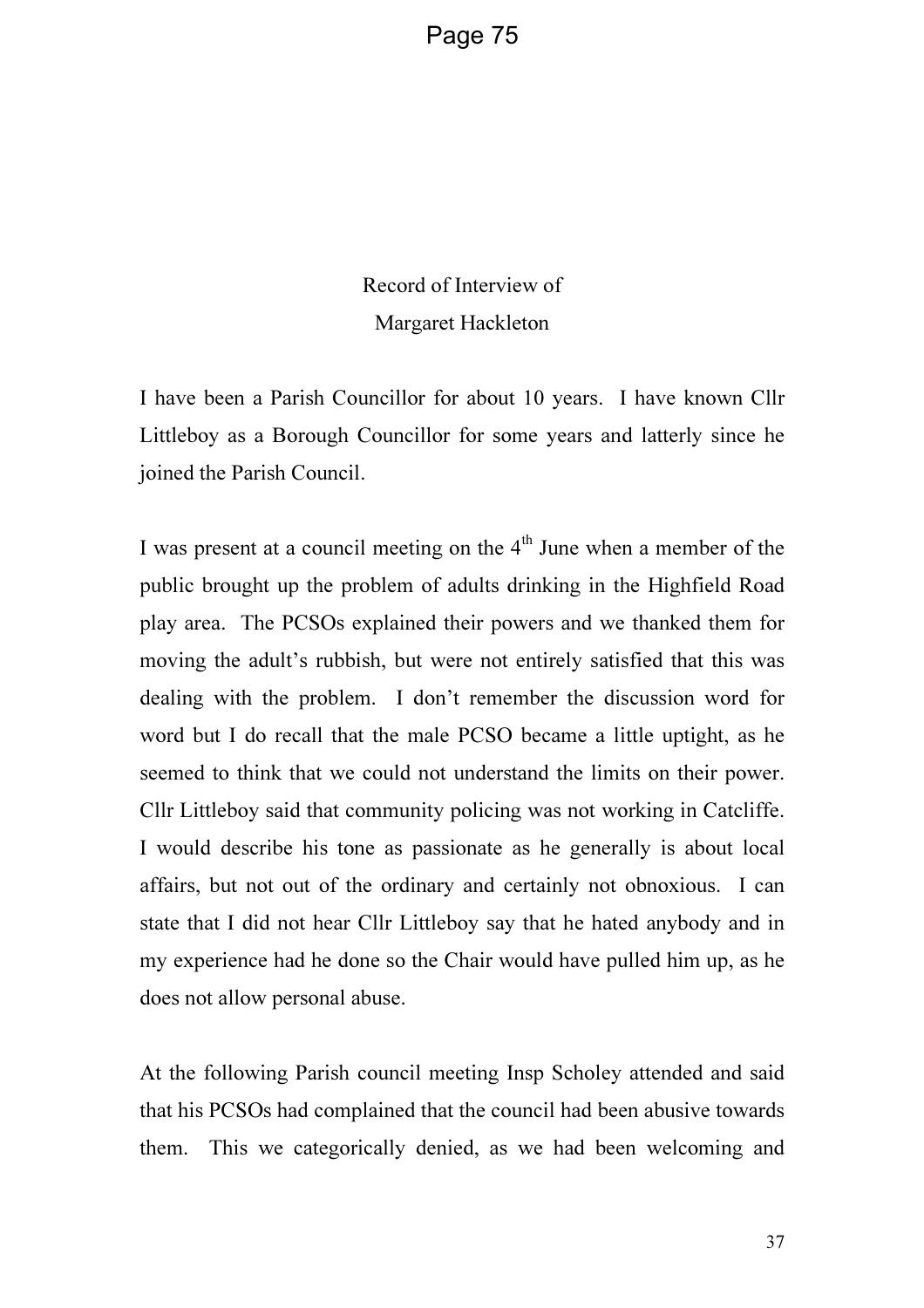anything but nasty. He claimed that the phrase "plastic policemen" had been used which again we denied. A subsequent meeting was held with the Inspector and PCSOs and at that meeting the female PCSO admitted that she had not heard that phrase used.

In my view nothing untoward occurred at the meeting on the 4<sup>th</sup> June and there was nothing wrong with Cllr Littleboy's behaviour.

Signed and accepted as correct…………………………………….

Dated…………………………………………………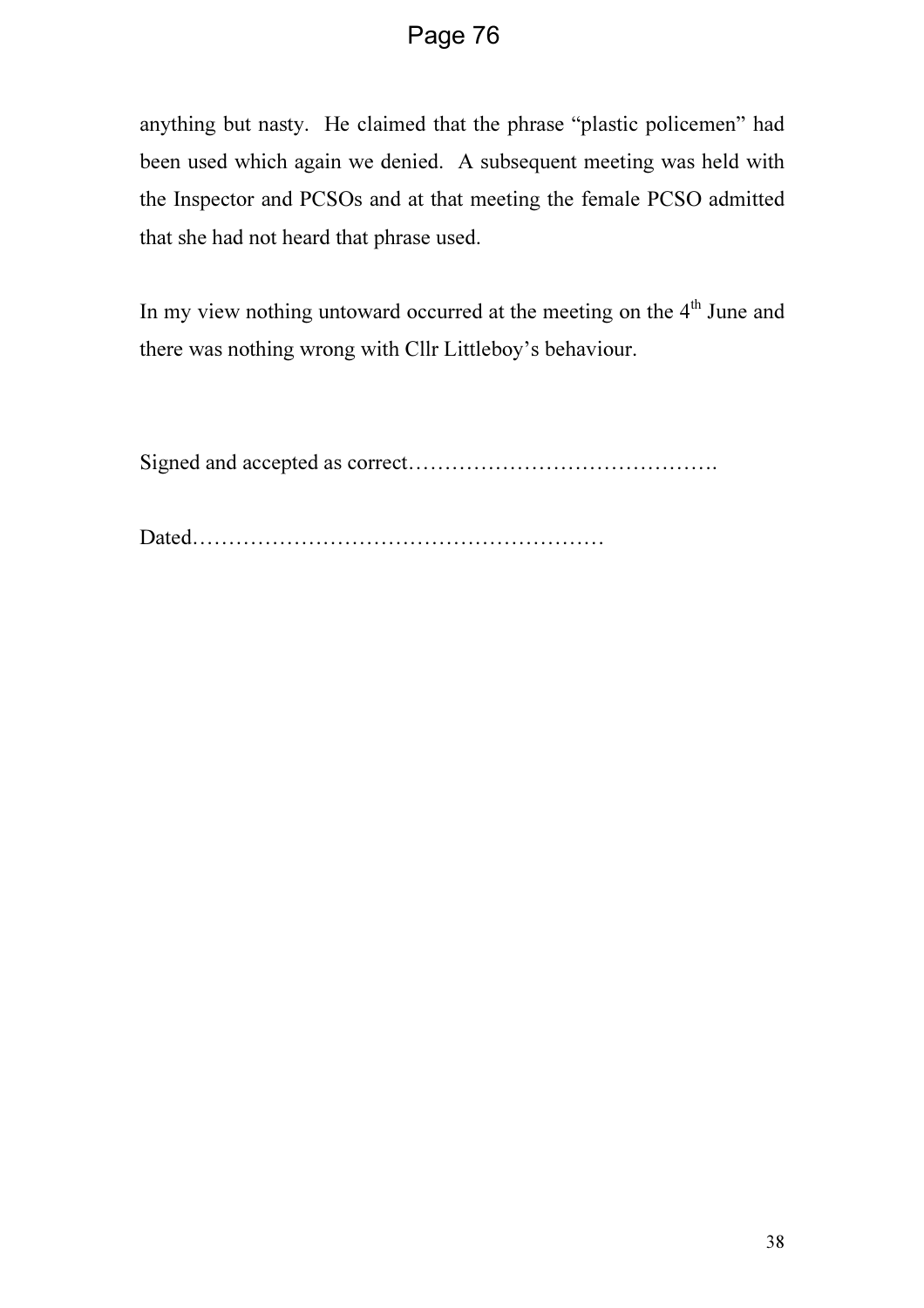### Record of interview

### John Blencowe

I have been a Parish councillor for 20 years.

In that capacity I attended the Council meeting on the  $4<sup>th</sup>$  of June. In addition to the Councillors there were two PCSOs in attendance. There was a discussion about alcohol being consumed in a local playing area. I asked about bye-laws and how we could help the PCSOs do their job. Whilst the female PCSO was listening to the discussion, I felt the male PCSO was very negative. This led to frustration on the part of Councillors. Councillor Littleboy also asked what we could do to help, but the male PCSO's attitude was that there was nothing.

I cannot remember anything untoward being said and I did not hear Cllr Littleboy say he hated someone.

I have known Cllr Littleboy for some years as a Parish and Borough Cllr. I have not met Sgt. Worrall, although I have spoken to him about parking his car outside my house, which is near to the police station.

There was subsequently a meeting with Inspector Scholey and 3 PCSOs including the 2 who attended the June Parish Council meeting. It was said by the male PCSO that we had used the expression "plastic pigs". We denied this and when Insp Scholey asked the female PCSO whether she had heard the phrase used she said she had not.

Signed and accepted as correct…………………………………….

Dated…………………………………………………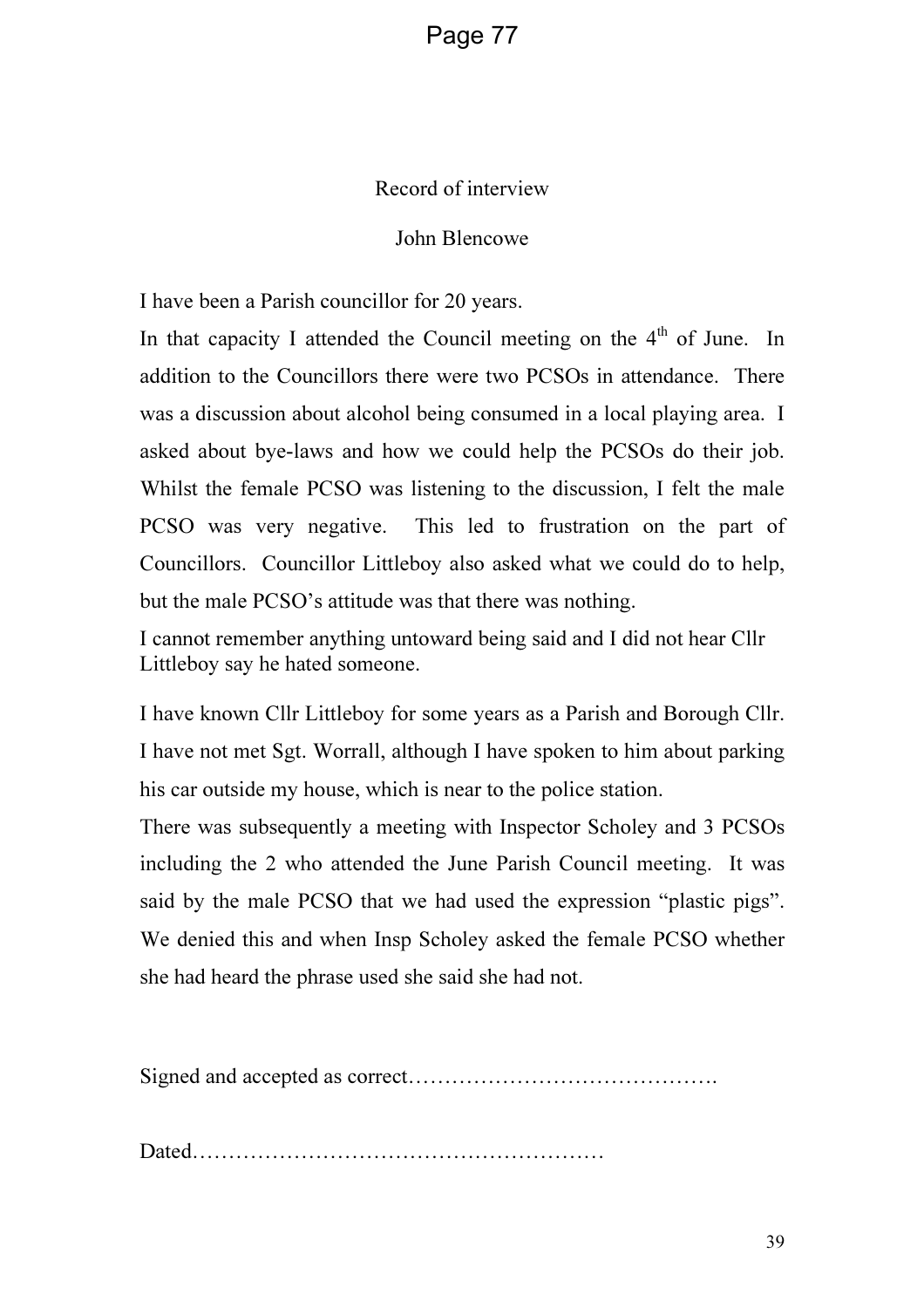#### Record of interview

#### Anthony Wilkinson

I have been a Parish councillor for about 40 years and I have known Cllr Littleboy for a considerable period of time. I do not know Sgt Worrall other than from his very occasional attendances at Parish council meetings.

The events of June are a long time ago and I find it difficult to remember exactly what was said at the time.

I do remember attending a meeting of the Parish council on the first Wednesday in June and there being discussion about a problem in Highfield play area. The discussion became a bit heated and Cllr Littleboy became aerated as he does. I cannot remember anything specifically said by him, however.

As a Councillor I am familiar with the Code of Conduct for Councillors and I did not at the time feel that anything he said or did fell below the standard required.

In particular I do not remember him saying anything personal about anyone and I did not hear him use the word "hated". In fact in all the years that I have known him I cannot recall Cllr Littleboy using the word "hated" about someone else.

Signed and accepted as correct…………………………………….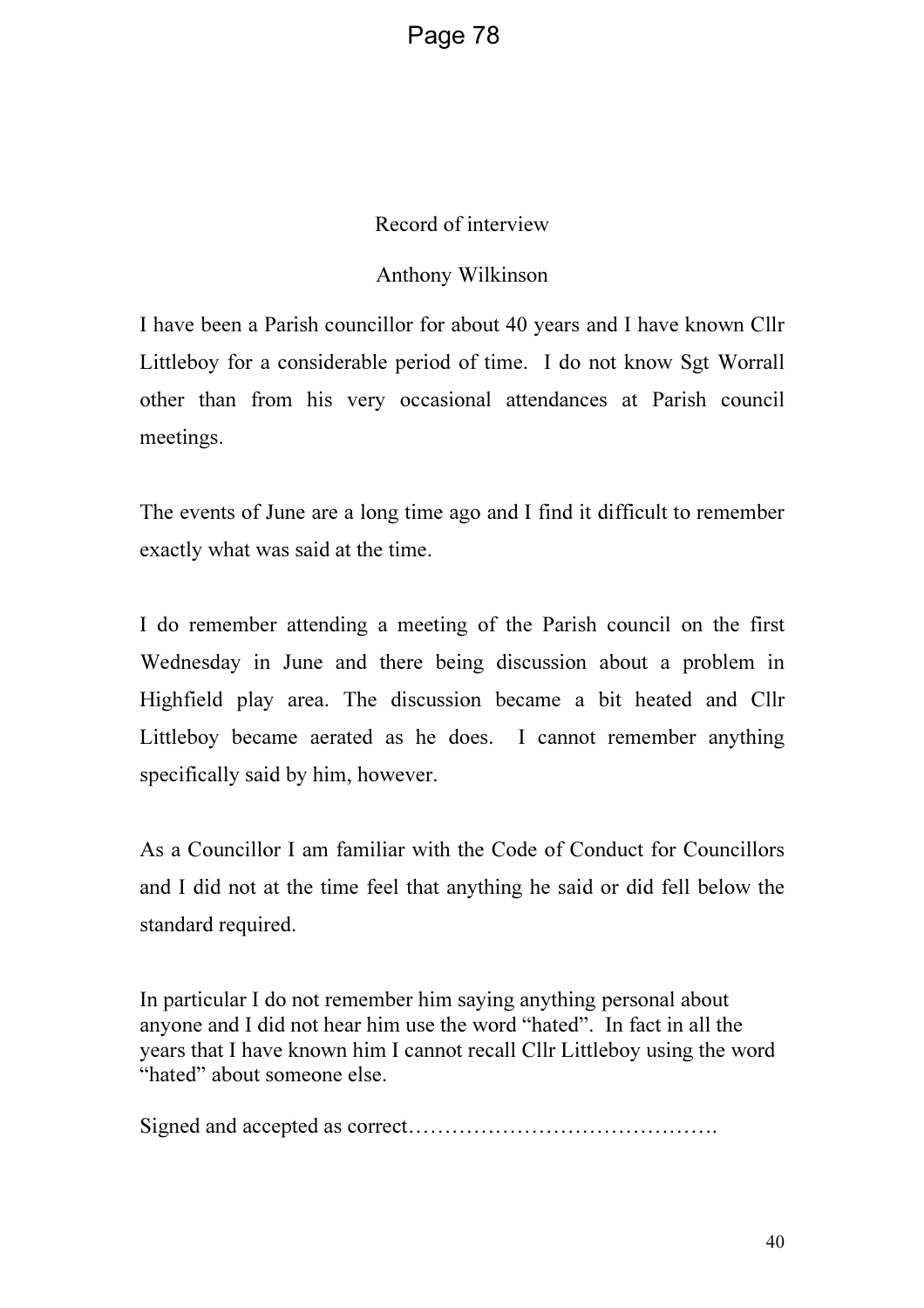Dated…………………………………………………

### Record of Interview of Sue Kilcommons

I have been the Parish Clerk for Catcliffe for 11years. I am also employed by Rotherham MBC. In both capacities I am used to dealing with Councillors and in particular I have known Cllr Littleboy for all that period.

I was the Clerk at the Parish meeting on the 4th June 2008 and I attach the Minutes of that meeting.

I recollect an item on the agenda regarding the Catcliffe play area. The two PCSOs were very negative in their attitude. This was the first meeting that they had attended for some time and we had had no information from the Police or SNT.

Councillors felt that the SNT was ineffective and I recollect Cllr Littleboy making a comment to that effect. I would describe Cllr Littleboy's manner as direct, but I do not think he would say something like "he hated" somebody. The Chair did not have any occasion to intervene because of untoward comments by any member. I do not clearly remember what was said now after such a lengthy delay since the meeting. If any comment was made about Sgt Worrall I believe it was in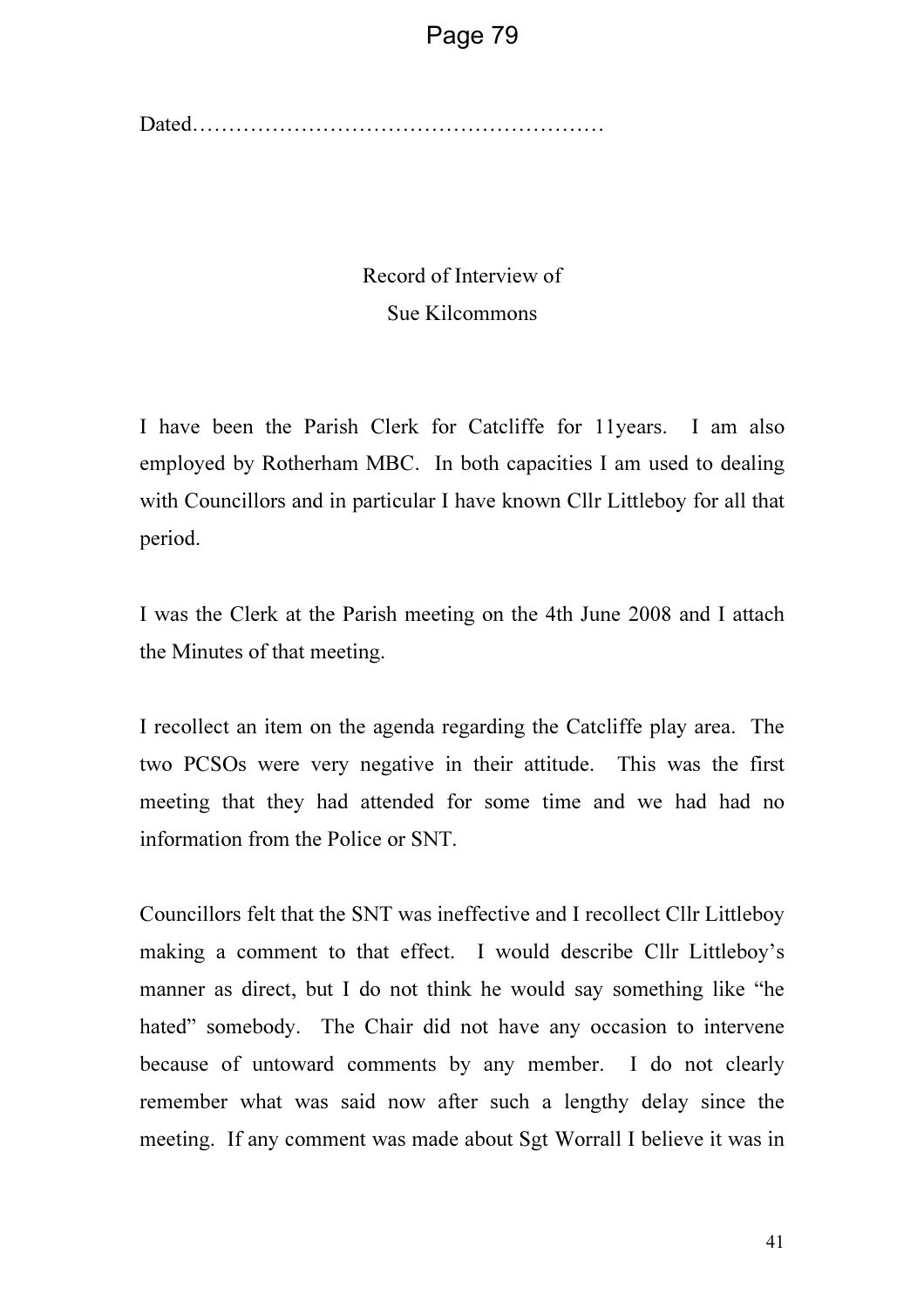terms of the ineffectiveness of the team he led, rather than being a personal attack on him.

I recollect Insp Scholey attending the next Parish meeting and spending thirty minutes criticising the Councillors for their conduct at the previous meeting. He defended the PCSOs but I do not recollect him protesting about comments made about Sgt Worrall. I also recollect that it was a general criticism of the councillors, rather than any one councillor being singled out for criticism for what he had said at the previous meeting.

Signed and accepted as correct…………………………………….

Dated…………………………………………………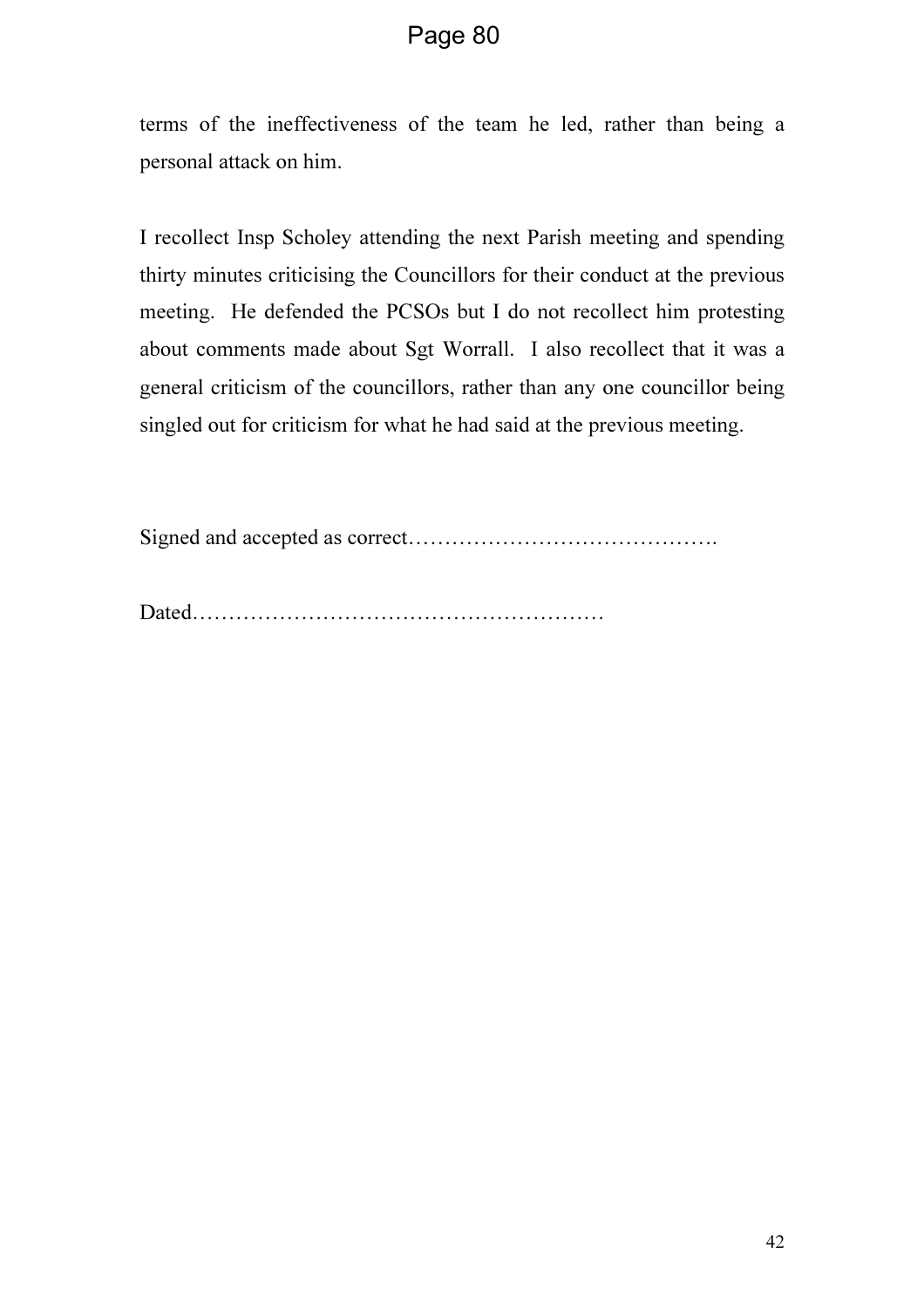### Record of Interview Dave Finch

I am a retired Rotherham MBC employee, having been employed as a senior manager. I knew Cllr Littleboy through my employment previously. I have never met the complainant in this case, nor the PCSOs. I have met Inspector Scholey in the past.

I attended the meeting on the  $3<sup>rd</sup>$  June as an observer. I am an occasional attender.

I recollect there being an item on the agenda about the Catcliffe Play Area. The impression I got from the PCSO's was rather negative; they could do nothing to deal with the problem. This clearly led to dissatisfaction on the Councillors part. I recall Cllr Littleboy saying that the SNT were ineffective. I have difficulty remembering the exact conversation because of the time since the meeting. I would certainly describe the debate as lively but I do not specifically recollect thinking that anything untoward was said.

Signed and accepted as correct…………………………………….

Dated…………………………………………………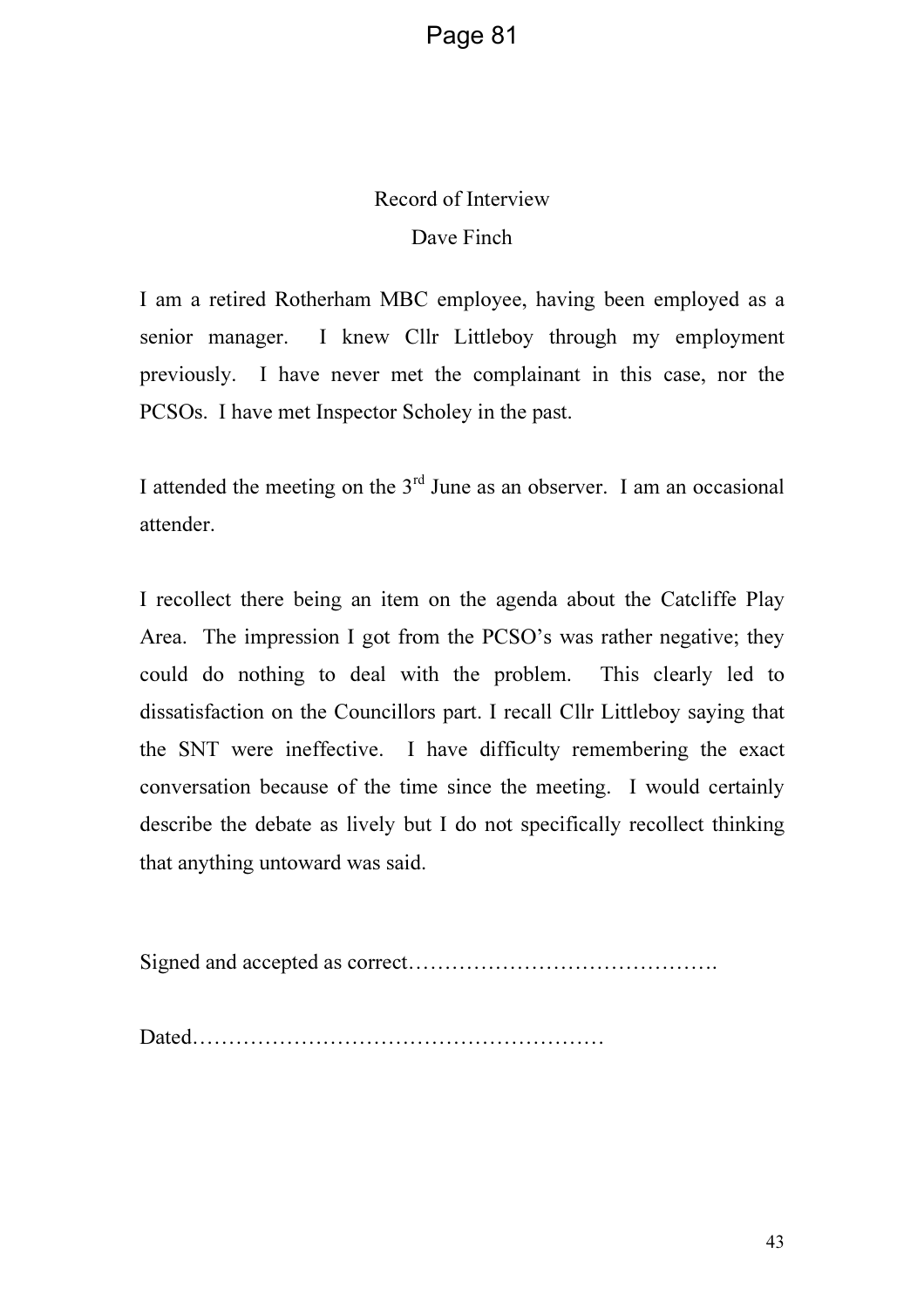### Record of interview

### Richard Scholey

I am a police inspector currently based at Rotherham. I have responsibility for the Safer Neighbourhood Team stationed at Brinsworth.

PCSO's Brown and Wordsworth attended a meeting of Catcliffe Parish Council on 4 June 2008. I was shown a copy of notes they made about the meeting. As a result I attended the next council meeting on 2 July.

I indicated that I did not consider the comments made to be appropriate in an open forum when we were supposed to be working in partnership. I remember referring to them using the term "plastic bobbies" to refer to PCSO's which they denied. PCSO Brown had heard this although PCSO Wordsworth had not.

I also said that the comments made about Sgt Worrall were inappropriate. However Cllr Littleboy was not present and I was told – I think by Cllr Brian Jolly – that I would have to take that up with him. At no stage did the councillors present deny that the attack on Sgt Worrall by Cllr Littleboy had taken place.

Signed and accepted as correct……………………………………. Dated…………………………………………………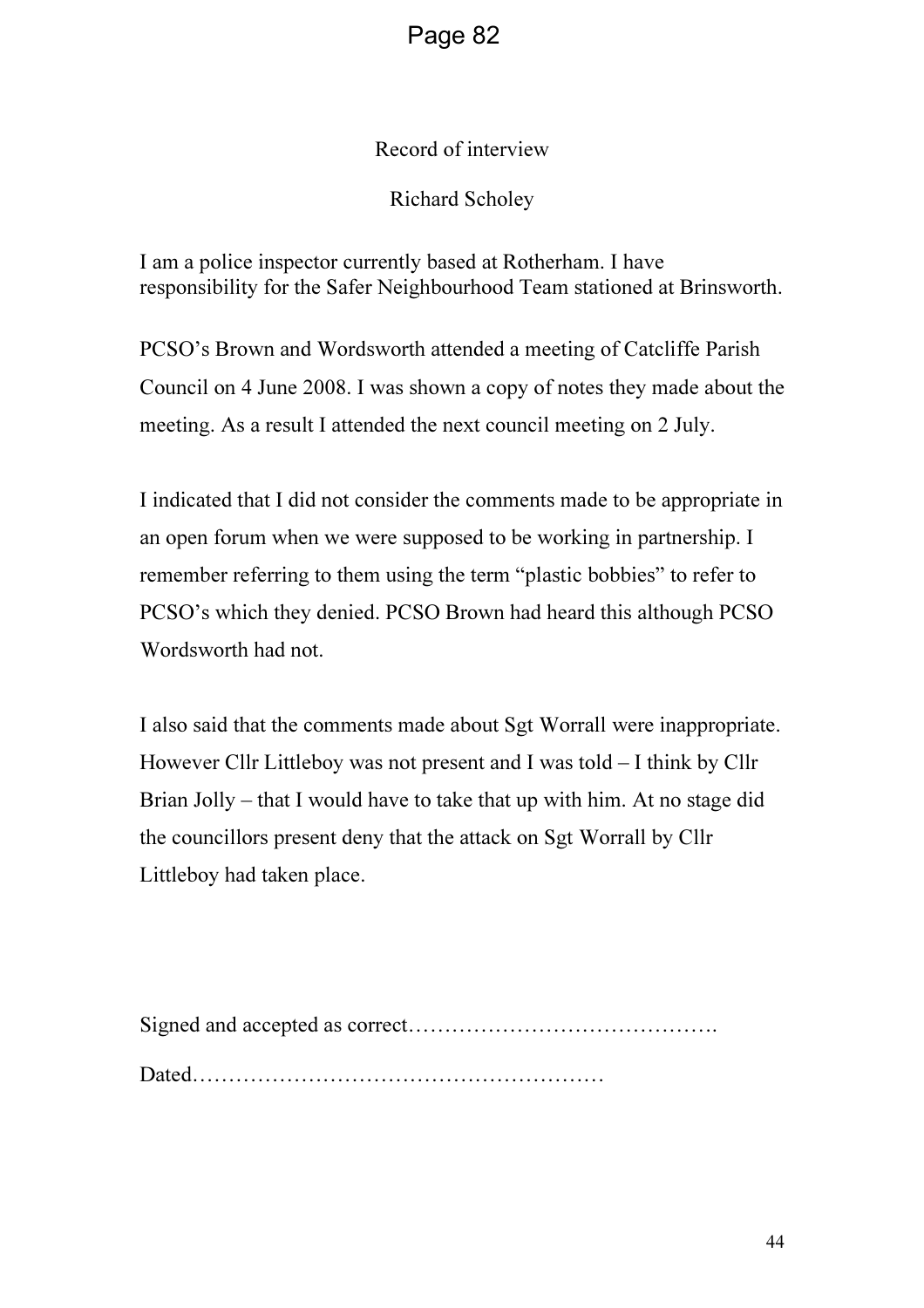### Transcript of Interview

Reg Littleboy

| <b>JOHN STONE</b>    | My name is JOHN STONE and I am an<br>investigator for the Monitoring officer of<br>Rotherham MBC. As I advised you by letter I<br>will be recording this interview.<br>Could you confirm for the record that you<br>consent to this?                                                                                                                                                                                                                                                                                                                                                                                                                                                                                                                                                                                                                                                                                                                                                                    |
|----------------------|---------------------------------------------------------------------------------------------------------------------------------------------------------------------------------------------------------------------------------------------------------------------------------------------------------------------------------------------------------------------------------------------------------------------------------------------------------------------------------------------------------------------------------------------------------------------------------------------------------------------------------------------------------------------------------------------------------------------------------------------------------------------------------------------------------------------------------------------------------------------------------------------------------------------------------------------------------------------------------------------------------|
| <b>REG LITTLEBOY</b> | Yes                                                                                                                                                                                                                                                                                                                                                                                                                                                                                                                                                                                                                                                                                                                                                                                                                                                                                                                                                                                                     |
| <b>JOHN STONE</b>    | For the benefit of the tape it is the 9 <sup>th</sup> December<br>2008 and 11.05am. The monitoring officer<br>responsible for the investigation has asked me<br>to assist him in the matter. The Interview is<br>about allegations about Cllr Littleboy's own<br>conduct made by Sgt Mark Worrall.<br>I am conducting this interview under the powers<br>given to the monitoring officer by the Local<br>Government Act 2000 and The Standards<br>Committee (England) Regulations 2008.<br>Before the investigation is completed Mark<br>Worrall and yourself will be sent a draft of the<br>report, to enable you to make any<br>representations you consider necessary. Having<br>considered comments on the draft report I will<br>then issue a final report. Parts of the transcript<br>from this interview may be included in both the<br>draft and final reports. If the case then proceeds<br>to a hearing again part of the transcript may be<br>read as evidence and obviously you would be in |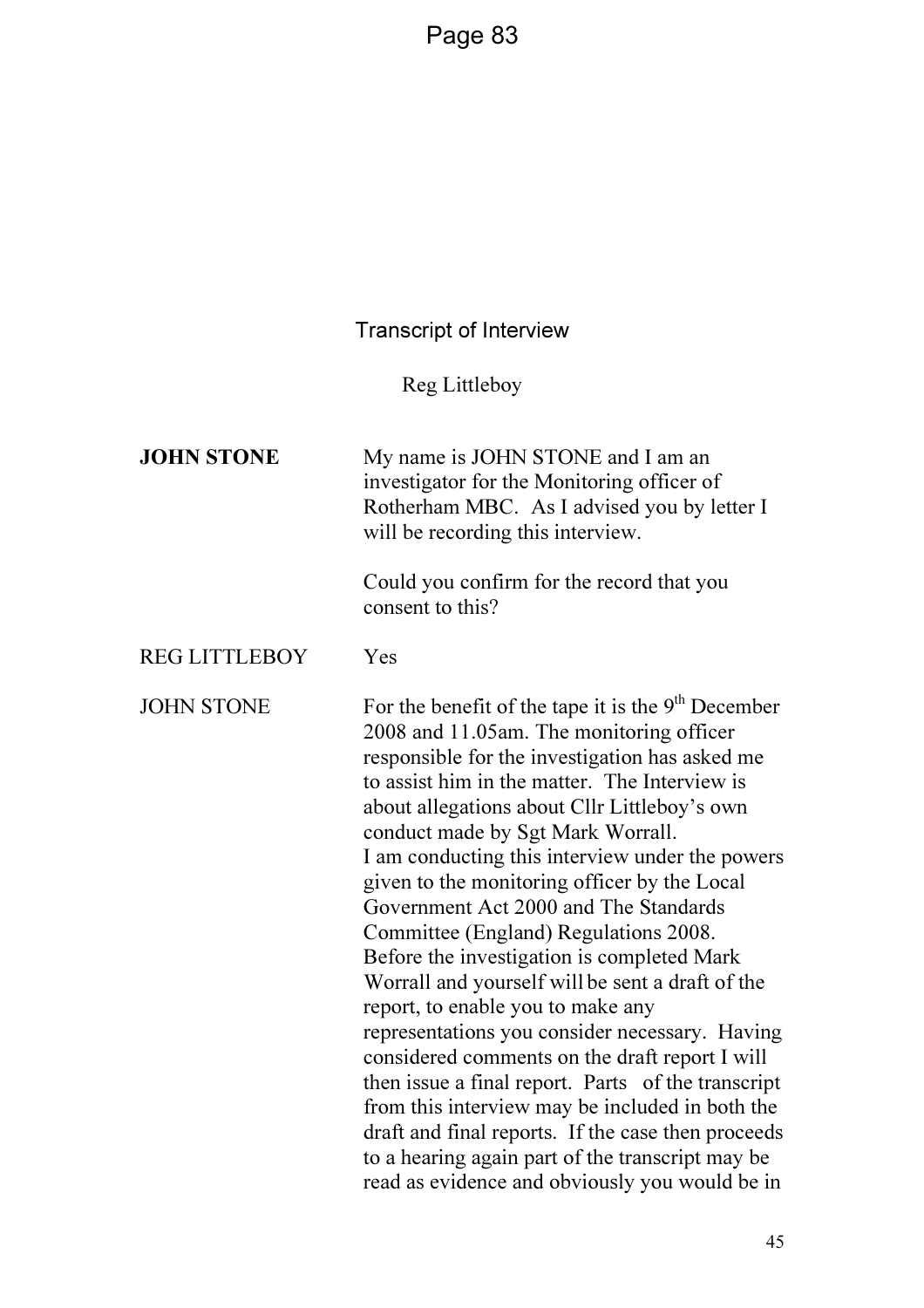|                                                                         | attendance at any such hearing. If you provide<br>me with information of a sensitive or private<br>nature during the course of this I will ask the<br>standards committee to keep this information<br>confidential. This is however, their decision and<br>they may disagree with my recommendation<br>and allow information you have provided to be<br>made public. Equally please treat any<br>information provided to you during the course<br>of this investigation as confidential. In addition,<br>there are statutory restrictions on the disclosure<br>of information obtained during an investigation.<br>This is covered by Section 63 of the Local<br>Government Act 2000 and disclosure of<br>information contrary to this is a criminal<br>offence. |
|-------------------------------------------------------------------------|------------------------------------------------------------------------------------------------------------------------------------------------------------------------------------------------------------------------------------------------------------------------------------------------------------------------------------------------------------------------------------------------------------------------------------------------------------------------------------------------------------------------------------------------------------------------------------------------------------------------------------------------------------------------------------------------------------------------------------------------------------------|
|                                                                         | Do you have any questions about the<br>procedure?                                                                                                                                                                                                                                                                                                                                                                                                                                                                                                                                                                                                                                                                                                                |
| <b>REG LITTLEBOY</b>                                                    | no                                                                                                                                                                                                                                                                                                                                                                                                                                                                                                                                                                                                                                                                                                                                                               |
| <b>JOHN STONE</b>                                                       | If at any stage you want a break, or you want to<br>ask about the procedure please just say.                                                                                                                                                                                                                                                                                                                                                                                                                                                                                                                                                                                                                                                                     |
| <b>REG LITTLEBOY</b>                                                    | no I'm ok                                                                                                                                                                                                                                                                                                                                                                                                                                                                                                                                                                                                                                                                                                                                                        |
| <b>JOHN STONE</b>                                                       | can I first ask you how long you have been a<br>councillor                                                                                                                                                                                                                                                                                                                                                                                                                                                                                                                                                                                                                                                                                                       |
| <b>REG LITTLEBOY</b>                                                    | I have been on Rotherham borough council<br>since 1988, prior to that I served the last three<br>years of South Yorkshire county council<br>representing the same area Brinsworth,                                                                                                                                                                                                                                                                                                                                                                                                                                                                                                                                                                               |
| Catcliffe<br>nearly<br>Treeton<br>Treeton<br>Parish<br>Catcliffe parish | and Treeton and then prior to 2003 I did<br>twenty years, well above 20 years on<br>parish council. I moved, I moved from<br>to Brinsworth and I joined Catcliffe<br>council, so I am currently on<br>council as well.                                                                                                                                                                                                                                                                                                                                                                                                                                                                                                                                           |
| <b>JOHN STONE</b>                                                       | and additional I think you are also on the police<br>authority.                                                                                                                                                                                                                                                                                                                                                                                                                                                                                                                                                                                                                                                                                                  |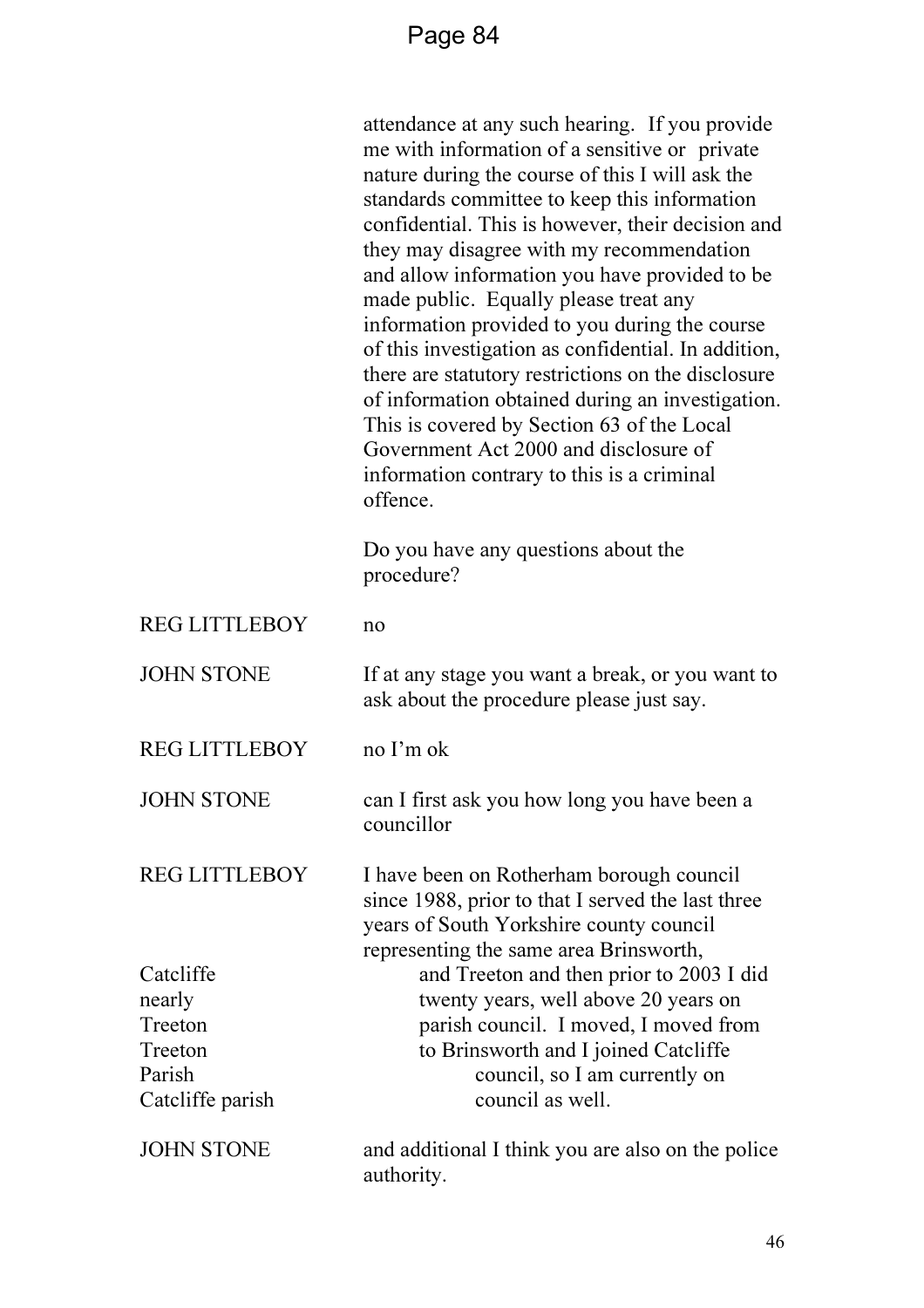| <b>REG LITTLEBOY</b> | I am a member of South Yorkshire Police<br>Authority, which is nominated by this council,<br>yes                                                                                                                                                                                                                                                                                                                                                                                                                                                            |
|----------------------|-------------------------------------------------------------------------------------------------------------------------------------------------------------------------------------------------------------------------------------------------------------------------------------------------------------------------------------------------------------------------------------------------------------------------------------------------------------------------------------------------------------------------------------------------------------|
| <b>JOHN STONE</b>    | so you represent this council on the police<br>authority?                                                                                                                                                                                                                                                                                                                                                                                                                                                                                                   |
| <b>REG LITTLEBOY</b> | yes.                                                                                                                                                                                                                                                                                                                                                                                                                                                                                                                                                        |
| <b>JOHN STONE</b>    | obviously you are aware that the reason I am<br>speaking to you today is the result of a<br>complaint by Sgt Mark Worrall. The first<br>instance I will be asking you about was on 20 <sup>th</sup><br>May this year. Prior to that date can you tell me<br>whether you had had any dealings with Sgt.<br>Worrall?                                                                                                                                                                                                                                          |
| <b>REG LITTLEBOY</b> | I would say yes, I have got to have dealings<br>with Sgt Worrall because he is the Sgt. Of the<br>SNT within the area assembly that I am a<br>member of Rother Valley West, so the sergeant<br>is a key player in that SNT organisation                                                                                                                                                                                                                                                                                                                     |
| <b>JOHN STONE</b>    | and how would you say your relationship with<br>him had been up to that point, prior to the $20th$<br>May?                                                                                                                                                                                                                                                                                                                                                                                                                                                  |
| <b>REG LITTLEBOY</b> | well ok, but with reservations                                                                                                                                                                                                                                                                                                                                                                                                                                                                                                                              |
| <b>JOHN STONE</b>    | what were the reservations?                                                                                                                                                                                                                                                                                                                                                                                                                                                                                                                                 |
| <b>REG LITTLEBOY</b> | reservations were obviously I took, I had a<br>direct view about the engagement of the SNT<br>and viewed it with comparisons that I had<br>learned about from the police authority see and<br>I thought we weren't performing as well on our<br>SNT as what some other areas were, bearing in<br>mind I understand the grass is always greener<br>on the other side, but taking that into account I<br>don't think we performed as well and it was<br>strictly a professional relationship I don't know<br>Mark Worrall in his leisure time, or just, he is |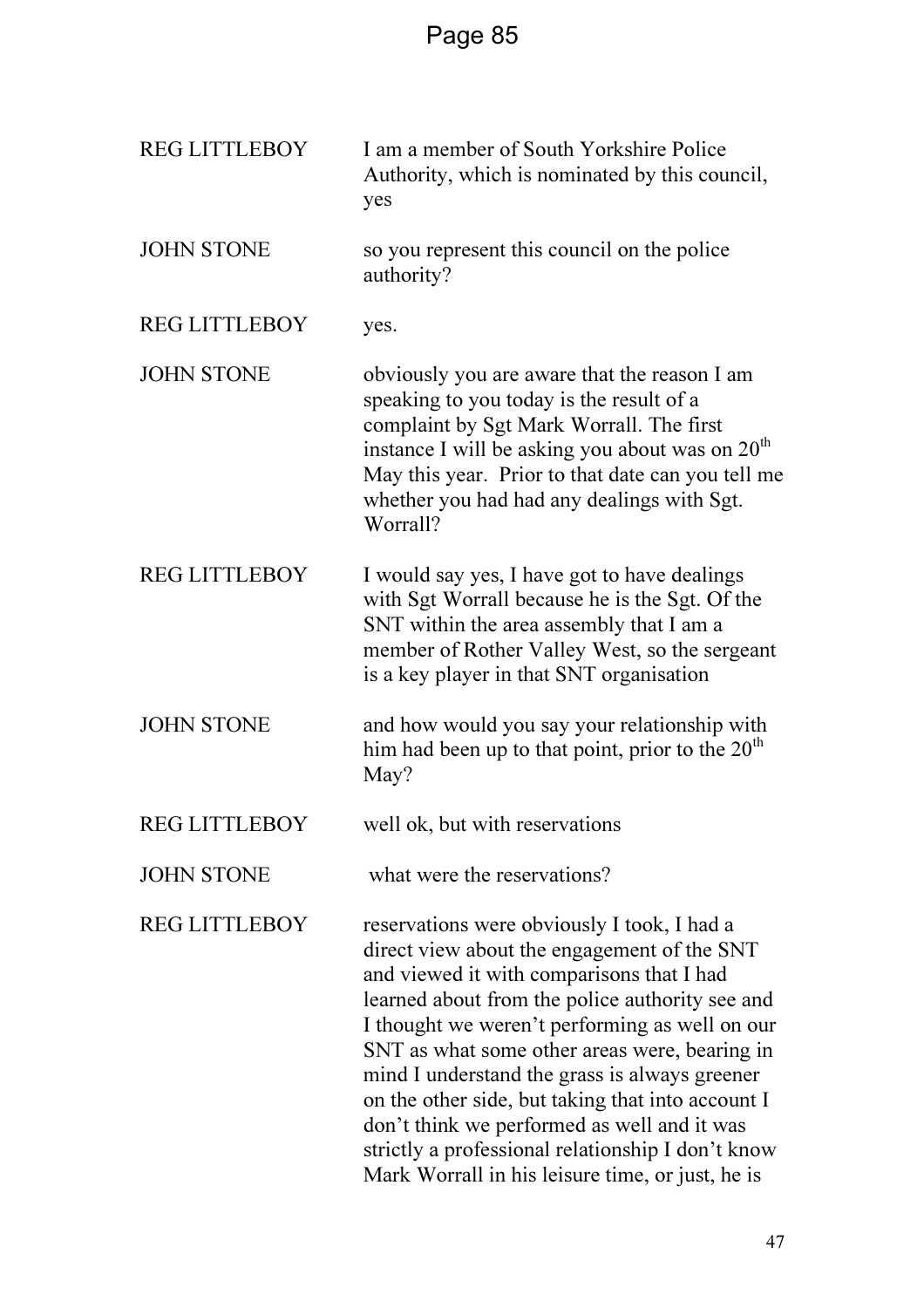Sgt Worrall.

| <b>JOHN STONE</b>    | let me take you to the $20^{th}$ May, I believe you<br>attended a meeting at St Georges steps in<br>Brinsworth?                                                                                                                                                                                  |
|----------------------|--------------------------------------------------------------------------------------------------------------------------------------------------------------------------------------------------------------------------------------------------------------------------------------------------|
| <b>REG LITTLEBOY</b> | yes, I just tried to look at me diary this<br>morning, but it don't go back to $20th$ May. Yes<br>I'll accept I did. I have spent one or two visits<br>at St George's steps                                                                                                                      |
| <b>JOHN STONE</b>    | yes I believe there was another meeting in<br>September                                                                                                                                                                                                                                          |
| <b>REG LITTLEBOY</b> | September there were I got that in my diary<br>yes                                                                                                                                                                                                                                               |
| <b>JOHN STONE</b>    | on the 20 <sup>th</sup> May I have spoken to, in addition to<br>Sgt Worrall, I have spoken to Bob Stock, Maria<br>Watts, Chris Hayes and Shirley Hallam who<br>were all council representatives from various<br>departments                                                                      |
| <b>REG LITTLEBOY</b> | yes street pride and highways<br>"Hello, yes"                                                                                                                                                                                                                                                    |
| <b>JOHN STONE</b>    | the interview is continuing after an interruption<br>for a telephone call. The meeting at the steps<br>was at whose request?                                                                                                                                                                     |
| <b>REG LITTLEBOY</b> | I am trying to think. The last time we met Bob<br>Stock and the other Street Pride requested that<br>the coordinating group of Rother Valley West<br>area assembly                                                                                                                               |
| <b>JOHN STONE</b>    | it's the $20^{th}$ May I am still asking                                                                                                                                                                                                                                                         |
| <b>REG LITTLEBOY</b> | the previous one would be at my behest because<br>there are two residents there that have a<br>nightmare life with yobs and vandalism at the<br>rear of their properties which is on these steps<br>and this adopted highway and they ring the<br>police, they ring me, they email me and we try |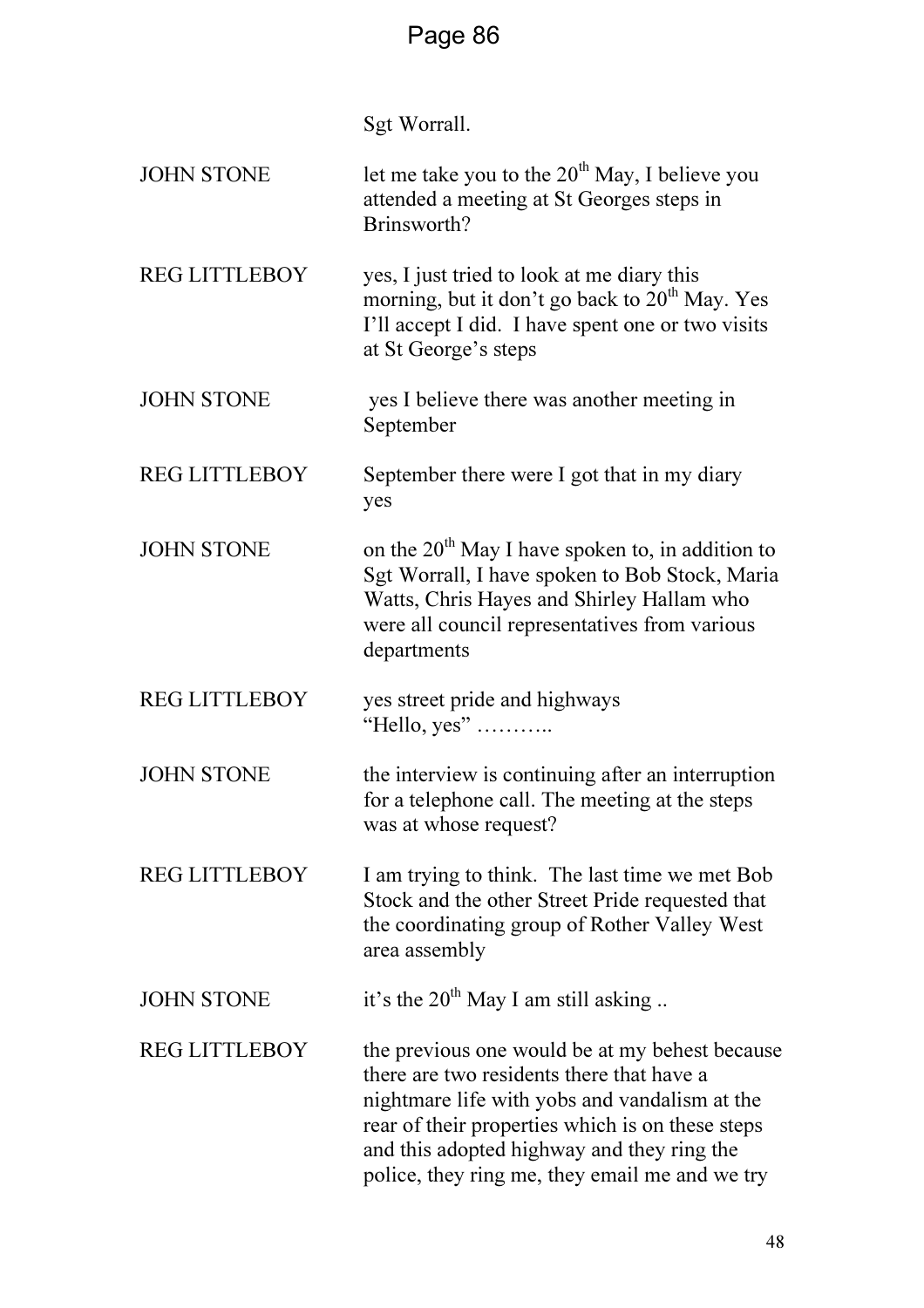and get something done. They come to the surgery and see us councillors and we try and get things alleviated. As we see it the problem can be alleviated if we close the steps; so that were the initial time and err when I met Mark Worrall coz sometimes all three of us cant get there and so I met Mark Worrall at them steps and within the conversation because as it happened the next … the same afternoon I was meeting Matt Jukes as a police authority member because from time to time he meets all three of us in Rotherham. Three police authority members in Rotherham and discuss the arrangements and that and I just said to Mark Worrall that I shall see Matt Jukes later when Mark was discussing the performance of SNT teams

#### JOHN STONE ok well lets come back to the reason for the meeting.

REG LITTLEBOY yes, I know we don't need to go into detail. We've got to demonstrate before, the steps are an adopted highway, the highways are reluctant to close them, so we have to demonstrate these problems with crime, so that's the only avenue we've got is on the crime issues and hence the police involvement

JOHN STONE I gather as I was speaking to other people that an alternative solution was proposed by Christian Hayes; I think there were a number of proposals such as tidying the place up, putting a seat in, raising the wall, which everyone else was quite happy about, but you didn't think would resolve the problems

### REG LITTLEBOY I don't think that, my colleagues don't think that either

JOHN STONE there was only you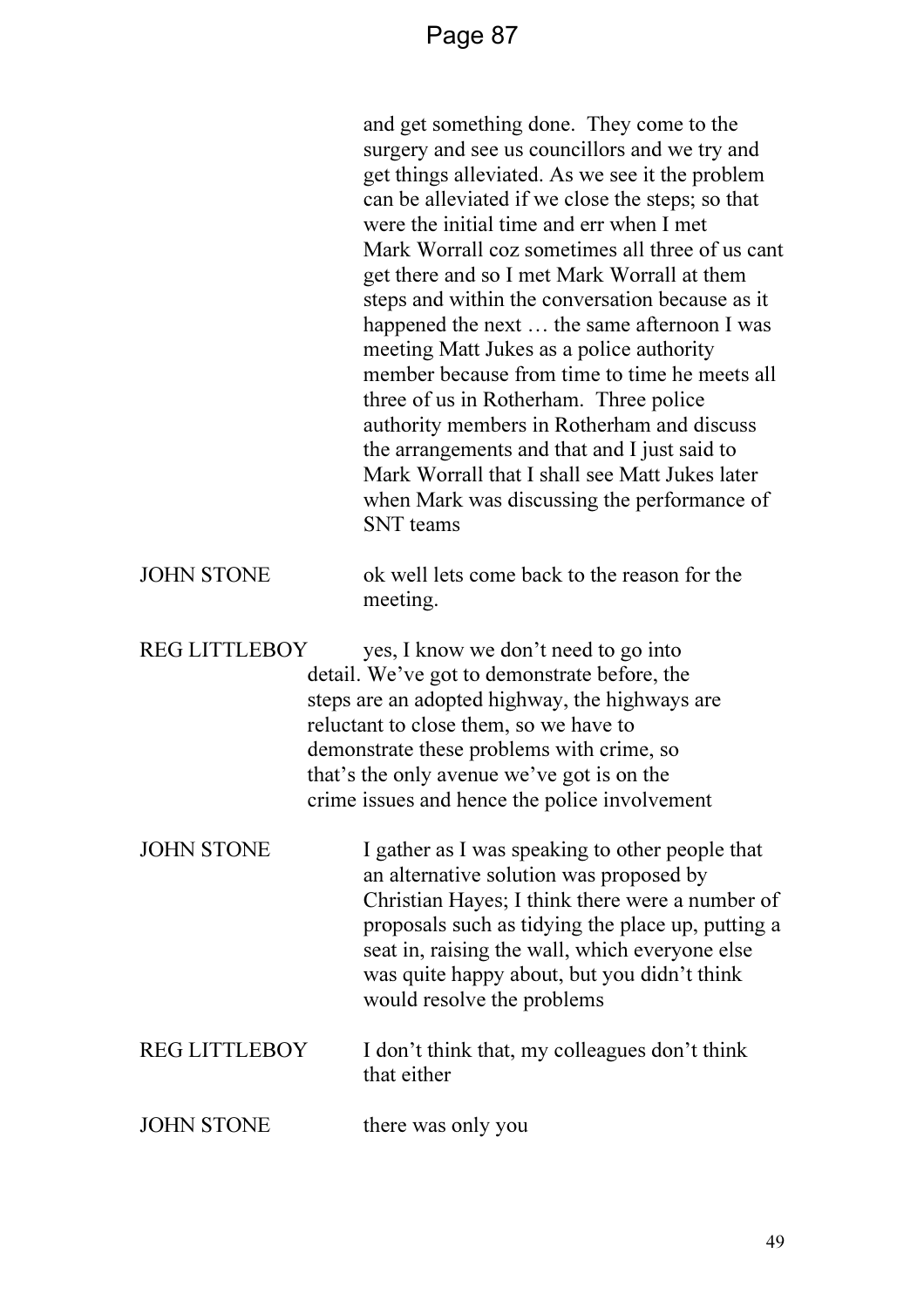| <b>REG LITTLEBOY</b> | aye there was only me there; but whatever<br>solution were presented it had got to be<br>acceptable to myself and my colleagues, or my<br>colleague at that time and obviously it is now in<br>the domain of the coordinating group at<br>Rotherham West and what they suggested was<br>clear it all up and put a seat there, which well I<br>don't think that is a solution and that's not what<br>anybody has requested                                                                                |
|----------------------|----------------------------------------------------------------------------------------------------------------------------------------------------------------------------------------------------------------------------------------------------------------------------------------------------------------------------------------------------------------------------------------------------------------------------------------------------------------------------------------------------------|
| <b>JOHN STONE</b>    | and what was your reaction to the suggestion                                                                                                                                                                                                                                                                                                                                                                                                                                                             |
| <b>REG LITTLEBOY</b> | to be honest to be frank I thought at this stage it<br>were a load of rubbish as a suggestion to form<br>some sort of a barrier fence. To close the steps<br>either permanently or temporarily would have<br>been the right solution and I know that the<br>residents that live there agree with that course<br>of action and my colleague does. So they took<br>away the idea and went away to discuss it at the<br>NAG meeting which is the neighbourhood<br>action group – which I am not a member of |
| <b>JOHN STONE</b>    | ok. Well I think it was primarily Christian<br>Hayes who proposed this do you remember<br>making some comment to him about the<br>suggestion                                                                                                                                                                                                                                                                                                                                                             |
| <b>REG LITTLEBOY</b> | other than I think it is a load of rubbish what<br>you are suggesting and you are namby<br>pambering to vandals and making life more<br>comfortable for them                                                                                                                                                                                                                                                                                                                                             |
| <b>JOHN STONE</b>    | his recollection is that you said to him "You<br>know nothing, you don't have to live round<br>here"                                                                                                                                                                                                                                                                                                                                                                                                     |
| <b>REG LITTLEBOY</b> | I may have said that, in quiet, that he doesn't<br>live round here, he is not aware of the<br>incidences of vandalism and yob behaviour and<br>I think I'm right he doesn't and he should have<br>looked to the residents point of view                                                                                                                                                                                                                                                                  |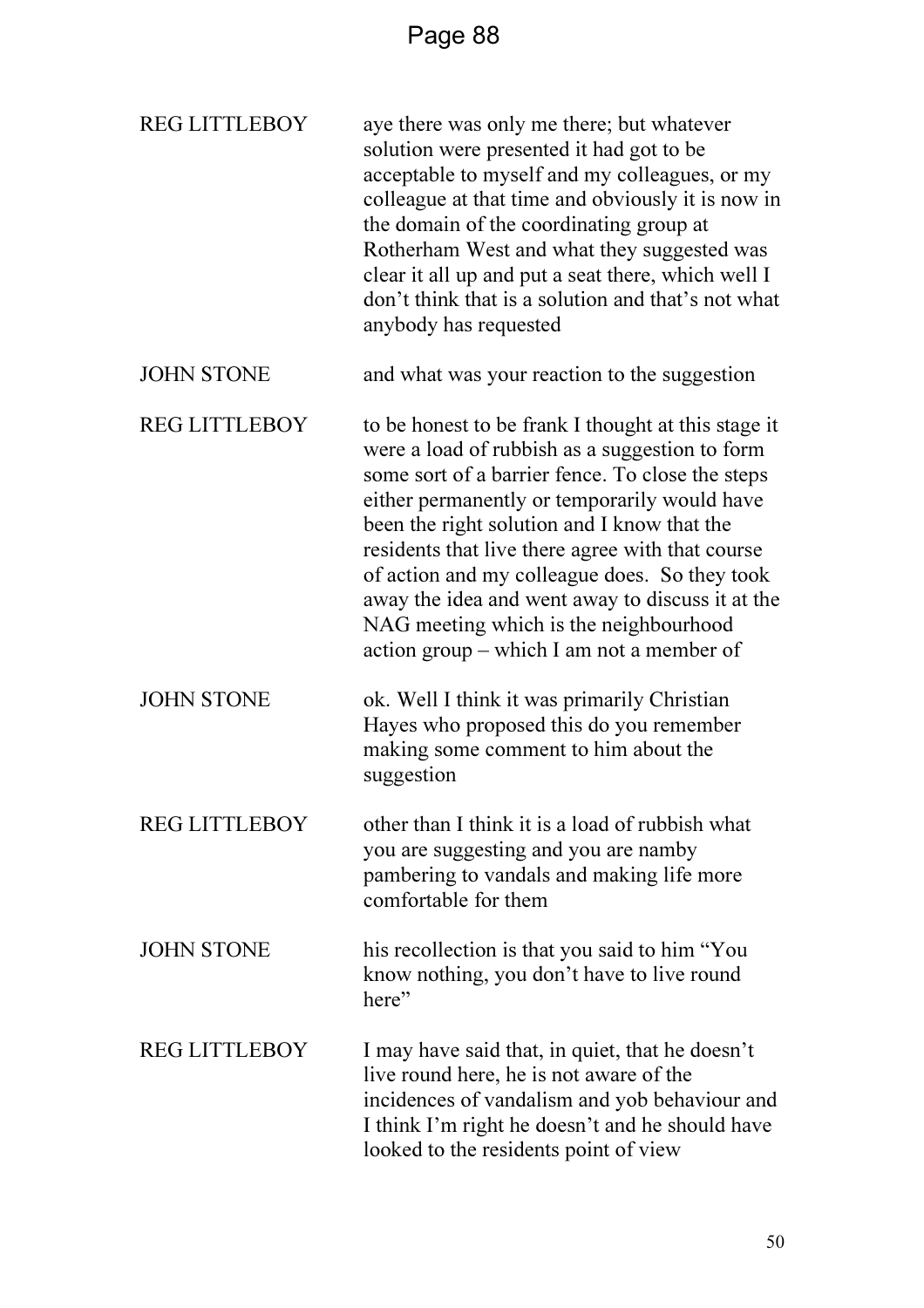| <b>JOHN STONE</b>    | as a council employee with I think he has told<br>me with nearly 20 years experience do you think<br>telling someone they know nothing is a<br>respectful way of treating them?                                                                                                                                                                                                                                                         |
|----------------------|-----------------------------------------------------------------------------------------------------------------------------------------------------------------------------------------------------------------------------------------------------------------------------------------------------------------------------------------------------------------------------------------------------------------------------------------|
| <b>REG LITTLEBOY</b> | it might have been a bit strong but we live in the<br>real world don't we, because what he was<br>saying he were just putting to one side the<br>benefits of closure to them residents and I feel<br>very passionate and strong about the case for<br>them residents who live around here, because<br>we are not delivering and he is a key player in<br>highways or street pride                                                       |
| <b>JOHN STONE</b>    | I think that everyone agrees that you are<br>passionate about what you do Councillor, I<br>think that the suggestion may be that you let<br>your enthusiasm, or concern, for these residents<br>affect your behaviour or the language you used,<br>which was inappropriate /                                                                                                                                                            |
| <b>REG LITTLEBOY</b> | was it a bit strong or inappropriate? Well it<br>may have been a bit stronger than what they are<br>used to from day to day but I have to say I am<br>here to represent the residents and I have to say<br>that the officers at council should be there to try<br>and get a solution to satisfy the residents who<br>are in fact tax payers and pay their wages.<br>Because without the tax payers support, none of<br>us would be here |
| <b>JOHN STONE</b>    | presumably apart from the yobs and vandals<br>there are people on the estate who legitimately<br>use the steps?                                                                                                                                                                                                                                                                                                                         |
| <b>REG LITTLEBOY</b> | errr, maybe but there is not much evidence to<br>say that they do and clearly in the hours of<br>evening and night time they don't use the steps<br>because of the very thing that torments them<br>residents                                                                                                                                                                                                                           |
| <b>JOHN STONE</b>    | I think Maria Watts from Street Pride and Sgt<br>Worrall both said that they didn't have any                                                                                                                                                                                                                                                                                                                                            |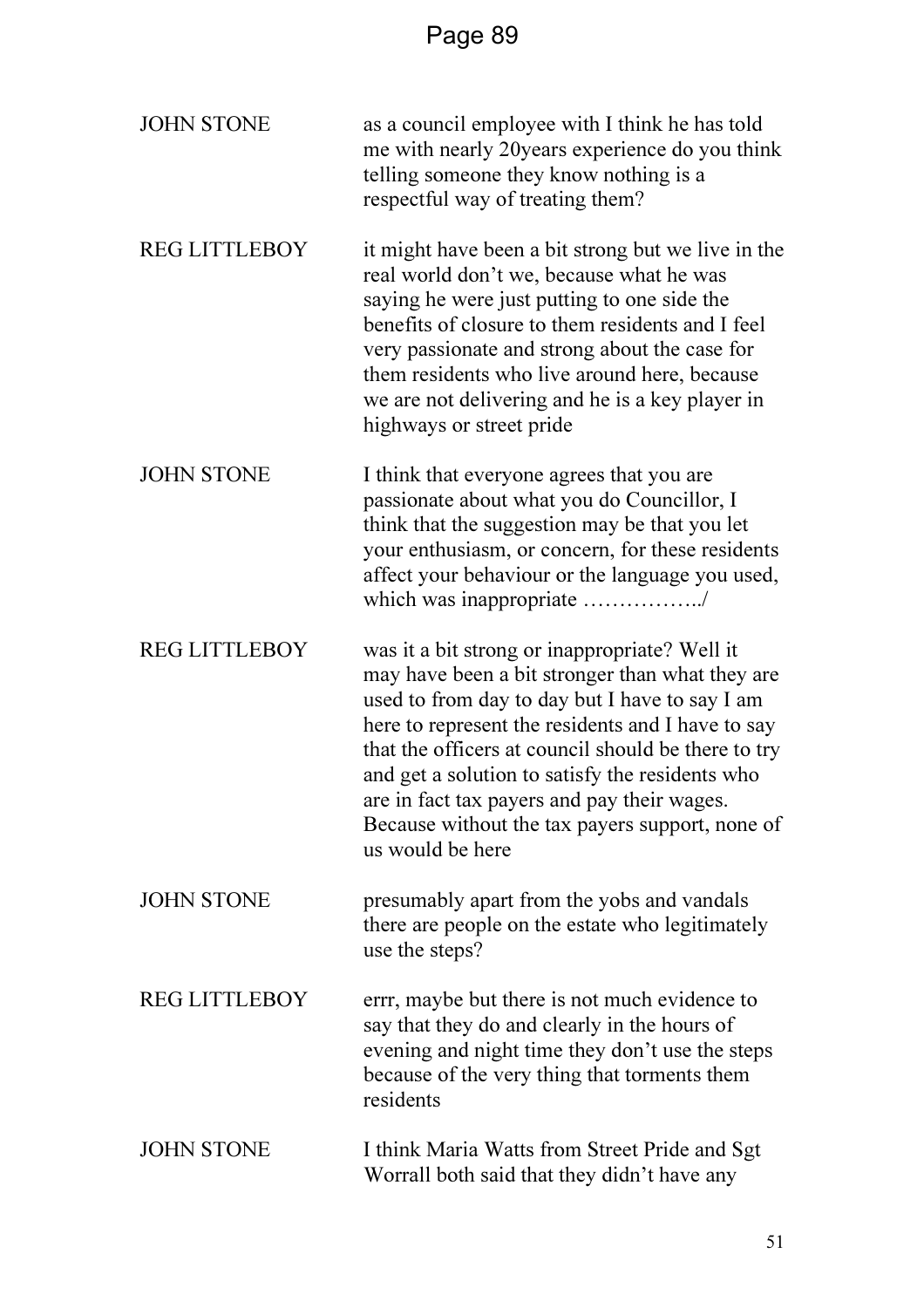|                      | complaints logged: because you talk about the<br>residents ringing the police, neither of them said<br>that they had complaints 'logged' – particularly<br>Maria Watts                                                                                                                                                                                                                                                                                                                                                                             |
|----------------------|----------------------------------------------------------------------------------------------------------------------------------------------------------------------------------------------------------------------------------------------------------------------------------------------------------------------------------------------------------------------------------------------------------------------------------------------------------------------------------------------------------------------------------------------------|
| <b>REG LITTLEBOY</b> | I can accept Maria Watts not having any<br>complaints logged because whilst she is<br>neighbourhood champion she is also employed<br>by 2010 which is the housing department for<br>want of a better word (she works for the<br>ALMO) and it is unlikely that residents whose<br>not living in tenanted houses would complain to<br>the housing department because it still take us a<br>while to get the word out that they are not just<br>here for housing, they are here for neighbouring<br>issues – hence the word Neighbourhood<br>Champion |
| <b>JOHN STONE</b>    | going specifically to Sgt Worrall's complaint,<br>because strictly it is that I am investigating, he<br>describes your reaction to being told the steps<br>couldn't be closed as a "temper tantrum" -<br>would you like to comment?                                                                                                                                                                                                                                                                                                                |
| <b>REG LITTLEBOY</b> | "temper tantrum"? I have no comment to make<br>about it actually. It is a view. I have no<br>comment to make. I get annoyed                                                                                                                                                                                                                                                                                                                                                                                                                        |
| <b>JOHN STONE</b>    | well specifically he says that you lost your<br>temper and you said to him "you find the<br>evidence" and then you called him "bloody<br>useless"                                                                                                                                                                                                                                                                                                                                                                                                  |
| <b>REG LITTLEBOY</b> | well I don't normally use that word, them swear<br>words with people about anyway, so I refute<br>that comment. As regards to saying 'you find<br>the evidence' well my understanding is that as<br>the sergeant in the SNT he is the key player to<br>find that evidence because without evidence we<br>can't close the steps and I would have thought<br>he had avenues to get hold of the evidence from<br>phone calls to Atlas Court for information that<br>he might have sent to [inaudible] because I                                       |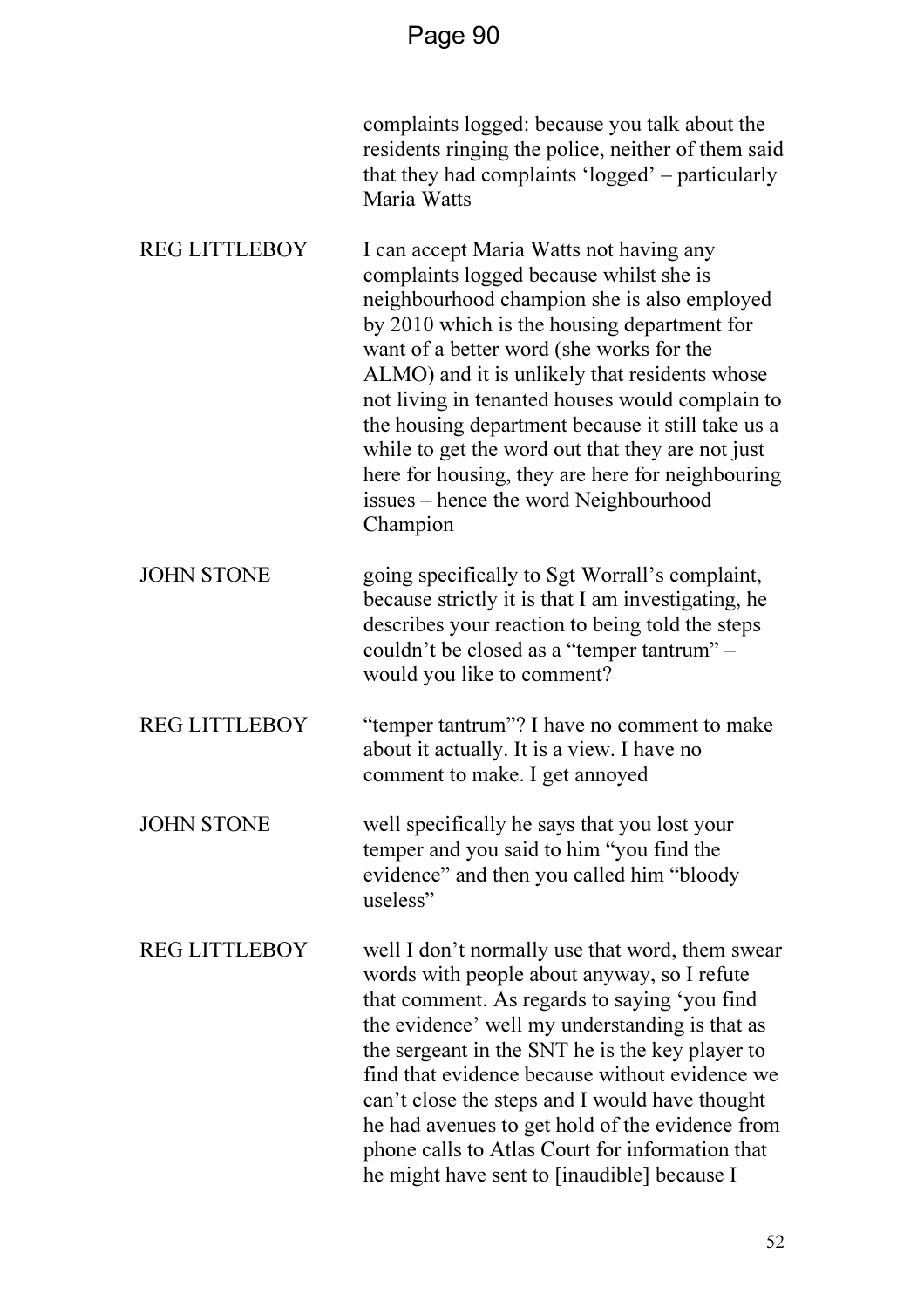|                      | know the neighbours have rung Atlas Court on<br>numerous occasions. I have written to the<br>commander Matt Jukes about the very thing. I<br>have been to the parish council about that very<br>thing so there is evidence and if a police<br>sergeant says he cant get it then I am amazed<br>and what I heard yesterday, and I will be frank<br>about it, what I heard yesterday at the<br>coordinating group of Rother Valley west when<br>the area assembly officer said that Mark<br>Worrall had told him that he cant get the<br>evidence because the time and resources needed<br>he hasn't got; but there may be other ways that I<br>can get the information because as I say, you<br>know, the whole case rests on providing<br>evidence that there is a criminal element that is<br>causing mayhem here |
|----------------------|--------------------------------------------------------------------------------------------------------------------------------------------------------------------------------------------------------------------------------------------------------------------------------------------------------------------------------------------------------------------------------------------------------------------------------------------------------------------------------------------------------------------------------------------------------------------------------------------------------------------------------------------------------------------------------------------------------------------------------------------------------------------------------------------------------------------|
| <b>JOHN STONE</b>    | so would you accept just to sum up what you do<br>accept and don't: that you raised your voice to<br>both Bob Stock and Christian Hayes and indeed<br>Mark Worrall                                                                                                                                                                                                                                                                                                                                                                                                                                                                                                                                                                                                                                                 |
| <b>REG LITTLEBOY</b> | well if they claim I raised my voice, I don't<br>know, but as regards using swear words and<br>insulting I refute that coz that's not my style                                                                                                                                                                                                                                                                                                                                                                                                                                                                                                                                                                                                                                                                     |
| <b>JOHN STONE</b>    | ok so when Sgt Worrall says that you "belittled<br>him in public" you would deny that you said<br>anything that would belittle him?                                                                                                                                                                                                                                                                                                                                                                                                                                                                                                                                                                                                                                                                                |
| <b>REG LITTLEBOY</b> | yes, there were no public there, only officers<br>and it was him and me and what have you it<br>were all we were all concerned about them                                                                                                                                                                                                                                                                                                                                                                                                                                                                                                                                                                                                                                                                          |
| steps                |                                                                                                                                                                                                                                                                                                                                                                                                                                                                                                                                                                                                                                                                                                                                                                                                                    |
| <b>JOHN STONE</b>    | I think in front of anyone else would be<br>sufficient, it certainly wasn't a one to one<br>conversation                                                                                                                                                                                                                                                                                                                                                                                                                                                                                                                                                                                                                                                                                                           |
| <b>REG LITTLEBOY</b> | no it wasn't; I accept that we were all there<br>together                                                                                                                                                                                                                                                                                                                                                                                                                                                                                                                                                                                                                                                                                                                                                          |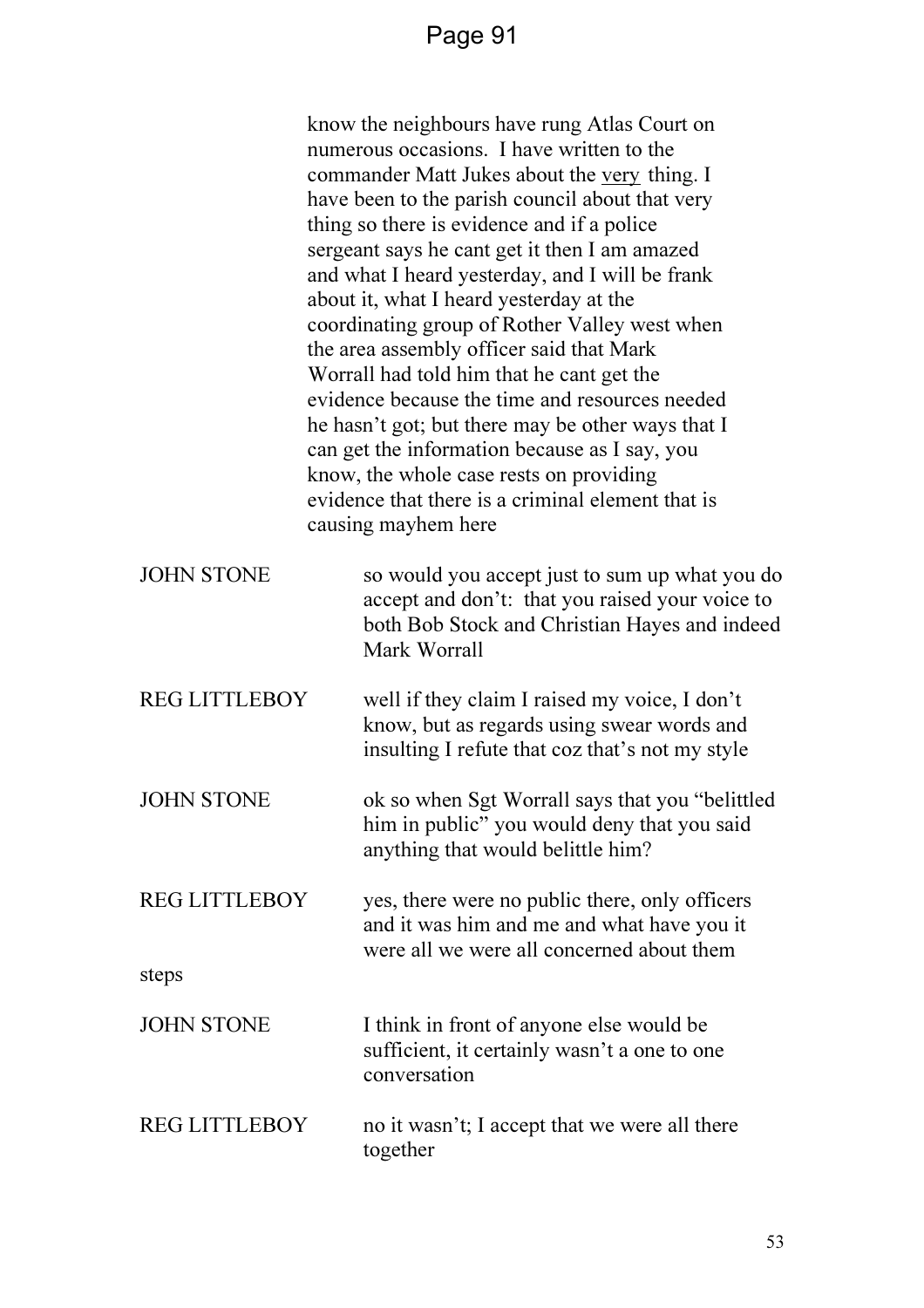| <b>JOHN STONE</b>    | so, I appreciate it is some time ago, that you are<br>thinking back to what was actually said, but<br>would you, thinking back a little more coolly,<br>accept that your language to him was<br>inappropriate                                                                            |
|----------------------|------------------------------------------------------------------------------------------------------------------------------------------------------------------------------------------------------------------------------------------------------------------------------------------|
| <b>REG LITTLEBOY</b> | I wouldn't accept that no. Because sometimes<br>you have to emphasise the importance of some<br>situations and as I have said before I think it is<br>important for them residents that we do us best<br>to try and resolve that problem and we being<br>[phone tone:]  Sorry about this |
| <b>JOHN STONE</b>    | I am pausing the recording again.                                                                                                                                                                                                                                                        |
|                      | Resuming the interview after a telephone call<br>break.                                                                                                                                                                                                                                  |
|                      | You did mention that during the course of the<br>meeting you made reference to a later meeting<br>you were having with Chief Supt Jukes – is that<br>correct that you did tell Sgt Worrall                                                                                               |
| <b>REG LITTLEBOY</b> | I can recollect that yes yes                                                                                                                                                                                                                                                             |
| <b>JOHN STONE</b>    |                                                                                                                                                                                                                                                                                          |
| <b>REG LITTLEBOY</b> | I don't think it were on the occasion when we<br>were all together but I think it were on a<br>previous occasion                                                                                                                                                                         |
| <b>JOHN STONE</b>    | right so you don't think it was on this $20th$ May<br>meeting                                                                                                                                                                                                                            |
| <b>REG LITTLEBOY</b> | yep, probably that one                                                                                                                                                                                                                                                                   |
| <b>JOHN STONE</b>    | right, well that is the one we are talking about –<br>yep. He says he recollects you saying "I'm<br>seeing Matt Jukes this afternoon I'm having you<br>removed". Do you accept that you said that?                                                                                       |
| <b>REG LITTLEBOY</b> | it is not within my power to remove anybody.<br>It's not, I don't get involved in management                                                                                                                                                                                             |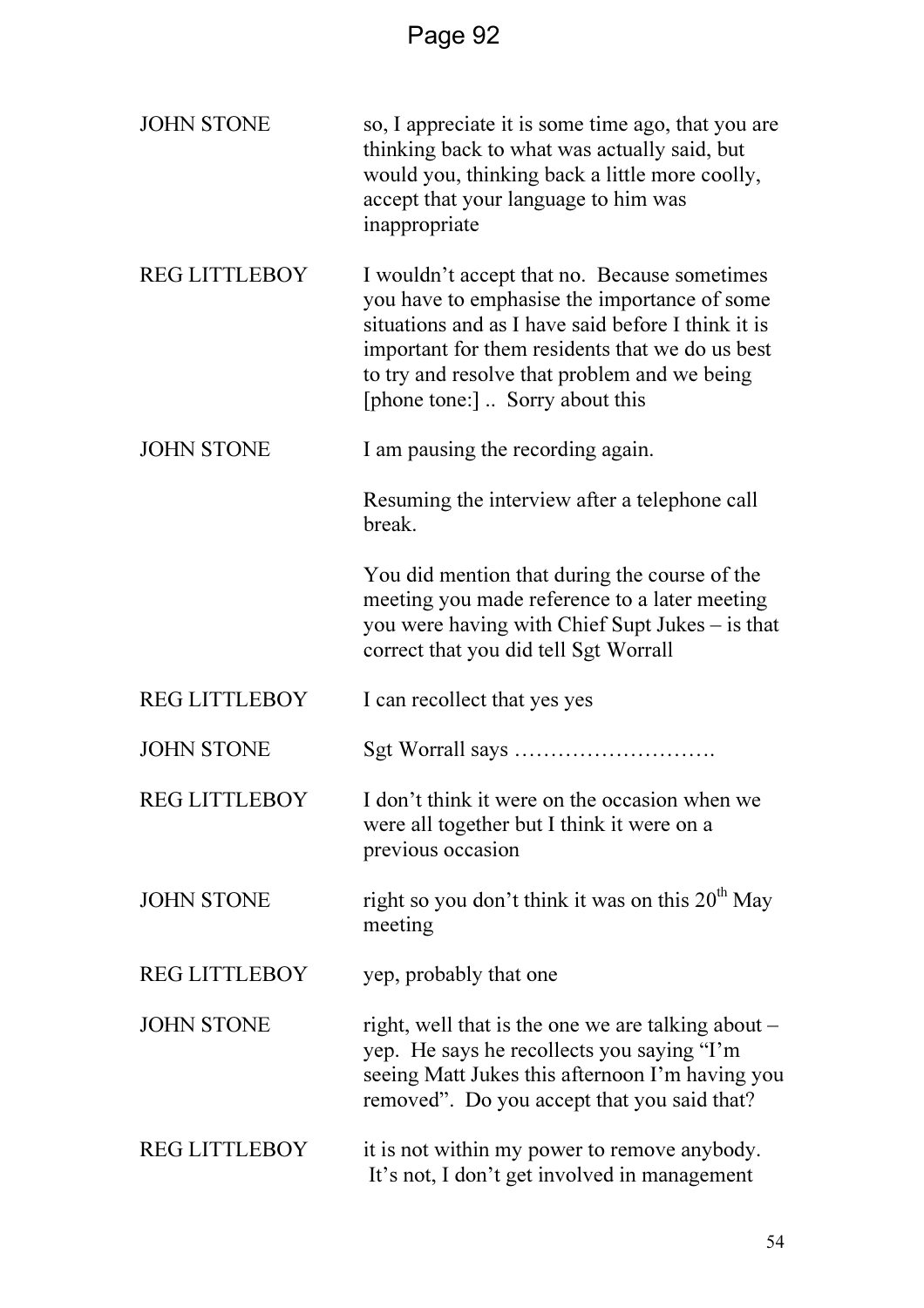|                      | issues, I am not a manager and it's not for me to<br>do Matt Jukes' job or anybody else's job. I<br>don't like manage, I am a councillor                                                              |
|----------------------|-------------------------------------------------------------------------------------------------------------------------------------------------------------------------------------------------------|
| <b>JOHN STONE</b>    | I accept that you don't have the power, but it is<br>a question of whether you made the threat. It<br>would potentially be upsetting to somebody if<br>you made the threat                            |
| <b>REG LITTLEBOY</b> | I accept it may have been if I had said that but I<br>didn't say that                                                                                                                                 |
| <b>JOHN STONE</b>    | so you deny                                                                                                                                                                                           |
| <b>REG LITTLEBOY</b> | neither did I speak about it to Matt Jukes                                                                                                                                                            |
| <b>JOHN STONE</b>    | OK. So you didn't say anything to Sgt Worrall<br>that may have given him the impression that<br>you would approach his superior with a view to<br>having him moved from the                           |
| <b>REG LITTLEBOY</b> | Never, ever have I done that because I cant. I<br>think the evidence is there, neither have I done,<br>nor has that happened, although I know Mark<br>Worrall has now been moved to Dinnington,       |
| but                  | I would imagine it is progression in a job that<br>people do move about in forces, but it is not<br>within my remit either to suggest it, I wouldn't,<br>or to do it                                  |
| <b>JOHN STONE</b>    | speaking to the council people who have known<br>you for some years the comment a number of<br>them made was 'well Cllr Littleboy is always<br>like that", "that's Reg, that's the way he<br>behaves' |
| <b>REG LITTLEBOY</b> | others like what                                                                                                                                                                                      |
| <b>JOHN STONE</b>    | well one of them said 'Cllr Littleboy might be<br>upset if he realised how he made people feel'<br>Do you think that when you have got a cause<br>you take into account the effects that your         |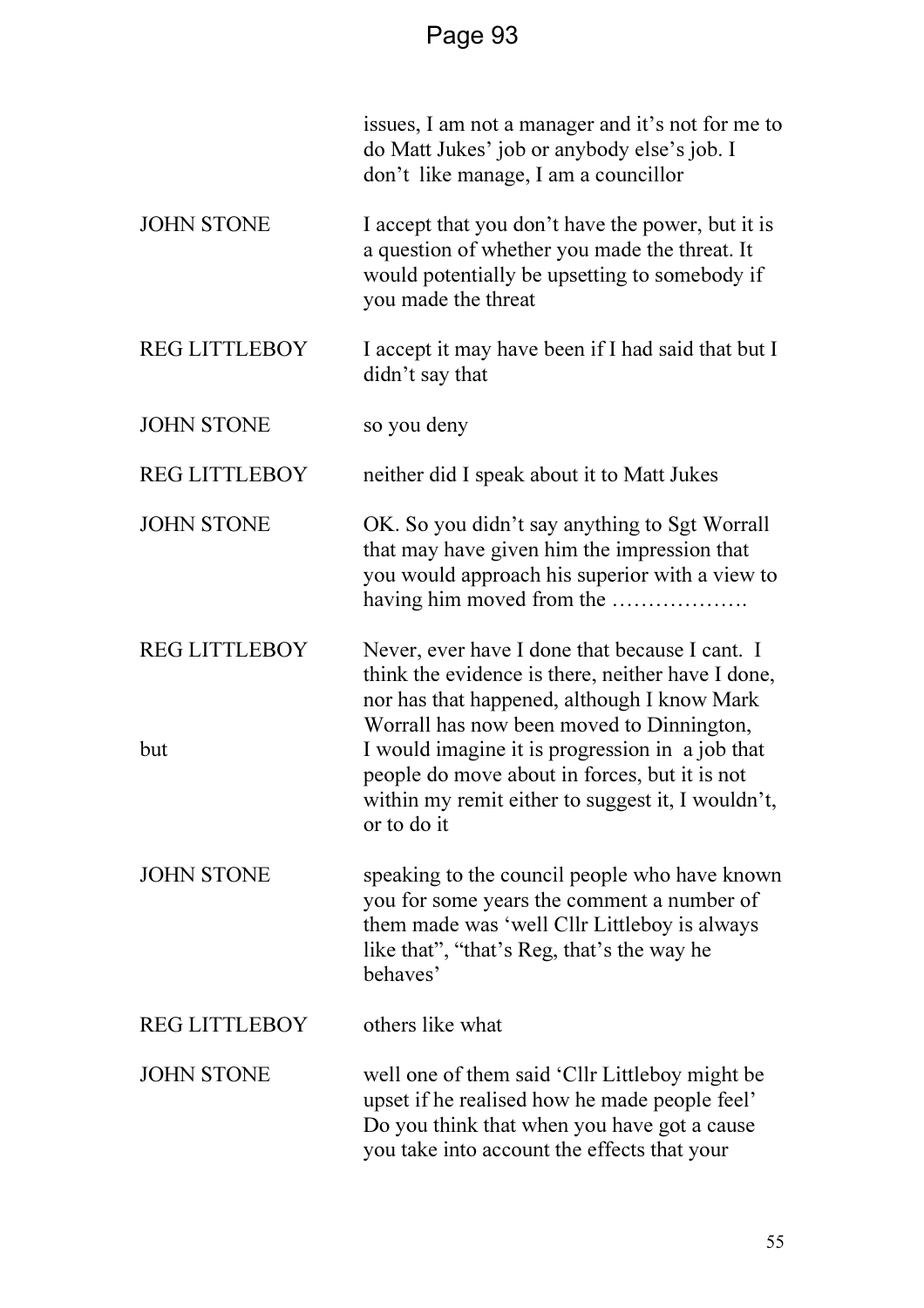|                             | words might have on the people you are<br>delivering them to?                                                                                                                                                                                                                                                                                                                                                                                                                                                                                                                                                                                        |
|-----------------------------|------------------------------------------------------------------------------------------------------------------------------------------------------------------------------------------------------------------------------------------------------------------------------------------------------------------------------------------------------------------------------------------------------------------------------------------------------------------------------------------------------------------------------------------------------------------------------------------------------------------------------------------------------|
| <b>REG LITTLEBOY</b><br>not | well I would hope so. I would hope that people<br>don't take things personally what I say, because<br>I try not to personalise. Its about issues, its<br>about policies and I don't personalise and its<br>And I hope that people don't take it as I<br>personalise things                                                                                                                                                                                                                                                                                                                                                                           |
| <b>JOHN STONE</b>           | but if you say to an experienced, and<br>presumably reasonably senior council official<br>"You know nothing" is that not a personal<br>comment, rather than an objective one                                                                                                                                                                                                                                                                                                                                                                                                                                                                         |
| <b>REG LITTLEBOY</b>        | it might not be an objective comment to make,<br>if I said that but you've got to bear, I don't<br>know, we live in the real world you know and<br>you have got to bear in mind that I have spent<br>all my life working at pit, where everybody<br>were frank with everybody and while I were a<br>supervisor there were occasions when<br>comments like that were made on a regular<br>basis, you were just an over man that you beat<br>on the way home but you go and that's a way of<br>life. it's a comment, that if I meant it, if I meant<br>it, you'd do something about it wouldn't you, if<br>you thought somebody was absolutely useless |
| <b>JOHN STONE</b>           | yes, but it is alright you saying that you worked<br>all your life in the pit, not everybody you deal<br>with                                                                                                                                                                                                                                                                                                                                                                                                                                                                                                                                        |
| <b>REG LITTLEBOY</b>        | yes, I accept that                                                                                                                                                                                                                                                                                                                                                                                                                                                                                                                                                                                                                                   |
| <b>JOHN STONE</b>           | lets move onto the second part of the complaint<br>and this is the meeting of the parish council on<br>the $4^{\text{th}}$ June                                                                                                                                                                                                                                                                                                                                                                                                                                                                                                                      |
| <b>REG LITTLEBOY</b>        | were Mark Worrall there                                                                                                                                                                                                                                                                                                                                                                                                                                                                                                                                                                                                                              |
| <b>JOHN STONE</b>           | no                                                                                                                                                                                                                                                                                                                                                                                                                                                                                                                                                                                                                                                   |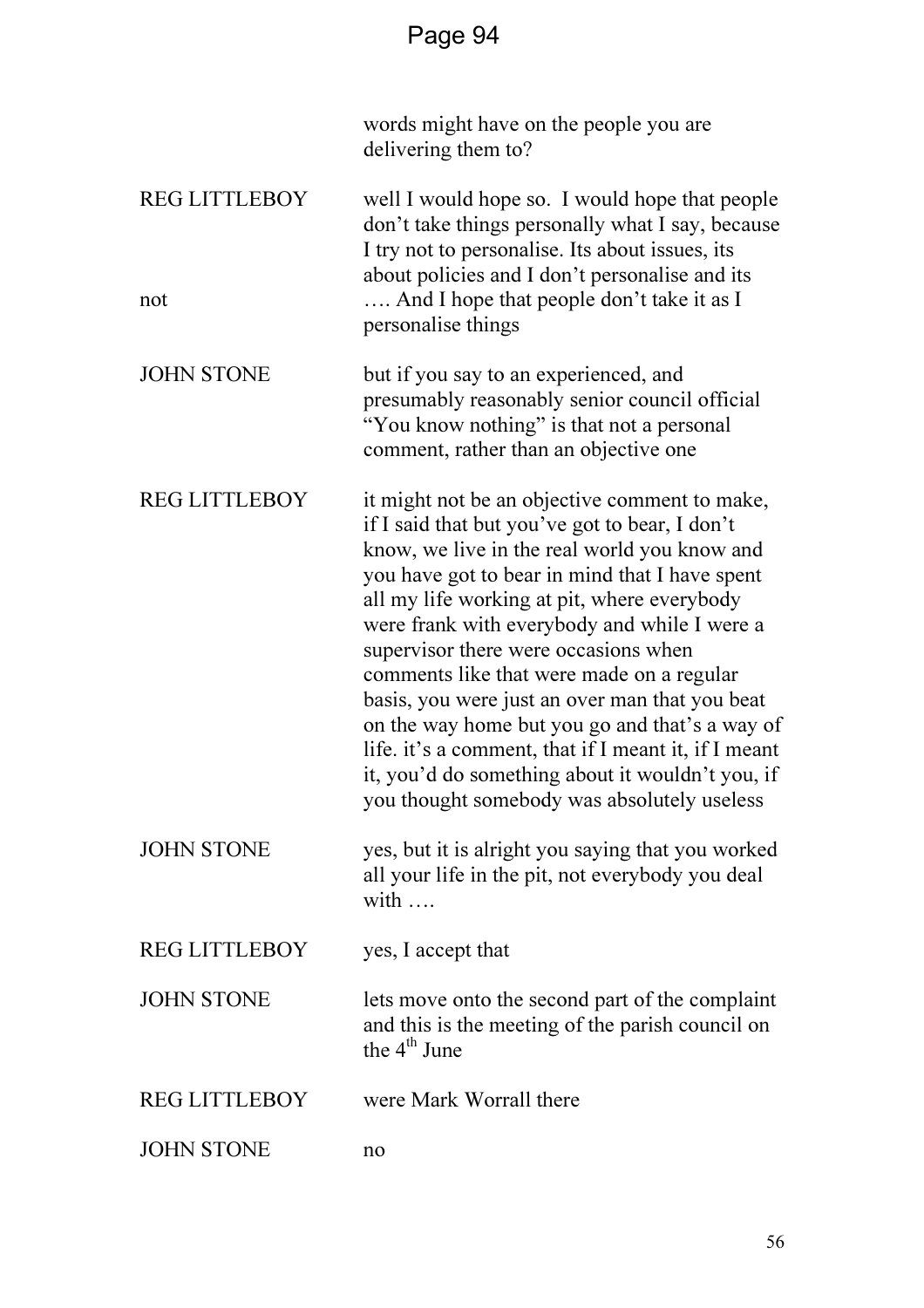| <b>REG LITTLEBOY</b> | well                                                                                                                                                                                                                                                                                                                                                                                                                                                                                                                                                                                                                                                                                                                                        |
|----------------------|---------------------------------------------------------------------------------------------------------------------------------------------------------------------------------------------------------------------------------------------------------------------------------------------------------------------------------------------------------------------------------------------------------------------------------------------------------------------------------------------------------------------------------------------------------------------------------------------------------------------------------------------------------------------------------------------------------------------------------------------|
| <b>JOHN STONE</b>    | the evidence in that case comes from the two<br>Police community                                                                                                                                                                                                                                                                                                                                                                                                                                                                                                                                                                                                                                                                            |
| <b>REG LITTLEBOY</b> | Support officers                                                                                                                                                                                                                                                                                                                                                                                                                                                                                                                                                                                                                                                                                                                            |
| <b>JOHN STONE</b>    | who were present                                                                                                                                                                                                                                                                                                                                                                                                                                                                                                                                                                                                                                                                                                                            |
| <b>REG LITTLEBOY</b> | well I think the least said the sooner its mended<br>because I have to say this, that I know that you<br>have interviewed Parish councillors about that<br>and I know that they went back to tell a right<br>tale to Richard Scholey who then came to the<br>July meeting at parish council and shocked em<br>all with his attitude because he repeated what<br>they claimed to have been said and everybody<br>were in denial of it and shocked Catcliffe parish<br>council, because I have to say this $-$ they are the<br>friendliest bunch of councillors that I have<br>known and them PCSOs got it all wrong and I<br>am surprised that you are taking evidence off<br>them. Have you interviewed them $-$ the<br>PCSO <sub>s</sub> ? |
| <b>JOHN STONE</b>    | I have interviewed the two PCSOs and, as you<br>know about, all the councillors. I have spoken<br>to Chief Supt Jukes and Inspector Scholey on<br>the phone; so as far as I am aware I have spoken<br>to everyone I can trace, prior to speaking to you                                                                                                                                                                                                                                                                                                                                                                                                                                                                                     |
| <b>REG LITTLEBOY</b> | I find that somebody saying something and then<br>it getting repeated as an accusation towards me,<br>when they weren't there, then I find that well<br>Well I just don't find it very good at all                                                                                                                                                                                                                                                                                                                                                                                                                                                                                                                                          |
| <b>JOHN STONE</b>    | well you appreciate that it is legitimate. If you<br>were to say to me now something defamatory<br>about a fellow councillor then that wouldn't be<br>right; you cant say something about someone<br>simply because they are not present and expect<br>to get away with it. You are not suggesting that<br>you should be able to abuse somebody who is                                                                                                                                                                                                                                                                                                                                                                                      |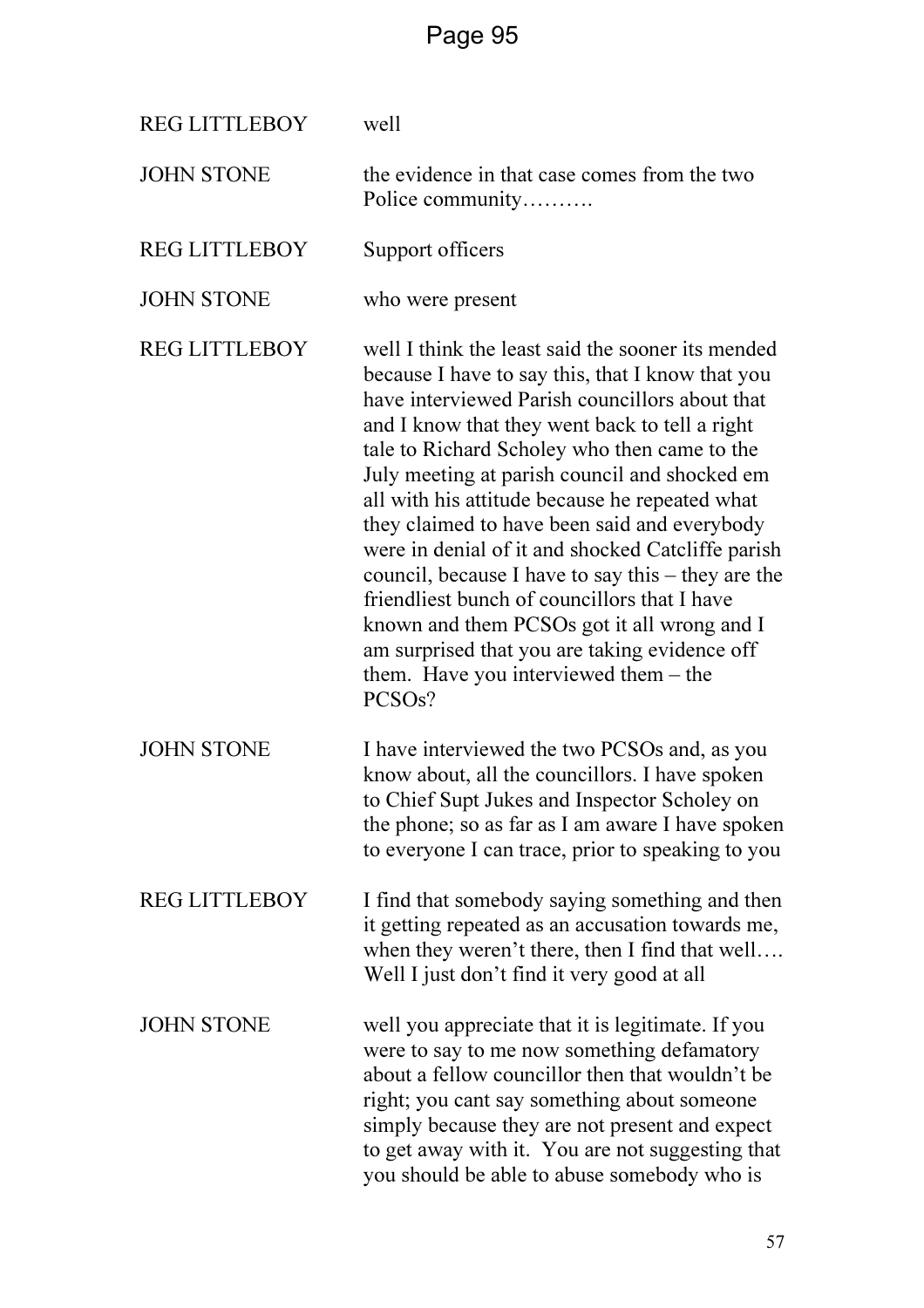|                         | not present at a meeting in front of a number of<br>people?                                                                                                                                                       |  |
|-------------------------|-------------------------------------------------------------------------------------------------------------------------------------------------------------------------------------------------------------------|--|
| <b>REG LITTLEBOY</b>    | I am not saying that you can                                                                                                                                                                                      |  |
| <b>JOHN STONE</b>       | you seemed to think that it was wrong because<br>Sgt Worrall wasn't actually present, that a<br>complaint can be made about it                                                                                    |  |
| <b>REG LITTLEBOY</b>    | I think when Sgt Worrall weren't there and he<br>makes an allegation within that, based on that,<br>I think that's wrong                                                                                          |  |
| <b>JOHN STONE</b><br>to | well surely you accept the point that if you go<br>a meeting you can't simply attack anyone that<br>isn't there simply because they are not there                                                                 |  |
| <b>REG LITTLEBOY</b>    | I am not saying that you can                                                                                                                                                                                      |  |
| <b>JOHN STONE</b>       | well why do you think its wrong that a<br>complaint can be based on what you have said<br>about someone at a public meeting                                                                                       |  |
| <b>REG LITTLEBOY</b>    | because it is all based on hearsay and gossip                                                                                                                                                                     |  |
| <b>JOHN STONE</b>       | no it is not based on hearsay, it is based on what<br>people who were present at that meeting, the<br>other councillors, yourself and the PCSOs<br>actually observed                                              |  |
| <b>REG LITTLEBOY</b>    | yes                                                                                                                                                                                                               |  |
| <b>JOHN STONE</b>       | it's not the evidence of Mark Worrall about<br>hat happened on the $4th$ June, it is the evidence<br>of the people that were there; that is not<br>hearsay. That is what was actually said, or what<br>people say |  |
| <b>REG LITTLEBOY</b>    | or what they alleged was said                                                                                                                                                                                     |  |
| <b>JOHN STONE</b>       | I am not at this point, I have not decided which<br>of the conflicting views I prefer, I am still<br>investigating the matter but I am trying to                                                                  |  |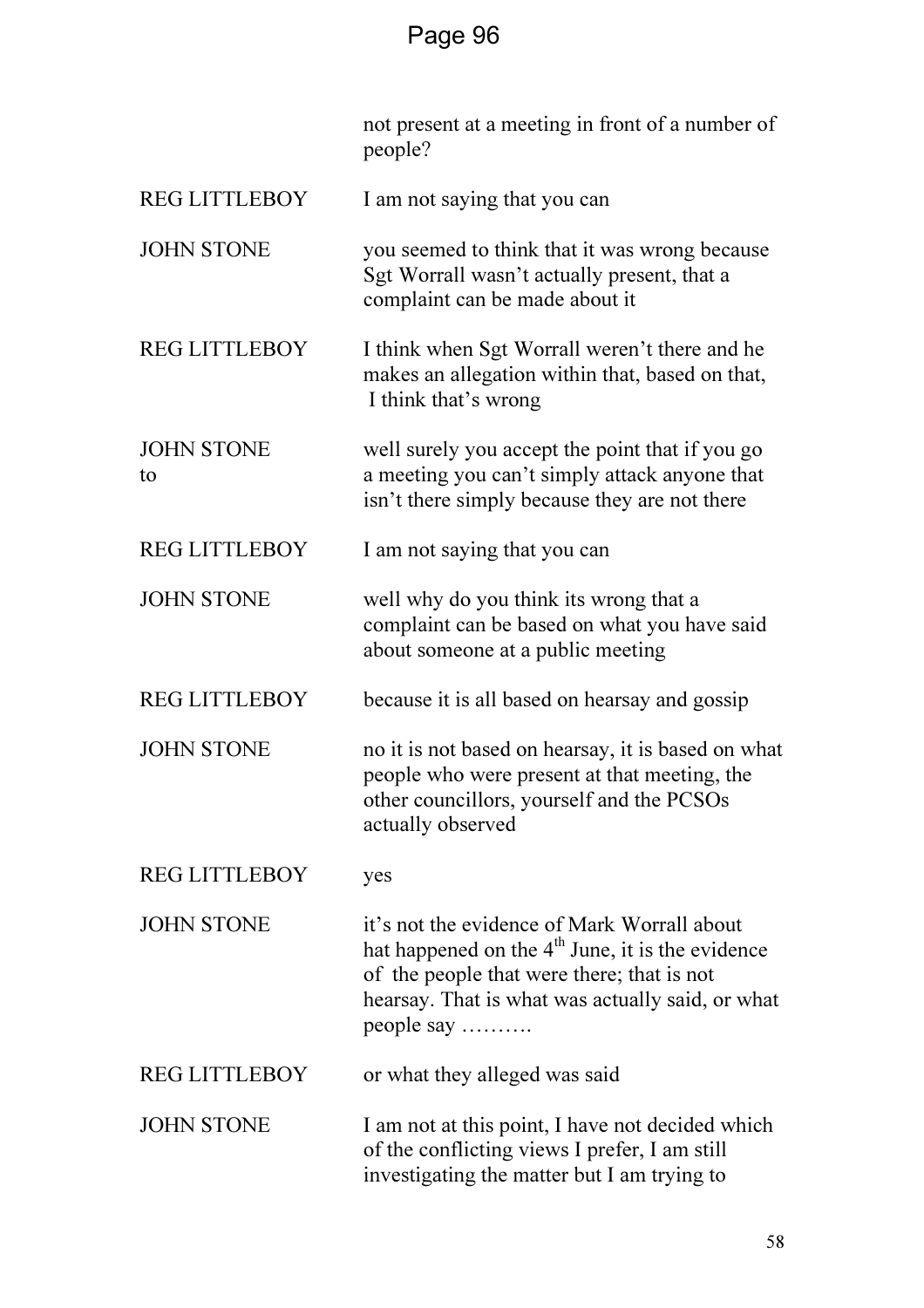|                              | explain to you why it is proper that a complaint<br>be founded on what you say in a public<br>meeting, about someone that is not there                                                                                                                                                                                                                                                                                                                                                                                                                                                       |  |
|------------------------------|----------------------------------------------------------------------------------------------------------------------------------------------------------------------------------------------------------------------------------------------------------------------------------------------------------------------------------------------------------------------------------------------------------------------------------------------------------------------------------------------------------------------------------------------------------------------------------------------|--|
| <b>REG LITTLEBOY</b>         | I can't recollect saying owt about Mark Worrall<br>when he is not there                                                                                                                                                                                                                                                                                                                                                                                                                                                                                                                      |  |
| <b>JOHN STONE</b>            | do you recollect that there was some discussion<br>at that meeting about a play area                                                                                                                                                                                                                                                                                                                                                                                                                                                                                                         |  |
| <b>REG LITTLEBOY</b>         | at Highfield $\dots$                                                                                                                                                                                                                                                                                                                                                                                                                                                                                                                                                                         |  |
| <b>JOHN STONE</b>            | Highfield View                                                                                                                                                                                                                                                                                                                                                                                                                                                                                                                                                                               |  |
| <b>REG LITLEBOY</b>          | at Highfield View play area                                                                                                                                                                                                                                                                                                                                                                                                                                                                                                                                                                  |  |
| <b>JOHN STONE</b>            | yes                                                                                                                                                                                                                                                                                                                                                                                                                                                                                                                                                                                          |  |
| <b>REG LITTLEBOY</b>         | and drinking and yobs                                                                                                                                                                                                                                                                                                                                                                                                                                                                                                                                                                        |  |
| <b>JOHN STONE</b>            | and                                                                                                                                                                                                                                                                                                                                                                                                                                                                                                                                                                                          |  |
| <b>REG LITTLEBOY</b>         | and the force, and the PCSOs claiming that<br>they cant do nowt about it and that's what they<br>said                                                                                                                                                                                                                                                                                                                                                                                                                                                                                        |  |
| <b>JOHN STONE</b>            | and what was your reaction to that                                                                                                                                                                                                                                                                                                                                                                                                                                                                                                                                                           |  |
| <b>REG LITTLEBOY</b><br>said | well the reaction, well I think you should take<br>it further and if you cant do nowt about it as<br>PCSOs then you need the help of the police, of<br>police force and you are in a position to go back<br>and report that and say I want some assistance<br>at this play area to get these yobs off it and it<br>needs police, not PCSOs if they haven't got the<br>powers. And I know the power of PCSOs are<br>somewhat limited in South Yorkshire and the<br>Chief Constable is not going to increase their<br>powers. I am quite aware of that because he<br>it, on numerous occasions |  |
| <b>JOHN STONE</b>            | would you accept that during the course of this<br>discussion you raised your voice                                                                                                                                                                                                                                                                                                                                                                                                                                                                                                          |  |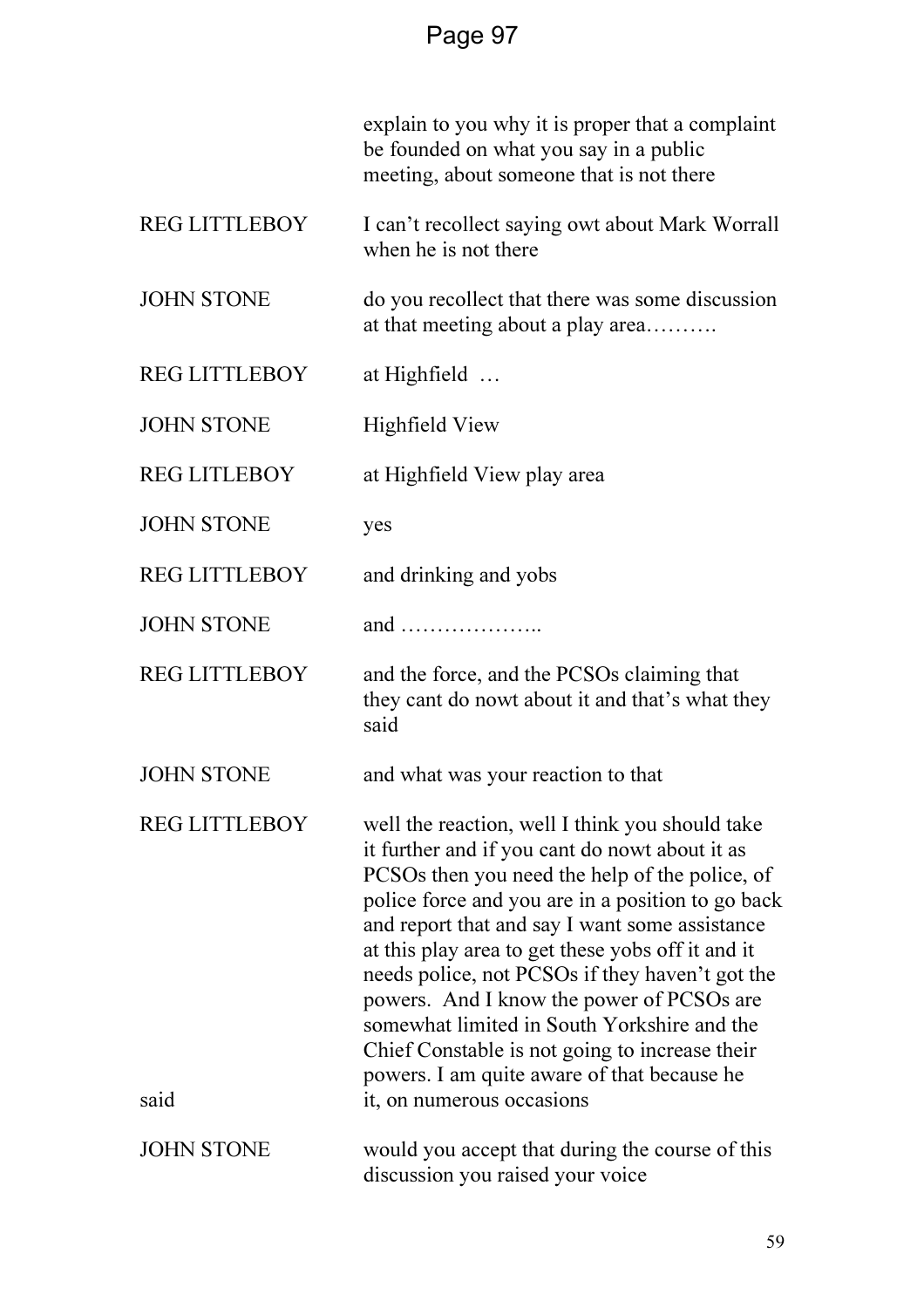| <b>REG LITTLEBOY</b> | I would be surprised if I raised my voice in<br>Catcliffe parish council meeting. Its, its, we<br>never have, we never have them type of<br>meetings                                                                                                           |
|----------------------|----------------------------------------------------------------------------------------------------------------------------------------------------------------------------------------------------------------------------------------------------------------|
| <b>JOHN STONE</b>    | well this was a meeting, this wasn't just the<br>councillors; obviously you had the PCSOs and<br>.                                                                                                                                                             |
| <b>REG LITTLEBOY</b> | yes, yes, and there was some residents there as<br>well, no doubt, coz that's what we do. There<br>are three or four residents come on a regular<br>basis                                                                                                      |
| <b>JOHN STONE</b>    | would you accept you raised your voice to<br>PCSOs during the course of the discussion                                                                                                                                                                         |
| <b>REG LITTLEBOY</b> | I don't know about raising my voice. I might<br>have put it a bit, should we say, to explain it,<br>to emphasise more than if they cant do it they<br>should get some support from the police  and<br>the balls in their court, that's what they have to<br>do |
| <b>JOHN STONE</b>    | I'm sorry are you saying 'Yes' you did raise<br>your voice, or                                                                                                                                                                                                 |
| <b>REG LITTLEBOY</b> | no I'm saying no I didn't, but I would like to<br>obviously emphasise its, er raise the voice or<br>not raise the voice I don't know $-$ it's a matter<br>of opinion                                                                                           |
| <b>JOHN STONE</b>    | did you hear one of the councillors and it is not<br>specifically suggested it was you – refer to the<br>PCSOs as "plastic policemen" "plastic<br>bobbies" or something of that nature                                                                         |
| <b>REG LITTLEBOY</b> | cant say I did, I can't say I did. As I say they<br>are a friendly bunch at Catcliffe Parish council                                                                                                                                                           |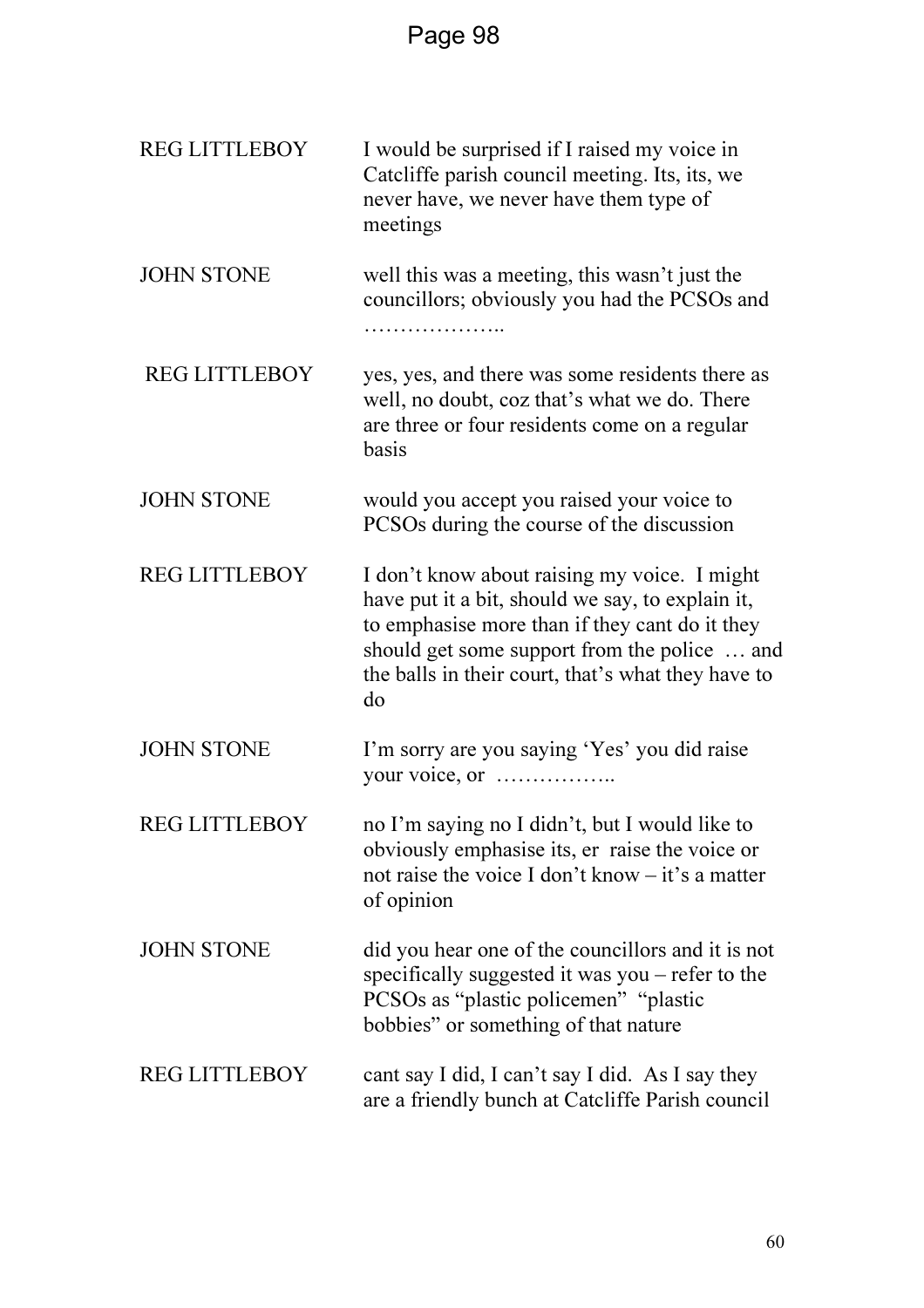| <b>JOHN STONE</b>       | do you recollect saying anything about Sgt<br>Worrall during the course of that meeting?                                                                                                                                                                                                                                                                                                   |  |
|-------------------------|--------------------------------------------------------------------------------------------------------------------------------------------------------------------------------------------------------------------------------------------------------------------------------------------------------------------------------------------------------------------------------------------|--|
| [pause]                 |                                                                                                                                                                                                                                                                                                                                                                                            |  |
| <b>REG LITTLEBOY</b>    | I cant recollect saying owt about personally<br>about Sgt Worrall no. I may have said that it's<br>the Sergeant of the SNT that does the<br>arrangement, because my opinion, he is in<br>charge of the Safe Neighbourhood team, he is a<br>key player and if we wanted an operation then<br>the PCSOs would have to go to him and explain<br>that to him. One would expect him to organise |  |
| it<br><b>JOHN STONE</b> | Did you indicate that you would like Sgt<br>Worrall replaced by PC Bilton                                                                                                                                                                                                                                                                                                                  |  |
| <b>REG LITTLEBOY</b>    | can't recollect that                                                                                                                                                                                                                                                                                                                                                                       |  |
| <b>JOHN STONE</b>       | might you have said that                                                                                                                                                                                                                                                                                                                                                                   |  |
| <b>REG LITTLEBOY</b>    | I doubt it                                                                                                                                                                                                                                                                                                                                                                                 |  |
| <b>JOHN STONE</b>       | was it a view that you held at that time                                                                                                                                                                                                                                                                                                                                                   |  |
| <b>REG LITTLEBOY</b>    | errrr, I don't know. I cant say it's a view that I<br>held but I do get on well with Richard Bilton<br>when he's acting Sergeant because he passes<br>information onto us and that's good                                                                                                                                                                                                  |  |
| <b>JOHN STONE</b>       | Right. It is suggested that you did in fact make a<br>personal and derogatory comment about Sgt<br>Worrall - words to the effect that you hated him                                                                                                                                                                                                                                        |  |
| <b>REG LITTLEBOY</b>    | why should I say that about anybody? It is not<br>in my nature to hate anybody. It is all about<br>policies and actions, and nowt to do with<br>personalities                                                                                                                                                                                                                              |  |
| <b>JOHN STONE</b>       | and did you say in the meeting that you had<br>insulted Sgt Worrall to his face previously                                                                                                                                                                                                                                                                                                 |  |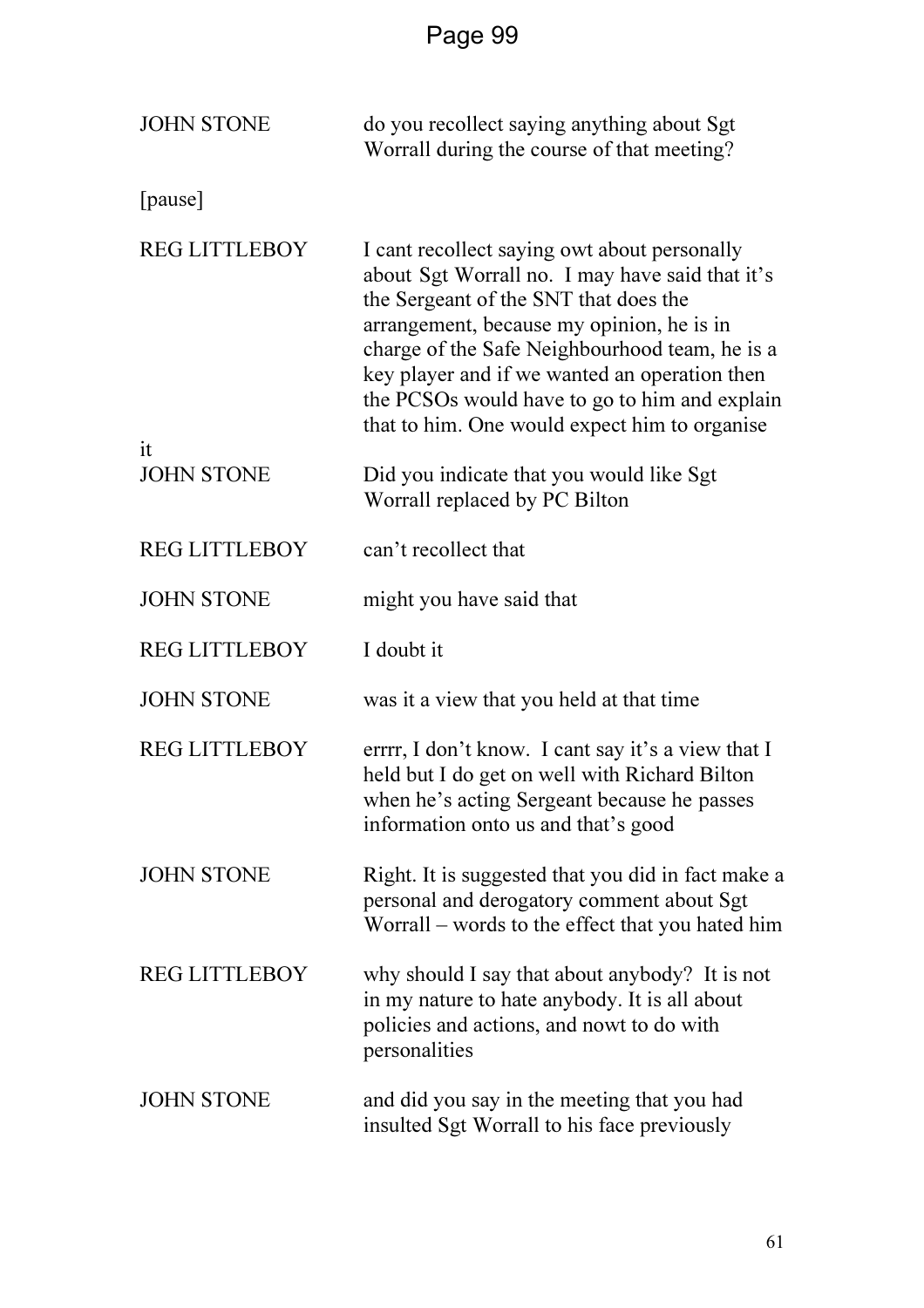| <b>REG LITTLEBOY</b> | I don't think I did say that. I don't think<br>in my opinion I hadn't insulted Sgt Worrall<br>previously                                                                                                                                                                                                                                                                                  |  |
|----------------------|-------------------------------------------------------------------------------------------------------------------------------------------------------------------------------------------------------------------------------------------------------------------------------------------------------------------------------------------------------------------------------------------|--|
| <b>JOHN STONE</b>    | did you express a view that the SNT and PCSOs<br>were a waste of time and money                                                                                                                                                                                                                                                                                                           |  |
| <b>REG LITTLEBOY</b> | why did I say that?                                                                                                                                                                                                                                                                                                                                                                       |  |
| <b>JOHN STONE</b>    | no I said "Did you"?                                                                                                                                                                                                                                                                                                                                                                      |  |
| <b>REG LITTLEBOY</b> | no. why should I say a thing like that?                                                                                                                                                                                                                                                                                                                                                   |  |
| <b>JOHN STONE</b>    | I have got no idea                                                                                                                                                                                                                                                                                                                                                                        |  |
| <b>REG LITTLEBOY</b> | as a member of the police authority we made<br>that one of our top priorities because we<br>believed that the neighbourhood teams,<br>neighbourhood policing was the way forward<br>to guarantee what a lot of people want. It's<br>the police back on the beat, visibility,<br>reassurance so why should I think they would<br>be a waste of time?                                       |  |
| <b>JOHN STONE</b>    | so you support SNT?                                                                                                                                                                                                                                                                                                                                                                       |  |
| <b>REG LITTLEBOY</b> | course I do, yes and I support the PCSOs<br>because don't forget when they first came in<br>they were only part funded, we had to find a<br>quarter of the funding for PCSOs                                                                                                                                                                                                              |  |
| <b>JOHN STONE</b>    | but is it fair to say that, sorry I think we<br>touched on this earlier, you don't feel the SNT<br>in your area is as good as others                                                                                                                                                                                                                                                      |  |
| <b>REG LITTLEBOY</b> | that's, that's my view and I am not saying that<br>others, coz I am not, I am not ok with what the<br>others do coz obviously Rotherham is a big area<br>and I do not know what goes on in Northern<br>Borough but I do know what goes off in<br>Wentworth South because I had the senior<br>PCSO come and do a presentation to police<br>authority meeting and I were impressed with the |  |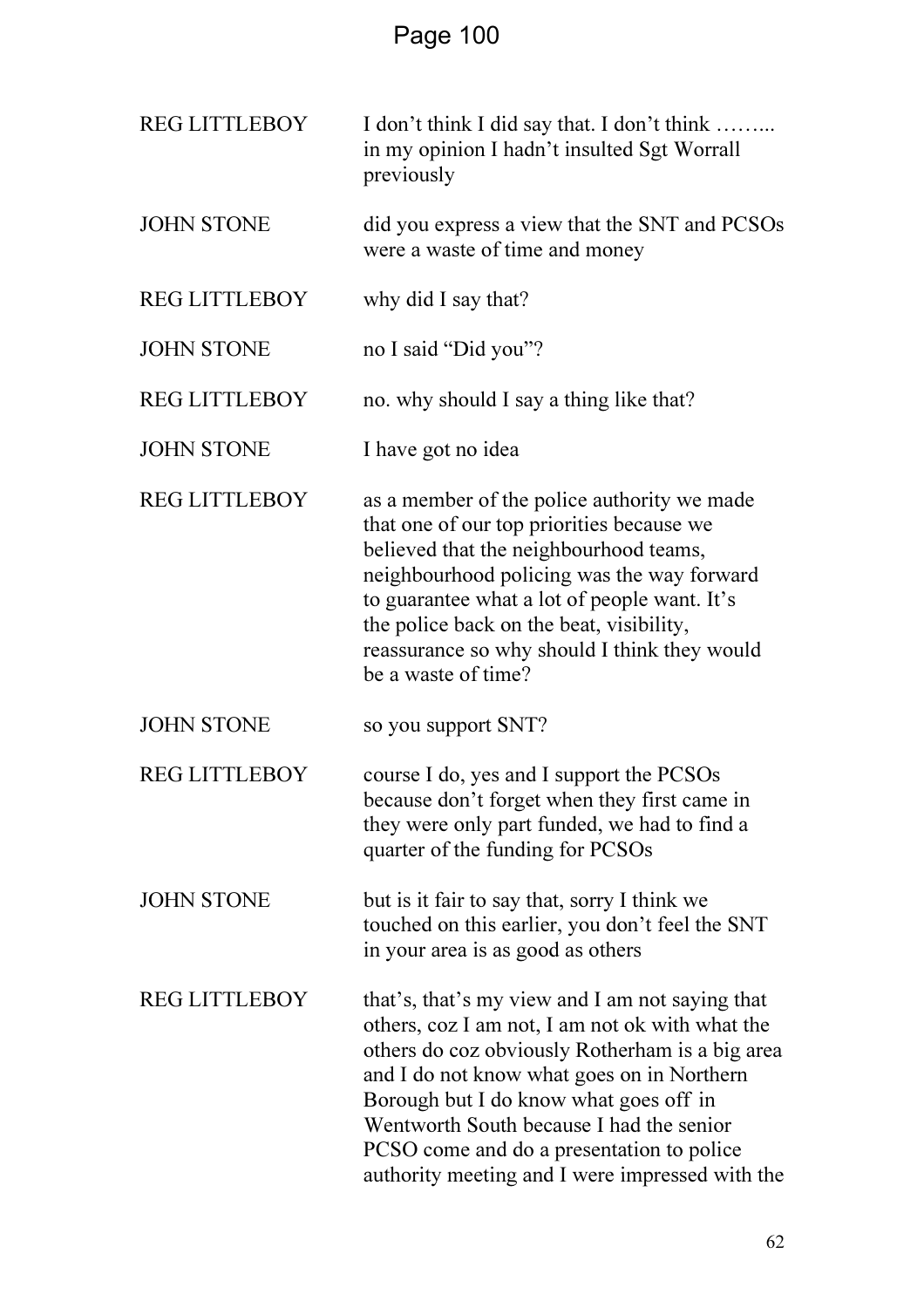|                                        | organisation – the way that they involved the<br>elected members, the way they involved the<br>parish councillors and kept them up to scratch<br>and errr I was somewhat envious after<br>hearing  after hearing it: the presentation,<br>because I knew that that doesn't happen in<br>Rother Valley west and I have to take on board<br>what I said earlier, we know that the grass is<br>always greener on other side         |  |
|----------------------------------------|----------------------------------------------------------------------------------------------------------------------------------------------------------------------------------------------------------------------------------------------------------------------------------------------------------------------------------------------------------------------------------------------------------------------------------|--|
| <b>JOHN STONE</b>                      | Councillor obviously you have been in politics,<br>you told me at the beginning your considerable<br>experience as a councillor and I think speaking<br>to various people it's obvious that when you<br>campaign you have a lot of success putting<br>forward residents views. Do you think, going<br>back to the Brinsworth steps issue $-$ is that an<br>issue that you have been campaigning about for<br>some time I believe |  |
| <b>REG LITTLEBOY</b>                   | yes a long time, a long long time                                                                                                                                                                                                                                                                                                                                                                                                |  |
| <b>JOHN STONE</b>                      | what over three years?                                                                                                                                                                                                                                                                                                                                                                                                           |  |
| <b>REG LITTLEBOY</b>                   | I'll bet, longer than that                                                                                                                                                                                                                                                                                                                                                                                                       |  |
| <b>JOHN STONE</b>                      | Longer than that. Do you think that on that<br>occasion your frustration at the solution that<br>was being put forward by the council officials<br>led you to behave perhaps in a way you should<br>not have done?                                                                                                                                                                                                               |  |
| <b>REG LITTLEBOY</b><br>views,<br>that | well I have to say I cant recollect me doing<br>anything wrong and if I was strong in my<br>I was strong in my views, but if they got<br>perception then how can I change it, I don't<br>know but I have to say their solution were ill<br>thought out and didn't marry in with any<br>suggestions that the residents made, or we made<br>as councillors                                                                         |  |
| <b>JOHN STONE</b>                      | you will appreciate that I am not here to second<br>guess the decision on that and what should and                                                                                                                                                                                                                                                                                                                               |  |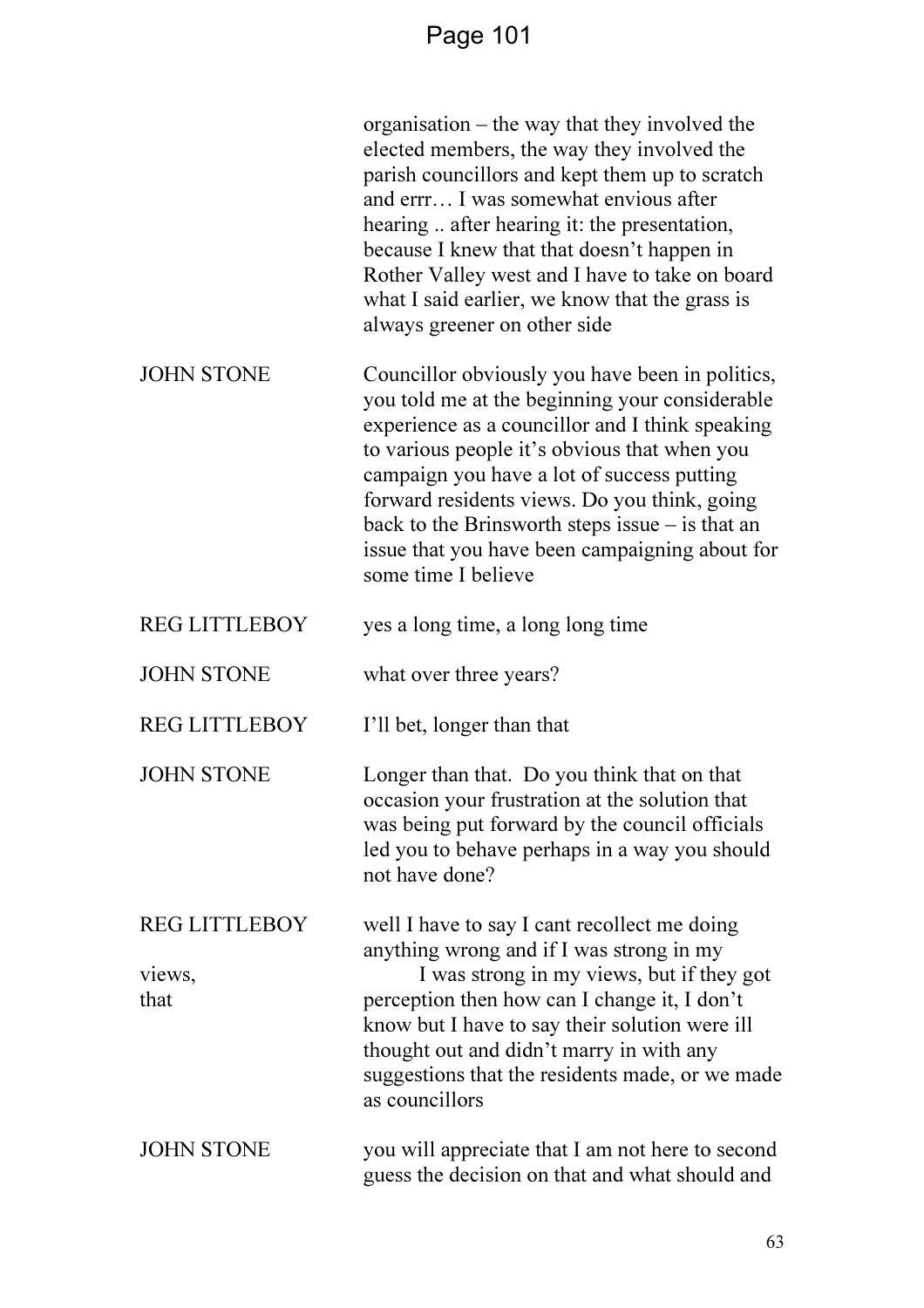shouldn't happen, and the code of conduct doesn't stop you questioning a decision, views of council officers or indeed anyone else. The code of conduct seeks to regulate how you do that

REG LITTLEBOY yes, sure yes

JOHN STONE my suggestion having spoken to various people is that on this occasion you didn't show the proper amount of respect to Mark Worrall

REG LITTLEBOY well that is your view, your view you have gleaned from them that's .. what can I say about that … you have formed a view after well … discussing it ..

JOHN STONE I am suggesting to you that it is a question of whether you, in hindsight, having gone through the matter today in some detail, do you accept in hindsight that that is the case? Do you feel that someone spoken to in the manner that you did on that occasion might feel belittled?

REG LITTLEBOY well I wouldn't have thought so. I wouldn't have thought so, as I say I have been around a long time and I have been in situations what, what is allegedly what they've been in and we all grown up people and it's a grown up world and I cant see, but if they, obviously they clearly meant it, they thought, they took offence , all I can say that nobody ever mentioned at that time that I should be taking that attitude, if there were an attitude or whatever but to be frank its …. It were an important issue and there were a few exchanges and I weren't there to belittle them or … all I were hoping to, that they could get the case across. That the police would come up with some evidence as to why there had been problems in that area, to evidence the closure of them steps, either permanently or temporary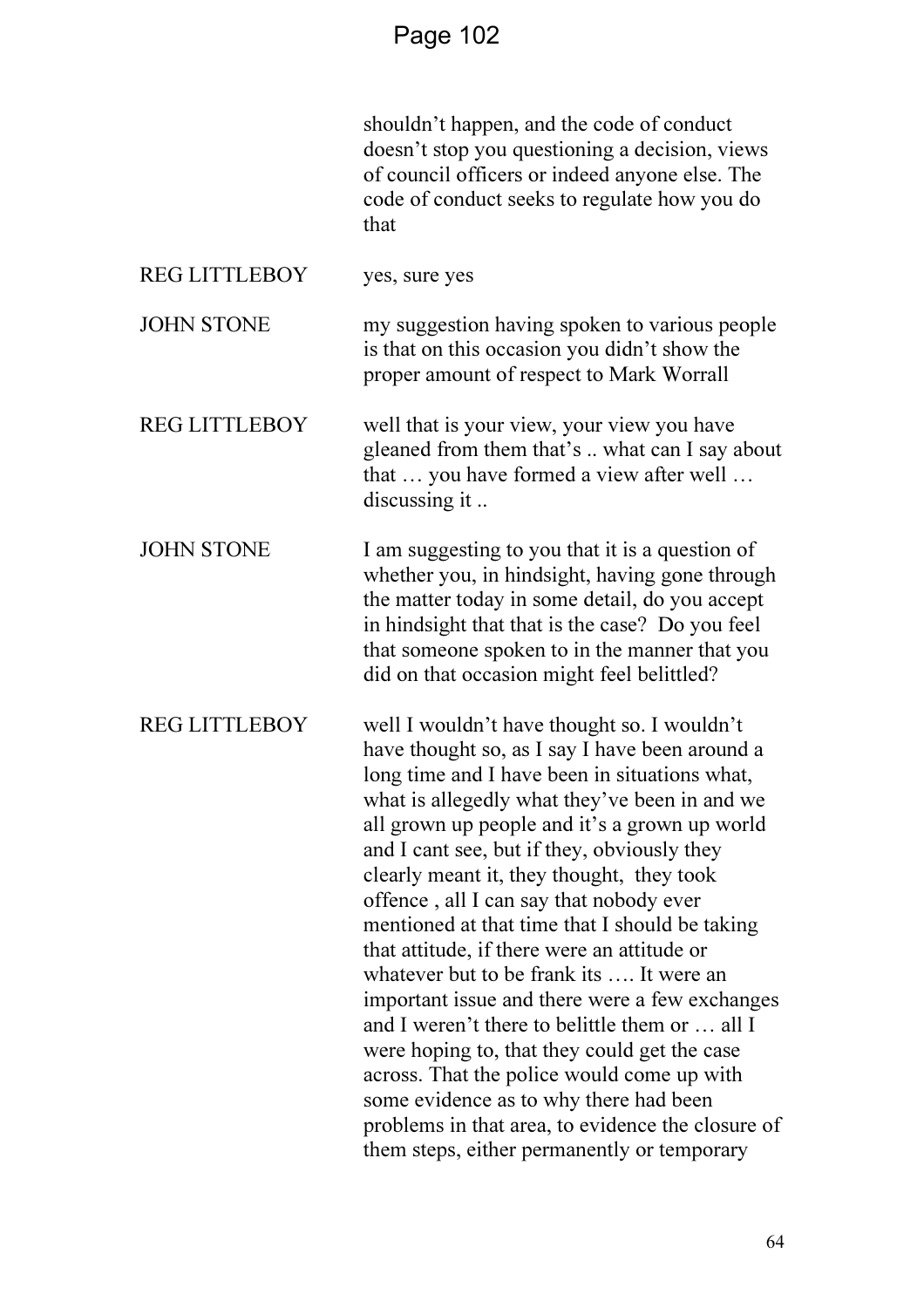| <b>JOHN STONE</b>    | you will appreciate that as a senior member,<br>both of the police authority and the council it is<br>difficult for a relatively junior police officer                                                                                                 |  |
|----------------------|--------------------------------------------------------------------------------------------------------------------------------------------------------------------------------------------------------------------------------------------------------|--|
| <b>REG LITTLEBOY</b> | who's relatively junior?                                                                                                                                                                                                                               |  |
| <b>JOHN STONE</b>    | well a sergeant isn't                                                                                                                                                                                                                                  |  |
| <b>REG LITTLEBOY</b> | oh, junior in rank                                                                                                                                                                                                                                     |  |
| <b>JOHN STONE</b>    | Well, yes I apologise, and council officials to<br>challenge the behaviour of a councillor                                                                                                                                                             |  |
| <b>REG LITTLEBOY</b> | I understand it might be difficult to challenge<br>the behaviour but as I say I couldn't see nowt<br>wrong with my behaviour and from time to time<br>I emphasise things but how can you get a frank<br>exchange if he, if they don't speak their mind |  |
| <b>JOHN STONE</b>    |                                                                                                                                                                                                                                                        |  |
| <b>REG LITTLEBOY</b> | and if they are coming up with ideas on what<br>the solution is, well they should expand them<br>and give reasons as to why it is their solution                                                                                                       |  |
| <b>JOHN STONE</b>    | but if you wanted more explanation as to why<br>that was the solution that was being put<br>forward, are there not better ways of asking for<br>that than telling the person putting it forward<br>that "You know nothing"?                            |  |
| [pause]              |                                                                                                                                                                                                                                                        |  |
| <b>JOHN STONE</b>    | telling him that he doesn't understand "because"<br>he doesn't live round there", although I think he<br>had lived round there for 15 years in fact                                                                                                    |  |
| <b>REG LITTLEBOY</b> | who                                                                                                                                                                                                                                                    |  |
| <b>JOHN STONE</b>    | Christian Hayes                                                                                                                                                                                                                                        |  |
| <b>REG LITTLEBOY</b> | what in Brinsworth?                                                                                                                                                                                                                                    |  |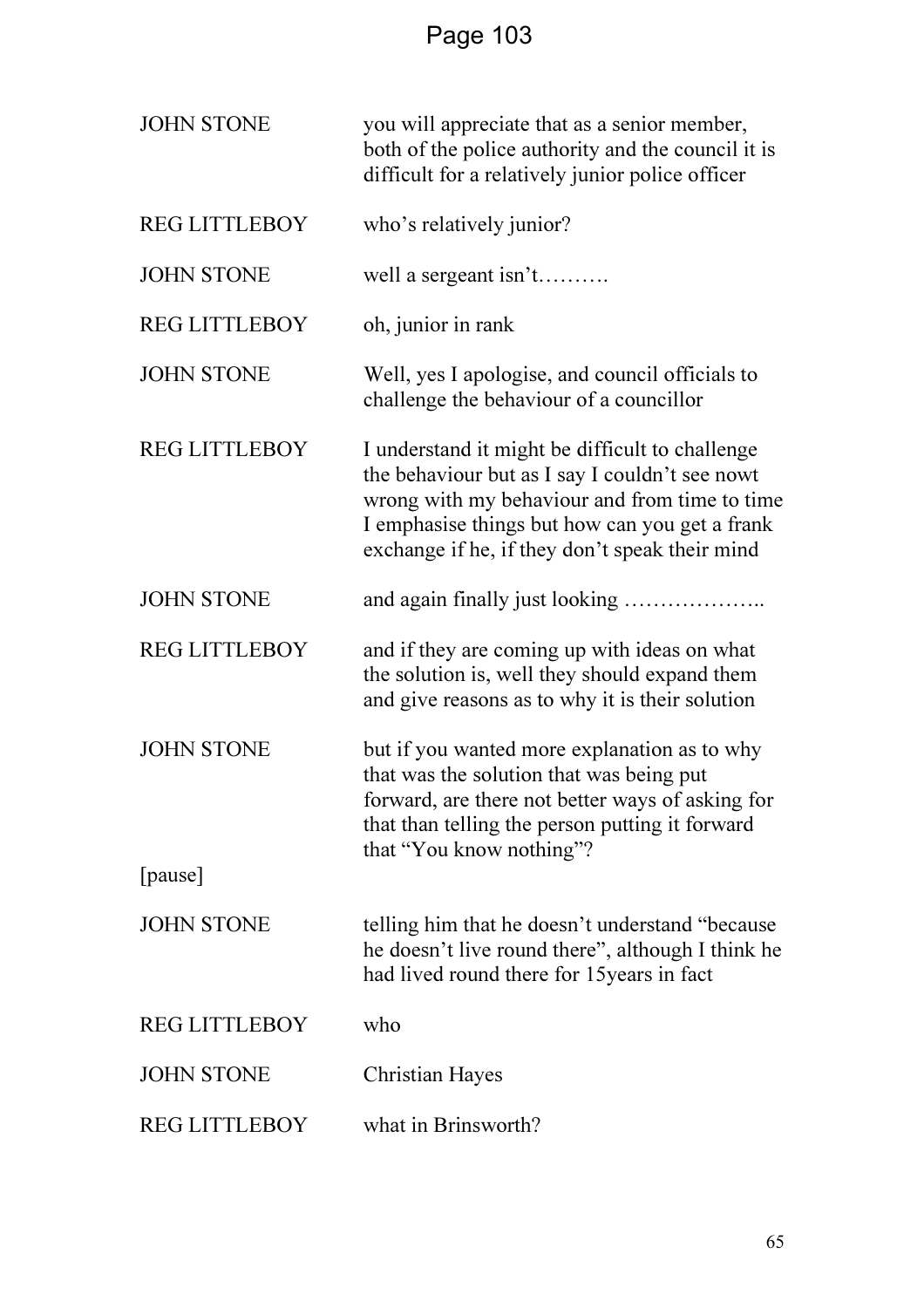| <b>JOHN STONE</b>           | he lived within 100yds of St George's step for<br>15 years he told me                                                                                                                                                                                                                                                                                                                                                                                                  |  |
|-----------------------------|------------------------------------------------------------------------------------------------------------------------------------------------------------------------------------------------------------------------------------------------------------------------------------------------------------------------------------------------------------------------------------------------------------------------------------------------------------------------|--|
| <b>REG LITTLEBOY</b>        | well I wouldn't know, I don't know                                                                                                                                                                                                                                                                                                                                                                                                                                     |  |
| <b>JOHN STONE</b>           | he didn't tell you that                                                                                                                                                                                                                                                                                                                                                                                                                                                |  |
| <b>REG LITTLEBOY</b>        | no, well I wouldn't know anyway would I                                                                                                                                                                                                                                                                                                                                                                                                                                |  |
| <b>JOHN STONE</b>           | he recollected telling you that he did know it<br>was a local problem because he actually had<br>lived there for so long, prior to moving away                                                                                                                                                                                                                                                                                                                         |  |
| <b>REG LITTLEBOY</b>        | No. I don't recollect that                                                                                                                                                                                                                                                                                                                                                                                                                                             |  |
| <b>JOHN STONE</b>           | and on the                                                                                                                                                                                                                                                                                                                                                                                                                                                             |  |
| <b>REG LITTLEBOY</b>        | well I would have been his councillor wouldn't<br>I for that period of time if he lived there. No I<br>can't recollect him saying that                                                                                                                                                                                                                                                                                                                                 |  |
| <b>JOHN STONE</b>           | on the fourth of June you don't accept that you<br>made any personal comments or attack on Sgt<br>Worrall                                                                                                                                                                                                                                                                                                                                                              |  |
| <b>REG LITTLEBOY</b>        | Well, I have never said hated, I have never<br>personally attacked, I have only ever had to<br>oppose their policies and their driver initiative<br>and to represent the people and I, you have to<br>need the people whose in post in different jobs<br>to get to where you want to be and it were<br>important that for us to persuade the highways<br>to close them steps which is adopted highway,<br>we needed the evidence on the crime, on the<br>crime element |  |
| <b>JOHN STONE</b>           | again thinking about it objectively do you think<br>your concern for your constituents and your<br>passion for the cause perhaps on occasions lead<br>you to go 'over the top'?                                                                                                                                                                                                                                                                                        |  |
| <b>REG LITTLEBOY</b><br>the | well, not over the top $-$ enthusiastic could be<br>word                                                                                                                                                                                                                                                                                                                                                                                                               |  |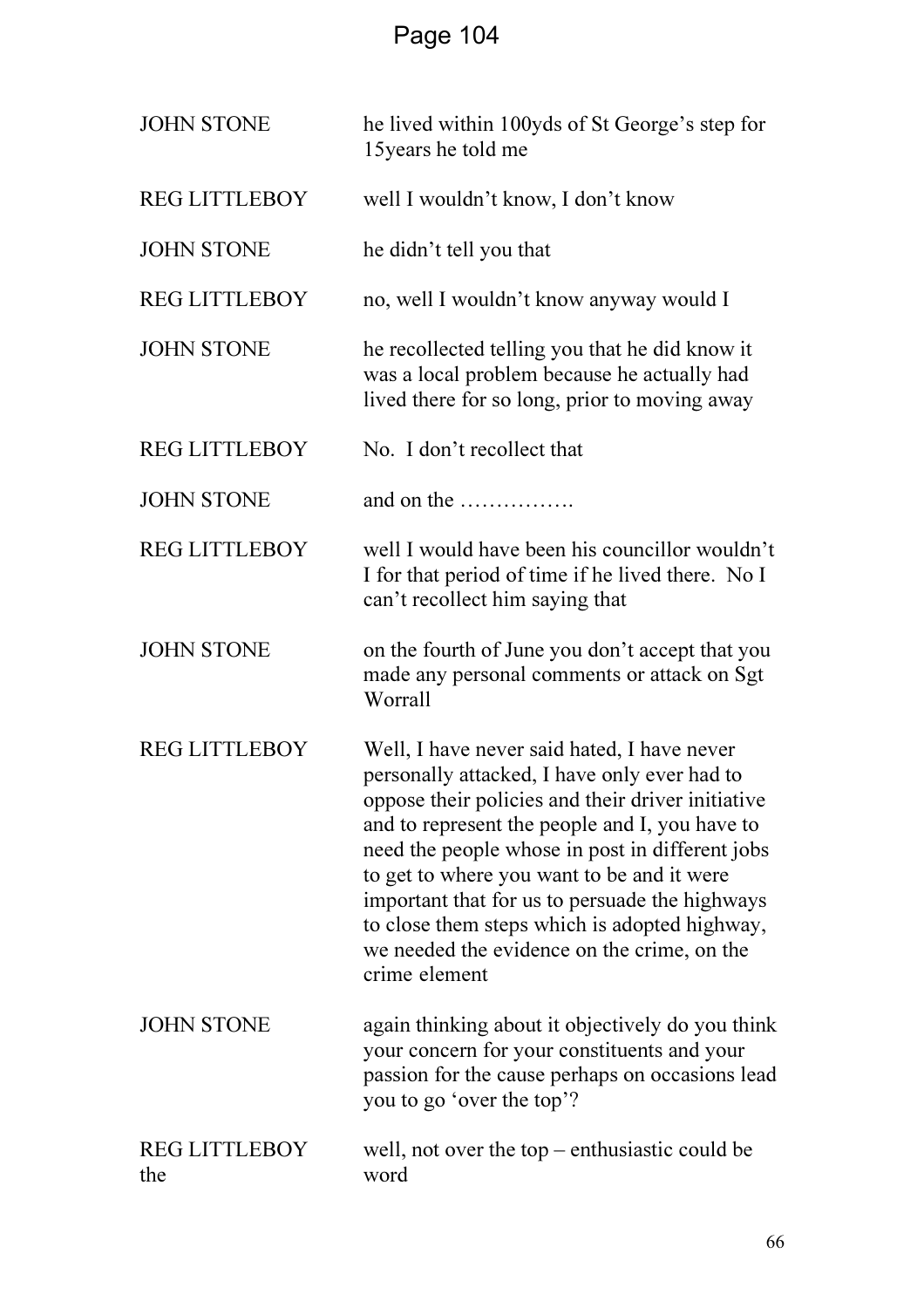| <b>JOHN STONE</b>    |                                                                                                                                                                                                                                                                                                                                                                                                                                                                                                                                                                                                                                                                                  |  |
|----------------------|----------------------------------------------------------------------------------------------------------------------------------------------------------------------------------------------------------------------------------------------------------------------------------------------------------------------------------------------------------------------------------------------------------------------------------------------------------------------------------------------------------------------------------------------------------------------------------------------------------------------------------------------------------------------------------|--|
| <b>REG LITTLEBOY</b> | yes for sure and I accept that they might think I<br>have gone over the top. I think I am just<br>enthusiastic                                                                                                                                                                                                                                                                                                                                                                                                                                                                                                                                                                   |  |
| <b>JOHN STONE</b>    | and you don't accept that you were a bully to<br>Sgt Worrall or treated him with a lack of<br>respect?                                                                                                                                                                                                                                                                                                                                                                                                                                                                                                                                                                           |  |
| <b>REG LITTLEBOY</b> | I don't, no. And if I had been wanting to bully<br>him two days after that event I would have<br>picked the phone up and bullied him wouldn't I<br>but I have not tried to bully him. From them<br>meetings we went back to a coordinating group,<br>Rotherham Valley West assembly to discuss<br>that very issue and three meetings ago we<br>agreed that we would gather all evidence to<br>support them residents to see whether that come<br>together to have a closure of them steps and the<br>only problem is that the police are saying that<br>their systems cant get, cant do a quick search<br>to get, their systems. That's what the assembly<br>officer said anyway |  |
| <b>JOHN STONE</b>    | to get the information you need                                                                                                                                                                                                                                                                                                                                                                                                                                                                                                                                                                                                                                                  |  |
| <b>REG LITTLEBOY</b> | Mark Worrall says they cant get, because we<br>are all charged with trying to get this<br>information and I said 'Well look in my file to<br>see where that gets you'letters that the<br>residents have sent to me; which I did and Mark<br>Worrall was going to get some criminal<br>evidence, phone calls that had gone to Ackles<br>court and transferred to CIU unit and he hasn't<br>come up with any. So we need that evidence to<br>substantiate the need for closure of them steps                                                                                                                                                                                       |  |
| <b>JOHN STONE</b>    | Councillor that is all I want to ask you, just to<br>thank you for your time, prior to the meeting I<br>did explain I will provide you with a transcript<br>of this interview and that you can add on a                                                                                                                                                                                                                                                                                                                                                                                                                                                                          |  |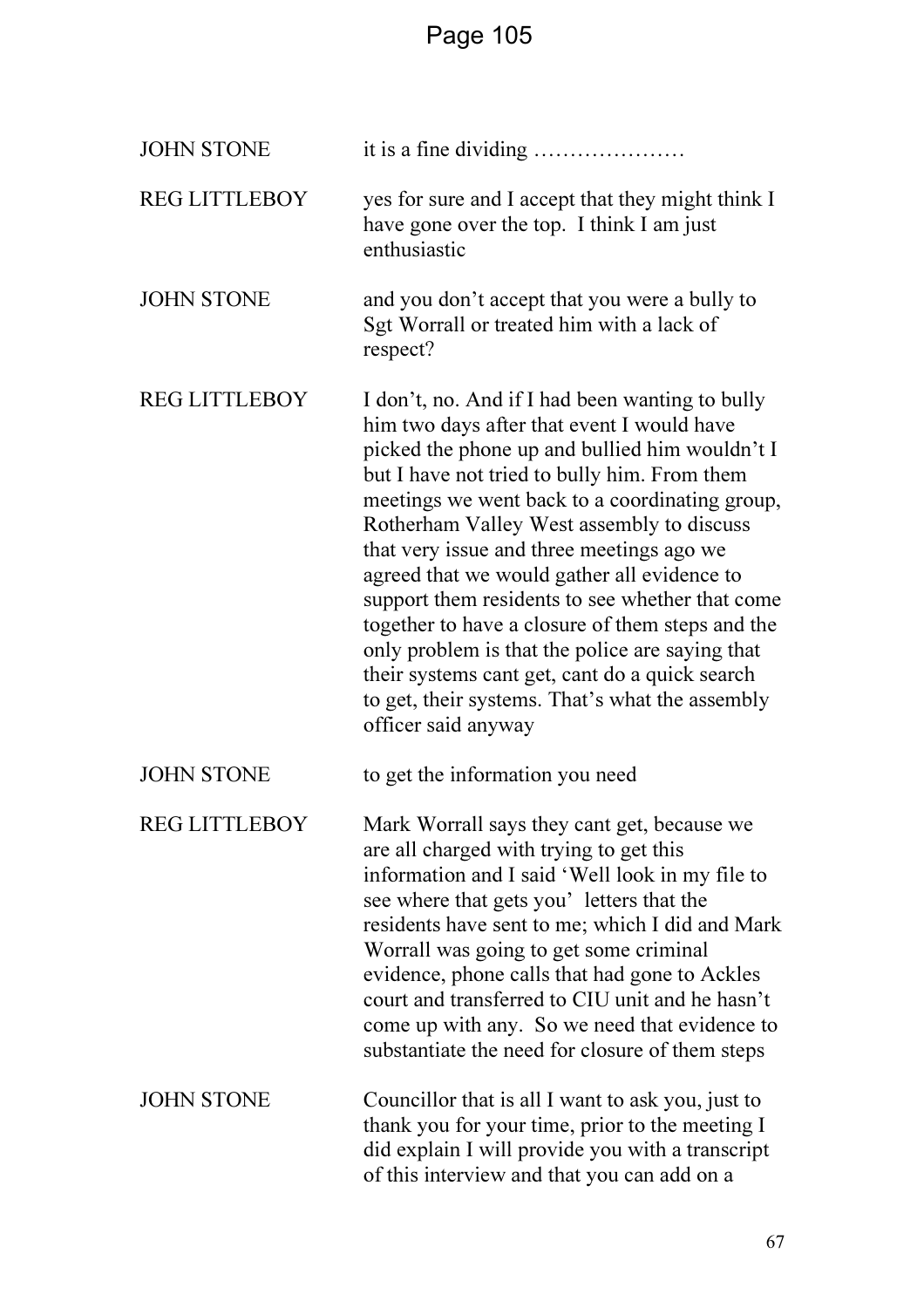separate sheet of paper anything else that you feel you haven't said.

| <b>REG LITTLEBOY</b> | yes                                                               |
|----------------------|-------------------------------------------------------------------|
| <b>JOHN STONE</b>    | so I am going to end this interview at three<br>minutes to twelve |
| <b>REG LITTLEBOY</b> | alright John                                                      |
|                      |                                                                   |

Dated ……………………………………………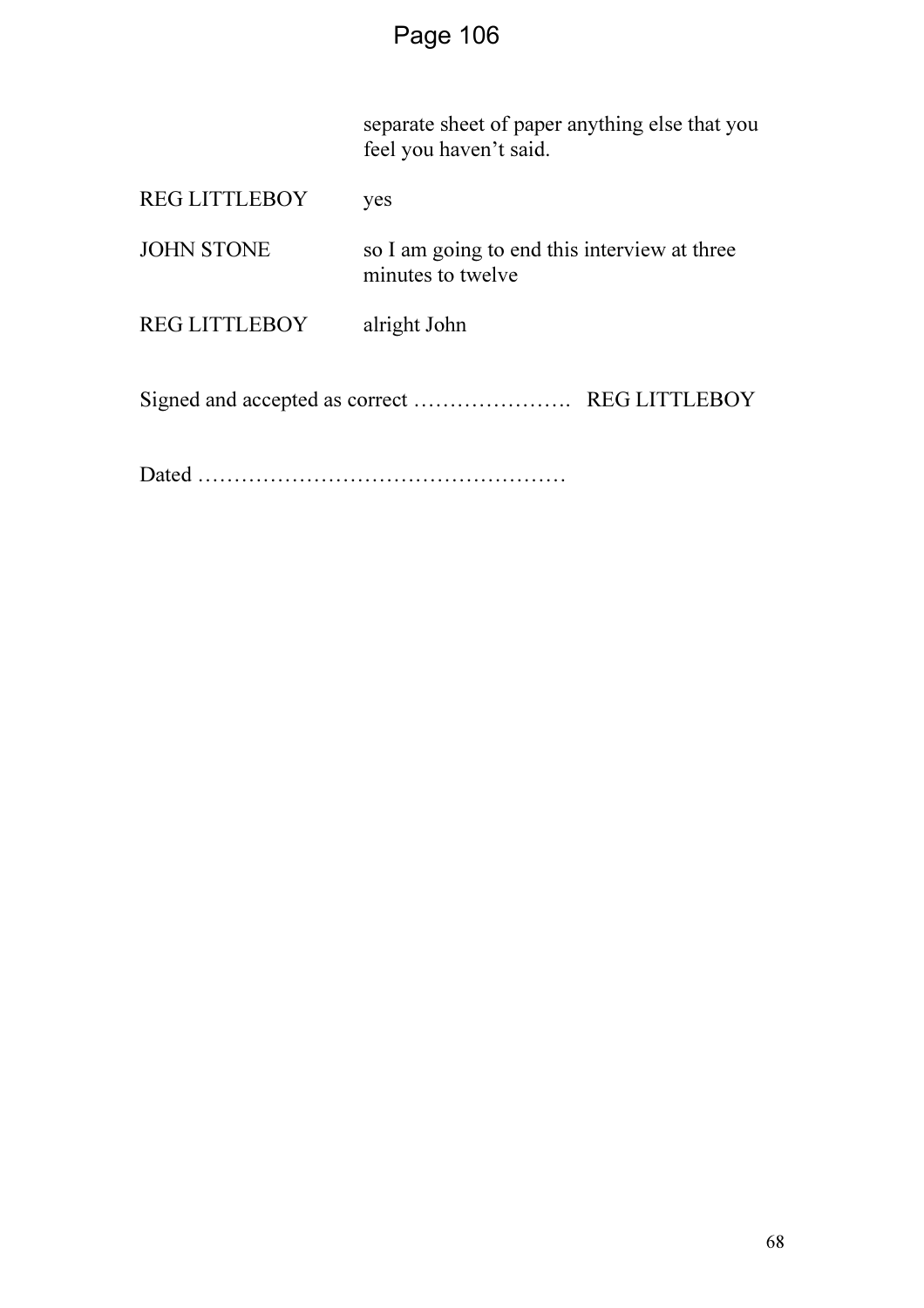Minutes of the Meeting of Catcliffe Parish Council held on Wednesday 4 June 2008 at 6.00 pm in the Memorial Hall Catcliffe

#### PRESENT

Councillors B Jolly (Chair); J Blencowe; Mrs M Hackleton; D Hughes; Mrs B Jolly; R Littleboy; S Kilcommons (Clerk); G McIntosh; Mrs J McIntosh and A Wilkinson.

Also in attendance were Councillor F Wright; residents of the village; PCSO's J Wordsworth and A Brown.

Members were informed about the sudden death of Carol Barron, wife of Kevin Barron, MP. It was unanimously agreed that a letter of condolence be sent to Kevin. Action: SK

#### 86/08 APOLOGIES

All Members were in attendance.

#### 87/08 DECLARATIONS OF INTEREST

Minute 100/08(c) – Councillors B and Mrs B Jolly declared an interest.

#### 88/08 CONFIRMATION OF MINUTES

The minutes of the meetings held on the 7 May 2008 were signed and confirmed by the Chairman as a true and accurate record.

#### 89/08 CLERK'S REPORT

Minute  $59/08(f)$  – Traffic Calming. SK had received an update from Stuart Savage which was circulated for Members to note. SK to remind Simon Quarta that when they had previously discussed this it had been agreed that the top of Main Street would be an ideal location for the refuge; also to thank him for securing funding to construct a footpath near the Post Office, which was much appreciated. Action: SK

Minute  $59/08(g)$  – The Kiln. SK reported that a detailed report had been sent for Members to peruse.

Minute 71/08 – Anti-social behaviour. SK reported that both herself and RL had emailed Inspector Richard Scholey regarding the issues. Inspector Scholey had responded stating that he had notified his staff of the Parish Council's concerns and would like to offer his reassurance that appropriate action was being taken by the Safer Neighbourhood Team to address those issues.

Minute 71/08 – Biffa Waste. SK reported that the demolished wall had again been reported.

Minute 56/08(iii) – It was noted that Richard Simons from First South Yorkshire Ltd had responded to SK stating that he would be happy to attend a future meeting, but would not be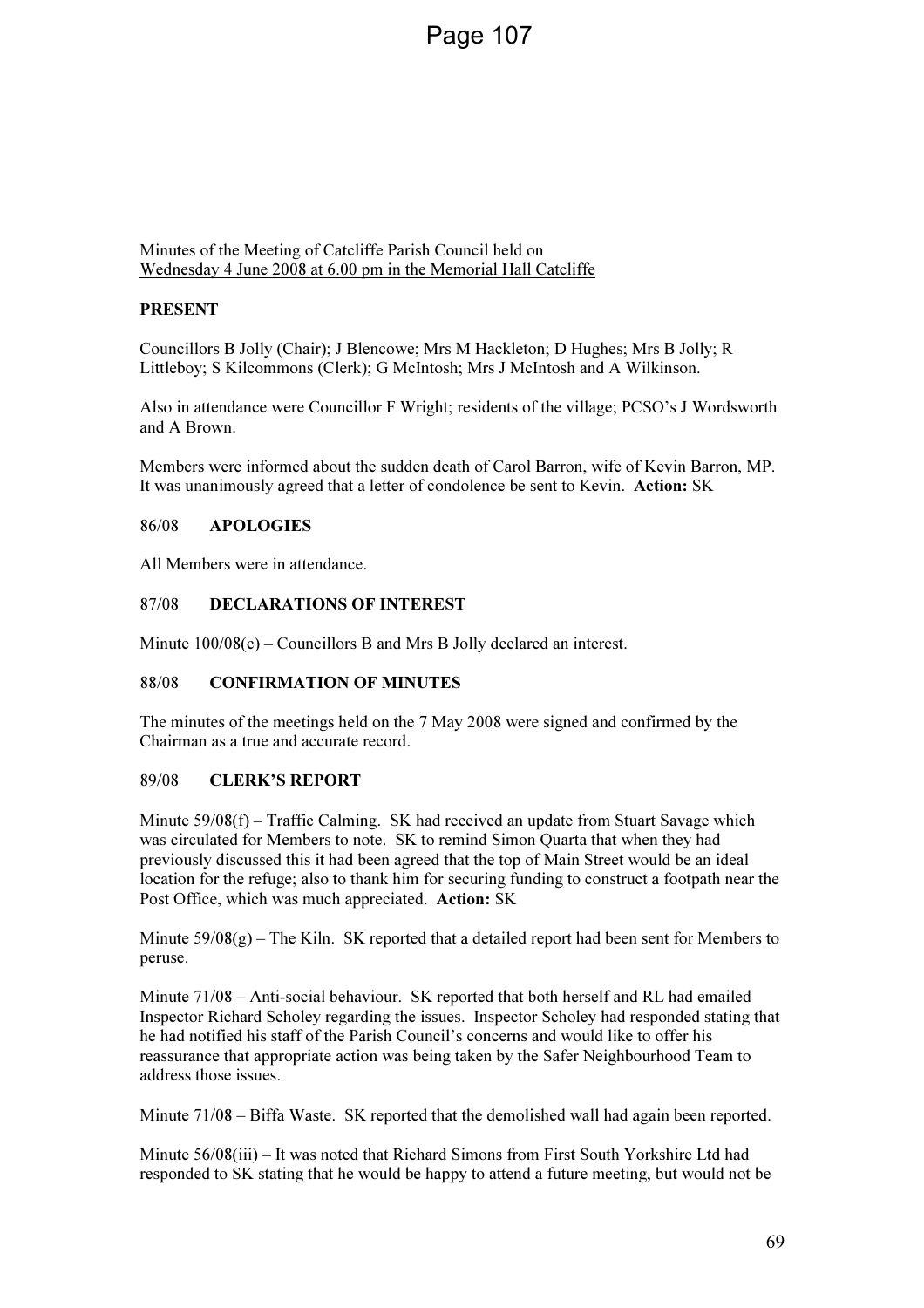able to attend until August, or if required sooner, on a different evening. With regard to the list of buses which did not turn up, problems had been experienced with Service 31 and they were looking to improve its reliability. Some of the buses on the list did run although they may have been late. It was agreed that Richard be invited to the September meeting. Action: SK

Minute 55/08 – Drainage. BJ had met with David Mead where it was noted that problems were being experienced with the drains at the houses at the back of Waverley View, the drains being blocked across the garage site. With regard to the grassed area that had been re-seeded, DM had indicated that he would get the contractor to return. As the footpath was 'domed' DM suggested it be rolled with a view to flattening it out.

Minute 82(08) – Litter. SK stated that costs had been received from RMBC and were £39.04 for one hour a week for both Poplar Way/Highfield View. BJ stated that Ian Halliwell had stated that if RMBC were asked to do the work on a regular basis the Parish Council would be charged for 2 weeks in every 3, and RMBC would fund the third week. Resolved:- That the above charges were acceptable and that RMBC be asked to carry out the work. Action: SK

# 90/08 BOROUGH COUNCILLORS

Former issues were queried with appropriate responses.

Concerns regarding the standard of grass cutting were raised. The information was noted. Councillor Mrs Jolly queried why the bungalows on The Croft had not been let. Action: RL.

It was noted that it was proposed that the payphone at Mappins Road, Catcliffe, was to be removed. SK to contact Phil Turnidge for the reason. Action: SK

RL stated that he had been informed that the pipework from the road gully outside the Red Lion Public House was defective, possibly broken by a service company. A repair to the pipework was required using excavation methods. David Mead had stated that he would try to ensure that the repair was undertaken immediately after the work to install the pumping arrangements were completed which should be within the next couple of months.

# 91/08 COMMUNITY PARTNERSHIP

- (a) South Yorkshire Police. The PCSO's attended part of the meeting to give an update on Catcliffe. Members expressed their concern at adults drinking and being anti-social in the Highfield View play area and stated that they had received complaints from residents/parents. The PCSO's stated that while they sympathised with the problems being experienced, adults over 18 could not be physically ejected. However if they were causing a nuisance through noise, or using bad language, they would be moved on. It was suggested that the play areas be made designated areas in which alcohol would be banned, and the Parish Council agreed they would look into this. Members expressed their disappointment that the situation could not be dealt with and SK was asked to query the Safer Neighbourhood Team's remit. Action: DH/SK
- (b) Funday Insurance. It was agreed that more details regarding the insurance were required. Action: GM/BJ/SK.

#### 92/08 MEETINGS ATTENDED

(a) Atisreal – A letter outlining consultation on proposals for development was tabled. The Agenda for the meeting held on 21 May 2008 and the minutes of the meeting held on 30 April 2008 were also tabled.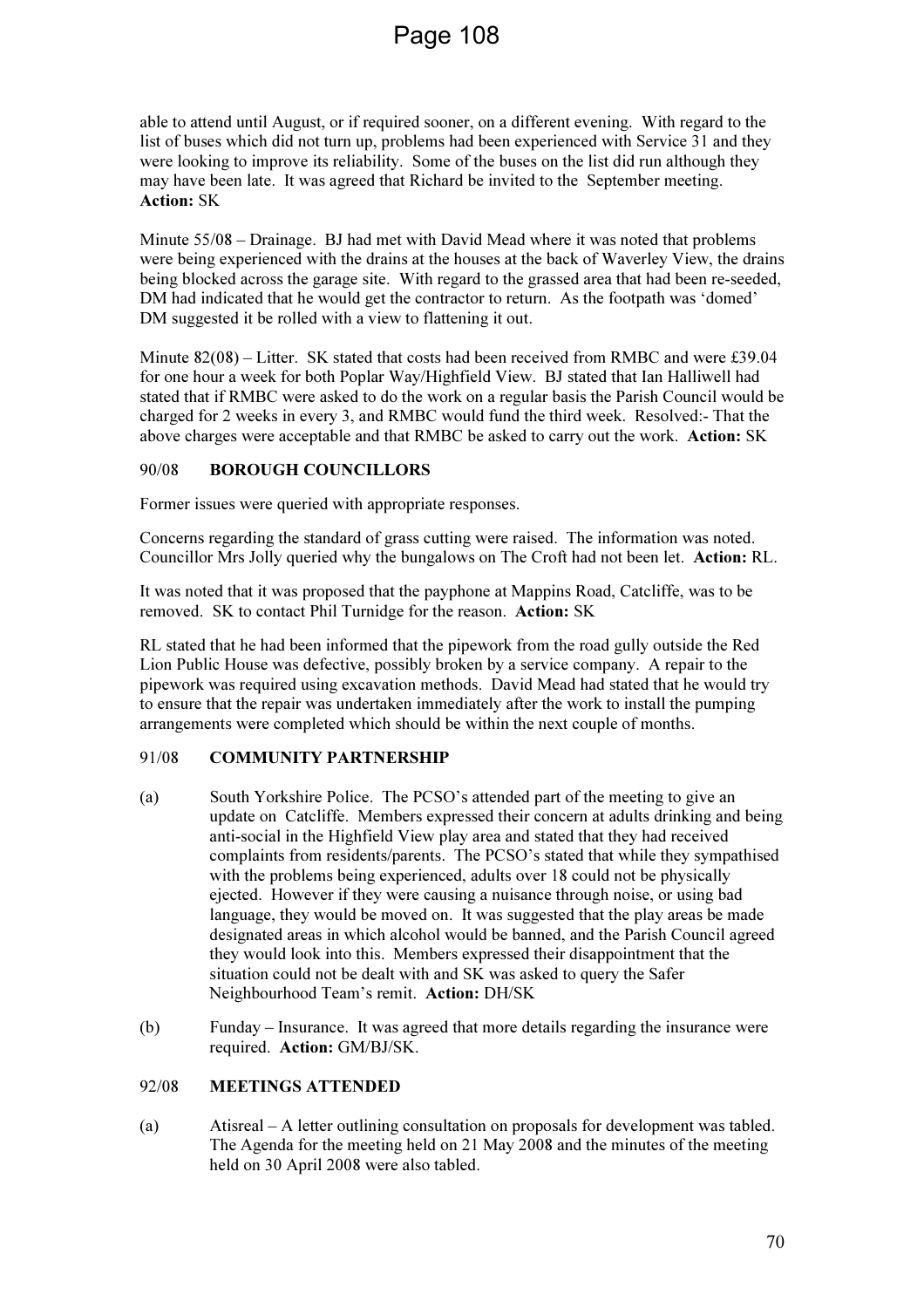(b) Parish Charter Network Meeting held on Thursday 22 May 2008. BJ stated it was a useful meeting but not enough time was allowed for 2 presentations and workshops were oversubscribed.

#### 93/08 YHRTP/YLCA/ERNLLCA JOINT TRAINING CONFERENCE

Members were informed that the Annual Joint Training Conference for Parish Councillors and Clerks was to the held at The Royal Hotel, Scarborough on Friday 26 September to Sunday 28 September 2008. Resolved:- That BJ; BJ; GM; JM; DH and SK attend the conference. Action: SK

#### 94/08 YORKSHIRE LOCAL COUNCILS ASSOCIATION – COUNCILLOR TRAINING PROGRAMME

Training events for new and experienced Councillors were tabled for Members to note.

#### 95/08 STORAGE OF SANDBAGS BY PARISH COUNCILS

A questionnaire had been received from RMBC's Emergency and Safety Manager, Alan Matthews, on the storage and distribution of sandbags. The questionnaire was completed. Action: SK

BJ reported that Catcliffe had been picked to trial 'Aqua Sacs' and the company were to give a demonstration, on Poplar Way recreation ground on 27 June 2008 at 9.00 am. The information was received. The Aqua Sacs were to be temporarily stored in the pavilion, and a flier would be sent out by the company to those who had been affected by the floods, stating that Sacs would be available for collection and storage in their garages. It was noted that John Healey, MP had recommended that they be trialled at Catcliffe.

# 96/08 MATTERS RELATING TO THE RECREATION GROUNDS

(i) Highfield View Play Area

It was reported that one disabled swing was missing. SK to ask Peter Cunningham if they had taken it away for repair. Action: SK

(ii) Poplar Way Play Area

It was noted that Neighbourhood Wardens had recently been to the play area and used graffiti wipes on the play equipment which was much appreciated.

#### (iii) Football

Fees had been received from Woodhouse Junction for the 2007/08 season.

Craig Scholey and Mark Hatfield (representatives for the Catcliffe Junior Football team) attended the meeting to discuss arrangements for the junior pitch for the forthcoming football season. They were informed that cost of the initial marking out would be £102.86; with overmarking at £23.24. It was resolved that Catcliffe Parish Council would pay for the initial marking out of £102.86. It was agreed that the pitch was to be marked out by RMBC on a regular basis and the number of markings were to be established. Once the marking out costs were known the Parish Council would discuss fees. CS and MH were informed that fixtures needed to be provided.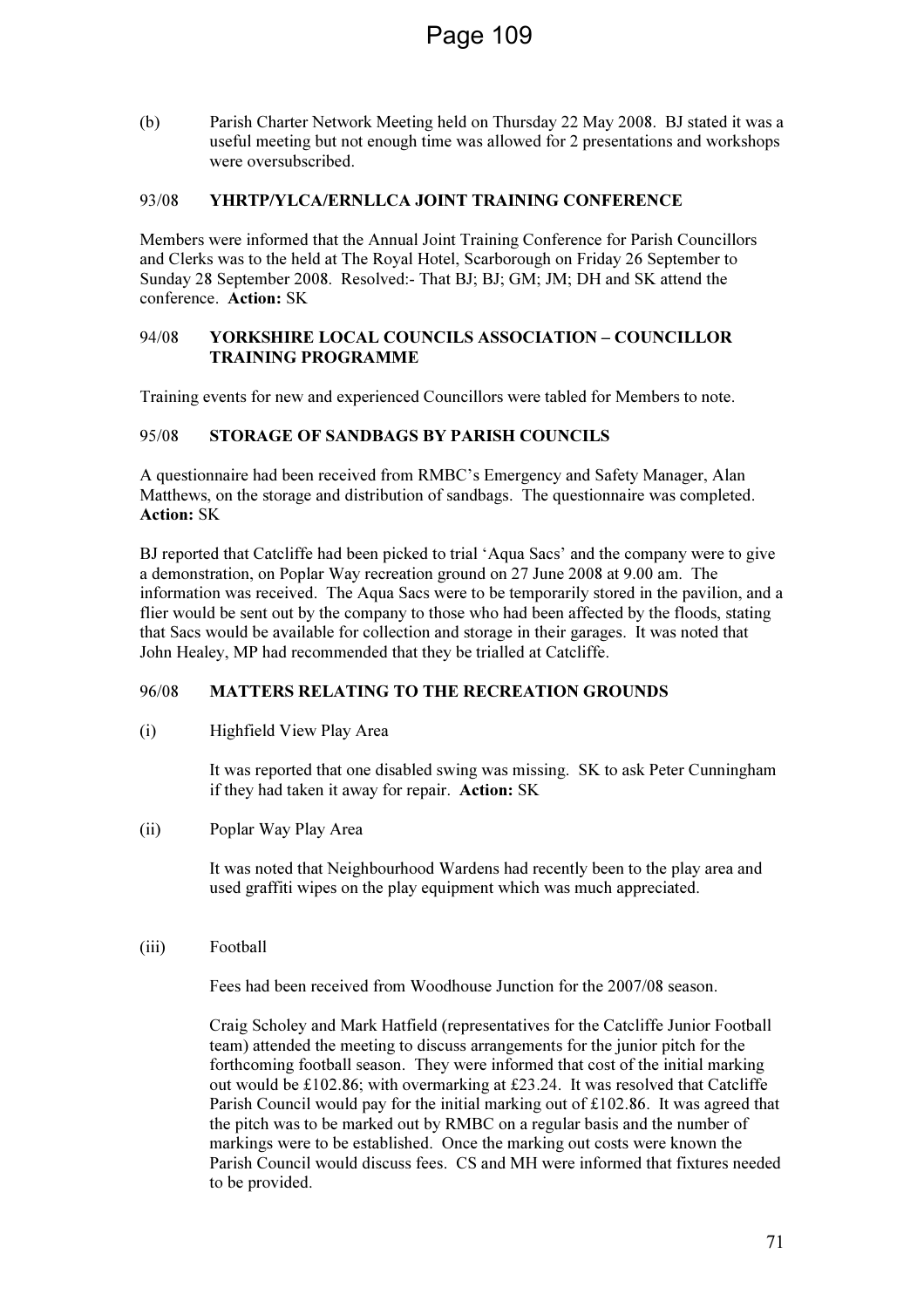(iv) Bowling.

BJ stated that the season was going pretty well.

(v) Catcliffe Flood Appeal Funds – Play Equipment.

As the distribution of the Catclife Flood Appeal was to cease, it was noted that a donation from the remaining money was being made to Catcliffe Parish Council to assist in the purchasing of an additional piece of play equipment on the Poplar Way recreation ground. SK to order. Action: SK

#### 97/08 MATTERS RELATING TO THE PARISH

John Vickers from Sheffield City Council had informed RL that the current situation with regard to flights from Sheffield Airport was that the CAA license had elapsed but he had been advised by the CAA that there was an Air Navigation Order Article 126 in place which allowed small aircraft to use the airport for private use for flying instruction. This being the case it would appear that there was no breach of planning control.

BJ stated that Derek Harrison and Simon Wood, UK Coal, would be leaving the area in a month or so and he felt it would be a nice gesture if a commemorative engraved plaque be presented to them out of his Chairman's Allowance in recognition of their assistance to the Parish Council over the years. The information was noted. Action: BJ

Rear of Challinor Mews. It was reported that due to there being no fencing, vandalism was taking place and wasteland was being set on fire. SK was asked to contact Network Rail to ask them to consider erecting a fence or having the area patrolled by the British Transport Police. Action: SK

#### 98/08 PLANNING

- (a) Planning schedules were tabled.
	- (i) RB2008/0822 Application for variation to condition 22 (highway improvements to be made to High Field Spring) imposed by RB2003/0046 before all works are implemented at Waverley Advanced Manufacturing Park, High Field Spring, Catcliffe. The reasons for the proposals for the existing condition to be amended were read out and after discussion it was resolved that the Parish Council object to the proposals stating that highway works after the scheme was completed would cause too much through traffic which would cause problems. Action: SK
	- (ii) RB2008/0645 Retrospective application for conservatory to rear of 5 California Drive, Catcliffe. This was noted.
	- (iii) RB2008/0705 Erection of a detached dwellinghouse at land at 21 Willan Drive, Catcliffe. This was noted.
- (b) Sheffield Development Framework: Core Strategy.

Comments on the site allocation representations to be send in writing, using the Representation Form available on the website, to reach Sheffield City Council no later than 5.30 pm on Friday 20 June 2008.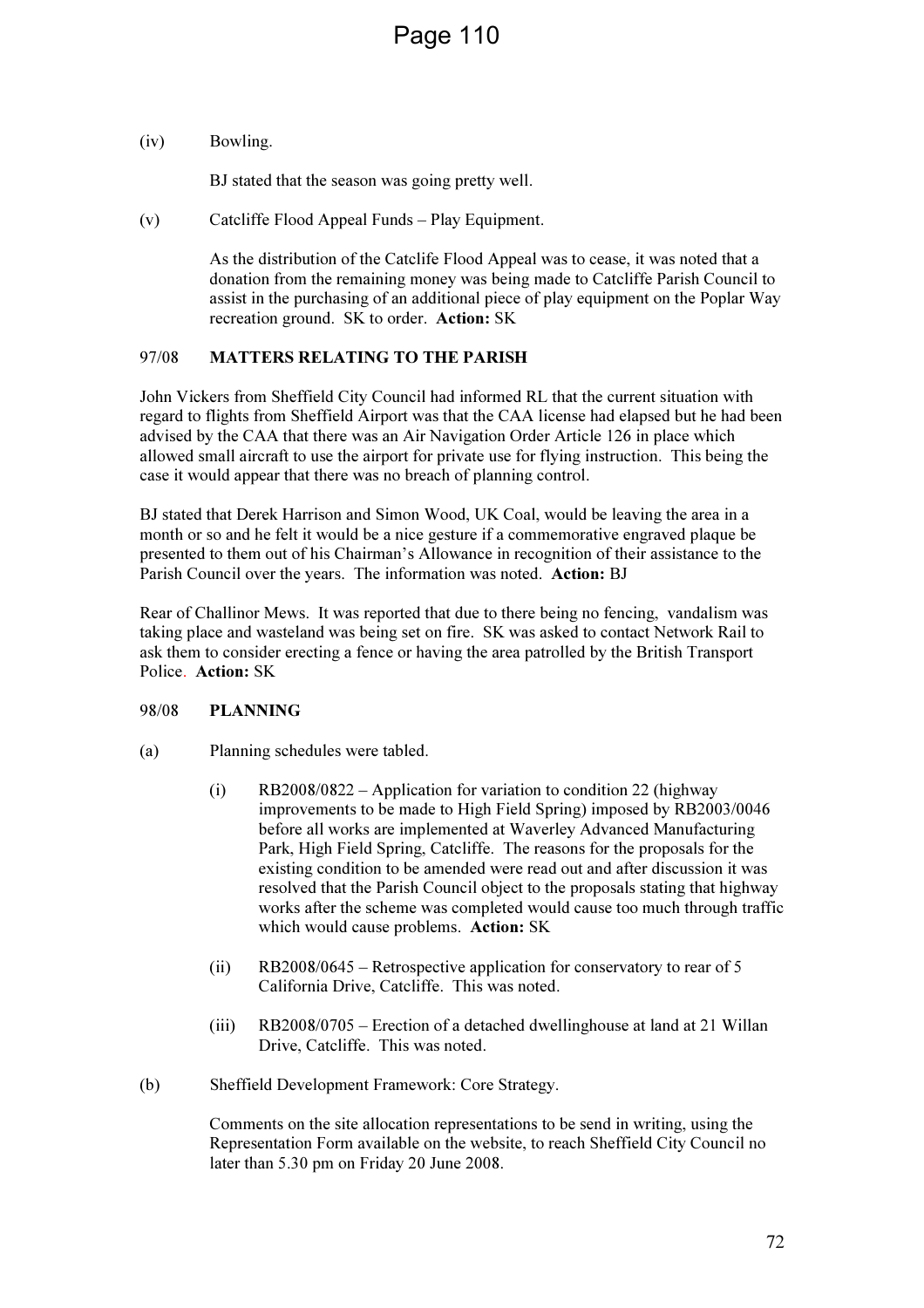# 99/08 MINOR ITEMS AND ITEMS FOR THE NEXT AGENDA

- (a) Yorkshire Rural Community Council. A request had been received asking for 3 to 4 people who knew the village well to talk to Rupert Swarbrick, Researcher, in order that they could help local Parish Councils and other service providers understand their rural communities better. BJ indicated that he was liaising with RS. Action: SK
- (b) Specialist Surface Treatments for Rotherham Area 2008 Start date notification and list of sites. The document was tabled.
- (c) White Rose Update May 2008. This was circulated with the agenda.
- (d) Enhanced cover in light of the Corporate Homicide and Corporate Manslaughter Act 2007. The information was tabled for Members to note.
- (e) Presentation to Parish and Town Councils by Stephen Finley, Senior Engineer, Streetpride, on all or one of Adoptions/Searches; Third Party Claims; Vehicle Removal; Winter Service; Condition Surveys; Highway Asset Data; Highway Schemes and Surface Treatments; Data System Management and Financial Support; Asset Management. If the Parish Council was interested he would be willing to carry out a presentation. It was agreed that Stephen be invited to attend the October meeting. Action: SK
- (f) YLCA Notice of the South Yorkshire Branch Annual meeting to be held on 25 June 2008 at the Hatfield Woodhouse Village Hall at 7.00 pm; the minutes of the Joint Executive Board meeting held on 19 April 2008; list of nominations received for the South Yorkshire Branch; Assembly Essentials and Standing Orders for the South Yorkshire Branch of the Associations and the South Yorkshire Association were tabled.
- (g) Groundwork Dearne Valley notice of the Rotherham Environment Forum meeting to be held on 5 June 2008 at 7.00 pm at Kiveton Park and Wales Village Hall with regard to World Environment Day was tabled.

# 100/08 FINANCIAL MATTERS

(a) To agree payments in accordance with the budget.

| 101470 | YRCC                  | £35.00    |
|--------|-----------------------|-----------|
| 101471 | <b>RMBC</b>           | £449.07   |
| 101472 | Darfen Durafencing    | £9,485.61 |
| 101473 | LD                    | £61.30    |
| 101474 | <b>TD</b>             | £171.20   |
| 101475 | SK.                   | £531.74   |
| 101476 | D Kitchen             | £70.00    |
| 101477 | BJ                    | £220.00   |
| 101478 | <b>YHRTP</b>          | £1,974.00 |
| 101479 | <b>Inland Revenue</b> | £213.23   |

(b) Financial Risk Assessment. This item was discussed at the last meeting when it was agreed that if there were any comments on the Financial Risk assessment they be brought to the June meeting. No comments were received.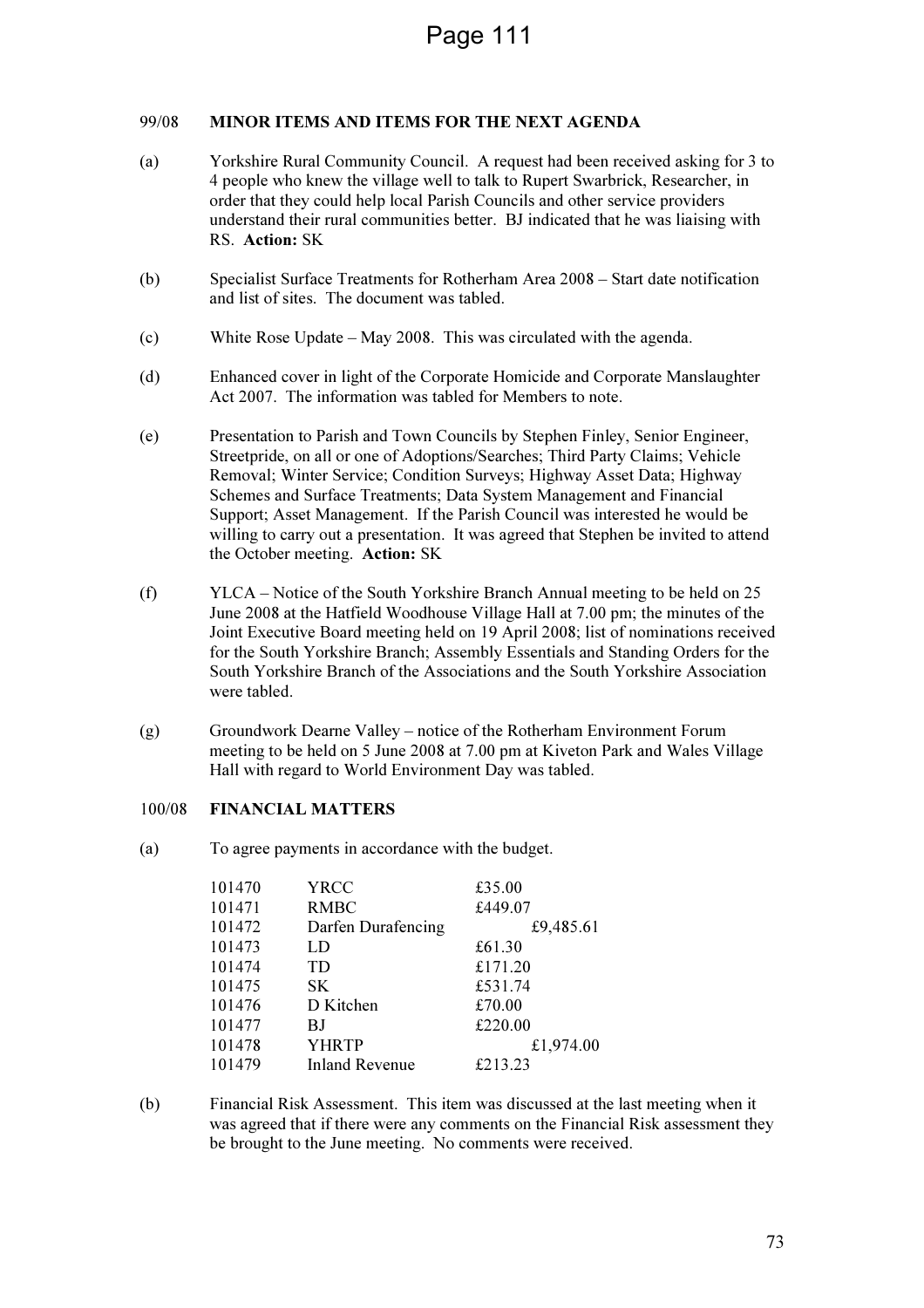# Page 112

- (c) The Chairman requested £220 out of his Chairman's Allowance for expenses incurred using his telephone during the last year. Resolved:- That this be agreed.
- (d) Catcliffe Memorial Hall Grant. This agenda item was discussed at the last meeting when it was agreed that Parish Councillors would like to see a balance sheet prior to a decision being made. GM indicated that the balance sheet was still not completed.

# 101/08 DATE AND TIME OF NEXT MEETING

It was noted that the next meeting be held on Wednesday 2 July 2008 at 6.00 pm.

#### 102/08 CLOSURE OF THE MEETING

Councillor Jolly closed the meeting.

RL gave his apologies for the next meeting.

Dated: ………………………………………………………………

Signed: ………………………………………………………………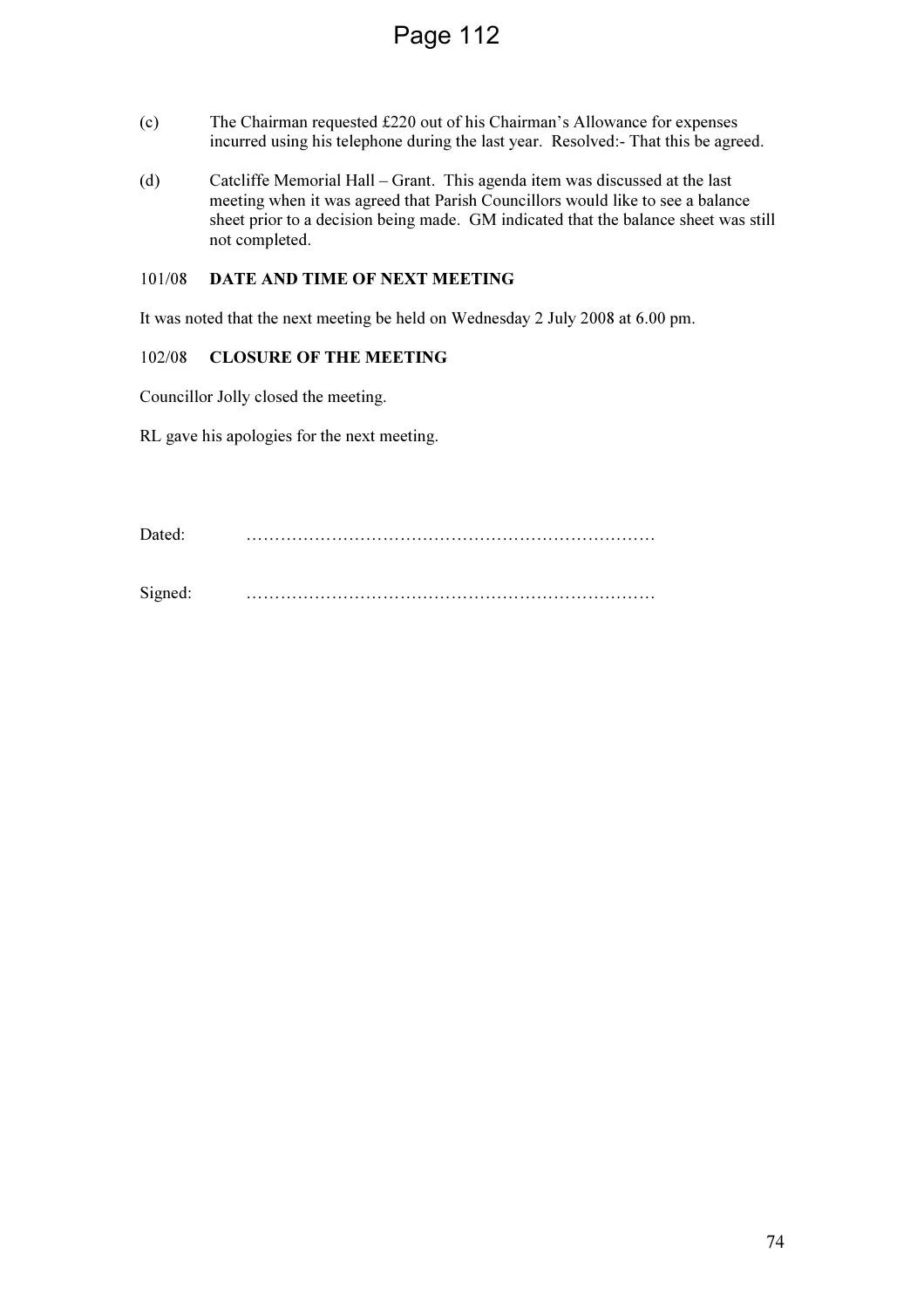# Page 113

Attendance at Rear of St George's Bungalows.

After some reflection I remember meeting Bob Stocks, Shirley Hallam, Maria Watts, PS Worral but can't remember Chris Hayes being there, but clearly he must have been.

I am not sure of the correct date as I have looked back in my diaries and can't find any reference to it.

I accept that is must have been some time in May 2008.

I am not sure why I was the only elected member there.

The visit followed many months of being contacted by the residents via phone calls and surgery visits about youths and yobs with anti social behaviour causing distress to the residents.

The visit was made to ascertain what could be done to improve the situation following requests from elected members and after the matter was discussed at a Neighbourhood Action Group.

When the suggestion was put to me that we could clean up the area and install a wayside seat I did say that the idea was rubbish and I still do.

The residents and elected members are still of the opinion that the solution is to be found in closing the steps and erecting a fence.

The first thing Bob stocks said to me was " We can't close an adopted highway", I dispute this because if there is enough evidence then a case can be made.

The members of Brinsworth Parish Council agree with that line of thinking.

I have been involved with this issue on behalf of the residents now for more than 10 years.

If things were said then it is regretful because the main issue has been taken off the agenda and been replaced by a code of conduct issue against me.

We are here to serve our people and we are failing to do that as we are no nearer to find a solution than we were in the first time I visited the site.

I aim to continue to find a solution.